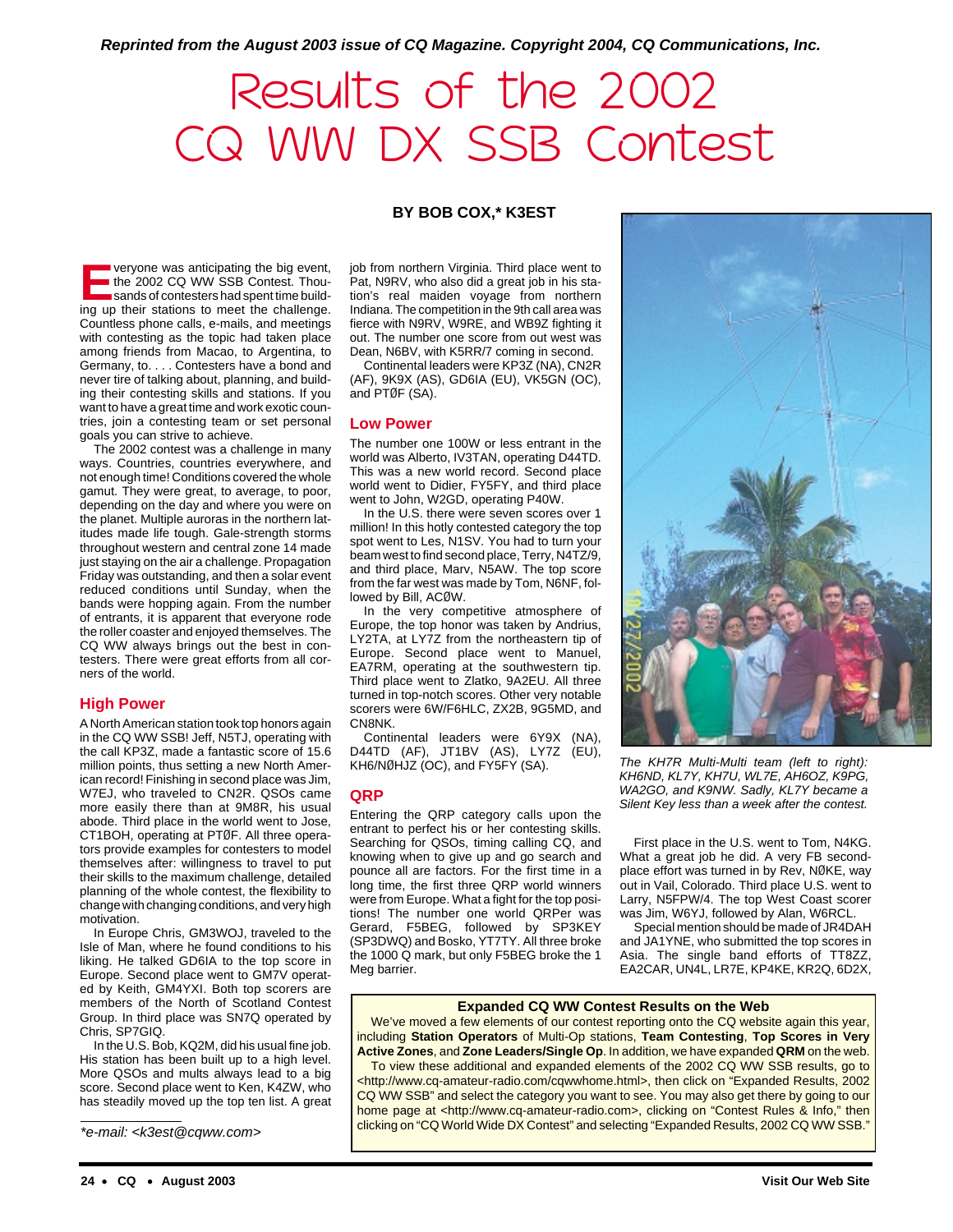# **TROPHY WINNERS AND DONORS**

**SINGLE OPERATOR World All Band KP3Z (Opr. Jeff Steinman, N5TJ) Donor:** Dave Rosen, K2GM WA2RAU & W2SKE Memorial

**World Low Power D44TD (Opr. Alberto Annesi, IV3TAN) Donor:** Slovenian Contest Club

> **World QRP Gerard Gendron, F5BEG Donor:** Doc Sayre, W7EW

**World Assisted P4ØP (Opr. Robert Wood, W5AJ) Donor:** CTRI Contest Group

**U.S.A Robert Shohet, KQ2M Donor:** Potomac Valley R.C. – KC8C Memorial

> **U.S.A. Low Power Les Peters, N1SV Donor:** North Coast Contesters

**U.S.A. Zone 3 Dean Straw, N6BV Donor:** Dave Pruett, K8CC & Greg Surma, K8GL

**U.S.A. Zone 4 Pat Barkey, N9RV Donor:** Dave Pruett, K8CC & Greg Surma, K8GL

> **Canada John Sluymer, VE3EJ Donor:** Niagara Frontier Int'l DX Assn. VE3WT Memorial

**Caribbean/C.A. FS/AH8DX (Opr. Craig Maxey, AH8DX) Donor:** Alex M. Kasevich, VP2MM

**Europe GD6IA (Opr. Chris Tan, GM3WOJ) Donor:** Potomac Valley R.C. W4BVV Memorial

**Europe Low Power LY7Z (Opr. Andrius Ignotas, LY2TA) Donor**: Scott Jones, N3RA & Tim Duffy, K3LR

**Russia RM4W (Opr. Sandy Orlov, RW4WR) Donor:** Roman Thomas, RZ3AA

**Africa CN2R (Opr. Jim Sullivan, W7EJ) Donor:** Gordon Marshall, W6RR

**Asia 9K9X (Opr. Hamad Al-Nusif, 9K2HN) Donor:** 2 AM Dayton Pizza Gang

**Japan Masaki Okano, JH4UYB Donor:** Japan Crazy Contesters Club

**Japan Low Power Masaru Takahashi, JS1OYN Donor:** Western Washington DX Club

**Oceania Martin Luther, VK5GN Donor:** Northern California DX Club

**South America PTØF (Opr. Jose Carlos Cardoso Nines, CT1BOH) Donor: Yankee Clipper Contest Club** 

> **South America – Mainland Didier Bironneau, FY5FY Donor:** Radio Club Paraguayo

**SINGLE OPERATOR, SINGLE BAND World – 28 MHz TYØT (Opr. Pasquale Speranza, I8QLS) Donor:** Joel Chalmers, KG6DX

**World – 21 MHz TY3M (Opr. Pier Iovino, W1NA) Donor:** Robert Naumann, N5NJ

**World – 14 MHz IG9A (Opr. Fabio Grisafi, IT9GSF) Donor:** North Jersey DX Assn. – K2HLB Memorial

**World – 7 MHz 9Y4TBG (Opr. Andreas Kretzschmar, DL4MEH) Donor:** Fred Laun, K3ZO – K7ZZ Memorial

> **World – 3.7 MHz IG9V (Opr. Marco Pimpolari, IKØYVV) Donor:** Fred Capossela, K6SSS

**World – 1.8 MHz C4A (Opr. Ivo Pezer, 5B4ADA) Donor:** Robert Wruble, W7GG

**USA – 28 MHz Bill Tippett, W4ZV Donor:** Donald Thomas, N6DT

**USA – 21 MHz William Johnson, KVØQ Donor:** Worldradio

**USA – 14 MHz Daniel Handa, W7WA Donor:** Southern California DX Club

**USA – 7 MHz Bill Kollenbaum, K4XS Donor:** Stanley Cohen, W8QDQ

**USA – 3.7 MHz Theodore Demopoulos, KT1V Donor:** CQ Magazine

> **USA – 1.8 MHz Ronald McClain, W2VO Donor:** CQ Magazine

**Carib./C.A. (21 MHz) KP2A (Opr. Robert Hayes, KW8N) Donor:** CQ Magazine

> **Europe – 28 MHz Emil Balen, 9A9A Donor:** Worldradio

**Europe – 21 MHz TM9R (Opr. Michel Rousselet, F5FNL) Donor:** Tine Brajnik, S50A

**Europe – 14 MHz Petar Milicic, 9A6A Donor:** A.G. Anderson, GM3BCL

> **Europe – 7 MHz Tine Brajnik, S50A Donor:** Roger Burt, N4ZC

**Europe – 3.7 MHz OE6Z (Opr. Michael Schwab, OE6MBG) Donor:** Marconi Contest Club – I3MAU Memorial

> **Europe – 1.8 MHz Bojan Sever, S57M Donor:** Robert Kasca, S53R

**Oceania (28 MHz) Stanley Tomyl, AH6JR Donor:** Bruce D. Lee, KD6WW

**Japan – 21 MHz Satoshi Hara, JH5FXP Donor:** DX Family Foundation

**Japan – 14 MHz Kenji Sharyo, JI3BFC Donor:** Take Yokoyama, JL1BLW

#### **MULTI-OPERATOR, SINGLE TRANSMITTER**

**World HC8A (Oprs: W6NL, K6BL, XE1KK, N5KO) Donor:** So. Calif. DX Club – W6AM Memorial

**U.S.A. N4PN (Oprs: N4PN, NF4A, N4OX, KB4ET) Donor:** Carolina DX Association

**Carib./C.A. 8P8P (Oprs: NT1N, W1UK, WC1M, W2SC) Donor:** Eric Scace, K3NA

**Africa EA8ZS (Oprs: EA8ZS, EA4DX, OHØXX, OH1MA, OH1RY, OH2BH, OH2MM, OH2JTE, OH2PM, OH2TA) Donor:** CQ Magazine

**Asia P3A (Oprs: RA9JX, RZ9UA, RZ3TX, RAØAM, RW9UP, UA9UR, RV9UP, UA9CDV) Donor:** Edward L. Campbell, NT4TT

> **Japan JA7YAA (Oprs: JE7HLZ, JG7PSJ, JO7DJT, JO7FTJ, JI5RPT) Donor: Vienna Int'l ARC – 4U1VIC**

**Europe TM5C (Oprs: F5VCO, F5LND, F5NLY, F6ARC, F6CTT, 5B4WN) Donor:** Bob Cox, K3EST

**Oceania KHØAA (Oprs: JF1SQC, JP1NWZ, JE1JKL) Donor:** Junichi Tanaka, JH4RHF

> **South America – 2nd Place LRØN (Oprs.) Donor:** Victor Burns, KI6IM

**MULTI-OPERATOR, TWO TRANSMITTERS**

**World PJ2T (Oprs: WC4E, K1AR, K8NZ, W1MD, N8BJQ) Donor:** Ranko Boca, YT6A

**U.S.A. N3RS (Oprs. N3RS, N3RD, N3ED, N2SR, W8FJ, WA3LRO) Donor:** Kimo Chun, KH7U Dan Robbins, KL7Y Memorial

#### **MULTI-OPERATOR, MULTI-TRANSMITTER World**

**IH9P (Oprs: DF4OR, JA3USA, K3PN, OL5Y, I2IFT, IK2ANI, IK2CIO, IK2HKT, IK2RZP, IK2SND, IK2YCN, IK7JWY, IK8ETA, IN3QBR, IN3SAU, IN3ZNR, IT9BLB, IT9WPO, IT9ZGY, IT9ZMX, SWL Matteo)**

**Donor:** Dave, W6NL & Barb, K6BL Leeson

**U.S.A.**

**KC1XX (Oprs: KC1XX, AD1C, HC1OT, K1DG, K1GQ, W1FV, KM3T, K6AW, N6HB, N6IG) Donor:** Paul Hellenberg, K4JA

**Europe**

**DFØHQ (Oprs:DK4WA, DL1AUZ, DL2SAX, DL3DXX, DL3TD, DL4ALB, DL5AOJ, DL5ANT, DL5AXX, DL5LYM, DL5YY, DL7VOA) Donor:** Finnish Amateur Radio League

**Japan**

**JA3YBK (Oprs: JH3PRR, JG3KIV, JI3OPA, JH4IFF, JH4NMT, JR4ISF, JF4FUF, K9XW) Donor**: Ryozo Goto, JH3JYS

> **CONTEST EXPEDITIONS World Single Operator TO5A (Opr: Al Crespo, NH7A) Donor:** National Capital DX Assn. Stuart Meyer, W2GHK Memorial

**World Multi-Single VP5B (Oprs. K4ISV, K4BBN, N4YBG, K4CN) Donor:** Dieter Loffler, DK9KD European DX Foundation

**World Multi-Multi XX9C (Ops: XX9BB, VR2BBC, VR2ZST, VR2MK, VR2MY, VR2KW, BA7IA, BD7IB, BG7IEE, BA7JA, BA7JG, BD7NI, BA7NQ) Donor:** Tachio Yuasa, JA9VDA

> **SPECIAL SINGLE OPERATOR AWARD World-All Band Under 21 years old Hamilton Oliveira Martins, PX2W Donor:** Gene Zimmerman, W3ZZ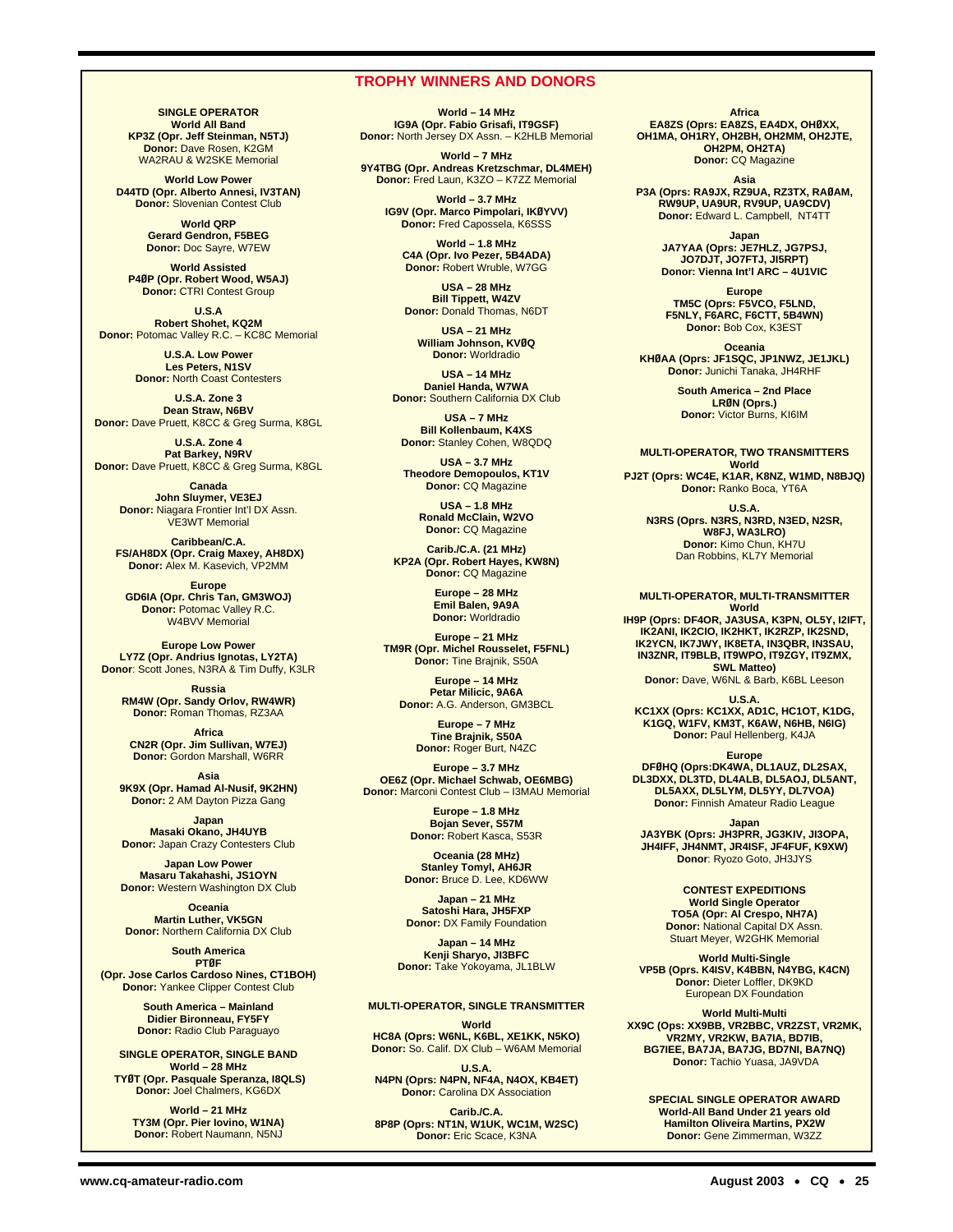EA4DQD, JL7BRH, RW3VZ, and YU1RA were outstanding.

Continental leaders were N4KG (NA), JR4DAH (AS), F5BEG (EU), VK3VP (OC), and AY5FZ (SA).

# **Assisted**

Operating in the Asssisted category takes discipline. You have to make the best use of it without giving up your QSO total. It's not easy to do. All the top Assisted ops have mastered the balancing act.

Taking the top place in the world and setting a new world record was Robert, W5AJ, operating at P40P. Second place went to Al, 4L5A, at D4B, who operated from a mountaintop. Serge, MØSDX, traveled over to GIØKOW and took European honors as GI5W. What a fine job. Just to stay on the air in zone 14 during hurricane-like weather was a challenge. Second place in Europe went to Ben, DL6FBL, and third place to Stanko, S50S.

In the U.S. the battle for the top spot was fierce. First place went to Ray, W2RE, followed by Charlie, K3WW, and Noah, K2NG.

Continental leaders were W2RE (NA), D4B  $(AF)$ , JY9QJ  $(AS)$ , GI5W  $(EU)$ , KH6/K1ER  $(OC)$ , and P40P  $(SA)$ .

# **Multi-Single**

A real battle occurred in the Multi-Single category. Three FB stations with top operators went head to head. The winner was the team from the Galapagos, HC8A. Located due south of New Oreleans, they sure were heard everywhere. Across the Atlantic, EA8ZS, manned by seasoned contesters, finished second. Third

> DL2DBH ................274,205 YU7KWX ...............265,512 **14 MHz**

|                                      |                               | <b>TOP SC</b>     |
|--------------------------------------|-------------------------------|-------------------|
| <b>WORLD</b>                         | 21 MHz                        | CQ9K 31,004,311   |
| <b>High Power</b>                    | VE3DZ508,375                  | KH7R28,795,122    |
| <b>All Band</b>                      | CX7BY 411,680                 | YV4A 25,461,886   |
| KP3Z 15,655,517                      | L44DX 409,386                 | KC1XX 19,390,428  |
| CN2R 14,220,891                      | OK1TN 361,916                 |                   |
| PTØF 12,796,580                      | EA7HBP352,728                 |                   |
| 3V8BB 11,110,708                     | W6AFA307,784                  | <b>USA</b>        |
| P40B 9,630,495                       |                               | <b>High Power</b> |
| 9K9X 9,194,824                       | 14 MHz                        | <b>All Band</b>   |
|                                      | YU7ZZ388,512                  | KQ2M/17,152,781   |
| FS/AH8DX8,646,482<br>VE3EJ 8,498,500 | HP1BYS332,905                 | K4ZW 6,168,400    |
| VY2ZM 8,206,100                      | RK9AWC317,756                 | N9RV5,638,400     |
| KQ2M/1 7,152,781                     | UN9LN 294,224                 | K5ZD/1 5,280,044  |
|                                      | EA3GHZ293,058                 | K3ZO 5,276,637    |
| 28 MHz                               | UN7JX258,279                  | W9RE4,769,154     |
| TYØT 2,418,341                       |                               | WB9Z 4,386,756    |
| CX5BW 1,687,442                      | 7 MHz                         | W2WB4,170,965     |
| 9A9A 1,598,832                       | UA9AYA192.786                 | W3BGN4,155,347    |
| 9K2ZZ 1,590,075                      | EU1AZ51,429                   | K3CR3,847,584     |
| ZY5G1,508,940                        | UZ5U49,868                    |                   |
| ZS6WPX 1,434,680                     | SM6DOI 40,020                 | 28 MHz            |
|                                      | VK4UC 38,934                  | W4ZV 1,027,900    |
| 21 MHz                               | PA1TT38,335                   | K5RX950,274       |
| TY3M2,332,568                        |                               | W5PR888,960       |
| ZX5J2,236,500                        | <b>3.7 MHz</b>                | K4WI 850,500      |
|                                      | T94YT 80,238                  | N4BP685,562       |
| KP2A 1,795,425                       | DH6LS56,050                   | K7KR275,184       |
| H22H 1,592,981<br>9S1X 1,498,350     | 4NØB41,144                    |                   |
|                                      | OK2HI 39,120                  | 21 MHz            |
| JH5FXP1,300,065                      | OK1FPS36,660                  | KVØQ 633,476      |
|                                      | LY2OW35,428                   | N3HBX 549,180     |
| 14 MHz                               |                               | W7UT539,460       |
| IG9A 2,235,534<br>P40A 2,129,650     | <b>1.8 MHz</b>                | W5TM484,330       |
| 9Y4NZ1,568,583                       | TA3J58,410                    | K4VUD 347,400     |
|                                      | HA8BE 40,460                  | WA2C/3303,600     |
| 9A6A 1,105,808<br>OK1RI 1,098,240    | S50038,304                    |                   |
| ZS6Z 1,079,760                       | LY3UM 28,050                  | 14 MHz            |
|                                      | SP4ZO 25,380                  | W7WA 725,420      |
| 7 MHz                                | G3UEG24,366                   | N7DD 366,405      |
| 9Y4TBG 912,950                       |                               | W7EB181,200       |
| EA9LZ 717,831                        | QRP, All Band                 | WY3T 144,596      |
| S50A 574,896                         | F5BEG 1,158,573               | KR6NA/Ø 104,604   |
| 9A5E 470,960                         | SP3KEY963,795                 | K9CAN 94,381      |
| YT7A 418,264                         | YT7TY925,010                  |                   |
| LY5A 404,337                         | N4KG 625,488                  | 7 MHz             |
|                                      | JR4DAH 567,948                | K4XS 291,942      |
| <b>3.7 MHz</b>                       | JA1YNE437,570                 | WQ2M 79,910       |
| IG9V 261,423                         | NØKE427,305                   | N8PR/457,938      |
| OE6Z192,170                          | IK5RUN360,914                 | K7XZ 47,124       |
| YTØA 189,244                         | DF1DX 304,720                 | W9SE 30,096       |
| OMØC184,140                          | UA9AMF295,380                 | K1EY/4 26,746     |
| S54E 174,570                         |                               |                   |
| EI8IR 159,965                        | <b>Assisted, All Band</b>     | <b>3.7 MHz</b>    |
|                                      | P40P 12,975,732               | KT1V 144,584      |
| <b>1.8 MHz</b>                       | D4B 11,567,412                | AA1BU 131,712     |
| C4A 95,140                           | GI5W 7,364,135                | AA4MM 17,040      |
| S57M77,784                           | JY9QJ 6,929,280               | KØGT13,200        |
| OZ3SK 56,092                         | W2RE5,921,160                 | W5FO12,600        |
| EU6EU 49,876                         | K3WW5,524,008                 |                   |
| 406A 49,476                          | DL6FBL5,409,850               | $1.8$ MHz         |
| LY2HM 42,813                         | S50S 5,372,406                | W2VO1,736         |
|                                      | K2NG 4,732,595                |                   |
|                                      | OE1A4,625,844                 |                   |
| <b>Low Power</b>                     |                               | <b>Low Power</b>  |
| <b>All Band</b>                      | <b>Multi-Op, Single Trans</b> | <b>All Band</b>   |
| D44TD11,199,793                      | HC8A22,511,664                | N1SV1,815,696     |
| Y5FY8,508,468                        | EA8ZS20,869,812               | N4TZ/9 1,743,126  |
| P40W 6,670,839                       | 8P8P 20,065,950               | N5AW1,679,288     |
| 6W/F6HLC 4,904,544                   | P3A 19,647,550                | NR3X/41,567,718   |
| ZX2B 3,391,158                       | TM5C 12,661,826               | W1CTN 1,406,529   |
| LY7Z3,278,436                        | KHØAA 12,599,064              | WB2ZTH 1,286,168  |
| EA7RM3,229,525                       |                               | N4IG1,245,335     |
| 9G5MD2,661,100                       | <b>Multi-Op, Two Trans</b>    | K1HT1,221,090     |
| 9A2EU2,531,504                       | PJ2T28,415,835                | WS1A 1,219,910    |
| CN8NK2,436,591                       | ZD8Z 24,897,950               | W1KT 1,212,848    |
|                                      | CT9L 22,064,112               |                   |
| 28 MHz                               | V26B 18,756,933               | 28 MHz            |
| PJ4/OH1VR1,248,528                   | ZW5B 16,201,515               | N5XJ 283,986      |
| AY4DX 1,162,842                      | RW2F 14,163,303               | K2MFY 270,907     |
| HC1JQ 1,187,460                      |                               | W8LU 257,232      |
| EA8TX1,106,481                       | <b>Multi-Op, Multi-Trans</b>  | NX5N225,760       |
| LU3HIP925,141                        | IH9P 49,469,160               | W7UPF200,504      |
| LV7H 917,205                         | A61AJ33,377,700               | KY5N193,575       |

| 31,004,311<br>28,795,122<br>25,461,886                                                                                                              | <b>21 MHz</b>                    |
|-----------------------------------------------------------------------------------------------------------------------------------------------------|----------------------------------|
|                                                                                                                                                     | W6AFA                            |
| 19,390,428                                                                                                                                          | N4MO                             |
|                                                                                                                                                     | AG9S <sup>3</sup>                |
| A                                                                                                                                                   |                                  |
| ower                                                                                                                                                |                                  |
| and                                                                                                                                                 | 14 MHz                           |
| $\begin{array}{l} \text{7,152,781} \\ \text{6,168,400} \\ \text{5,638,400} \\ \text{5,280,044} \\ \text{5,276,637} \\ \text{4,769,154} \end{array}$ | K3SWZ                            |
|                                                                                                                                                     | W4LC                             |
|                                                                                                                                                     | K2RED<br>KA2JEM                  |
|                                                                                                                                                     |                                  |
|                                                                                                                                                     | KX2S<br>KG1V                     |
|                                                                                                                                                     |                                  |
|                                                                                                                                                     | 7 MHz                            |
|                                                                                                                                                     | K2UF<br>*KU1CW/Ø                 |
|                                                                                                                                                     | N2KX                             |
| Нz                                                                                                                                                  | K2YEH                            |
| $\dots$ 1,027,900                                                                                                                                   | KAØCT<br>NØHF                    |
| 950,274                                                                                                                                             |                                  |
| 888,960<br>850,500                                                                                                                                  | <b>3.7 MHz</b>                   |
|                                                                                                                                                     | KC5LK                            |
| 685,562<br>275,184                                                                                                                                  |                                  |
|                                                                                                                                                     | <b>1.8 MHz</b>                   |
| Hz                                                                                                                                                  | W2MF                             |
| 633,476                                                                                                                                             |                                  |
| 549,180<br>539,460                                                                                                                                  | QRP, All Bar                     |
| 484,330                                                                                                                                             | N4KG<br>NØKE                     |
| 347,400<br>303,600                                                                                                                                  | N5FPW/4                          |
|                                                                                                                                                     | <b>K8ZT</b>                      |
|                                                                                                                                                     |                                  |
| Hz<br>725,420                                                                                                                                       |                                  |
| 366,405                                                                                                                                             | W6YJ <sup>.</sup>                |
| 181,200<br>144,596                                                                                                                                  | W6RCL <sup>.</sup><br>W7/KH7YD   |
|                                                                                                                                                     |                                  |
| 104,604                                                                                                                                             |                                  |
| 94,381                                                                                                                                              | <b>Assisted, All B</b>           |
| Iz                                                                                                                                                  | W2RE5,1<br>K3WW5,1<br>K2NG4,     |
| 291,942<br>79,910                                                                                                                                   |                                  |
|                                                                                                                                                     | N2MM4,                           |
|                                                                                                                                                     |                                  |
| 57,938                                                                                                                                              |                                  |
|                                                                                                                                                     | $W1US$<br>AA1K/3                 |
|                                                                                                                                                     |                                  |
| $\frac{47,124}{30,096}$                                                                                                                             |                                  |
| Illz                                                                                                                                                | W4NF 3,<br>AA3B 3,               |
| 144,584                                                                                                                                             |                                  |
|                                                                                                                                                     | Multi-Op, Single                 |
|                                                                                                                                                     |                                  |
| 131,712<br>17,040<br>13,200                                                                                                                         |                                  |
| 12,600                                                                                                                                              | NØNI4,9<br>$K1IR$ 4,             |
| Illz                                                                                                                                                | N1MM4,                           |
|                                                                                                                                                     | KØRF4,                           |
| 1,736<br>360                                                                                                                                        |                                  |
| ower                                                                                                                                                | Multi-Op, Two T<br>N3RS11,       |
| and                                                                                                                                                 | K4JA11,                          |
| 1,815,696                                                                                                                                           | KI1G 9,                          |
|                                                                                                                                                     |                                  |
| $\frac{1}{1,743,126}$<br>$\frac{1}{1,679,288}$                                                                                                      |                                  |
| $\dots$ 1,567,718                                                                                                                                   |                                  |
| $\dots$ 1,406,529                                                                                                                                   | Multi-Op, Multi-1                |
| 1,286,168<br>1,245, <mark>3</mark> 35                                                                                                               | KC1XX 19,                        |
|                                                                                                                                                     |                                  |
| $\dots$ 1,221,090<br>$\dots$ 1,219,910                                                                                                              |                                  |
| 1,212,848                                                                                                                                           | N2RM 12,                         |
|                                                                                                                                                     | W4MYA 10,                        |
| Hz<br>283,986                                                                                                                                       |                                  |
| 270,907                                                                                                                                             |                                  |
|                                                                                                                                                     | <b>EUROPE</b><br><b>All Band</b> |
| 257,232<br>225,760<br>200,504                                                                                                                       | GD6IA<br>6,                      |
| 193,575                                                                                                                                             | GM7V 5,                          |
|                                                                                                                                                     |                                  |

| <b>ORES:</b>                                           |                |                                                      |
|--------------------------------------------------------|----------------|------------------------------------------------------|
| 21 MHz                                                 |                | SN7Q 5,430,567<br>GW4BLE 5,251,157                   |
| W6AFA307,784                                           |                |                                                      |
| WØAH243,162                                            |                | HA8JV 4,998,371                                      |
| N4MO235,221                                            |                | S57DX4,959,416                                       |
| AG9S186,202                                            |                | EA4KD 4,785,046                                      |
| KX9X 167,850                                           |                | EA3NY 4,367,994<br>EA3NY 3,910,340<br>RM4W 3,742,992 |
| W1EL 141,372                                           |                |                                                      |
| 14 MHz                                                 |                |                                                      |
| K3SWZ111,244                                           |                | 28 MHz                                               |
| W4LC 89,027                                            |                | 9A9A 1,598,832                                       |
| K2RED 75,936                                           |                | EA3QP 1,312,329                                      |
| KA2JEM 75,438                                          |                |                                                      |
| KX2S 49,920                                            |                | S58D 1,024,200<br>S50K 1,018,868                     |
| KG1V38,315                                             |                | YU1ZZ833,924                                         |
| 7 MHz                                                  |                | DFØWA 832,020                                        |
| K2UF 25,315                                            |                | 21 MHz                                               |
| *KU1CW/Ø22,596                                         |                | TM9R 1,029,888                                       |
| N2KX21,951                                             |                |                                                      |
| K2YEH 19,295                                           |                | YT6A 1,027, <mark>140</mark><br>TM7XX 1,001,222      |
| KAØCT 2,726                                            |                | IY4W 985,136                                         |
| NØHF1,290                                              |                | UXØFF962,298                                         |
|                                                        |                | S570886,405                                          |
| 3.7 MHz<br>KC5LK1,980                                  |                | 14 MHz                                               |
|                                                        |                | 9A6A 1,105,808                                       |
|                                                        | <b>1.8 MHz</b> | OK1RI 1,098,240                                      |
| W2MF 1,856                                             |                | OH2BH916,943                                         |
|                                                        |                | SL3A 851,228                                         |
| QRP, All Band                                          |                | RZ3AA688,560                                         |
| N4KG 625,488                                           |                | YZ9A 635,719                                         |
| NØKE427,305                                            |                |                                                      |
| N5FPW/4210,330                                         |                | 7 MHz                                                |
| K8ZT 205,680                                           |                | S50A 574,896                                         |
| N8IE 197,883                                           |                | 9A5E 470,960                                         |
| KIØOV 150,084<br>KR1ST/4141,300                        |                | YT7A 418,264                                         |
|                                                        |                | LY5A 404,337                                         |
| W6YJ137,940                                            |                | SP6IXF320,324                                        |
|                                                        |                | OHØNL242,496                                         |
| W6RCL109,716                                           |                |                                                      |
| W7/KH7YD90,117                                         |                |                                                      |
|                                                        |                | <b>3.7 MHz</b>                                       |
| <b>Assisted, All Band</b>                              |                | OE6Z192,170                                          |
| W2RE5,921,160                                          |                | YTØA 189,244                                         |
| K3WW5,524,008                                          |                | OMØC184,140<br>S54E 174,570                          |
| K2NG 4,732,595<br>N2MM4,416,000                        |                |                                                      |
| W1US4,384,860                                          |                | EI8IR 159,965<br>I4AVG133,533                        |
| AA1K/3 4,161,241                                       |                |                                                      |
| K3PP3,938,159                                          |                | <b>1.8 MHz</b>                                       |
| W1GD/2 3,811,293                                       |                | S57M77,784                                           |
| W4NF 3,713,235                                         |                | OZ3SK 56,092                                         |
| AA3B 3,627,942                                         |                | EU6EU 49,876                                         |
|                                                        |                | 406A49,476                                           |
| <b>Multi-Op, Single Trans</b>                          |                | LY2HM 42,813                                         |
| N4PN6,490,108                                          |                | DK9IP30,015                                          |
| K8AZ 6,027,318                                         |                |                                                      |
| NØNI4,932,074                                          |                | <b>Low Power</b>                                     |
| K1IR 4,836,000                                         |                | <b>All Band</b>                                      |
| N1MM4,569,120                                          |                | LY7Z3,278,436                                        |
| KØRF4,540,791                                          |                |                                                      |
|                                                        |                | EA7RM3,229,525<br>9A2EU2,531,504                     |
| <b>Multi-Op, Two Trans</b>                             |                | IO4C2,379,776                                        |
| N3RS11,461,072                                         |                | HA1CW 2,255,082                                      |
| K4JA11,091,128<br>KI1G 9,920,961                       |                | DL4MCF2,195,445<br>LY9A 2,181,438                    |
|                                                        |                |                                                      |
| N2NT9,834,670<br>K1KI9,626,703                         |                |                                                      |
| W6KK6,957,630                                          |                | Z36W1,980,690<br>RM3C1,892,019<br>RU3QW1,782,804     |
|                                                        |                | 28 MHz                                               |
| <b>Multi-Op, Multi-Trans</b><br>KC1XX 19,390,428       |                | YT1LD724,005                                         |
|                                                        |                | EA7FTR 528,984                                       |
|                                                        |                | EA6DD 501,084                                        |
| W3LPL 17,683,044<br>K9NS 16,150,140<br>N4TO 13,218,114 |                | CT1ESO470,158                                        |
| N2RM12,788,160                                         |                |                                                      |
| W4MYA 10,575,400                                       |                | 9A5KV 448,414<br>IZ5CML 381,140                      |
|                                                        |                |                                                      |
| <b>EUROPE</b>                                          |                | 21 MHz<br>OK1TN 361,916                              |
| <b>All Band</b>                                        |                | EA7HBP 352,728                                       |
| GD6IA 6,090,309<br>GM7V 5,691,290                      |                | 8S7A 291,146<br>US7IGF 278,025                       |

| S57DX4,959,416                | <b>14 MHZ</b> |                               |
|-------------------------------|---------------|-------------------------------|
| EA4KD 4,785,046               |               | YU7ZZ388,512                  |
| EA3NY 4,367,994               |               | EA3GHZ293,058                 |
| EA5DFV 3,910,340              |               |                               |
|                               |               | IK3UMT217,626                 |
| RM4W 3,742,992                |               | EU2MM 183,754                 |
|                               |               | UX3MR132,464                  |
| 28 MHz                        |               | SP9EWO127,302                 |
| 9A9A 1,598,832                |               |                               |
|                               |               |                               |
| EA3QP 1,312,329               |               | 7 MHz                         |
| S58D 1,024,200                |               | EU1AZ51,429                   |
| S50K 1,018,868                |               | UZ5U49,868                    |
| YU1ZZ833,924                  |               | SM6DOI 40,020                 |
|                               |               |                               |
| DFØWA 832,020                 |               | PA1TT38,335                   |
|                               |               | EA3FF 19,789                  |
| 21 MHz                        |               | OK1KT 18,122                  |
| TM9R 1,029,888                |               |                               |
|                               |               |                               |
| YT6A 1,027,140                |               | <b>3.7 MHz</b>                |
| TM7XX 1,001,222               |               | T94YT 80,238                  |
| IY4W 985,136<br>UXØFF 962,298 |               | DH6LS56,050                   |
|                               |               | 4NØB41,144                    |
|                               |               |                               |
| S570886,405                   |               | OK2HI 39,120                  |
|                               |               | OK1FPS36,660                  |
| 14 MHz                        |               | LY2OW35,428                   |
| 9A6A 1,105,808                |               |                               |
|                               |               |                               |
| OK1RI 1,098,240               |               | <b>1.8 MHz</b>                |
| OH2BH916,943                  |               | HA8BE 40,460                  |
| SL3A 851,228                  |               | S50038,304                    |
| RZ3AA688,560                  |               | LY3UM 28,050                  |
|                               |               |                               |
| YZ9A 635,719                  |               | SP4ZO 25,380                  |
|                               |               | G3UEG24,366                   |
| 7 MHz                         |               | SP9RPW24,192                  |
|                               |               |                               |
|                               |               |                               |
| S50A 574,896                  |               |                               |
| 9A5E 470,960                  |               | QRP, All Band                 |
| YT7A 418,264                  |               | F5BEG 1,158,573               |
|                               |               |                               |
| LY5A 404,337                  |               | SP3KEY 963,795                |
| SP6IXF320,324                 |               | YT7TY 925,010                 |
| OHØNL242,496                  |               | IK5RUN 360,914                |
|                               |               | DF1DX 304,720                 |
| 3.7 MHz                       |               | YU1LM 255,636                 |
|                               |               |                               |
| OE6Z192,170                   |               | SP3BLT227,304                 |
| YTØA189,244                   |               | OK2KFK205,088                 |
| OMØC184,140                   |               | RX3RC203,008                  |
| S54E 174,570                  |               | GW3JXN 186,624                |
|                               |               |                               |
| EI8IR 159,965                 |               |                               |
| I4AVG133,533                  |               | <b>Assisted, All Band</b>     |
|                               |               | GI5W 7,364,135                |
| $1.8$ MHz                     |               | DL6FBL 5,409,850              |
|                               |               |                               |
| S57M77,784                    |               | S50S 5,372,406                |
| OZ3SK 56,092                  |               | OE1A4,625,844                 |
| EU6EU 49,876                  |               | S52ZW 4,442,397               |
| 4O6A49,476                    |               | TM2V4,374,500                 |
|                               |               |                               |
| LY2HM 42,813                  |               | DLØWW4,031,384                |
| DK9IP30,015                   |               | OM5A 3,706,748                |
|                               |               | OM8A 2,853,144                |
| <b>Low Power</b>              |               | DJ2YA 2,840,489               |
| <b>All Band</b>               |               |                               |
|                               |               |                               |
| LY7Z3,278,436                 |               | <b>Multi-Op, Single Trans</b> |
| EA7RM3,229,525                |               | TM5C 12,661,826               |
| 9A2EU2,531,504                |               | IQ4A 10,825,835               |
| IO4C2,379,776                 |               | OK5W9,372,156                 |
| HA1CW 2,255,082               |               | SY8A9,037,980                 |

| EA3GHZ293,058<br>IK3UMT217,626                                                                                    |  |
|-------------------------------------------------------------------------------------------------------------------|--|
|                                                                                                                   |  |
| EU2MM 183,754<br>UX3MR 132,464<br>SP9EWO 127,302                                                                  |  |
|                                                                                                                   |  |
|                                                                                                                   |  |
| 7 MHz                                                                                                             |  |
| EU1AZ51,429                                                                                                       |  |
| UZ5U49,868<br>SM6DOI 40,020                                                                                       |  |
|                                                                                                                   |  |
|                                                                                                                   |  |
|                                                                                                                   |  |
| 3.7 MHz                                                                                                           |  |
|                                                                                                                   |  |
|                                                                                                                   |  |
| 4NØB41,144<br>OK2HI39,120                                                                                         |  |
|                                                                                                                   |  |
|                                                                                                                   |  |
|                                                                                                                   |  |
| <b>1.8 MHz</b>                                                                                                    |  |
|                                                                                                                   |  |
|                                                                                                                   |  |
|                                                                                                                   |  |
|                                                                                                                   |  |
|                                                                                                                   |  |
| QRP, All Band                                                                                                     |  |
|                                                                                                                   |  |
|                                                                                                                   |  |
|                                                                                                                   |  |
|                                                                                                                   |  |
|                                                                                                                   |  |
|                                                                                                                   |  |
| RX3RC203,008                                                                                                      |  |
| GW3JXN 186,624                                                                                                    |  |
|                                                                                                                   |  |
| <b>Assisted, All Band</b>                                                                                         |  |
|                                                                                                                   |  |
|                                                                                                                   |  |
|                                                                                                                   |  |
|                                                                                                                   |  |
|                                                                                                                   |  |
|                                                                                                                   |  |
|                                                                                                                   |  |
|                                                                                                                   |  |
| <b>Multi-Op, Single Trans</b>                                                                                     |  |
|                                                                                                                   |  |
|                                                                                                                   |  |
|                                                                                                                   |  |
|                                                                                                                   |  |
| 9A1P 8,750,095<br>HG1S 8,696,104                                                                                  |  |
|                                                                                                                   |  |
|                                                                                                                   |  |
|                                                                                                                   |  |
|                                                                                                                   |  |
|                                                                                                                   |  |
|                                                                                                                   |  |
| Multi-Op, Two Trans<br>RW2F 14,163,303<br>IR4T 13,508,030<br>9A7A 13,292,224<br>RU1A12,863,878<br>MUØC 12,178,992 |  |
|                                                                                                                   |  |
| <b>Multi-Op, Multi-Trans</b>                                                                                      |  |
|                                                                                                                   |  |
|                                                                                                                   |  |
|                                                                                                                   |  |
|                                                                                                                   |  |

ED7VG ...............9,280,804 HBØ/HB9AON ....8,743,140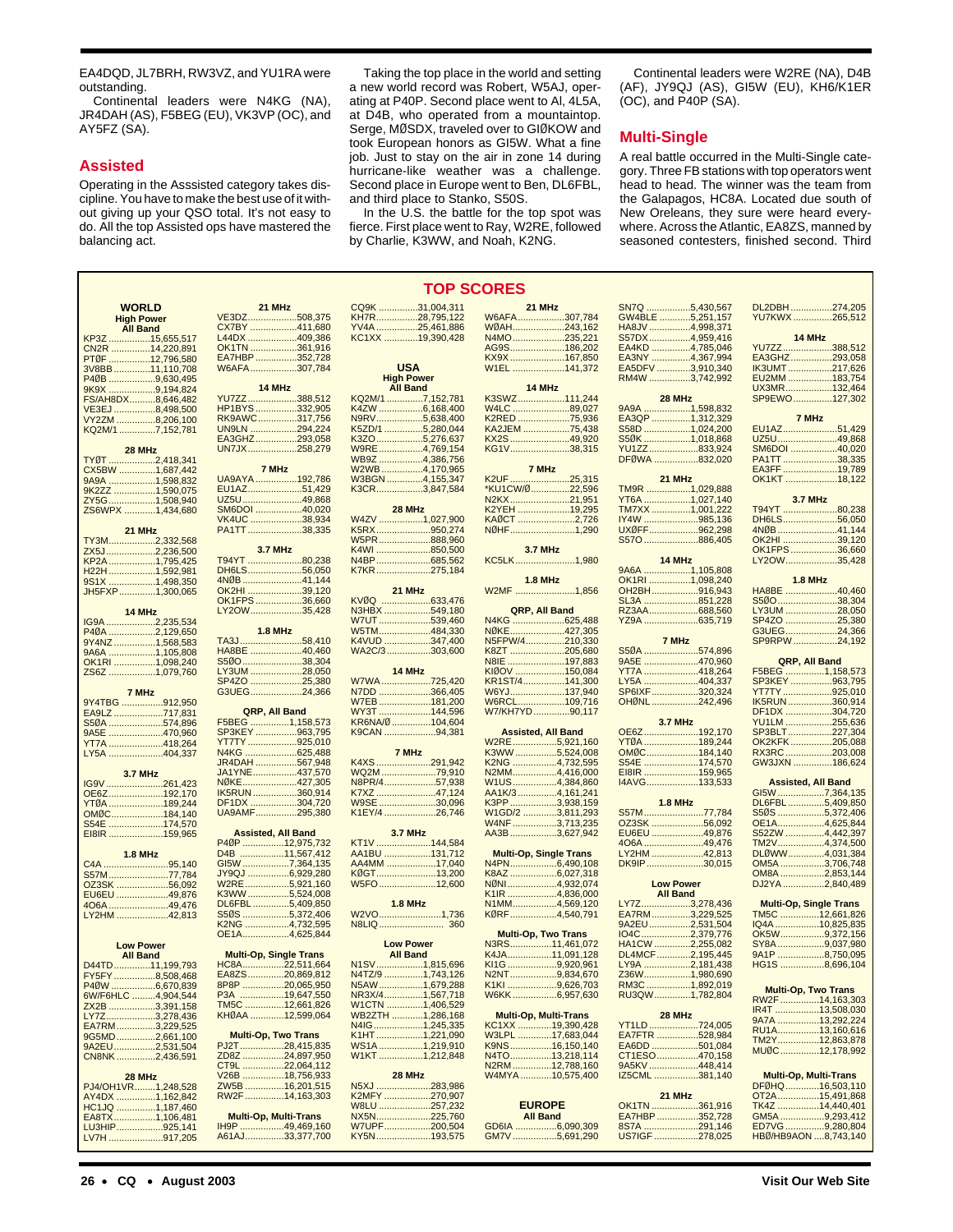# **BAND-BY-BAND BREAKDOWN—TOP ALL BAND SCORES**

**Number groups indicate: QSOs/Zones/Countries on each band**

|                                   |                             |                        |                         | WORLD TOP SINGLE OPERATOR ALL BAND             |                            |                            |                                    |                     |                       |                         | <b>USA TOP SINGLE OPERATOR ALL BAND</b> |                          |                            |
|-----------------------------------|-----------------------------|------------------------|-------------------------|------------------------------------------------|----------------------------|----------------------------|------------------------------------|---------------------|-----------------------|-------------------------|-----------------------------------------|--------------------------|----------------------------|
| <b>Station</b>                    | 160                         | 80                     | 40                      | 20                                             | 15                         | 10                         | <b>Station</b>                     | 160                 | 80                    | 40                      | 20                                      | 15                       | 10                         |
| KP3Z                              | 85\9\27                     | 431\20\76              | 711\31\98               | 2384\39\140                                    | 2009\34\128                | 3036\32\123                | <b>KQ2M/1</b>                      | 23\6\13             | 201\19\71             | 234\27\84               | 822\36\146                              | 1281\37\140              | 1263\33\127                |
| CN <sub>2R</sub>                  | 103\9\46                    | 228\17\65              | 407\18\76               | 1568\30\118                                    | 1213\35\122                | 3762\36\125                | K4ZW                               | 29\9\18             | 164\20\70             | 162\25\77               | 475\33\117                              | 1231\33\138              | 1113\32\128                |
| PTØF                              | 24\9\19                     | 134\16\49              | 274\19\45               | 2604\33\117                                    | 1569\32\126                | 2905\29\116                | N9RV                               | 19\7\13             | 93\15\52              | 235\21\68               | 731\37\124                              | 1058\36\125              | 1108\33\109                |
| 3V8BB                             | 128\8\50                    | 289\15\75              | 544\23\89               | 1341\37\125                                    | 1022\32\122                | 2364\35\131                | <b>K5ZD/1</b>                      | 27\9\16             | 157\17\69             | 201\23\82               | 581\35\120                              | 692\33\126               | 1101\31\121                |
| <b>P40B</b>                       | 87\6\15                     | 184\13\39              | 524\25\74               | 1564\31\96                                     | 1550\32\93                 | 2561\27\102                | <b>K3Z0</b>                        | $8\sqrt{4}7$        | 112\16\56             | 142\19\62               | 498\32\114                              | 1123\33\121              | 1215\32\125                |
| <b>9K9X</b>                       | 59\8\27                     | 145\12\52              | 359\28\92               | 1411\36\134                                    | 1193\34\125                | 1601\34\115                | W9RE                               | 24\7\13             | 148\24\70             | 173\24\78               | 568\35\126                              | 812\32\124               | 864\33\121                 |
| FS/AH8DX                          | 120\12\32                   | 294\11\34              | 320\19\69               | 1251\28\98                                     | 1995\31\118                | 2335\29\117                | WB9Z                               | 32\13\20            | 128\20\61             | 153\26\73               | 337\33\106                              | 575\33\118               | 1274\35\130                |
| VE3EJ<br>VY2ZM                    | 204\11\25<br>138\9\38       | 360\19\65<br>385\17\70 | 399\29\92<br>537\24\78  | 672\35\128<br>1117\35\116                      | 1227\37\133<br>1161\31\108 | 1741\33\132<br>1498\30\109 | W2WB<br>W3BGN                      | 25\6\15<br>35\8\16  | 87\17\59<br>164\17\65 | 99\20\72<br>135\22\66   | 451\34\130<br>465\35\101                | 522\32\125<br>654\33\112 | 1265\33\142<br>1053\29\115 |
| <b>KQ2M/1</b>                     | 23\6\13                     | 201\19\71              | 234\27\84               | 822\36\146                                     | 1281\37\140                | 1263\33\127                | K3CR                               | 19\7\13             | 96\15\54              | 213\22\79               | 540\34\122                              | 859\33\116               | 579\27\102                 |
|                                   |                             |                        |                         | <b>WORLD MULTI-OPERATOR SINGLE TRANSMITTER</b> |                            |                            |                                    |                     |                       |                         | USA MULTI-OPERATOR SINGLE TRANSMITTER   |                          |                            |
|                                   |                             |                        |                         |                                                |                            |                            |                                    |                     |                       |                         |                                         |                          |                            |
| HC8A                              | 24\8\22                     | 426\24\77              | 962\32\109              | 2015\37\154                                    | 1249\37\148                | 5117\36\144                | N <sub>4</sub> PN                  | 22\8\19             | 70\16\54              | 180\30\97               | 830\36\143                              | 864\35\145               | 1386\34\156                |
| EA8ZS                             | 56\11\52                    | 171\17\92              | 523\33\114              | 2474\38\161                                    | 2125\38\165                | 2712\39\158                | K8AZ                               | 26\11\24            | 96\21\74              | 214\30\100              | 475\37\147                              | 585\35\140               | 1436\34\150                |
| 8P8P                              | 81\8\25                     | 459\19\84              | 890\31\109              | 2048\39\148                                    | 2695\38\156                | 3704\37\156                | <b>NØNI</b>                        | 19\8\14             | 97\20\62              | 213\31\102              | 462\38\143                              | 765\36\146               | 973\33\149                 |
| P <sub>3</sub> A                  | 146\9\52                    | 543\15\76              | 725\25\99               | 2368\39\154                                    | 2194\35\141                | 2915\37\153                | K <sub>1</sub> IR                  | 12\5\11             | 307\17\85             | 217\24\95               | 419\34\132                              | 719\32\133               | 888\33\143                 |
| TM <sub>5</sub> C<br><b>KHØAA</b> | 177\10\60<br>$1\frac{1}{1}$ | 822\21\94<br>114\16\24 | 594\33\110<br>487\29\65 | 1421\38\159<br>1616\38\142                     | 1189\39\153<br>2432\37\129 | 1952\39\166<br>2222\37\129 | N <sub>1</sub> MM<br><b>KØRF</b>   | 20\5\12<br>19\10\17 | 86\14\52<br>100\21\62 | 159\22\80<br>334\31\105 | 572\33\138<br>415\38\140                | 733\32\129<br>929\37\147 | 939\30\137<br>498\32\139   |
|                                   |                             |                        |                         |                                                |                            |                            |                                    |                     |                       |                         |                                         |                          |                            |
|                                   |                             |                        |                         | <b>WORLD MULTI-OPERATOR TWO TRANSMITTER</b>    |                            |                            | USA MULTI-OPERATOR TWO TRANSMITTER |                     |                       |                         |                                         |                          |                            |
| PJ2T                              | 37\7\21                     | 511\18\64              | 1624\30\109             | 2762\36\142                                    | 4349\38\153                | 3633\32\139                | N <sub>3</sub> R <sub>S</sub>      | 18\7\11             | 316\21\89             | 290\31\104              | 1042\40\164                             | 1954\39\170              | 1517\34\158                |
| ZD8Z                              | $4\overline{4}4$            | 163\21\68              | 386\27\74               | 1897\36\136                                    | 3775\39\165                | 5059\39\157                | K4JA                               | 45\13\29            | 351\22\92             | 532\32\116              | 1050\38\161                             | 1343\38\154              | 1459\35\162                |
| CT9L                              | 116\10\49                   | 406\16\73              | 498\22\91               | 2364\38\140                                    | 2869\38\152                | 3306\40\157                | KI1G                               | 35\11\22            | 260\21\85             | 336\26\98               | 938\39\155                              | 1301\38\155              | 1505\34\153                |
| <b>V26B</b>                       | 171\8\23                    | 488\18\61              | 748\27\86               | 2514\32\123                                    | 3739\40\155                | 3464\31\137                | N <sub>2</sub> N <sub>T</sub>      | 40\9\20             | 359\22\91             | 286\29\99               | 963\38\152                              | 1521\36\149              | 1432\33\152                |
| ZW <sub>5</sub> B                 | $3\frac{2}{2}$              | 26\15\26               | 200\27\82               | 1199\38\141                                    | 2934\39\164                | 3794\39\170                | K <sub>1</sub> KI                  | 22\7\14             | 248\20\77             | 377\30\103              | 1137\39\154                             | 1312\33\149              | 1514\33\148                |
| RW <sub>2F</sub>                  | 446\11\61                   |                        | 1082\27\97 1178\34\114  | 1577\39\157                                    | 1918\39\151                | 1871\39\162                | <b>W6KK</b>                        | 16\8\8\0            | 107\18\35             | 374\30\86               | 467\37\145                              | 1712\37\154              | 1183\33\139                |
|                                   |                             |                        |                         | <b>WORLD MULTI-OPERATOR MULTI-TRANSMITTER</b>  |                            |                            |                                    |                     |                       |                         | USA MULTI-OPERATOR MULTI-TRANSMITTER    |                          |                            |
| IH9P                              | 842\12\73                   |                        | 1867\26\111 2367\33\117 | 4693\39\164                                    | 3931\39\168                | 4080\39\167                | KC1XX                              | 201\15\39           | 676\28\109            | 651\32\121              | 2042\39\173                             | 2326\39\173              | 2137\35\169                |
| A61AJ                             | 285\10\57                   | 639\25\91              | 1502\35\120             | 3643\38\171                                    | 3358\38\168                | 3949\40\177                | <b>W3LPL</b>                       | 327\16\38           | 628\25\101            | 658\32\118              | 1760\39\177                             | 2034\39\161              | 2084\37\165                |
| CQ9K                              | 164\11\54                   | 657\20\84              | 671\28\102              | 3983\39\161                                    | 4057\39\162                | 3727\40\161                | K9NS                               | 189\15\33           | 267\26\84             | 559\33\116              | 1658\40\173                             | 2149\40\175              | 2119\35\170                |
| KH7R                              | 163\10\11                   | 703\27\51              | 1699\37\97              | 2966\39\150                                    | 3832\38\153                | 4028\39\122                | <b>N4TO</b>                        | 116\10\25           | 239\24\82             | 537\31\122              | 1731\39\166                             | 1798\39\164              | 1808\35\166                |
| YV <sub>4</sub> A                 | 193\10\26                   | 726\20\76              | 1237\31\102             | 3056\38\152                                    | 3495\37\158                | 3263\32\136                | N <sub>2</sub> RM                  | 39\12\23            | 535\26\100            | 471\29\106              | 1276\39\160                             | 1726\38\159              | 1690\33\155                |
| KC <sub>1</sub> XX                | 201\15\39                   | 676\28\109             | 651\32\121              | 2042\39\173                                    | 2326\39\173                | 2137\35\169                | W4MYA                              | 100\14\26           | 423\23\95             | 333\31\111              | 875\37\148                              | 1451\39\151              | 1693\36\163                |
|                                   |                             |                        |                         |                                                |                            |                            |                                    |                     |                       |                         |                                         |                          |                            |

place went to the fine team at 8P8P. They certainly did well from a 2 point area.

In Europe top honors went to the team from TM5C. Second place went to the team operating from a mountaintop near Bologna, IQ4A. Third place went to OK5W.

Shiro, JF6DEA, as XU7ACD on the air.

Number one World Multi-Single was HC8A. Shown left to right: XE1KK, N5KO, and W6NL. Not pictured is the fourth member of the team, K6BL.





# **USA TOP SINGLE OPERATOR ALL BAND**

| <b>WYDE</b><br>WB9Z           | <b>47713</b><br>32\13\20 | 140Y4VU<br>128\20\61 | $1/3$ $24/0$<br>153\26\73 | 3000331120<br>337\33\106              | 01202124<br>575\33\118 | 00433121<br>1274\35\130 |
|-------------------------------|--------------------------|----------------------|---------------------------|---------------------------------------|------------------------|-------------------------|
| W <sub>2</sub> W <sub>B</sub> | $25\sqrt{6}\sqrt{15}$    | 87\17\59             | 99\20\72                  | 451\34\130                            | 522\32\125             | 1265\33\142             |
| W3BGN                         | $35\frac{8}{16}$         | 164\17\65            | 135\22\66                 | 465\35\101                            | 654\33\112             | 1053\29\115             |
| K <sub>3</sub> C <sub>R</sub> | 19\7\13                  | 96\15\54             | 213\22\79                 | 540\34\122                            | 859\33\116             | 579\27\102              |
|                               |                          |                      |                           | USA MULTI-OPERATOR SINGLE TRANSMITTER |                        |                         |
| N <sub>4</sub> PN             | 22\8\19                  | 70\16\54             | 180\30\97                 | 830\36\143                            | 864\35\145             | 1386\34\156             |
| K8AZ                          | 26\11\24                 | 96\21\74             | 214\30\100                | 475\37\147                            | 585\35\140             | 1436\34\150             |
| <b>NØNI</b>                   | 19\8\14                  | 97\20\62             | 213\31\102                | 462\38\143                            | 765\36\146             | 973\33\149              |
| K <sub>1</sub> IR             | $12\frac{5}{11}$         | 307\17\85            | 217\24\95                 | 419\34\132                            | 719\32\133             | 888\33\143              |
| N <sub>1</sub> MM             | $20\frac{5}{12}$         | 86\14\52             | 159\22\80                 | 572\33\138                            | 733\32\129             | 939\30\137              |
| <b>VADE</b>                   | 1011017                  | 10001162             | 334\31\105                | A15/28/1AD                            | 020\27\147             | 108\32\120              |

| N <sub>3</sub> R <sub>S</sub> | 18\7\11          | 316\21\89 | 290\31\104 | 1042\40\164 | 1954\39\170 | 1517\34\158 |
|-------------------------------|------------------|-----------|------------|-------------|-------------|-------------|
| K4JA                          | 45\13\29         | 351\22\92 | 532\32\116 | 1050\38\161 | 1343\38\154 | 1459\35\162 |
| KI1G                          | 35\11\22         | 260\21\85 | 336\26\98  | 938\39\155  | 1301\38\155 | 1505\34\153 |
| N <sub>2</sub> NT             | $40\frac{9}{20}$ | 359\22\91 | 286\29\99  | 963\38\152  | 1521\36\149 | 1432\33\152 |
| K <sub>1</sub> KI             | 22\7\14          | 248\20\77 | 377\30\103 | 1137\39\154 | 1312\33\149 | 1514\33\148 |
| <b>W6KK</b>                   | $16\frac{8}{8}$  | 107\18\35 | 374\30\86  | 467\37\145  | 1712\37\154 | 1183\33\139 |
|                               |                  |           |            |             |             |             |

| KC1XX             | 201\15\39 | 676\28\109 | 651\32\121 | 2042\39\173 | 2326\39\173 | 2137\35\169 |
|-------------------|-----------|------------|------------|-------------|-------------|-------------|
| W3LPL             | 327\16\38 | 628\25\101 | 658\32\118 | 1760\39\177 | 2034\39\161 | 2084\37\165 |
| K9NS              | 189\15\33 | 267\26\84  | 559\33\116 | 1658\40\173 | 2149\40\175 | 2119\35\170 |
| N <sub>4</sub> TO | 116\10\25 | 239\24\82  | 537\31\122 | 1731\39\166 | 1798\39\164 | 1808\35\166 |
| N <sub>2</sub> RM | 39\12\23  | 535\26\100 | 471\29\106 | 1276\39\160 | 1726\38\159 | 1690\33\155 |
| W4MYA             | 100\14\26 | 423\23\95  | 333\31\111 | 875\37\148  | 1451\39\151 | 1693\36\163 |
|                   |           |            |            |             |             |             |

Operating from George Island, Florida, the top position in the U.S. went to N4PN. A great job, guys! Second place went to K8AZ located just east of Cleveland, Ohio, and third went to NØNI. Tony's team did a world-class effort from Iowa. The top scorer from the west was W7VJ.

Continental leaders were 8P8P (NA), EA8ZS (AF), P3A (AS), TM5C (EU), KHØAA (OC), and HC8A (SA). A new Oceania record was set by KHØAA.

#### **Multi-Two**

The new Multi-Two category drew interest from all over the world. What a great way to have fun and get new contesters involved. Why not try it in the 2003 contest? Just a tribander and dipoles on 15, 40, and 80 can make it happen.

Jumping into the deep end of the QSO pool and coming up number one was the crew at PJ2T. Operating just east of the Coral Cliff Hotel on Curacao, all their hard work to create a FB contest station paid off big time. Second place went to ZD8Z operating from Ascension Island. This team handed out a lot of double multipliers. Another African station working lots of stations was CT9L, who finished third in the world.

In the U.S. Sig, N3RS, assembled a great team to try out the new category. They took top honors. Second place went to the fine station of K4JA located in northeastern Virginia. Third place went to KI1G. The top West Coast station was W6KK.

The European top scorer was RW2F. Leaving Multi-Multi to flex their muscles in the Multi-Two category really paid off for this fine group of operators. Second place went to the IR4T team. Operating from a water tower in central Italy provided a sure ground and lots of contacts. Third place went to the team at 9A7A.

Continental leaders were V26B (NA), ZD8Z (AF), RK9CWW (AS), RW2F (EU), AH2R (OC), and PJ2T (SA).

#### **Multi-Multi**

Wearing yellow team shirts at the Dayton Hamvention® this past May, the IH9P boys celebrated their well-deserved world-high victory. Traveling to Pantellela Island from Sicily with all your gear in tow is hard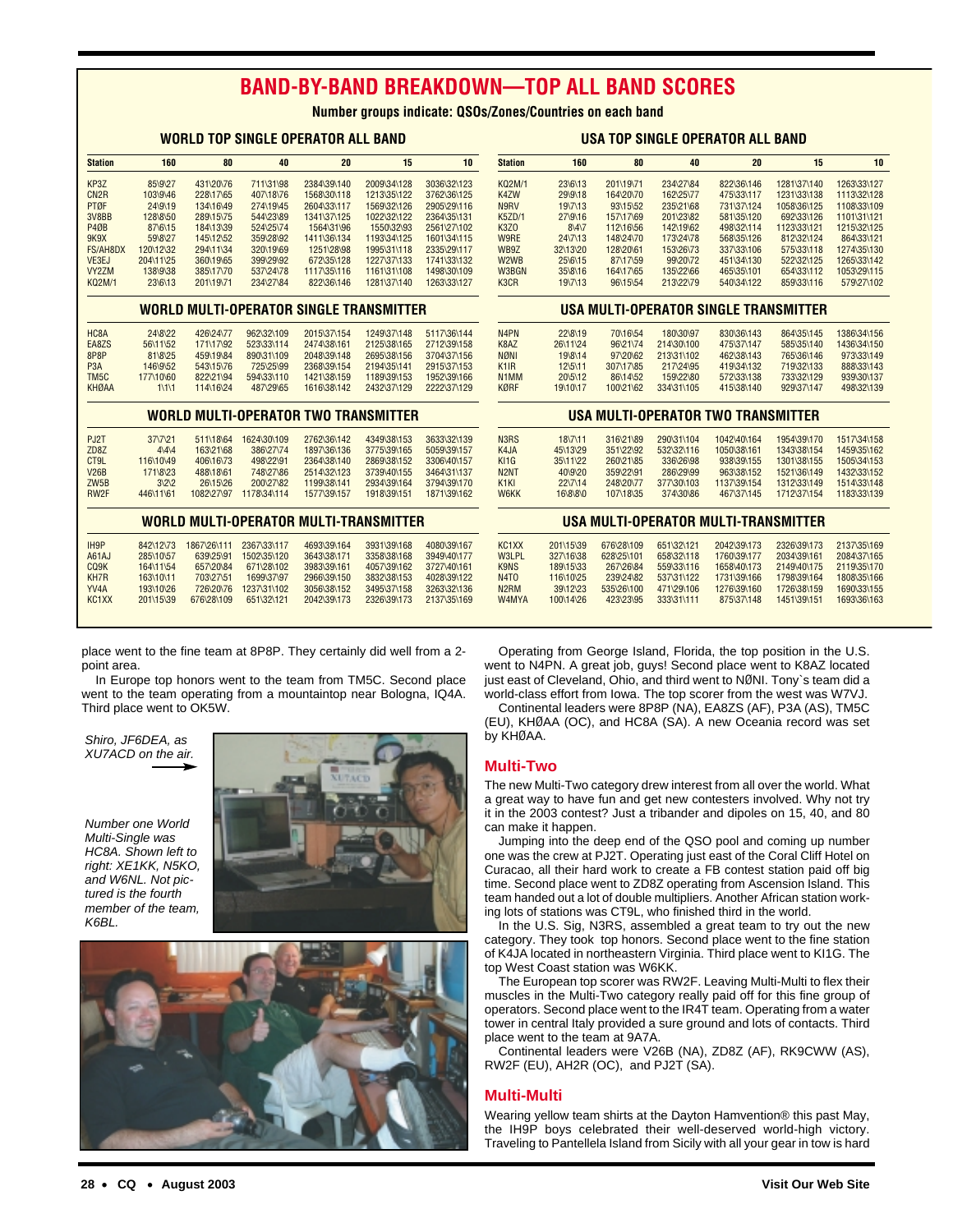## **EUROPE TOP SINGLE OPERATOR ALL BAND**

| <b>Station</b>    | 160                 | 80          | 40          | 20                                              | 15          | 10          |
|-------------------|---------------------|-------------|-------------|-------------------------------------------------|-------------|-------------|
| GD6IA             | 173\6\45            | 280\11\59   | 195\15\68   | 749\29\105                                      | 1153\32\113 | 1911\31\125 |
| <b>GM7V</b>       | 108\6\42            | 484\13\69   | 504\20\78   | 858\34\111                                      | 1042\37\121 | 1153\31\120 |
| SN7Q              | 173\5\44            | 288\12\58   | 392\26\76   | 577\24\78                                       | 1611\35\108 | 1093\36\111 |
| GW4BLE            | 54\5\33             | 443\16\68   | 499\19\75   | 440\26\87                                       | 851\30\102  | 1547\34\112 |
| HA8JV             | 234\7\54            | 727\16\77   | 384\23\90   | 831\32\108                                      | 1564\34\115 | 433\29\88   |
| <b>S57DX</b>      | 149\7\42            | 329\10\61   | 371\23\81   | 923\34\126                                      | 730\33\106  | 1016\36\120 |
| EA4KD             | 39\4\28             | 210\13\58   | 457\20\77   | 1001\31\117                                     | 1007\32\100 | 1060\30\112 |
| EA3NY             | 30\4\22             | 119\7\42    | 314\20\68   | 891\33\103                                      | 1236\29\98  | 1035\32\99  |
| <b>EA5DFV</b>     | 55\5\34             | 147\9\51    | 269\15\56   | 655\26\83                                       | 1141\25\91  | 1410\31\104 |
| RM4W              | 41\8\28             | 81\11\45    | 376\20\70   | 865\35\115                                      | 845\29\108  | 656\33\110  |
|                   |                     |             |             | <b>EUROPE MULTI-OPERATOR SINGLE TRANSMITTER</b> |             |             |
| TM <sub>5</sub> C | 177\10\60           | 822\21\94   | 594\33\110  | 1421\38\159                                     | 1189\39\153 | 1952\39\166 |
| <b>IQ4A</b>       | 50\7\50             | 251\17\80   | 698\35\119  | 1201\39\153                                     | 1337\38\149 | 1860\39\161 |
| OK5W              | 52\10\51            | 583\17\83   | 922\33\124  | 999\39\157                                      | 1596\39\159 | 769\39\163  |
| SY <sub>8</sub> A | 215\8\51            | 455\14\71   | 468\23\94   | 1650\36\127                                     | 1535\35\123 | 2674\36\138 |
| <b>9A1P</b>       | 114\6\50            | 318\13\75   | 275\24\96   | 1290\38\151                                     | 1210\37\144 | 1968\38\157 |
| HG <sub>1</sub> S | 165\8\49            | 417\14\70   | 704\29\109  | 892\38\152                                      | 1169\39\146 | 1568\39\163 |
|                   |                     |             |             | <b>EUROPE MULTI-OPERATOR TWO TRANSMITTER</b>    |             |             |
| RW <sub>2F</sub>  | 446\11\61           | 1082\27\97  | 1178\34\114 | 1577\39\157                                     | 1918\39\151 | 1871\39\162 |
| IR <sub>4</sub> T | 239\10\61           | 675\19\85   | 981\33\121  | 1192\39\154                                     | 2015\37\149 | 1947\38\159 |
| <b>9A7A</b>       | 382\10\57           | 989\19\81   | 1044\31\114 | 1377\37\143                                     | 1888\37\147 | 2081\39\154 |
| RU <sub>1</sub> A | 216\8\50            | 674\26\94   | 1205\35\124 | 1961\39\162                                     | 2067\38\153 | 1561\38\164 |
| TM <sub>2</sub> Y | 186\10\56           | 838\18\81   | 1149\33\108 | 1731\38\155                                     | 1912\38\145 | 1556\35\146 |
| <b>MUØC</b>       | 388\9\57            | 864\14\75   | 917\25\96   | 2065\37\141                                     | 1800\34\136 | 1985\34\146 |
|                   |                     |             |             | EUROPE MULTI-OPERATOR MULTI-TRANSMITTER         |             |             |
| <b>DFØHQ</b>      | 709\10\69           | 1461\24\103 | 1978\34\121 | 1704\39\156                                     | 2011\39\160 | 1819\39\168 |
| 0T2A              | 812\10\59           | 1234\16\86  | 1836\33\114 | 1850\39\152                                     | 1863\38\153 | 2149\39\164 |
| TK4Z              | 227\6\50            | 794\11\70   | 1976\23\92  | 3455\34\144                                     | 2445\33\121 | 2358\31\112 |
| GM <sub>5</sub> A | 459\11\61           | 873\12\74   | 1369\24\97  | 1681\39\146                                     | 1558\37\144 | 1366\31\131 |
| ED7VG             | 80\6\29             | 576\19\78   | 1126\27\97  | 2298\29\109                                     | 2318\30\118 | 1620\28\106 |
|                   | HBØ/HB9AON 474\9\61 | 1202\14\82  | 1236\24\98  | 2083\33\138                                     | 1198\34\122 | 909\29\112  |

enough, but then setting it all up and tearing it down within a week really is work. Second place went to the fine crew who put A61AJ into many logs. Ali`s world-class station is a beacon on many bands, and his operating crews are always very international. Third world high went to CQ9K.

The team of Rhein-Ruhr DX Association and CT3 operators made being able to work zone 33 a certainty. Team Quad, DFØHQ, took the opportunity to talk their way to the top of the European Multi-Multi list. Second place went to OT2A. Both stations had to survive the vicious gales that blew through central zone 14. Third place went to TK4Z. Made up of TK, U.S., and F operators, their signal made a lot of country hunters happy.

Here in the U.S. there was a real battle. After all was finished, KC1XX took top honors. In second place was Frank, W3LPL's crew located in central Maryland. Special mention goes to third-place K9NS for an outstanding job from "not the East Coast."

The first Chinese DXpedition in the Multi-Multi category was initiated by XX9C! Congratulations to all the fine BY and XX ops for your effort! Another fine job was done way out in the Pacific by ZK1MA. Zone 2 was on big time with VC2C.

Continental leaders were KC1XX (NA), IH9P (AF), A61AJ (AS), DFØHQ (EU), KH7R (OC), and YV4A (SA).

#### **Teams**

Team contesting is a blast. Get together with five of your friends from anywhere in the world, get on the air in the contest, and submit a team list. That's all there is to it. This year 14 teams submitted scores. The top team was the Friendship Worldwide Team (CN2R, D4B, D44TD, P40W, PTØF) with a score of 56,455,465. Check out the ops for all the teams in the score listings. Second place was the Bavarian Lederhosen (DH1TW, DLØWW, DL4NAC, DL6FBL, JY9QJ) with 22,514,353. Third place went to WWYC Team A (UT7L, LX7I, NR3X, GØMTN, ON4CCP) 7,568,344. The rest of the teams in score order were: CCF PileUp (LY2CY, OH2LU, OH2RA, OH6NIO) 5,424,726; Minnesota Wireless Assn. (ACØW, KOØB, KØTO, KH6/NOHJZ, KH6/WA2HFI) 4,571,027; CCF High Energy (LY7Z, OH6OS) 3,500,052; CCF Post Teens (OH2BH,



EA8ZS, Mult-Single from the Canary Islands. Left to right: front row, OH2MM, OH2JTE, OH2BH, OH*Ø*XX; back row, OH2TA, OH2PM, OH1MA, EA8ZS, OH1RY. (Not pictured, EA4DX)

OH5B, OH8L, OH2BP) 1,840,394; CCF Team Gimme Ten (OHØXZ, OH1LEG, PJ4/OH1VR) 1,768,592; CCF Sweet Fifteen (OHØV, OH1F) 1,367,498; WWYC Team B (M2Z, HA3LN, DL7FER) 475,779; TA2BK is on the air Team 3 (TA3D, TA2GS, TA2LJ, TA1EM, TA1EQ) 351,468; TA2BK is on the air Team 2 (TA3J, TA1ED, TA1DX, TA1E/Ø) 332,242; TA2BK is on the air Team 1 (TA3YJ, TA1BM, TA3AK, TA2IB, TA1EJ) 273,641; and Mediterraneo DX Team (IZ8CCW, IZ8BGY) 129,090.

#### **Special Mention**

Turkey produced a wonderful turnout in the contest. There were 24 entries! Congratulations to our friends in Turkey on their organized effort to enter the CQ WW and honor the memory of Bahri, TA2BK. Another country with greatly increased activity was India, with over 25 different calls in the database.

Every year hundreds of contesters head out on DXpeditions to have fun and make the contest more interesting for all of us. This year some of the travelers were V31BD, ZF2NT, ZF2AH, TI8/W5AA, J37LR, 6Y9X, 6Y5/ N7CQQ, TO5A, KP3Z, V47KP, FS/AH8DX, KP2A, KP2/K2SGH, IG9A, IG9V, TYØT, TY3M, D44TD, SU9US, ET3AA, 9G5MD, CN2R, 5NØNHD, 6W/F6HLC, ZS6Z, 3V8BB, 9S1X, XU7ACD, BY1DX, BD8TG, YI9OM, A45WD, 4U1VIC, OHØXZ, OHØV, TA1E/Ø, TA1/ DL4ZBC, GD6IA, ERØND, JW5E, T88EA, 9M6A, V63B, KH6/NØHJZ, KH6/WA2HFI, T2DX, R1ANZ, P40A, P40W, CEØZ, PJ4/ OH1VR, PTØF, R1ANF, 9Y4TBG, 9Y4/NG5E, C6A/VA3SWG, TT8ZZ, J79UF, SMØ/G4VGO, D4B, 4X/NP3D, BW3/UA3VCS, OHØMPO, OT2T, GI5W, KH6/K1ER, P40P, 8P8P, VP9I, HQ3J, VP2MPA, VP5B, VP5DX, EA8ZS, CT9Z, P3A, J49Z, LX7DX, KHØAA, R1ANC, HC8A, V26B, C6ARB, 8P6K, VE2/KD3RF, TI8/K4QFF, HI9X, V47NS, ZD8Z, NP2B, CT9L, 8N1OGA, OHØZ, MUØC, MD4K, MJ/DL1EK, LX5A, ZL7C, AH2R, ZK1CG, PJ2T, VP2E, ZW5B, VC2C, TI5N, J3A, VP5T, IH9P, CQ9K, XX9C, A61AJ, TK4Z, HBØ/ HB9AON, ISØA, KH7R, ZK1MA, PJ7/K7ZUM, WP2Z, and VQ9X.

We all hope for more contest participation in the future. All the operators at RK9SWP were 15 years old! It's great to see so many young contesters. In another interesting piece of data, Dick, N6AA, by operating from TK4Z in zone 15, completed a unique WAZ. His quest to operate from all 40 zones in the CQ WW is finished! Not far behind is Phil, N6ZZ, who just needs three more.

Please check out the battles that took place in the 5, 7, 8, 9, and Ø call areas in the U.S. Very close efforts were also seen in the Multi-Single category in England, The Netherlands, Sweden, Yugoslavia, and Turks and Caicos.

#### **Records**

The following stations set new records. Congratulations on your fine efforts.

World: D44TD (LA), TA3J (L1.8), P40P (AA), PJ2T (M2) North America: KP3Z (A), KP4KE (Q21), V26B (M2) Africa: D44TD (LA), D4B (AA), EA8ZS (MS), ZD8Z (M2)

*(Continued on page 102)*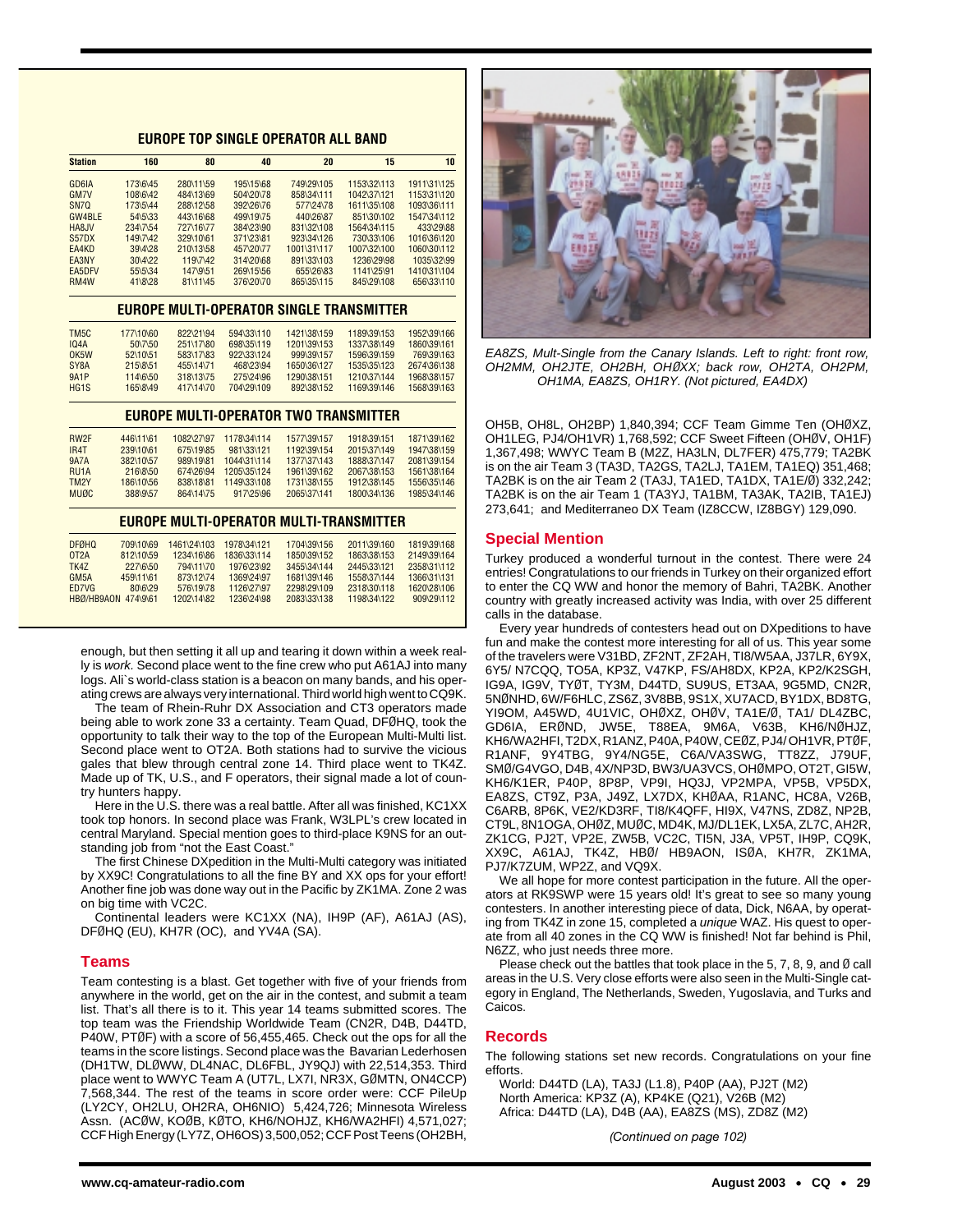# **CQ WW DX SSB Contest** (from page 29)



KB9KEG contesting at 1 AM local time.

Asia: 4X/NP3D (A3.7), RK9CWW (M2), A61AJ (MM)

Europe: HA8BE (L1.8), GI5W (AA), RW2F (M2)

Oceania: ZL3GA (A28), KHØAA (MS), AH2R (M2)

South America: PJ4/OH1VR (L28), LU4HMF (Q14), LU3DR (Q21), P40P (AA), PY2WC (A14), L21I (A21), PJ2T (M2)

#### **Comments**

The number of logs received for the SSB contest was the second highest number in 55 years! There were over 4100 logs representing 3.6 million log entries and 234 countries. It doesn`t take too much gray matter to realize that if you want to have fun, work new countries, and meet thousands of contesters on the air, the place to be is the CQ WW. The CQ WW Contest Committee wants to thank you, the valued entrants, for submitting your SSB logs via the internet and in Cabrillo format. All SSB logs were in electronic format! The contest is made much better by your submission, no matter how small.

The Cabrillo format is provided by all the popular contesting programs. Now that CT is available free on the internet, even more people will find it easy to submit their logs in Cabrillo format. Remember to send your SSB log to: **<ssb@cqww.com>**. You will receive a response from our robot telling you that all is okay or an error message that will guide you to make the required corrections. The messages are in many languages and DX members of the CQ WW Contest Committee stand ready to assist with any questions. You can also submit photos via the internet. How to do it can be found at <www.cqww.com>. We will post all the received photos on that site.

Packet is available as a tool in all the Multi categories and the Assisted category. It is **not** available as a tool in any other category. The **only** Single Operator category that allows packet or **any** spotting assistance is the Assisted category. There are two general misuses of packet. The first is self-spotting. This misuse applies to **any** category, including Assisted. You cannot use any means to solicit QSOs on the packet/the internet. The rules are clear on this subject. The second is using any DX spotting means (i.e., packet) to find QSOs. This is okay for all the Multi and Assisted

categories. The misuse occurs when an entrant does **not** claim packet but **uses** packet. There can be several reasons for mistakenly not claiming packet: You forgot to claim the correct category; you just submitted your log without worrying; you were not familiar with the rules.

Over the last several years the CQ WW Contest Committee has developed software that allows the detection of packet use. Thanks to the cooperation of all the major packet services, we were able to create a massive file of all packet call-outs during the CQ WW SSB test. This year we checked all 4100 SSB logs against this packet file. The results are very heartening. Only 12 logs were reclassified. Since the CQ WW is the first contest to analyze logs in this manner, we have had to develop some ways to deal with packet misuse. The first step is a letter of inquiry asking the entrant if he used packet and forgot to indicate the proper category in the summary information. This usually solves the problem, being that most misclassifications are human errors of ommision. After a second year of not claiming the use of packet, a warning letter is sent. Thereafter, the entrant's log will become a checklog. First and second violations lead to proper classification as Assisted. Third violations cause the logs to become checklogs. It is easy to avoid any problems: Claim the category you actually entered. It is that simple.

#### **Thanks**

Thanks to all the CQ WW Contest Committee members who validated the winners and provided insight into many contesting topics. The 2002 crew included K1DG, K3WW, K3ZO, KR2Q, N2AA, N2NC, N3ED, N6ZZ, N9RV, WØUN, W3ZZ, K1AR, KM3T, KT3Y, N5TJ, N5NJ, K6NA, and N8BJQ. Our DX advisors, who were very helpful in offering advice, providing information, and sorting out potential problems, were CT1BOH, DL6RAI, DJ6QT, EA3DU, F6BEE, G3SXW, I2UIY, E21EIC, JE1CKA, OH2KI, OH2MM, OK2FD, PY5EG, S50A, UA9BA, VA7RR, VE3EJ, and RA3AUU.

A special thanks to Dick, N6AA, who once again spent countless hours to make the CQ WW database the best in contesting. Phil, N6ZZ, spent many hours helping N6AA to make sure the database was as clean as possible. The CQ WW uses the software developed by Tree, N6TR, to create the database. This year John, K2MM, has moved on to other pursuits. The CQ WW Contest Committee wishes to thank him for his invaluable assistance over many years. The Cabrillo robot was designed and/or managed by N5KO, N6TR, and N6TW. Entrant Cabrillo compliance help was provided by N6TW and N5KO with the assistance of most of the committee listed above. The WT4I software provided invaluable assistance with specialized log checking.

Translations of the rules/Cabrillo robot responses into Spanish (EA3DU), Japanese (JE1CKA), German (DL6RAI), Slovenian (S50A), Serbian (S50A), Russian (UA9BA), Finnish (OH2KI), Turkish (TA3J), and French (F6BEE) made life a little easier for non-English-speaking contesters. Larry, N6TW, was invaluable in retrieving and processing data from e-mail submissions. Thanks to John, K1AR, for his advice and hard work to make the CQ WW so successful.

Congratulations to all the winners! Try to get a fellow contester on for a local, friendly competition. To educate, participate, and have fun is what contesting is all about! 73 and CU in the 2003 contest.

Bob, K3EST

# **DX QRM**

The aurora cut me off from the world for a while. However, an improvement was noticeable from around 7Z when 40 gave me some North American stations. . . . **7S2E.** Four new contesters were initiated during this contest. Special thanks to Harriet, 8P6GI's XYL, who kept us watered and fed all weekend. . . . **8P2K.** Enjoyed hearing "thanks for the double mult" many times. Still had fun as always. . . . **9M6A.** I tried QRP section for a first time. I always thought there is no way that I could make any contact with a sim-ple antenna. I have used FT817 (5 watts) and R7000 vertical. I admire fellows making K QSOs using this mode. Next year probably as VK6DXI. . . . **9V1XE.** First HF contest. Absolutely fabulous to be swimming in so many DX contacts around the clock from all over the globe! Got 22 new countries, including A61AJ with 100W IC-706 MK-IIG to a Hustler mobile antenna on an Alpha Delta outreach outpost tripod! . . . **AH6RH.** The flu did not stop me from enjoying the contest. . . . **BD8TG.** Great ears at HC8A, 9S1X, and FS/AH8DX. . . . **CE4U.** Aurora, aurora would you please come out to play when it is not a contest weekend! . . . **CK6SV.** We all had a fantastic week-end and learned a lot! . . . **CS6RPA.** That's my first try from my new contest stn in D4. Thanks to EY8MM EY8CQ, who helped me to build this station. . . . . **D4B (4L5A).** Boy what a contest! We had a storm warning in Germany and had winds up to 120 mph (180 km/h)! Never mind the score, it was fun! . . . **DF7ZS.** A heavy storm bent the Gap Titan over the beam. Subsequently the beam could be turned from 120 deg to 240 deg only. Anyhow, a lot of fun. . . . **DL8AAE.** More than 20 hours over 100 QSO/h in monoband. . . . **EA3QP.** Operated from a hilltop location, 948m high and 15km from the Mediterranean coast. I had to work a whole lot harder this year to get a similar score to last. Worked 8N1OGA for #261 from the mobile. Loved it! . . . **EA5ON.** We remembered all the other contesters when we were having dinner on Saturday afternoon eating a special typical meal by EA2MQ. Our special thanks to EA2ANW and his wife who lent us the place for the antenna. . . . **ED2WWW.** Our first CQ WW DX Contest. We enjoyed the party very much. Thanks to everybody who made a contact with us. . . . **EW8ZZ.**

Best effort from zone 8 with an all-band Butternut ver-<br>tical.... **FS/AH8DX.** After an hour without electricity I . FS/AH8DX. After an hour without electricity I decided to move station to a nearby house where there was still power. Got back on the air by 10:00 with a vertical antenna but made a total of only 5 Qs when the power went off there too. . . . **GØAEV.** My first contest and had a fantastic time and plan to indulge further in contesting. . GØVXE. For a QRP station max 5 watts o/p with sim ple aerials together with an age handicap of 80 years! I still found it a challenging and rewarding contest. **G3FNM.** High winds were forecast and we had a 76 mph gust, then the power went off. Power was restored two hours later. Some parts of the country had no power for six days. . . . **G4BUO.** Much better propagation than from my home QTH in N. Scotland. As usual, the best SSB contest of the year! . . . **GD6IA.** Running barefoot as amp was broken. Beam swinging wildly in force 8 gales. . . . **GJØNYG.** Our first multi-multi effort as a group and great fun was had by all! It was generally agreed that our report card should read "a good effort but could do better." Roll on next year! . . . **GM5A.** My first SOAB from home in this event. It will be very hard to consider a single band entry ever again! . . . **GM7V.** Weather forecast was for severe gales so I lowered tower to 25 ft. before dark on Saturday. Hitting 73 soon, so bit tired! Five hours of power cuts and tree blown down—exciting, eh? . . . **GW3JXN.** The south-ern UK was hit by storm-force winds reaching 100 mph in parts. Here I use a crank-up tower, so was fortunate to be able to lower it during late Saturday evening before the storm reached us. . . . **GW4BLE.**

It was really fun. . . . **HLØCAC.** First contest from SE Asia. A big difference from other countries I have operat-ed from (TJ1AW, T5CT, SVØCT, G5BAU, GC5BAU, K4PHY/YV5. A lot of fun as always! . . . **HSØZDR.**Beautiful way to experience wonderful teamwork. We've just landed on contest planet. . . . **I3GWE.** The Field Day location on Lampedusa Island doesn't permit rest because you always have to work before and after the contest for building and dismantling all antennas. . . . **IG9A.** First effort from a 3-point land (IG9). A lot of work to do since it was a real DXpedition. Nothing was there when we arrived and nothing was up Monday after the contest. . . . **IG9V.** First attempt to build a M/S contest station in Sicily. It will be a school for new contesters. Thanks to Fabio, IT9GSF, for<br>his help..... **IR9U.** A great contest. We want to thank **IR9U.** A great contest. We want to thank Manos, SV9ALJ, and all the OMs in Crete for their great help and hospitality. . . . **J49Z.** Enjoyed Multi-Two cate-gory. More efficient than multi-multi, hi. . . . **JA6ZPR.** I QRV on 80m single band. Japanese 75m phone band is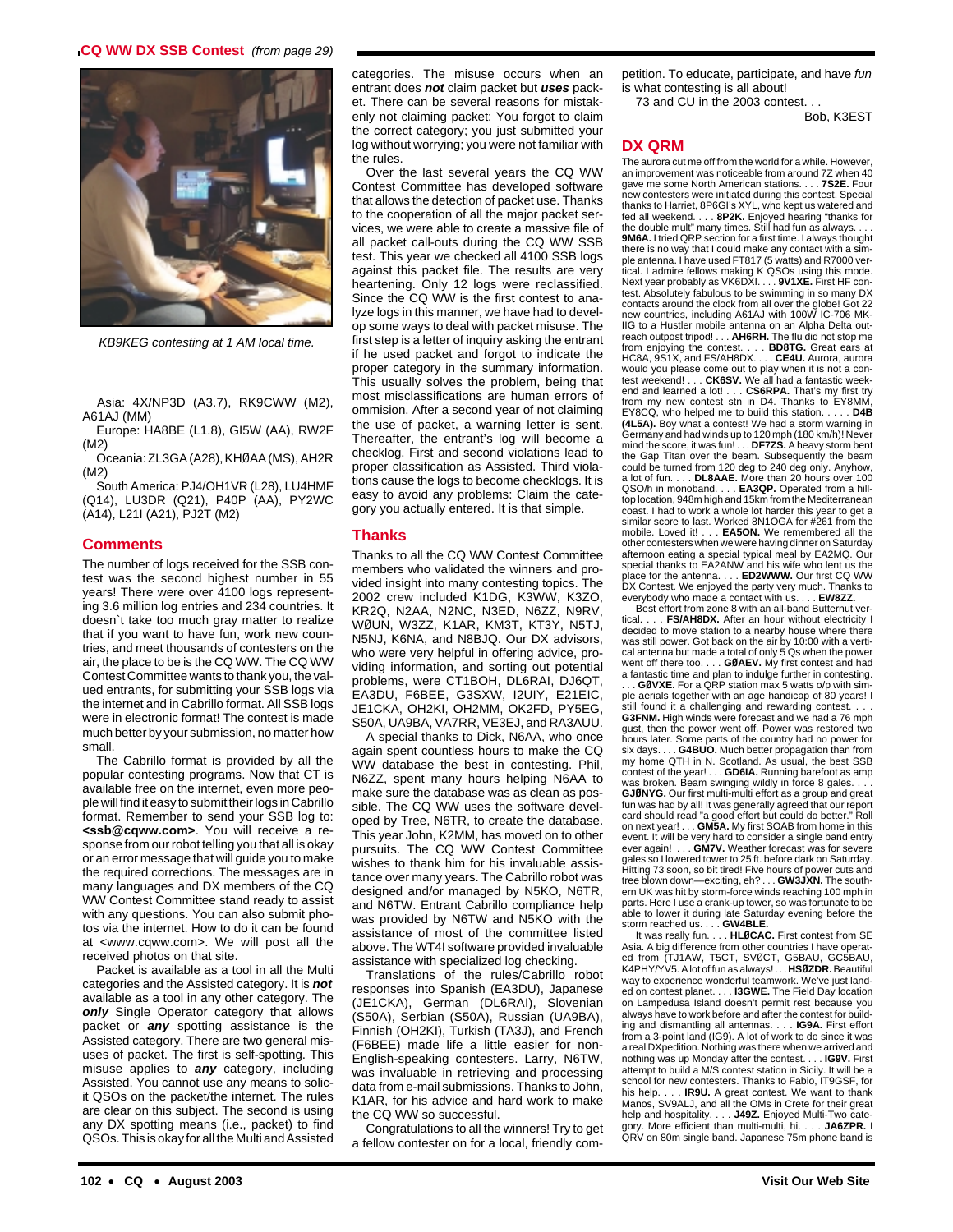very narrow, so I could not call CQ because of many Japanese station's QRM. I desire many USA stations to call CQ outside of JA band and QSX JA band. . . . **JE1SPY.** I used only hand-made wire antennas However, the conditions were not good comparing the last year I enjoyed a lot in high bands. . . . **JF3KQA/1.** This is my first contest. . . . **JT1CN.** Eight of us came together to share the weekend with KL7Y for his last contest of this world, in a place that he loved to be. None of us, nor our sport, will ever be the same without him. Vaya con dios, Danno. . . . **KH7R (KH6ND).** Our goal was to improve over last year, but soon realized it would be very difficult because of aurora the first day. Anyway, great fun with lots of excellent operators. . . . **LA2Z.** It was nice to kick LY9A's ass! . . . **LY7Z.** My first attempt and great fun. I was delighted to find such a high standard of operating. . . . **MØAFZ.** First time entry in this contest. . . . **MØDDT.**Even with just 100W, the antenna damaged (my signals must have been down by about 10–15 dB), and no way to turn it, I managed to work a surprising amount of good DX. Monday morning was glorious. I took from 7 AM to 2 PM to tear down the station in a post-contest euphoric afterglow state of mind.

M4R. Heavy storm with more than 90 miles/hr! We had to repair all antennas over and over. On the way back home a truck crashed into the trailer and now I need a new car, a new trailer, and a new contest station. Anyway, a great weekend. . . . **MJ/DL1EK.** Fun ended Sunday morning when the antenna was blown down. You have to be mad to do SOSB on 40m! . . . **MW5HOC.** Good time, our plan, work very fine. The new antennas in OA4O work excellent. . . . **OA4O.** Finally we are on the air again. **OE2S.** Thanks to Multi-2 we had fun on the second station. The low bands have been great! . . . . **OE5T.**

One highlight of the contest was when I heard one Italian operator (I cannot remember the call) on 40m calling his version of CQ by singing it in a funny way. Yes, he really was singing! . . . **OH6NIO.** Big surprise was 21 (!!)<br>VU stations. . . . **OK1RI.** Started on 15m, but I lost my 15m<br>quad the second morning in the biggest storm in the last decade. Had to limit my effort to 20m single band. . . . **ON4APU.** Loved every minute of this great contest. Super FB conditions on 15m on Sunday. . . . **ON6CQ.** Contesting is fun! . . . **OT2H.** Funny thing, Sunday at 1154 UTC W2AX logged me as OZ8AE and asked for another OZ station. This was OZ8EA, but we could confirm that it was okay hi. . . . **OZ8AE.** When I set up my station my transceiver didn't work. I had to borrow a non-contest radio from a local, to whom I am very grateful. Murphy still wasn't finished. During a band peak I had a rare power failure, caus-ing many missed QSOs. My second week in Aruba went well and I got married there. I was saddened to hear that this was KL7Y's last contest. He will be missed. . . . **P40A.** Very good conditions. 10 m on Saturday wide open. Worked USA on 80 and 40 m (split frequency) for the first time in my ham life! (27 years). . . . **PAØLSK.** Wind speed most times higher than QSO rate. The rain passed only horizontal. . . . **PA7MM.** Great band conditions but awful weather conditions with winds reaching 140 km in the Hague! Another good reason to stay indoors and play<br>radio! . . .**PA9ZZ.** The best of the best contests. . . .<br>**PY3MM.** Two auroras during contest. It's too much for ood result. . . . **RU1A.** We are all 15 years old. **RZ9SWP.** This time I tried to operate on 40 meters and it was tough! I had been warned by Carlos, SM5KCO (ex-SMØKCO a.s.a CX7CO), but I needed some new coun-

tries for the 5B DXCC. I have sisu, due to Finnish origin. . . . **SM5C (SM5SIC)**. Another nice contest. When finished I felt it worth the effort. . . . **SV1DKR.** Next year more countries/zones/contacts than this year. . . . **TA1BM.** Having visible northern lights three nights in a row doesn't help the conditions. Nice to get so many thanks from many stn. just for being on the air. . . . **TF3IRA.**

Wow, good conditions. DXCC will be okay just after 7 hours run and mults operation on 15 m. . . . **TM7XX.** Conditions were not so good (especially on 10m) as last year. My first CQ WW phone was in the year 1956 as UA1KBB. . . . **U1BA.** I worked this contest on the E-H antenna (two cylinders, 50 mm diameter, and 150 mm length plus matching box near the transceiver). Has anybody done it before? Sorry, but had no more than 18 hours for the contest. . . . **UT4EK.** The KD3TB and KD3RF team joined by K3FMQ this year ran a Field Day type operation from a motel room in rural Canada bringing up all anten-nas, radios, and equipment by car. . . . **VE2/KD3RF.** On 80m it was a thrill to hear VK6LK long path and JF1IST, both with good signals. A delight to work them. . . . **VE2ZP.** Some said, "You are mobile! Just unbelievable." . . .

**VE3EDY.** CQ WW contests are loads of fun. You never know who is going to call you! . . . **VE3JAQ.** Nice to hear old friends I have met in over 50 years of contesting. Hope to be back again next year health permitting. . . . **VE4IM.** We were quite satisfied with our results, and as always, tons of fun, jokes, beer, and operating time. . . . **VE5RI.** We like the M2 category. Joseph, VE6PYJ, at 16 enjoyed the runs on 10 meters. He is becoming a steady opera-tor. . . . **VE6FI.** Great fun with the new M2 class. We vote for it for next year! . . . **VK1JDX.** Really enjoyed breaking the Low Power record in VK. Sunday was very poor with very bad propagation. Saturday morning was fantastic. .

VK3TZ. QRPp is a great challenge but frustrating at times. I was happy with my results. Thanks for the event. . . . **VK3VP.** Thank you for another great contest. Local storms provided a challenge for me. It unfortunately closed me down when propagation was good at times, but I would never miss the CQ WW. . . . **VK4EJ.**

First time we participated in this contest from a DX site. Enjoyed it a lot. Never expected that the pile-ups were so big during the total 48 hours. . . . **VP2MPA.** My first attempt in CQ WW. . . . **VU2SWS.** Enjoyed the contest, poor band conditions, TRX homemade. . . . **VU3DJQ.**Very poor propagation; every contact was "worked"! . . . **VY1JA.** Bands were not in good shape for this contest. I called and called and could not get anything going. Don't forget we are here.<br>Point those beams north. I had fun anyway.... VY1MB. Point those beams north. I had fun anyway. . Goal: make 100 countries and 300 QSOs—did 500! Good conditions and happy to be multiplier to so many. Saludos from Puerto Rico . . . . **WP3GW.** Highlight: calls from EA6DD, IH9P, A45XR, etc. Lowlight: the rotator didn't work, sore throat, and no QSO with zone 26! . . . **XU7ACD.** My transceiver is Yaesu-920. Max power in the contest is 100W. My antenna is R5 about 20m high above the ground. . . . **XX9AU.** The best run of WW SSB Contest of my lifetime! . . . **YB2LAB.** My first CQ WW DX Contest, and yes, done with a barefoot FT-920 (100W) and a vertical antenna. . . . **YO5CRQ.** On Saturday was called at work for 4 hours; on Sunday few hours without electricity. Also was forced to QRT when my 6-month-old son was sleeping. My 6-year-old daughter forced me few hours to walk together in the park. My wife asked me for a lunch in the restaurant. Nobody copied my callsign at first call. On the end only 768 QSOs in my log. . . . **ZA/Z35M.** ZK1JD's first contest. Let him close the contest. Did anyone get the suffix for 8P8P or 9A9A (hi hi). . . . **ZK1CG.** Many thanks to the people of the Tauhunu village who helped make this a great sucess for Western Washington DX Club. . . . **ZK1MA.** The new Multi-2 category is a lot more fun than Multi-Single! . . . **ZL6QH.** My first CQ WW DX phone contest! . . . **ZS4MS.** 

#### **USA QRM**

We greatly enjoyed the new Multi-2 category. Thanks CQ! . . . **AA5NT.** Our first Multi-2 in any contest. I really like the category. . . . **KØTV/1**. My first contest since upgrade<br>to General. My dad, K1RC, talked me into it. Now I'm<br>hooked on contesting. . . . **K1CGJ.** My first CQ WW. . .<br>**K2EL.** All QSOs S&P. Ten meters was excellent both with new multipliers flowing in til the end of the contest. . **K2FU.** Worked two new countries. A big thanks to the people who travel to foreign countries to give us low power guys a chance to work more DX! . . . **K2HT/Ø.** After 35 years of paper/pencil contesting, this was the first time I used computer logging. It's great! . . . **K2MFY.** The best part of the contest? Meeting so many good friends on the air. A special thanks to Gene, N2AA, at A61AJ for taking the time from the pile-up to chat for a few minutes. I wish I could have been there again with all of you. Maybe in 2003! . . . **K2RED.** Wow! . . . **K4BEV.** Spent some time listening to FS/AH8DX running them—truly amazing. . . . **K4FK (W4SAA).** First contest. Enjoyed working all the DX stations that I did. . . . **K4JHK.** It doesn't get much better than this! I enjoyed every minute and many thanks to everyone who made a contact with me! . . . **K4WI.** I enjoy all the good contest operators and try to give out a few points. . . . **K4XG.** First contest. Enjoyed my limited operating time. I'll do it again! . . . **K5JFG.** Operated with 100 watts to an MFJ-1786 loop antenna disguised as a TV antenna... K6ACZ. Greatest contest, first time entry. antenna. . . . **K6ACZ.** Greatest contest, first time entry. TNX. . . . **K6CA.** Our first multi-op attempt; wait til next vear! Great comaraderie with like-minded contesters. **K7ZSD.** I am convinced, no radio waves below 7 MHz reach this area of the planet. . . . **K8FC/Ø.** Great contest, great conditions! This one was loads of fun! . . . **K8FK/4.** All was going well until the elk took down my 75 and 160m inverted-Vees early Saturday evening! . . . **K9MWM/Ø.** Thanks to those good ears that can hear 50 watts into a

dipole in the garage. . . . **K9OSH.** First time as Multi-2. Lots of fun mixed with a little stray RF. Worked several new countries. . . . **KA6BIM.** My first CQ WW contest. I have a few new countries in my col-lection now. . . . **KB1GHC.** First HF contest. . . . **KB3FCS.** Surprised by all the activity on the bands. Got a few new countries and met a few old friends; that is what ham radio is about. . . . **KB9KEG.** CQ WW is still the best contest in the whole wide world. . . . KC1XX. Great condx on 10m!<br>Stations from 28.3 to 29.0! . . . KC6X. First serious attempt<br>at a contest; had lots of fun! . . . KC8RAN. First QSOs<br>ever on 40 meters. I like this band. My first CQ test. . . . **KD7IIC.** A lot of fun running the contest with my sons. We had a blast! . . . **KD9ST.** The CQ WW—always a thrill to compete! All contacts S&P. . . . **KF8K.** I love this contest. . . . **KG6NDO.** Many thanks to all who dug me and my 40m dipole out of the mud. . . . **KG8ZD.** Lots of

fun after an almost ten year absence! . . . **KK4RV.** Great time with the new 3-element Fluid Motion Steppir antenna. The ability to change the direction of the beam 180 degrees almost instantly or to use it in bi-directional mode from here in Florida a great plus. . . . **KK4TA.** All who par-<br>ticipated had a blast. Our first contest at our new club house, also first contest as KK5K. . . . **KK5K.** Try QRP for<br>some real fun! . . . **KQ4YY.** Say, can we get astronauts to<br>participate in this contest? Since my signals were going through the holes in the ionosphere and not received by many stations here on Earth, they could have been copied in deep space! . . . **KS7T.** Mediocre conditions, great DX participation, fantastic fun. . . . **KT1V.** It would be real nice to see a "triband only" category. . . . **N1API.** I hope every-one had as much fun as I did. I am already looking forward to doing it again next year! . . . **N1BCL.** Although conditions down from last year, my score was up 10% due to all the activity. Thanks, guys. . . . **N1DG.** My personal best operating this contest Single Op Assisted even though I participated on the high bands only. One of the most fun CQ WW contests I have operated save when operating as a multi-op station! . . . **N1MD.**

First CQ WW and only worked 40m. What a zoo! Lots of big guns, but timing is everything. Pretty happy with results. . . . **N2KX.** My first "big" effort in CQ WW. I put up a multi-band dipole which helped a lot. I am already plan-ning antenna changes for next year! . . . **N3GNW.** Had a great time in our first ever Multi-2 effort. Conditions were spotty at times, but we kept the stations manned full-time and gutted out some slow hours. It was great having Walt with us once again. . . . **N3RS.** The declining conditions caused my score to go up this year. I had no choice but to S&P. I had 54 more band countries and 20 more band zones using the same station and the same amount of operating time. . . . **N4TZ/9.** Not many replies to my low power CQs but TT8ZZ made them worthwhile! . . . **N5AW.** Great band conditions on 10m! Tuning VFO entire contest. Thanks to Bob, NX5M, for use of his impressive station. . . . **N5XJ.** Conditions were strange due to the solar activity. Europeans on 15m had very heavy auroral sound and we W6's could only work some Europeans on 10m sidescatter. Lots of fun, thanks to good JA operators. **N6BV.** Fun all around and yes West Virginia is in zone 5.

. . . **N8EMS.** Very challenging contest with only 5W using an FT-817. . . . **N8VGY.** With a little help from Lou Gehrig's spirit I was able to see this one through. While certainly not in contention, I was at least in the race. I can't help but wonder how many other physically challanged con-testers are out there? . . . **N9LCR.** Had a blast! Only had a few hours to operate, but even with my little station I managed to work 69 countries and 24 zones! . . . **N9RLA.** First shakedown for all bands for this station. The supply of multipliers was endless. Have to operate for a week to try to get them all. . . . **N9RV.** First time ever using more than 100 watts. I think I like it! . . . **N9SE.** I'm a new ham and this was my first contest. Wonderful! . . . **NE1RD.** All ops seemed to be much more courteous this year. Most actually waited when specific call requests were made in a pile-up. . . . **NE4S.** Not only my first contest after a 10 ear absence, but an all-time personal best! . The whole event was a lot of fun from the very first contact to the last one just before time ran out. . . . **NK7C.**

Many thanks to many operator efforts to get my unusual prefix correct. . . . **NZ3O.** Wow, lots of activity! Great fun! . . .**WØRSR.** CQ WW = still the greatest! . . . **W1ZK.** Worked three all-time new countries—N. Cook Is., Congo, and Niger—so I'm happy! . . . **W2VU.** Our first effort at KG4NEP. We built a five tower station in six weeks. To re-use an old phrase by Roger Burt, N4ZC, this place is a champagne station on a beer budget (really cheap beer). Storage shed turned into a three-position M/S operating shack. Sure had fun! . . . **W4WS.** Thanks to the committee for the new category. It was a real blast. . . . **W6KK.** Terrific propagation! Ten meters was fantastic for the entire contest. I missed the West Coast-to-Europe opening Saturday morning and still managed to work 24 zones on 10m running 5W QRP. When the solar conditions are alive and well, there are no meters like 10 meters! **W6RCL.** Wow! What a hoot! . . . **W7GTM.** Working Western Sahara, Senegal, the Galapagos Islands, and Guam was exciting, but the big thrill was Hawaii on 40 meters. . . . **W8KNO.** Conditions seemed to improve as contest went on. Sunday 10m was good. Unfortunately I<br>was on 15! . . . **W9RE.** Was my first entry in a contest. I<br>never thought that QRP could be so tough, but I enjoyed<br>it. . . . **W9RPM.** Beam stuck on NE all weekend. Any in Asia Pacific who heard me has good ears. . . . **WA5SOG.** My most favorite contest, even though I don't get to spend as much time as I like in front of the radio. . . . **WB3CJU.** 44 unique countries worked. Insulated wire stealth antenna up 40 feet in heavy foliage trees next to I-75 in downtown Atlanta industrial area. . . . **WB6BWZ/4.** Our club's first CQ WW DX Contest. We had a blast! . . . **WC8VOA.** Glad to see so many stations listening up on 40. Will be nice when broadcast stations go away in few years. . . . **WQ2M.** My very first participation in a contest and I enjoyed it immensely. Operated on only three bands and for a total of 12 hours. . . . **WR9A.**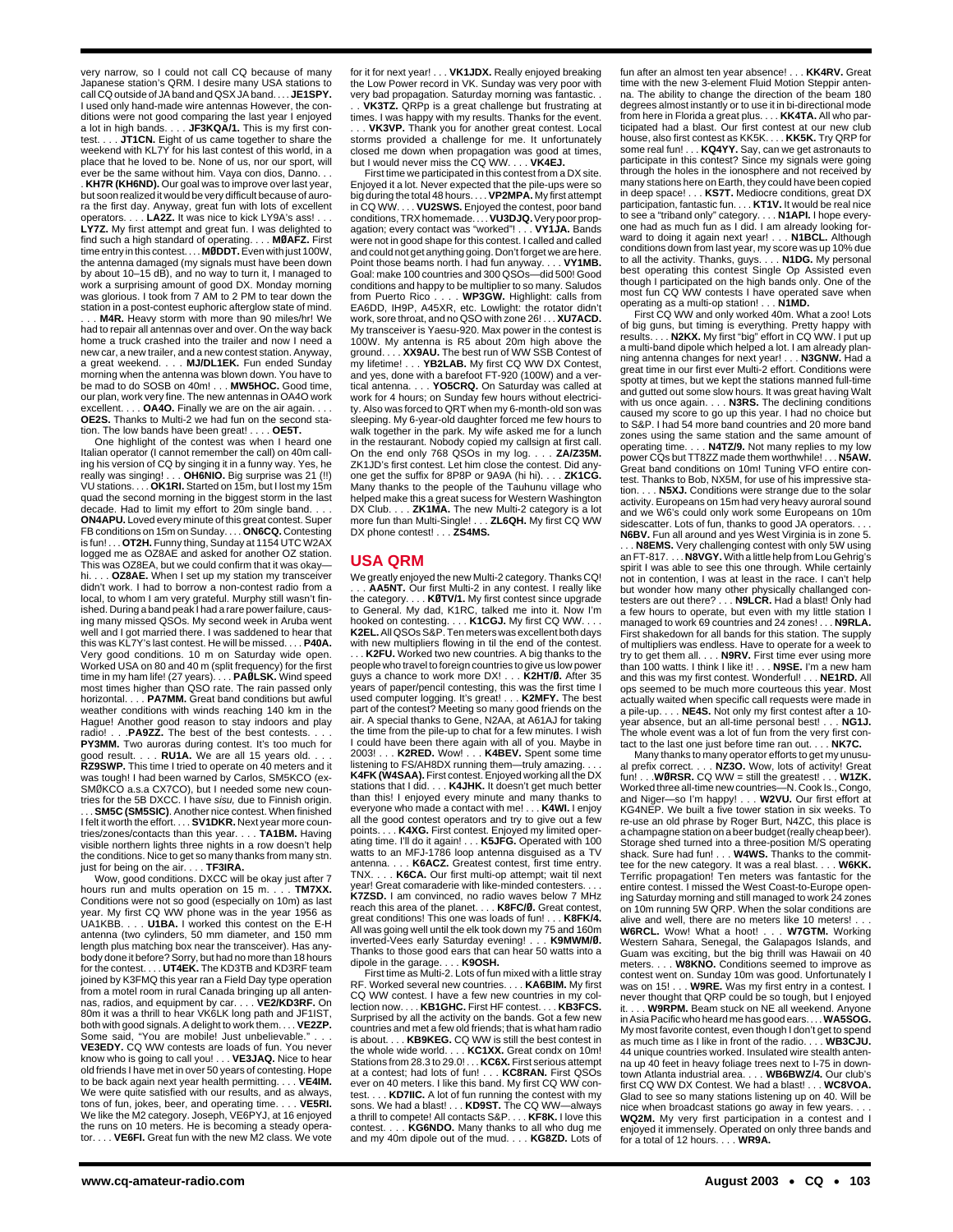| Number groups after call letters denote follow-<br>ing: Band (A = all), Final Score, Number of QSOs,<br>Zones, and Countries. An asterisk (*) before a<br>call indicates low power. Certificate winners are<br>listed in bold. (All country terminology reflects<br>the DXCC list at the time of the contest.)<br><b>SSB RESULTS</b>                                                                                                                                                                                                                                                                                                                                                                                                 | 'WW2P<br>N2MTG<br>'WA2IAU<br>K2YLH<br>*N2BZP<br>*N2CK<br>*KV2X<br>*K2YSY                                                                                             | 121,346<br>303<br>43<br>123<br>120.805<br>287<br>58<br>127<br>106,505<br>247<br>49<br>130<br>100,367<br>286<br>47<br>120<br>76,050<br>232<br>48<br>121<br>74,060<br>206<br>42<br>98<br>70,119<br>206<br>47<br>112<br>176<br>50<br>66.566<br>116                                                                                                                                                                                                                                                                                          | NC4MI<br>K4FYM<br>K4FK<br>W4RK<br>K4BP<br>N4DJ<br>W4KJ                                                                                                                              | 298,530<br>449<br>81<br>290,719<br>449<br>62<br>276,491<br>398<br>77<br>(Op: W4SAA)<br>270,636<br>535<br>62<br>259,644<br>86<br>356<br>255,626<br>380<br>72<br>254,000<br>426<br>68                                                                                                                                                                                                   | 198<br>185<br>206<br>166<br>195<br>194<br>182                                                          | *K4GA<br>*KU4BP<br>28<br>*K6EID/4<br>'K4GHS<br><b>'KC7STK/4</b><br>*NV4B<br>*W6DSQ/4<br>*AF4YA                                                                                        | 1,298<br>1.092<br>185,640<br>129,010<br>118,779<br>72,390<br>35,322<br>26,424                                                                                     | 21<br>15<br>15<br>15<br>11<br>501<br>28<br>112<br>30<br>373<br>103<br>324<br>28<br>109<br>231<br>26<br>88<br>167<br>21<br>66<br>142<br>19<br>53                                                                                                                                                                                                                      | *K6CA<br>*W6ZZZ<br>*K6CSL<br>*KK6MM<br>*KE6JAC<br>*AD6AB<br>*K6YV<br>*W6WR                                                                                                                | 30,044<br>27,200<br>23,496<br>22,790<br>16,072<br>14,378<br>14,134<br>13,604                                                                                                          | 58<br>134<br>129<br>34<br>51<br>50<br>105<br>38<br>$\frac{55}{47}$<br>113<br>31<br>114<br>35<br>$\substack{43\\42}$<br>103<br>36<br>84<br>32<br>46<br>104<br>30                                                                                                                                                                          |
|--------------------------------------------------------------------------------------------------------------------------------------------------------------------------------------------------------------------------------------------------------------------------------------------------------------------------------------------------------------------------------------------------------------------------------------------------------------------------------------------------------------------------------------------------------------------------------------------------------------------------------------------------------------------------------------------------------------------------------------|----------------------------------------------------------------------------------------------------------------------------------------------------------------------|------------------------------------------------------------------------------------------------------------------------------------------------------------------------------------------------------------------------------------------------------------------------------------------------------------------------------------------------------------------------------------------------------------------------------------------------------------------------------------------------------------------------------------------|-------------------------------------------------------------------------------------------------------------------------------------------------------------------------------------|---------------------------------------------------------------------------------------------------------------------------------------------------------------------------------------------------------------------------------------------------------------------------------------------------------------------------------------------------------------------------------------|--------------------------------------------------------------------------------------------------------|---------------------------------------------------------------------------------------------------------------------------------------------------------------------------------------|-------------------------------------------------------------------------------------------------------------------------------------------------------------------|----------------------------------------------------------------------------------------------------------------------------------------------------------------------------------------------------------------------------------------------------------------------------------------------------------------------------------------------------------------------|-------------------------------------------------------------------------------------------------------------------------------------------------------------------------------------------|---------------------------------------------------------------------------------------------------------------------------------------------------------------------------------------|------------------------------------------------------------------------------------------------------------------------------------------------------------------------------------------------------------------------------------------------------------------------------------------------------------------------------------------|
| SINGLE OPERATOR<br>NORTH AMERICA<br>UNITED STATES<br>KQ2M/1<br>7,152,781 3824 158<br>581<br>2759 148<br>K5ZD/1<br>534<br>5.280.044<br>W1WEF<br>3,291,504<br>2248 125<br>439<br>2,495,190<br>KC1F<br>1919<br>104<br>361<br>123<br>K5MA/1<br>2,297,312<br>1574<br>421<br>W1RZF<br>99<br>339<br>1.550.958<br>1419<br>N1DD<br>1,543,960<br>1211 112<br>372<br>K3NA/1<br>1,495,392<br>1312<br>97<br>347<br>KE1IH<br>1,487,504<br>1163<br>106<br>390<br>W1ZK<br>1,474,578<br>1130<br>116<br>382                                                                                                                                                                                                                                            | *W2Q0B<br>*N2DUB<br>*WB2HWI<br>*W2PI<br>*N2GA<br>*N2VR<br>*N2LQQ<br>*K2EL<br>*K2MFY<br>28<br>*WB2DVU<br>*N2CU<br>*KS2G<br>*W3EH/2<br>*N2YXA<br>*K2SWZ                | 131<br>38,755<br>31<br>84<br>94<br>28<br>25,787<br>79<br>109<br>20<br>16,352<br>53<br>$\frac{25}{17}$<br>89<br>16,200<br>56<br>68<br>49<br>11,748<br>52<br>15<br>6,832<br>41<br>20<br>7<br>882<br>14<br>247<br>15<br>8<br>11<br>270,907<br>599<br>31<br>138<br>140,589<br>404<br>25<br>102<br>23<br>95.418<br>298<br>91<br>70,952<br>270<br>21<br>77<br>11,651<br>101<br>16<br>45<br>99<br>9,672<br>13<br>49<br>2,958<br>42<br>13<br>21                                                                                                  | W4IS<br>W7QF/4<br>WT2J/4<br>K4XG<br>K07X/4<br>N4RQ<br>W4ATL<br>W4NZ<br>N4GI<br>K6JAT/4<br>KE4KMG<br>W4UFO<br><b>W4WNT</b><br>N4PD<br>K40H                                           | 383<br>78<br>249,577<br>241,200<br>347<br>77<br>237,084<br>382<br>75<br>83<br>235,755<br>331<br>345<br>78<br>216,670<br>213,867<br>398<br>64<br>50<br>211,722<br>370<br>161,766<br>298<br>67<br>160,488<br>280<br>64<br>149,947<br>293<br>76<br>132,096<br>295<br>56<br>114,642<br>218<br>52<br>68<br>107,514<br>236<br>98,644<br>215<br>60<br>79,534<br>210<br>54                    | 199<br>191<br>201<br>196<br>157<br>203<br>163<br>142<br>152<br>141<br>136<br>141<br>130<br>122<br>128  | <b>N4ZAK</b><br>'K4KHZ<br>*N4MO<br>21<br>*N4JF<br>*NI4Y<br>*W4LC<br>14<br>*KZ50H/4<br>*W4BAA<br>*NQ4K<br>*N8IK/4<br>*K4JHK<br>K5TR<br>K5ZO<br>N5RZ                                    | 10,440<br>156<br>235,221<br>103,428<br>13,593<br>89,027<br>21,600<br>13,176<br>6,390<br>700<br>532<br>1,940,776<br>1,660,906<br>849,856                           | 80<br>18<br>42<br>Я<br>4<br>33<br>554<br>128<br>33<br>488<br>120<br>84<br>19<br>50<br>97<br>269<br>30<br>19<br>136<br>56<br>54<br>80<br>18<br>58<br>12<br>33<br>17<br>6<br>14<br>26<br>13<br>15<br>1773 133<br>355<br>1305 143<br>360<br>838<br>106<br>286                                                                                                           | *AA6PW<br>*K6ST<br>*WA6PX<br>*W6OUL<br>*N6GL<br>*KA1RRX/6<br>*WA7BNM/6 28<br>*N6RV<br>*KQ6TW<br>*K6UO<br>*W6AFA<br>21<br>*NK6A<br>*KU6T<br>14<br><b>K5RR/7</b><br>A                       | 5,950<br>2,079<br>2,070<br>1.652<br>1,113<br>418<br>142,875<br>104,562<br>3,689<br>2,214<br>307,784<br>5,166<br>19,635<br>1,955,592                                                   | 49<br>$^{26}_{16}$<br>24<br>41<br>29<br>22<br>23<br>18<br>20<br>10<br>26<br>10<br>11<br>13<br>21<br>q<br>98<br>427<br>29<br>377<br>27<br>84<br>18<br>52<br>13<br>27<br>41<br>14<br>122<br>759<br>36<br>59<br>15<br>26<br>27<br>58<br>113<br>1572 127<br>344                                                                              |
| 1,350,387<br>AK1N<br>1150<br>112<br>335<br>W10P<br>1,254,456<br>1015<br>102<br>354<br>1,169,376<br>316<br>K1GU<br>1031<br>100<br>W1NT<br>1,026,432<br>921<br>95<br>337<br>706<br>87<br>315<br>W1KRS<br>779,076<br>783<br>KG1E<br>754,450<br>93<br>289<br>724<br>95<br>673,365<br>276<br>N1BCL<br>624<br>81<br>N7NG/1<br>568,170<br>273<br>644<br>553,219<br>91<br>268<br>W1MK<br>544<br>91<br>NQ1K<br>509,120<br>253<br>551<br>89<br>249<br>K1BD<br>499,226<br>607<br>227<br>K1NOK<br>403,641<br>74<br>520<br>W1RWB<br>341,334<br>73<br>221<br>77<br>318,936<br>431<br>214<br>N1JW<br>392<br>K1ZZ<br>287,812<br>71<br>195                                                                                                            | *W2WC<br>21<br>'W2VU<br>*W2CVW<br>14<br>'K2RED<br>'KA2JEM<br>KX2S<br>*K2UF<br>$\overline{7}$<br>*N2KX<br>*K2YEH<br>*W2MF<br>1.8<br>K3ZO<br>A<br><b>W3BGN</b><br>K3CR | 139,320<br>404<br>28<br>107<br>172<br>20<br>40,656<br>68<br>93<br>15<br>17,085<br>52<br>25<br>260<br>75,936<br>87<br>249<br>30<br>75,438<br>97<br>22<br>192<br>82<br>49.920<br>126<br>19<br>25,315<br>64<br>21,951<br>111<br>19<br>62<br>19.295<br>98<br>22<br>63<br>1,856<br>65<br>11<br>21<br>3098 136<br>5,276,637<br>485<br>4,155,347<br>2506 144<br>475<br>3,847,584<br>2306 138<br>486<br>(Op: LZ4AX)                                                                                                                              | WA4IRE<br>N4TL<br>K4SLC<br>N8CH/4<br>WB2LEZ/4<br>KØCOP/4<br>KC4D<br>K4RDU<br>W40GG<br>W4UM<br>KE40AR<br>N4UXA<br>W4ZV<br>28<br>K4WI<br>×<br>N4BP                                    | 77,330<br>159<br>46<br>48,280<br>143<br>46<br>147<br>40<br>45,506<br>34<br>43,848<br>134<br>139<br>47<br>43,030<br>26<br>127<br>33,387<br>108<br>35<br>25,308<br>82<br>29<br>18,146<br>16,272<br>43<br>118<br>23<br>10,570<br>71<br>23<br>61<br>10,251<br>31<br>12<br>3.276<br>1,027,900<br>1989<br>34<br>850,500<br>1822<br>35<br>685,562<br>32<br>1616                              | 139<br>90<br>82<br>92<br>83<br>67<br>76<br>57<br>70<br>47<br>44<br>27<br>156<br>140<br>126             | N5TY<br>K <sub>5</sub> LP<br>N <sub>5</sub> HI<br>AB5C<br>K5XR<br>KE5K<br>N5DD<br>$K1$ TU/5<br>N5LYG<br>N500<br>N5VK<br>K5RX<br>28<br>W5PR<br>N5KB                                    | 665,575<br>657.410<br>612,612<br>591,216<br>491,878<br>454,896<br>364,980<br>248,805<br>221,932<br>156,176<br>131,565<br>950.274<br>888,960<br>39,794             | 237<br>755<br>100<br>283<br>658 106<br>643<br>98<br>259<br>92<br>235<br>660<br>520<br>97<br>294<br>(Op: W5ASP)<br>552<br>93<br>219<br>457<br>90<br>218<br>391<br>92<br>193<br>411<br>69<br>157<br>259<br>68<br>159<br>282<br>63<br>116<br>1996<br>35<br>151<br>1851<br>35<br>157<br>22<br>-79<br>151                                                                 | W7GG<br>K7ZZ<br>WA7LT<br>K9JF/7<br>KG7H<br>N7GYD<br>N7TT<br>K7RI<br>NK7C<br>NE9Z/7<br>K7VI<br>W70M<br>KC7UP<br><b>KN5H/7</b><br>W7LGG                                                     | 1,793,832<br>1,192,744<br>953,250<br>920,200<br>877,070<br>873,276<br>779,478<br>617,175<br>601,094<br>464,659<br>406,695<br>349,164<br>215,754<br>196,248<br>156,310                 | 1495 144<br>348<br>250<br>1385<br>111<br>1059<br>118<br>257<br>305<br>840<br>-125<br>930<br>111<br>272<br>977<br>102<br>264<br>288<br>820<br>114<br>774<br>101<br>224<br>263<br>653<br>116<br>484<br>292<br>111<br>196<br>549<br>89<br>488<br>102<br>216<br>158<br>385<br>73<br>337<br>76<br>145<br>333<br>134<br>69                     |
| 243.840<br>390<br>178<br>KV <sub>1</sub> .<br>62<br>KA1VMG<br>126,684<br>272<br>55<br>149<br>120,015<br>261<br>59<br>K <sub>1</sub> YA<br>130<br>N1XXU<br>70,334<br>196<br>40<br>99<br>12,540<br>84<br>43<br>14<br>KG1D<br>14<br>24<br>5<br>17<br>W1AW<br>1,518<br>(Op: KH6HU)<br>26,394<br><b>W1AO</b><br>124<br>18<br>65<br>144,584<br>KT1V<br>513<br>21<br>85<br>3.7<br>131,712<br>AA1BU<br>462<br>22<br>90<br>106<br>*N1SV<br>1,815,696<br>1468<br>380<br>1,406,529<br>*W1CTN<br>1135<br>116<br>377<br>*K1HT<br>1,221,090<br>953<br>106<br>359<br>1,219,910<br>1045<br>97<br>'WS1A<br>333<br>*W1KT<br>1,212,848<br>939<br>110<br>366                                                                                             | KQ3V<br>WR3Z<br>N3NS<br>K3TEJ<br>WX3B<br>W3AP<br>KB3TS<br>W3IQ<br>K4JLD/3<br>N3UM<br>N3WD<br>N <sub>3</sub> KR<br>N3RJ<br>N30W                                       | 2,336,796<br>1627 131<br>-43<br>2,116,780<br>1412 128<br>417<br>1378 114<br>379<br>1,843,327<br>(Op: K3IPK)<br>1,586,304<br>1266 107<br>352<br>1,400,298<br>1234<br>92<br>327<br>1127<br>1,130,646<br>92<br>315<br>,031,211<br>930<br>102<br>337<br>910,306<br>902<br>90<br>292<br>891,796<br>817<br>114<br>338<br>880,620<br>92<br>298<br>858<br>736,281<br>769<br>89<br>288<br>681,876<br>710<br>84<br>288<br>567,132<br>726<br>75<br>259<br>71<br>395<br>227<br>286,974                                                               | NC4NC<br>N <sub>2</sub> FY/4<br>K1ZYW/4<br>W4LM<br>K4VUD<br>21<br>K4DXA<br>K4MD<br>K4XS<br>N8PR/4<br>K1EY/4<br>K4DN<br>K4TX<br>AA4MM<br>3.7<br>*NR3X/4<br>А                         | 31<br>202,908<br>577<br>43,036<br>164<br>26<br>203<br>26<br>31,024<br>86<br>17<br>11.895<br>933<br>33<br>347,400<br>139,160<br>372<br>28<br>15,834<br>112<br>24<br>32<br>291,942<br>716<br>28<br>57,938<br>188<br>21<br>26,746<br>117<br>24<br>23,387<br>95<br>11,001<br>74<br>16<br>17,040<br>106<br>16<br>1,567,718<br>1302<br>105<br>(Op: N4YDU)                                   | 117<br>-80<br>86<br>44<br>117<br>114<br>.54<br>115<br>90<br>65<br>67<br>41<br>55<br>358                | W5TM<br>21<br>K2BA/5<br>W9DX/5<br>K5RA<br>14<br>N5MV<br>KZ5A<br>W5GZ<br>7<br>W5FO<br>3.7<br>*N5AW<br>A<br>*WD5K<br>WØVX/5<br>*NN5T<br>'W5GAI<br>WA5SOG                                | 484,330<br>296,520<br>205,840<br>21,440<br>92,529<br>60,298<br>3,264<br>12,600<br>1,679,288<br>1,058,304<br>395.307<br>303,502<br>245,944<br>183.380              | 1338<br>36<br>118<br>(Op: W5AO)<br>711<br>36<br>132<br>33<br>122<br>528<br>21<br>130<br>43<br>35<br>960<br>114<br>30<br>314<br>88<br>15<br>45<br>17<br>116<br>19<br>44<br>1179<br>135<br>401<br>952 107<br>317<br>512<br>77<br>220<br>439<br>75<br>188<br>373<br>76<br>208<br>338<br>63<br>149                                                                       | K7ABV<br>W7BJB<br>KØT0/7<br>KS7T<br>W7HUY<br>WG7Y<br>W6AEA/7<br>NB7V<br>WG7X<br>K7RX<br>$\alpha$<br>W7JAM<br>K7KR<br>28<br>W7AYY<br>W7QN<br>W7FP<br>21                                    | 132,398<br>122,431<br>93,090<br>69,204<br>64,848<br>64,824<br>44,243<br>41,261<br>35,496<br>16,512<br>8.094<br>275,184<br>21,331<br>5.346<br>145,976                                  | 132<br>296<br>61<br>134<br>280<br>57<br>103<br>219<br>71<br>103<br>173<br>55<br>124<br>159<br>69<br>94<br>213<br>54<br>129<br>99<br>72<br>151<br>49<br>$\frac{86}{57}$<br>116<br>50<br>91<br>29<br>38<br>76<br>33<br>696<br>34<br>134<br>$\frac{56}{20}$<br>98<br>27<br>110<br>13<br>33<br>109<br>399                                    |
| *W1TE<br>1,146,668<br>973<br>99<br>340<br>*WA1Z<br>869,616<br>830<br>94<br>302<br>*N1LW<br>743.870<br>737<br>84<br>281<br>*N3KCJ/1<br>686,511<br>722<br>83<br>274<br>758<br>623.040<br>77<br>243<br>*KX1X<br>606<br>*W1DAD<br>599,784<br>93<br>280<br>657<br>73<br>*W1ZS<br>557,286<br>244<br>540<br>243<br>*N4XR/1<br>417,391<br>88<br>544<br>77<br>*W1EQ<br>417,268<br>215<br>*W1VET<br>843<br>372,408<br>74<br>280<br>446<br>287,646<br>60<br>*N1DC<br>191<br>406<br>*W1JQ<br>251,760<br>66<br>174<br>*NG1J<br>184,386<br>308<br>62<br>175<br>*W1TW<br>168,226<br>320<br>67<br>166<br>*K1VSJ<br>143,420<br>283<br>63<br>139                                                                                                       | W3BYX<br>wзкv<br>W3AZ<br>AD3Z<br>N3FX<br>W3BEN<br>W3FQE<br>N3EA<br>N3HBX<br>21<br><b>WA2C/3</b><br>WY3T<br>14<br>*W3LL<br>ë<br>*K3DSP<br>*K3VY<br>N2US/3             | 396<br>245,440<br>56<br>180<br>62<br>386<br>179<br>197,861<br>329<br>61<br>143,166<br>153<br>78<br>303<br>125,512<br>154<br>212<br>56<br>94,392<br>115<br>77,598<br>199<br>45<br>117<br>162<br>29<br>37,312<br>77<br>33,491<br>141<br>33<br>74<br>549.180<br>1257<br>34<br>128<br>303,600<br>790<br>33<br>117<br>31<br>144,596<br>452<br>117<br>80<br>524,832<br>598<br>256<br>488,400<br>627<br>71<br>225<br>267,927<br>422<br>66<br>187<br>257,136<br>375<br>68<br>196                                                                 | 'N4IG<br>'K4GKD<br>K4BEV<br>N1GC/4<br>MA4K*<br>MS4T*<br><b>KK4TA</b><br>KU8E/4<br>N4NX*<br>'KT4ZB<br>WR4K<br>N4PSE*<br>'K4EU<br>N4JED*<br>AA4RX*                                    | 1,245,335<br>1036 108<br>1,208,688<br>1002 109<br>897,213<br>849<br>101<br>100<br>805,098<br>755<br>91<br>769,650<br>804<br>94<br>686,894<br>761<br>73<br>632,832<br>758<br>634<br>554,718<br>98<br>548,725<br>481<br>118<br>492,586<br>599<br>82<br>467,250<br>509<br>99<br>97<br>464,286<br>563<br>409,656<br>506<br>93<br>342,380<br>509<br>70<br>330,528<br>401<br>82             | 347<br>338<br>310<br>306<br>259<br>283<br>236<br>256<br>349<br>244<br>276<br>250<br>219<br>195<br>231  | W5WZ<br>WQ5C<br>W5CX<br>W5RBF<br>'KM5WR<br>*N5CHA<br>'K5WW<br>*N5PU<br>*AD5LU<br>KA5BAY<br>KE50G<br>۲K5JFG<br>'W5/VE3VIP<br>*KK5XX<br>*N5NJ                                           | 129,500<br>73,830<br>69,795<br>68,700<br>63,431<br>49,104<br>29,197<br>18,531<br>17.415<br>11,316<br>7,884<br>5,350<br>5,096<br>3,444<br>1,305                    | 294<br>120<br>55<br>42<br>204<br>96<br>203<br>46<br>95<br>99<br>199<br>51<br>179<br>91<br>46<br>84<br>60<br>148<br>35<br>62<br>133<br>26<br>110<br>61<br>108<br>31<br>50<br>59<br>32<br>50<br>57<br>19<br>$\frac{35}{25}$<br>44<br>25<br>46<br>$\frac{21}{22}$<br>35<br>47<br>20<br>12<br>19<br>17                                                                   | KK7AC<br>KG7P<br>W7WA<br>14<br>W7EB<br>$\overline{7}$<br>K7XZ<br>*WS7V<br>A<br>*K7HBN<br>*KE7RT<br>*N3AIU/7<br>K6TIM/7<br>*KD7GGZ<br>*KW7N<br>*N7XY<br>*KD7IIC                            | 18,942<br>14.384<br>725,420<br>181,200<br>47,124<br>399,096<br>313,722<br>295,680<br>279,292<br>212,688<br>202,653<br>151,466<br>125,400<br>72,996                                    | 52<br>111<br>25<br>39<br>19<br>99<br>1376<br>38<br>152<br>117<br>617<br>34<br>193<br>- 71<br>-28<br>(Oo: K1MY<br>546<br>192<br>84<br>446<br>82<br>179<br>440<br>79<br>185<br>456<br>180<br>82<br>367<br>230<br>106<br>1144<br>65<br>142<br>285<br>77<br>140<br>275<br>119<br>71<br>95<br>214<br>63                                       |
| *NE1RD<br>267<br>48<br>140<br>119,568<br>*N1HTS<br>104,130<br>228<br>51<br>127<br>248<br>98.439<br>42<br>*AA1UT<br>115<br>*K1CGJ<br>81,624<br>220<br>42<br>110<br>*K1RB<br>71,995<br>159<br>60<br>127<br>208<br>*KY1B<br>71,118<br>44<br>118<br>159<br>*W1AAD<br>39<br>48.128<br>-89<br>*KB1LN<br>34,465<br>128<br>34<br>79<br>*W1LZ<br>33,600<br>121<br>28<br>77<br>*KB1GHC<br>29,592<br>114<br>35<br>73<br>*AE1T<br>27,391<br>119<br>33<br>58<br>*K1VU<br>22,042<br>117<br>37<br>66<br>*KB1GW<br>13,300<br>81<br>25<br>45<br>*K1UG<br>59<br>26<br>42<br>7,684<br>*NX1C<br>3,528<br>58<br>25<br>47                                                                                                                                  | M3HCN'<br>WN3VAW<br>*W3CP<br>*KI3P<br>*N3CB<br>*KT3D<br>'KF4WXD/3<br>*WB3CJU<br>'WA3G<br>*N3MX<br>'W3.IRY<br>M3FNE*<br><b>WA3KY\</b><br>*W3ARS<br>*AK3F              | 293<br>138,288<br>55<br>146<br>238<br>70<br>137,214<br>161<br>261<br>136,881<br>67<br>160<br>189<br>53<br>76,440<br>115<br>164<br>48<br>49,912<br>88<br>140<br>37<br>45,012<br>87<br>133<br>43,806<br>46<br>101<br>34,760<br>154<br>30<br>80<br>34,320<br>140<br>36<br>84<br>28,910<br>113<br>40<br>78<br>28,250<br>98<br>33<br>80<br>27,807<br>118<br>29<br>64<br>27<br>20.944<br>107<br>61<br>19,928<br>91<br>40<br>66<br>67<br>38<br>13,390<br>65                                                                                     | 'KB4N<br>N4EK*<br>KU30/4<br>'K4JAF<br>'W4YN<br><b>KK4RV</b><br>AB4MT*<br>KI30/4<br>NU4B*<br>WN4M<br>'W4IHI<br>K3HE/4<br>'WA4NRQ<br>'K4LOG<br>*KE4MIL                                | 427<br>314,550<br>76<br>291,580<br>446<br>55<br>283,696<br>513<br>64<br>84<br>277,676<br>356<br>403<br>78<br>262,710<br>67<br>254,745<br>417<br>75<br>246,253<br>375<br>221,712<br>344<br>67<br>321<br>65<br>208,221<br>207,557<br>400<br>55<br>195,390<br>371<br>53<br>189,224<br>326<br>56<br>187,500<br>460<br>63<br>182,634<br>423<br>48<br>337<br>46<br>164,227                  | 194<br>184<br>174<br>245<br>192<br>188<br>202<br>181<br>182<br>144<br>142<br>161<br>187<br>135<br>157  | *N5XJ<br>28<br>*NX5N<br>*KY5N<br>*KD5LNO<br>'W5MK<br>*KC5RPF<br>*K5LAN<br>3.7<br>*KC5LK<br>N6BV<br>WR6M<br>KI6CG<br>N6ED<br>W6IXP                                                     | 283,986<br>225,760<br>193,575<br>86,576<br>82.390<br>68,120<br>12,078<br>1,980<br>3,131,520<br>1,218,069<br>1.103.600<br>674,190<br>671,599                       | 686<br>33<br>129<br>33<br>638<br>127<br>497<br>31<br>114<br>25<br>287<br>87<br>27<br>83<br>280<br>26<br>78<br>268<br>18<br>43<br>88<br>9<br>30<br>24<br>2595 136<br>-344<br>1298 111<br>258<br>1163 106<br>250<br>764<br>106<br>224<br>828 105<br>226                                                                                                                | *KQ7JJ<br>*NØAX/7<br>*K7VIT<br>*K7AWB<br>AC7LX*<br>*N7ER<br>*W7GTO<br>*K7TR<br>AB7RW<br>W7GTM<br>*N7UK<br>*W7YVK<br>W2HTX/7<br>*KD70Y<br>*W7SNH                                           | 57,684<br>54,230<br>50,100<br>48,230<br>42,144<br>37,352<br>36,414<br>31,244<br>28,126<br>26,400<br>26,344<br>24,038<br>23.040<br>19,950<br>17,480                                    | 196<br>87<br>94<br>189<br>85<br>140<br>65<br>$\frac{78}{59}$<br>150<br>52<br>151<br>37<br>109<br>151<br>52<br>71<br>149<br>48<br>63<br>142<br>44<br>$\frac{57}{62}$<br>41<br>116<br>133<br>48<br>53<br>108<br>36<br>60<br>118<br>41<br>$\begin{array}{c} 56 \\ 60 \end{array}$<br>96<br>40<br>104<br>35<br>36<br>56<br>91                |
| *N <sub>1V</sub><br>20<br>1.824<br>31<br>12<br>*K1MOM<br>1.140<br>20<br>16<br>*NJ1Q<br>17<br>624<br>11<br>15<br>*N4QX/1<br>150<br>6<br>4<br>6<br>*W1AIR<br>28<br>337<br>26<br>86<br>84,224<br>*KA1ZEX<br>257<br>64,964<br>24<br>85<br>*W1GOU<br>62<br>29,876<br>147<br>15<br>*W1PLK<br>2,805<br>9<br>47<br>24<br>27<br>*W1EL<br>380<br>105<br>21<br>141,372<br>*WA1FCN<br>101,556<br>308<br>27<br>99<br>28<br>*W1MJ<br>3,920<br>47<br>12<br>*KG1V<br>38,315<br>154<br>24<br>73<br>14<br>N <sub>2L</sub> T<br>2,331,072 1652 116 397<br>A<br>N2MR<br>,239,916<br>1061<br>95<br>333                                                                                                                                                    | *N1VPA/:<br>*N3VOP<br>AAØCY/3<br>*W3TT<br>*N3LLR<br>*W3DQ<br>*N3XL<br>*N3RW<br>28<br>*N3LL<br>*W1NN/3<br>*K3GW<br>*K3NK<br>21<br>*KF3BN                              | 10.920<br>90<br>15<br>45<br>9,000<br>68<br>26<br>49<br>40<br>8<br>26<br>3,978<br>47<br>3,978<br>18<br>33<br>(Op: N9GG)<br>3,763<br>47 <sup>2</sup><br>19<br>34<br>3,124<br>27<br>24<br>20<br>546<br>13<br>9<br>12<br>131,180<br>347<br>30<br>110<br>40,205<br>202<br>19<br>66<br>32,004<br>160<br>17<br>67<br>18,564<br>97<br>21<br>57<br>15<br>3,220<br>47<br>20<br>11,220<br>72<br>19<br>41                                                                                                                                            | *W4TDB<br>*WA4JA<br><b>K4UVT</b><br>*KG6AR/4<br>*N4WD<br>*KC2JT/4<br>*W9NWY/4<br>*KV4CN<br>*AA4LR<br>*N5LF/4<br>*K8FK/4<br>*W4QK<br>*WA2SRY/4<br>*K4RFK                             | 163.184<br>344<br>72<br>159,900<br>321<br>69<br>254<br>63<br>149,586<br>72<br>271<br>129,717<br>129,311<br>276<br>60<br>128,492<br>51<br>266<br>126,294<br>284<br>45<br>58<br>125,584<br>264<br>125,440<br>262<br>61<br>124,800<br>279<br>60<br>116,119<br>42<br>302<br>115,900<br>271<br>63<br>112,179<br>241<br>50<br>102,416<br>226<br>52                                          | 145<br>136<br>170<br>141<br>143<br>131<br>141<br>130<br>135<br>140<br>109<br>127<br>133<br>121         | KC6X<br>WW60<br>N6TW<br>N6NZ<br>W6FRH<br>N6VH<br>WA5VGI/6<br>W6SA<br>K6GT<br>K6III<br>KG6ENA<br>AI60<br>KJ6GQ<br>K6SE<br>AD6KA                                                        | 639.318<br>416.950<br>356,730<br>346,918<br>272,155<br>270,908<br>252,747<br>147,196<br>137,352<br>113,400<br>78,912<br>75,187<br>71,736<br>65,417<br>54,448      | 652 106<br>275<br>608<br>86<br>183<br>478<br>90<br>192<br>450<br>93<br>193<br>416<br>93<br>172<br>92<br>400<br>170<br>407<br>86<br>167<br>332<br>72<br>124<br>73<br>121<br>309<br>74<br>126<br>244<br>279<br>50<br>94<br>225<br>59<br>102<br>292<br>40<br>58<br>144<br>71<br>138<br>223<br>60<br>104                                                                 | *K7JWD<br>*WA7WA<br>*KD7E<br>*KA7FEF<br>*KJ7WN<br>*K7ATA<br>*N6TPT/7<br>*KC7WUE<br>*KC7WEW<br>*K7EFB<br>*W7UPF<br>28<br>*KI7ST<br>*KD7RVK<br>×<br>14<br>*K7VAL                            | 10.850<br>10,074<br>6,762<br>5,085<br>4,150<br>2,491<br>1,920<br>792<br>656<br>432<br>200,504<br>1,316<br>459<br>1,104                                                                | 66<br>31<br>92<br>38<br>35<br>$^{23}_{28}$<br>66<br>19<br>67<br>17<br>29<br>41<br>21<br>$\frac{24}{23}$<br>60<br>-23<br>27<br>17<br>19<br>11<br>13<br>8<br>25<br>8<br>68<br>28<br>44<br>549<br>30<br>112<br>20<br>12<br>16<br>$\overline{7}$<br>10<br>15<br>45<br>19<br>27                                                               |
| K2FU<br>873 104<br>956,154<br>334<br>W200<br>940,386<br>856<br>105<br>333<br>W2LU<br>879,060<br>874 116<br>339<br>W2LE<br>512,928<br>616<br>72<br>240<br>WB2KLD<br>508,610<br>94<br>268<br>574<br>N2GC<br>532<br>80<br>486,147<br>267<br>506<br>W2UDT<br>87<br>379,115<br>218<br>WB2HJV<br>314,424<br>466<br>72<br>192<br>N2SQW<br>429<br>308,550<br>201<br>74<br>WR2V<br>220,834<br>424<br>48<br>170<br>321<br>K2NV<br>168,237<br>57<br>144<br>W2DXA<br>189<br>110<br>63,788<br>38<br>N2VM<br>17,848<br>94<br>38<br>59<br>84<br>WA2BKN<br>14,664<br>58<br>36<br>N2IHN<br>792<br>18<br>9<br>15<br>NA2X<br>21<br>74,784<br>238<br>25<br>98                                                                                            | *KB3FCS<br>*K3SWZ<br>14<br>K4ZW<br>A<br><b>N6AR/4</b><br>NX9T/4<br>W4WTB<br>WA4TII<br>K4BAI<br>K4WX<br>K4IE<br>N4PQX<br>KØLUZ/4<br>K4UTE<br>N2XD/4<br>K4RO           | 2,720<br>43<br>8<br>26<br>111,244<br>309<br>33<br>104<br>6,168,400<br>3174 152 548<br>2,874,864<br>1951 130<br>463<br>2,478,048<br>1841 116<br>382<br>2,420,132<br>1556 136<br>436<br>2,126,166<br>1624 116<br>381<br>1,937,754<br>1613 105<br>336<br>1,900,646<br>1665 103<br>315<br>1,360,450<br>1115 114<br>341<br>1,133,370<br>376<br>855 114<br>1,112,480<br>1053 91<br>318<br>1,059,310<br>776 118<br>400<br>1,051,840<br>1130<br>86<br>260<br>1,040,568<br>1090 106<br>276                                                        | *AB4GG<br>'W4DHE<br>'KR4L0<br>N4DWK<br>*WR4F<br>*W4PC<br>`AA4KD<br>'W4ECL<br><b>K4WES</b><br>'W4TIJ<br>*W4JH<br>'W4YA<br>*K9HUY/4<br>*KG40JT<br>*W4XP<br>K3MZ/4                     | 54<br>100,080<br>244<br>99,301<br>243<br>64<br>94,500<br>292<br>33<br>91,690<br>44<br>216<br>55<br>88,172<br>204<br>87,096<br>201<br>59<br>86,337<br>207<br>60<br>33<br>85,136<br>250<br>71,720<br>195<br>53<br>66,444<br>179<br>48<br>32<br>60,258<br>192<br>39<br>56,736<br>155<br>56,160<br>183<br>32<br>40<br>45,593<br>188<br>45,158<br>142<br>45<br>42,750<br>139<br>33         | 126<br>135<br>107<br>129<br>133<br>132<br>121<br>103<br>110<br>99<br>89<br>105<br>85<br>87<br>89<br>81 | K6LRN<br><b>W6NK</b><br>K06FR<br>WB6NFO<br>NY6Y<br>KI6IV<br>W6MVW<br>W6ISO<br>W06M<br>AJ6V<br>N6UB<br>W1HD0/6<br>$\frac{21}{1}$<br>W6RKC<br>W6YD<br>$\overline{7}$<br>K5KT/6<br>*N6NF | 37,942<br>37,728<br>28,050<br>23,088<br>15,624<br>14,875<br>14,784<br>12,144<br>11,715<br>11,704<br>9,000<br>5,192<br>32,470<br>11,385<br>8,083<br>750,792        | 125<br>49<br>73<br>122<br>50<br>81<br>116<br>40<br>62<br>212<br>57<br>99<br>100<br>29<br>$\frac{55}{57}$<br>28<br>124<br>28<br>80<br>49<br>54<br>38<br>50<br>88<br>31<br>40<br>$\substack{72\\59}$<br>$\frac{32}{27}$<br>45<br>45<br>55<br>$\frac{26}{27}$<br>$\begin{array}{c} 33 \\ 58 \end{array}$<br>139<br>74<br>23<br>46<br>61<br>20<br>39<br>872<br>96<br>232 | N8KM<br>A<br><b>K2U0P/8</b><br>W8BIN<br>K8A0<br>W8UD<br>K6VWE/8<br>N4SEA/8<br>W8MJ<br>N8MZ<br>W8PG<br>N8SHZ<br>K8LX<br>W8KEN<br>$\bar{a}$<br>N8II<br>$\alpha$<br>W8TAH                    | 1,350,016<br>1,315,125<br>1,018,932<br>976,332<br>940,440<br>748,384<br>721,179<br>709,386<br>483,740<br>365,382<br>365,013<br>304,210<br>101,150<br>83,126<br>8.777                  | 1199 108<br>316<br>987 117<br>384<br>1007 111<br>325<br>950 101<br>293<br>869 111<br>297<br>778<br>96<br>268<br>265<br>804<br>88<br>304<br>723<br>107<br>247<br>556<br>88<br>231<br>534<br>87<br>496<br>214<br>83<br>399<br>208<br>-82<br>226<br>125<br>45<br>118<br>192<br>60<br>68<br>43<br>24                                         |
| KD2N<br>18,460<br>104<br>17<br>54<br>94<br>WQ2M<br>$\overline{7}$<br>79,910<br>272<br>28<br>W2VO<br>1.8<br>1,736<br>40<br>8<br>20<br>*WB2ZTH<br>1,286,168<br>816 133<br>463<br>A<br>*W2RDS<br>1,159,434<br>1006<br>94<br>327<br>*K2CS<br>937,714<br>876<br>104<br>293<br>*K2SZ<br>643,808<br>83<br>258<br>741<br>792<br>*KV2M<br>76<br>214<br>586,090<br>*KC2DTJ<br>349,232<br>451<br>223<br>76<br>525<br>*N2MUN<br>305,067<br>169<br>50<br>*W2IRT<br>421<br>210<br>285,175<br>65<br>*WB20QQ<br>284,986<br>509<br>54<br>172<br>*W2TZ<br>242,780<br>370<br>61<br>183<br>*N2NI<br>213,106<br>343<br>67<br>187<br>*K2PH<br>181,034<br>343<br>143<br>50<br>*K2TV<br>143,289<br>296<br>43<br>140<br>140,275<br>*AA2TM<br>304<br>44<br>137 | AG4W<br>W6NWS/4<br>N4DT<br>N4MM<br>N4CW<br><b>KD5M/4</b><br>W4YE<br>AC4PY<br>N4GU<br>W4NTI<br>KU4FP<br>K1K0/4<br>KG4NYV<br>K3WA/4<br>N4UH<br>N4EL<br>K4LTA           | 1,020,083<br>948 101<br>320<br>988,260<br>960<br>98<br>292<br>90<br>886,704<br>862<br>287<br>747 110<br>864,152<br>326<br>791,154<br>787<br>85<br>293<br>760,836<br>763 104<br>322<br>726,965<br>816<br>79<br>268<br>658<br>683,600<br>105<br>295<br>570,024<br>601<br>95<br>256<br>91<br>252<br>569,723<br>655<br>432,432<br>519<br>85<br>251<br>230<br>423,576<br>562<br>66<br>411,220<br>549<br>86<br>204<br>490<br>403,542<br>76<br>242<br>367,632<br>490<br>96<br>237<br>340,296<br>493<br>66<br>198<br>327,250<br>594<br>66<br>209 | 'WA4FXX<br>*N2BT/4<br>*KE1F/4<br>*K4YJ<br>*KS4JB<br>'W4TME<br>*KX4F<br>*AF4MO<br><b>K4AHC</b><br>*WB9BSH/4<br>N7DLS/4<br>*K4LW<br>*K4BAM<br>AA3VA/4<br>*K040L<br>*KG4RZH<br>*NJ3B/4 | 36,934<br>131<br>37<br>33,062<br>110<br>40<br>30,591<br>136<br>36<br>101<br>33<br>30,107<br>29<br>28,420<br>107<br>26,384<br>122<br>33<br>22,896<br>101<br>36<br>16,443<br>94<br>21<br>179<br>33<br>14,520<br>28<br>14,091<br>70<br>11,403<br>74<br>21<br>20<br>9,581<br>76<br>9,373<br>113<br>37<br>53<br>18<br>7,920<br>51<br>6,016<br>18<br>42<br>5,661<br>15<br>4,750<br>49<br>20 | 81<br>82<br>67<br>86<br>69<br>64<br>72<br>60<br>77<br>49<br>42<br>47<br>66<br>42<br>29<br>36<br>30     | Ă.<br>*WN6K<br>*K6XV<br>*KA6MAL<br>*AK6DV<br>*KG6NDO<br>*N6OPR<br>*ND2T/6<br>*AA6EE<br>*KD6PQF<br><b>KG6HAF</b><br>*W6KY<br>*K60WL<br>*WB6NL<br>*K6BIR<br>*N6RZR<br>*KG6JOT           | 502,016<br>277,950<br>193,004<br>135,172<br>121,604<br>89,676<br>81,176<br>78,120<br>61,623<br>58,308<br>51,620<br>46,746<br>42,460<br>41,700<br>33,354<br>31,464 | 691<br>94<br>202<br>434<br>92<br>163<br>364<br>84<br>142<br>273<br>70<br>118<br>285<br>57<br>115<br>240<br>66<br>122<br>220<br>57<br>89<br>59<br>231<br>96<br>222<br>48<br>75<br>(Op: KD6PF)<br>225<br>$\begin{array}{c} 53 \\ 50 \end{array}$<br>76<br>164<br>66<br>179<br>46<br>60<br>171<br>47<br>63<br>41<br>59<br>161<br>136<br>44<br>65<br>65<br>155<br>49     | 21<br><b>W8TWA</b><br>N8LIQ<br>1.8<br>*WB8TLI<br>A<br>*KF8K<br>*K5IID/8<br>*K3JT/8<br>*WT8E<br>*N8IW<br>*K8LY<br>*K8GT<br>*KI8IZ<br>*W8IQ<br>*W8KNO<br>*KC8LTL<br>*N8WS<br>*N8AA<br>*N8WK | 193,050<br>360<br>1,083,274<br>858,240<br>776,424<br>637,272<br>458,742<br>457,710<br>424,528<br>330,827<br>325,248<br>264,708<br>245,784<br>222,656<br>221,004<br>197,285<br>169,477 | 483<br>31 119<br>41<br>$\cdot$<br>942<br>104 318<br>819<br>290<br>94<br>797<br>97<br>277<br>723<br>79<br>255<br>596<br>222<br>81<br>210<br>606<br>75<br>516<br>232<br>82<br>461<br>203<br>80<br>485<br>194<br>70<br>412<br>181<br>77<br>458<br>168<br>60<br>397<br>59<br>165<br>371<br>186<br>66<br>349<br>55<br>156<br>324<br>58<br>159 |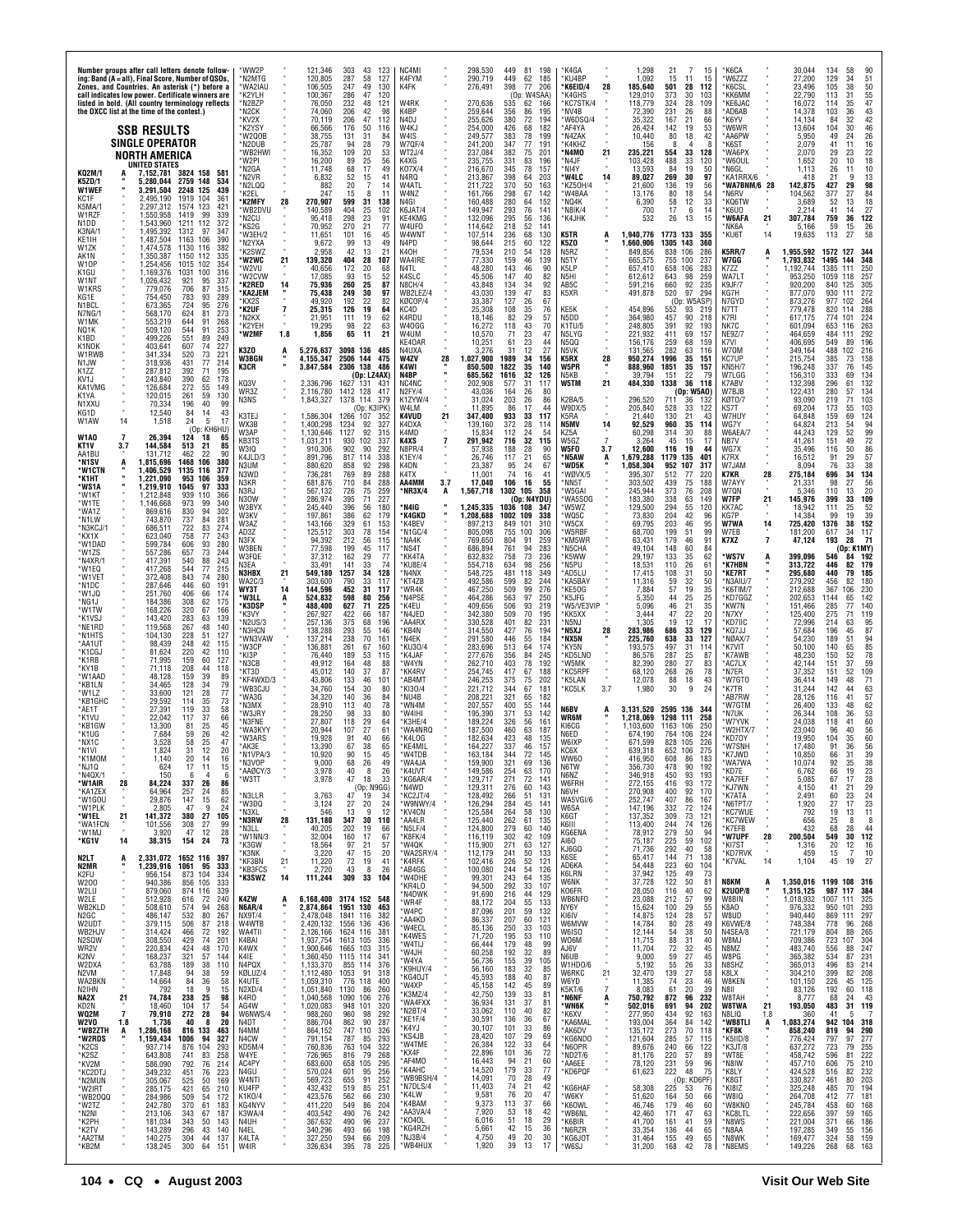| *N8XWO<br>*N8BV                  |          | 132,300<br>119,187                         | 296<br>331                     | 55<br>52                 | -141<br>119        | *ACØX<br>'KØXH                            |                | 692.106<br>501,831                  | 633                    | 721 100<br>266<br>94<br>239                  | VE5FX<br>*VE5SF                       |                      | 618,268<br>857,463                                     | 984<br>1412            | 78<br>206<br>87<br>202                             | IG9V                            | 3.7           |                                                                       |                      | 261,423 1065 15 78<br>(Op: IKØYVV)       | *RA9KM<br>*RA9SD                              | 28             | 10,878<br>353,864                           | -77<br>29<br>985<br>30                 | $\frac{45}{112}$                                    |
|----------------------------------|----------|--------------------------------------------|--------------------------------|--------------------------|--------------------|-------------------------------------------|----------------|-------------------------------------|------------------------|----------------------------------------------|---------------------------------------|----------------------|--------------------------------------------------------|------------------------|----------------------------------------------------|---------------------------------|---------------|-----------------------------------------------------------------------|----------------------|------------------------------------------|-----------------------------------------------|----------------|---------------------------------------------|----------------------------------------|-----------------------------------------------------|
| *KB8GSV<br>*AK8B<br>*N2OCW/8     |          | 109,983<br>104,115<br>70.975               | 278<br>245<br>207              | 54<br>47<br>57           | 129<br>118<br>110  | 'KØGEO<br>'WØETT<br>'KØSQ                 |                | 488,225<br>466,560<br>341,217       | 612<br>586<br>471      | 75<br>220<br>89<br>235<br>80<br>199          | *VE5AAD<br>*VE5JL                     |                      | 98,423<br>4,068                                        | 455<br>62              | 49<br>64<br>19<br>17                               | <b>TYØT</b>                     | 28            | BENIN<br>2,418,341 4716 38 143                                        |                      |                                          | <b>RA9FFI</b><br><b>RA9AU</b><br>*UA9XOJ      |                | 168,848<br>143,129<br>61,576                | 549<br>27<br>458<br>27<br>303<br>20    | 95<br>100<br>66                                     |
| *W8VE<br>*K8VUS<br>*W8WDX        |          | 61,800<br>58,016<br>46,625                 | 182<br>177<br>150              | 53<br>49<br>36           | 97<br>99<br>89     | 'KØFX<br>'WØRSR<br>`AAØAW                 |                | 229,457<br>165,393<br>148,070       | 364<br>297<br>276      | 91<br>178<br>64<br>143<br>152<br>69          | VE5UA/6<br><b>CK6JY</b>               | 21                   | 812,567<br>497,097                                     | 1234 37                | 1150 111 232<br>-134<br>(Op: VE5MX)                | TY3M                            | 21            | 2,332,568 4441 38 146                                                 |                      | (Op: 18QLS)<br>(Op: W1NA)                | *UA90UB<br>*UA9QFF<br><b>UA9LAU</b>           |                | 52.800<br>38,376<br>35,870                  | 290<br>16<br>251<br>17<br>218<br>22    | 64<br>61<br>$63$<br>$63$                            |
| *N8EN<br>*N8NYI<br>*KG8ZD        |          | 45.360<br>39,083<br>35,258                 | 165<br>160<br>132              | 47<br>37<br>42           | 93<br>84<br>80     | ACØJ.<br>'WBØYJT<br>'WAØDCB               |                | 147,312<br>138.924<br>132,240       | 232<br>317<br>297      | 75<br>189<br>58<br>146<br>60<br>130          | CJ6MA<br>*VA6JJ<br><b>CJ6WGO</b>      | 7<br>А<br>28         | 76,139<br>495<br>133,052                               | 594<br>28<br>1024      | 25<br>48<br>8<br>22<br>52                          | EA8BU                           |               | <b>CANARY ISLANDS</b><br>909,880 1065                                 |                      | 78 266                                   | *UA9CQR<br>RW90A<br><b>RK9AWC</b>             | $^{21}_{14}$   | 17,120<br>23,562<br>317,756                 | 198<br>17<br>140<br>15<br>861<br>32    | 51<br>116                                           |
| *WBØWA0/8<br>*KC8RAN<br>*KE4EE/8 |          | 33,540<br>19,635<br>15,400                 | 113<br>90<br>91                | 44<br>25<br>27           | 85<br>60<br>50     | 'KØPY<br>'WØMDS<br>*KAØZPP                |                | 108,647<br>101,623<br>93.775        | 276<br>269<br>231      | 59<br>128<br>45<br>106<br>50<br>105          | °СК6ЕХ<br><b>VE7IN</b>                | 14                   | 83,725<br>819.330                                      | 510                    | 24<br>61<br>1153 102 208                           | EA8ADM<br>EA8LS<br>EA8SP        | 21<br>3.7     | 1.073<br>308,022<br>66.750                                            | -25<br>832<br>343    | 13<br>16<br>34<br>109<br>14<br>61        | UA9MQR<br>RU9AC <sup>+</sup>                  |                | 109,836<br>63,014                           | (Op: RZ9AZ)<br>383<br>26<br>285<br>25  | 82                                                  |
| *W8MKO<br>*N8XE                  |          | 14,784<br>11,664                           | 84<br>68                       | 27<br>28                 | 57<br>44           | *K2HT/Ø<br>*WØWG                          |                | 90,835<br>82.368                    | 243<br>228             | 60<br>125<br>68<br>140                       | <b>VE7VR</b><br><b>VE710</b>          |                      | 372,998<br>88,872                                      | 770<br>235             | 72<br>146<br>53<br>131                             | *EA8IK<br>*EA8AD                |               | 146,916<br>14.592                                                     | 290<br>88            | 54<br>144<br>29<br>47<br>27<br>43        | *RA9XE<br><b>UA9FGJ</b>                       |                | 38,160<br>35,520                            | 206<br>20<br>186<br>15<br>9            | 73<br>52<br>59<br>22                                |
| *N8VZ<br>*W8IDM<br>*WB8AEV       |          | 10,920<br>10,857<br>6,519                  | 63<br>55<br>51                 | 33<br>30<br>18           | 45<br>47<br>35     | 'NØLGU<br>'WBØULX<br>*WØIE                |                | 69,273<br>48,510<br>46,280          | 184<br>133<br>160      | 61<br>118<br>100<br>47<br>48<br>82           | VE7X0<br>VE7GL                        | $\overline{7}$       | 47.628<br>89,688                                       | 165<br>632             | 40<br>68<br>25<br>49<br>(Op: VA700)                | *EA8BMP<br>*EA8TX<br>EA8AG      | 28            | 10,290<br>1,106,481<br>519,677                                        | 52<br>2462<br>1839   | 35<br>124<br>30<br>101                   | *RA9UAG<br>*RV9PP<br><b>'UA9AYA</b>           | $\overline{7}$ | 2,418<br>192<br>192,786                     | 38<br>13<br>8<br>603<br>28             | 8<br>99                                             |
| *KA8MPT<br>*KA8ZMY<br>*AB8NZ     |          | 5,858<br>5,100<br>4,992                    | 51<br>78<br>47                 | 24<br>20<br>18           | 34<br>55<br>34     | 'KBØARZ<br>AD9P/Ø<br>'KØRY                |                | 40,905<br>39,501<br>34,138          | 153<br>138<br>132      | 48<br>87<br>53<br>80<br>37<br>64             | 'VE7FO<br>*VE7UQ<br>*CJ7DP            |                      | 398,315<br>258,588<br>115,000                          | 959<br>580<br>678      | 71<br>134<br>67<br>131<br>49<br>43                 | <b>EA8BMH</b><br>EA8ARG         | 14            | 4,982<br>40,120                                                       | 39<br>175            | 14<br>33<br>19<br>66                     | <b>UA9OC</b><br>*UA9YMT                       | 3.7<br>1.8     | 20,532<br>8,774                             | (Op: UA9BA)<br>156<br>13<br>128<br>9   | $\frac{45}{32}$                                     |
| *AF8C<br>*K80Z<br>*KE8NH         | 28       | 640<br>153,456<br>87.666                   | 12<br>419<br>298               | 9<br>30<br>25            | 11<br>109<br>89    | *WØCBH<br>*NØPO<br>'WBØDUL                |                | 33,602<br>30,613<br>22,842          | 143<br>103<br>109      | 67<br>39<br>47<br>74<br>36<br>58             | *VA7LC<br>*VE7NGR                     |                      | 92,594<br>48.836                                       | 306<br>198             | (Op: VAZDP)<br>48<br>86<br>65<br>-51               | *D44TD                          | A             | <b>CAPE VERDE</b><br>11,199,793 6097 141 508                          |                      | (Op: IV3TAN)                             | *RU9TS<br><b>UAØANW</b>                       | A              | 5,412<br>843.714                            | 8<br>69<br>1160<br>96                  | 25<br>246                                           |
| *N8MWK<br>*N8IA<br>*W8UMR        |          | 86,625<br>5.900<br>3,286                   | 260<br>55<br>253               | 28<br>15<br>25           | 97<br>35<br>81     | 'NØNB<br>KAØDAQ<br>'KØMPH                 |                | 20,176<br>19.320<br>16,296          | 106<br>99<br>80        | 40<br>57<br>27<br>65<br>33<br>51             | *VE7XB<br>*VE7UF                      | 21                   | 11,972<br>227,800                                      | 67<br>936              | 37<br>45<br>29<br>71<br>(Op: VE7NS)                | EA9LZ                           |               | <b>CEUTA &amp; MELILLA</b>                                            |                      | 717,831 2072 30 111                      | <b>UAØAPV</b><br><b>RWØCF</b><br><b>UAØCW</b> |                | 660,705<br>238.091<br>18,711                | 1098<br>65<br>97<br>415<br>70<br>36    | 190<br>204<br>63                                    |
| *AB80J<br>*KC8MNO                | 21       | 150<br>126,882                             | 6<br>349                       | $\overline{4}$<br>27     | 6<br>106           | 'WØRXL<br>'KCØIG\                         |                | 14,190<br>5,508                     | 80<br>50               | 36<br>50<br>23<br>28<br>17                   | VY1JA                                 |                      | 5,200                                                  | 47                     | 25<br>25                                           | <b>EA9AR</b>                    |               | 842.880                                                               | 957                  | 72 248                                   | <b>UAØCA</b><br>RZØSR                         | 28             | 1.368<br>351,528                            | 19<br>17<br>1150<br>32                 | 19<br>119                                           |
| *KA8WQL<br>*K8IR<br>*NG30/8      |          | 122,346<br>120,782<br>98,892               | 353<br>351<br>297              | 26<br>26<br>29           | 100<br>105<br>105  | NØLZ*<br>*KØYR<br>*KØUIV                  | 28             | 2,379<br>70,104<br>13,601           | 25<br>214<br>97        | 22<br>100<br>27<br>22<br>45                  | *VY1MB                                |                      | 30,312<br><b>CAYMAN ISLANDS</b>                        | 205                    | 31<br>41                                           | *SU9US                          | A             | EGYPT<br>468,321                                                      |                      | 824 49 154<br>(Dp: KARB)                 | <b>RXØAE</b><br>RSØF                          | 21             | 156,825<br>477,710                          | 617<br>28<br>1485                      | 95<br>35 120<br>(Op: UAØFZ)                         |
| N9RV<br>W9RE                     |          | 5,638,400<br>4,769,154                     | 3244 149<br>2589               | 155                      | 491<br>532         | KNØV<br><b>KCQIDI</b><br>'WØAH            | 21             | 2,184<br>703<br>243,162             | 29<br>14<br>647        | 12<br>16<br>5<br>14<br>35<br>127             | ZF2NT<br>ZF2AH                        | A<br>$\overline{7}$  | 6,943,086 6429 127 372<br>250,614 1154 24              |                        | (Op: N6NT)<br>95                                   | ET3AA                           | 28            | ETHIOPIA<br>157,302                                                   | 702 15               | - 66                                     | RNØCT<br>RAØALM                               | $\overline{7}$ | 287,283<br>38,634                           | 1147<br>33<br>(On<br>190<br>26         | - 98<br>RNØCN)<br>68                                |
| WB9Z<br>K9ZO<br>N9QQK            |          | 4,386,756<br>1,813,115<br>530,934          | 2499 160<br>1386<br>615        | 128<br>83                | 508<br>407<br>238  | 'W0ZA<br>N3XT/Ø<br>'KCØATC                | 14             | 109,056<br>10,962<br>1,120          | 365<br>94<br>21        | 99<br>29<br>23<br>40<br>12<br>16             |                                       |                      | <b>COSTA RICA</b>                                      |                        | (Dp: W6VNR)                                        |                                 |               | GHANA                                                                 |                      | (Dp: RX3DD)                              | 'UAØSJ<br><b>UAØSE</b><br>*RUØAT              |                | 477,680<br>430,817<br>376,464               | 739<br>76<br>827<br>64<br>667<br>76    | 204<br>169<br>200                                   |
| KF9YR<br>K9BGL                   |          | 474.275<br>420,869                         | 589<br>508                     | 81<br>105                | 230<br>218         | <b>'KU1CW/Ø</b><br>*KAØCT                 | 7              | 22,596<br>2,726                     | 117<br>55<br>24        | 23<br>61<br>17<br>30                         | <b>TI8/W5AA</b><br>*TI2KAC<br>*TI2DLL | A                    | 595.808<br>1,224,990<br>340,410                        | 1629<br>1562<br>742    | 50<br>122<br>97<br>252<br>64<br>146                | *9G5MD                          | A             | 2,661,100 2873 80 245                                                 |                      | (Dp: F6VCR)                              | *UAØACG<br>*UAØFBS                            |                | 291.606<br>136,784                          | 82<br>548<br>374<br>76                 | 180<br>130                                          |
| AC9X<br>K9SG<br>K9IZT            |          | 292.896<br>276,491<br>254.250              | 455<br>431<br>452              | 80<br>85<br>67           | 208<br>198<br>158  | *NØHF                                     |                | 1,290<br>ALASKA                     |                        | 12<br>18                                     |                                       |                      | CUBA                                                   |                        |                                                    | 5Z4IC                           | 28            | KENYA                                                                 |                      | 740.733 1944 36 111                      | <b>UAØYAY</b><br>*UAØQNV<br>*RAØCL            |                | 131.610<br>36,900<br>26.145                 | 267<br>69<br>192<br>45<br>163          | 145<br>78<br>61                                     |
| KF9TI<br>W9FGH<br>WA9TPQ         |          | 194,120<br>120,196<br>11,310               | 463<br>245<br>54               | 63<br>61<br>26           | 167<br>138<br>52   | KLØWX                                     | A              | 1,200<br><b>BARBADOS</b>            |                        | 28 12<br>13                                  | CO8ZZ<br>CO2JG<br>CO3JO*              | A                    | 2,957,764<br>75,<br>303,096                            | 3065 110<br>786<br>873 | 348<br>25<br>-57<br>53<br>120                      | 5R8FU                           |               | <b>MADAGASCAR</b><br>692,624                                          |                      | 829 83 209                               | 'UAØIV<br>RAØCAH<br>*RUØAE                    |                | 20,777<br>18,711<br>14,175                  | 172<br>35<br>140<br>31<br>97<br>18     | 44<br>50<br>45                                      |
| W9YYG<br>W9OP<br>W9JA            | 28<br>21 | 35.910<br>193,522<br>109,324               | 165<br>477<br>332              | 26<br>34<br>31           | 69<br>127<br>120   | 8P6FH                                     | A              | 117,750<br><b>BELIZE</b>            |                        | 488 42<br>83                                 | °CO2TK                                | 28                   | 389,644<br><b>DOMINICAN REPUBLIC</b>                   | 1642                   | 28<br>88                                           | *СТЗКН                          |               | <b>MADEIRA ISLANDS</b><br>2,312,981 2032 87 320                       |                      |                                          | *UAØJB<br>*RWØAR                              | 21<br>14       | 195,480<br>50,150                           | 899<br>34<br>276<br>24                 | 86<br>61                                            |
| K9CAN<br><b>W9SE</b><br>N9QX     | 14       | 94,381<br>30,096<br>17,787                 | 273<br>142<br>109              | 34<br>22<br>16           | 105<br>66<br>61    | 'V31BD<br>'V31MD                          | A              | 1.993.572 2743 74 250<br>353,080    |                        | (Op: WQ7R)<br>719 84 196                     | *HI3LFE<br>*HI3CR<br>*HI8ROX          | A<br>28<br>21        | 3,234<br>33,840<br>162,392                             | 52<br>363<br>697       | 15<br>18<br>16<br>31<br>23<br>83                   | CN2R                            | A             | <b>MOROCCO</b><br>14,220,891 7281 145 552                             |                      |                                          | TA3DD<br>TA1E/Ø                               | A<br>21        | <b>ASIATIC TURKEY</b><br>662,662<br>191,823 | 768<br>89<br>1308<br>29                | 242<br>100                                          |
| *N4TZ/9<br>*K9JE                 |          | 1,743,126<br>614.184                       | 1214<br>695                    | 134<br>-81               | 405<br>245         |                                           |                | <b>BERMUDA</b>                      |                        |                                              | ОХЗНХ                                 |                      | <b>GREENLAND</b><br>64,870                             | 247                    | 45<br>85                                           | <b>CN8NK</b>                    | A             | 2,436,591 2304 89 290                                                 |                      | (Op: W7EJ)                               | TA3YJ<br>*TA2RC                               | 1.8<br>A       | 1,120<br>303.840                            | 20<br>5<br>558<br>54                   | 15<br>157                                           |
| *KC9UM<br>*W9RN<br>*K9JLS        |          | 483,600<br>326,425<br>277,554              | 621<br>464<br>370              | 81<br>80<br>80           | 231<br>195<br>197  | 'VP9AD                                    |                | 167,808<br>CANADA                   |                        | 335 68 160                                   | *OX3DB                                | A                    | 100                                                    | 6                      | 6<br>- 6                                           | 5U7JK                           |               | NIGER<br>2,663,599 3269 62 219                                        |                      |                                          | 'TA3D<br>*TA3EL<br>*TA2IJ                     | 28<br>21       | 244,488<br>972<br>139,040                   | 393<br>60<br>56<br>12<br>628<br>18     | 184<br>$^{24}_{62}$                                 |
| *K9DXR<br>*NV8V/9<br>*K9MI       |          | 255,900<br>242,612<br>190,035              | 350<br>405<br>346              | 82<br>81<br>59           | 218<br>181<br>146  | V01TA<br>VE1ZJ<br>VF9XA                   | A              | 2,458,988<br>1,904,175<br>411,600   | 2415 87<br>1854<br>504 | 284<br>107<br>348<br>86<br>257               | <b>'J37LR</b>                         | A                    | GRENADA<br>310,607                                     |                        | 788 54 133<br>(Op: VE3EBN)                         | *5NØNHD                         | A             | NIGERIA                                                               |                      | 698,000 1003 54 196                      | TA2IB<br>*ТАЗАК<br>*TA2LJ                     | 14             | 127,785<br>78,073<br>42,897                 | 508<br>24<br>22<br>286<br>255<br>16    | 81<br>79<br>$\begin{array}{c} 63 \\ 2 \end{array}$  |
| *W9LYN<br>*WR9A<br>*KK9DX        |          | 161,394<br>149,760<br>123,753              | 304<br>305<br>220              | 71<br>46<br>69           | 151<br>146<br>144  | V01MP<br>VE1JX<br>*VE1JS                  | 21<br>A        | 1,214,751<br>934.857<br>933.075     | 2721<br>2217<br>1130   | 34<br>143<br>137<br>34<br>72<br>247          | *HR1AAB                               |                      | HONDURAS<br>61,596                                     | 574                    | 31<br>56                                           |                                 |               | SENEGAL                                                               |                      | (0p:JK1UWY)                              | *TA3BE<br>*TA3J                               | 1.8            | 58,410                                      | $\overline{2}$<br>2<br>9<br>367        | 50                                                  |
| *WØHED/9<br>*K9PY<br>*N9RLA      |          | 113,696<br>101,374<br>99,866               | 237<br>237<br>251              | 46<br>61<br>55           | 130<br>121<br>-112 | *VO1BC<br>*VE9DX<br>*VE1AOE               | 28             | 924.000<br>437,892<br>30,276        | 1374<br>639<br>540     | 212<br>63<br>66<br>207<br>-14<br>15          | 'HR1AGC                               | 28                   | 152,605<br>JAMAICA                                     | 553 27                 | 88                                                 | *6W/F6HLC A                     |               | 4,904,544<br><b>SOUTH AFRICA</b>                                      |                      | 4542 85 291                              | *XU7ACD                                       | 28             | CAMBODIA<br>161,136                         | 780 29 79<br>(Op: JF6DEA)              |                                                     |
| *N9TU<br>*N9XD                   |          | 97,440<br>90,888                           | 271<br>236                     | 61<br>55                 | 142<br>113         | *VE1EQ0                                   | 14             | 30,576                              | 201                    | 21<br>63                                     | *6Y9X<br>*6Y5/N7CQQ                   | A                    | 2,320,131<br>83,616                                    |                        | 2549 105 316<br>(Op: K1XM)<br>264 49 107           | ZS4TX<br>ZS1DX                  | A             | 621,093<br>44.055                                                     | 1202<br>165          | 60<br>117<br>41<br>-58                   |                                               |                | CHINA                                       |                                        |                                                     |
| *W9TY<br>*W9XYL                  |          | 73,298<br>70.992                           | 223<br>235                     | 43<br>(Op: WD9FEN)<br>51 | 91<br>123          | VY2ZM<br>VE3EY/2<br>VF2AYU                | A              | 8.206.100<br>4,306,211<br>1,321,284 | 3231 124<br>1247       | 4836 146 519<br>429<br>316<br>96             | T05A                                  |                      | <b>MARTINIQUE</b><br>6,923,023 5630 127 442            |                        |                                                    | <b>ZS6WPX</b><br>ZS5NK<br>ZS6Z  | 28<br>14      | 1.434.680<br>559,368<br>1,079,760                                     | 2934<br>1498<br>2130 | 36<br>142<br>33<br>103<br>38<br>138      | BY1DX<br><b>BD5RT</b>                         | 28<br>28       | 151,032<br>252,174                          | 787 21 66<br>(Op: OH6YF)<br>1292 32 74 |                                                     |
| *K9JIG<br>*N9LF<br>*K9IJ         |          | 60,450<br>58.464<br>56,780                 | 165<br>183<br>156              | 43<br>49<br>62           | 107<br>95<br>105   | V02WL<br><b>VE2OTT</b>                    | 14             | 575,125<br>124,335                  | 1274<br>375            | 60<br>155<br>(Op: VO2NS)<br>28 107           |                                       |                      |                                                        |                        | (Op: NH7A)                                         | *ZS4U<br>*ZS6JM                 | A             | 182.351<br>154,687                                                    | (0p)<br>396<br>347   | <b>JM1CAX</b><br>56<br>-113<br>52<br>111 | *BD8TG                                        |                | 24,766                                      | 167<br>16                              | - 42<br>(Op: RK3DT)                                 |
| *W9CEO<br>*W9VQ<br>*W9AKS        |          | 54.934<br>50,355<br>46,768                 | 184<br>157<br>157              | 34<br>41<br>51           | 87<br>94<br>97     | <b>VE2ZP</b><br>*VE2GSO<br><b>°CK2AWR</b> | 3.7<br>А       | 119.280<br>596,232<br>326,199       | 748<br>1410<br>597     | 21<br>63<br>44<br>152<br>69<br>158           | XE2AC<br>6J1MM                        |                      | MEXICO<br>1,965,978<br>1,194,250                       | 2312                   | 2500 106 272<br>75 175                             | ZS6DDX<br>'ZS6RAE               |               | 62,125<br>51,425                                                      | 294<br>(Op:<br>156   | 51<br>74<br>ZS6HWC)<br>49<br>72          | <b>H22H</b>                                   | 21             | <b>CYPRUS</b><br>1,592,981                  | 3345 39 142<br>(Dp: 5B4MF)             |                                                     |
| *WI9M<br>*W9DLS<br>*K90SH        |          | 42,704<br>40,936<br>24,024                 | 149<br>143<br>98               | 49<br>33<br>36           | 87<br>86<br>68     | CJ2IC                                     |                | 202,334                             | 468                    | (Op: VE2AWR)<br>53<br>- 134<br>(Op: VA2IC)   | 6F1LM                                 |                      | 295,834                                                | 1268                   | (Op: XE1MM)<br>39<br>-80<br>(Op: XE1VIC)           | ZS4BS<br>'ZS4NS<br>ZS4MS        |               | 28,107<br>6,630<br>420                                                | 127<br>72<br>11      | 33<br>48<br>14<br>20                     | C4A                                           | 1.8            | 95,140                                      | 508 10 61<br>(Op: 5B4ADA)              |                                                     |
| *N9WK<br>*N9TF                   |          | 23,214<br>14,694                           | 88<br>60                       | 41<br>38                 | 65<br>55           | *VA2ADB<br>*CK2EM                         |                | 96,906<br>88,885                    | 227<br>259             | 61<br>- 125<br>42<br>103                     | 4A1AC<br>6J2MX                        |                      | 293,412<br>283,536                                     | 1411                   | 7 <sup>1</sup><br>-27<br>(Op: XE1AC)<br>488 91 173 | 3V8BB                           |               | <b>TUNISIA</b><br>A 11,110,708 5688 150 592                           |                      |                                          | *4L8A                                         | 28             | GEORGIA                                     | 883,407 1850 39 138                    |                                                     |
| *N9KO<br>*W3HDH/9<br>*WB2TLQ/9   |          | 11,524<br>8,866<br>4,623                   | 71<br>55<br>48                 | 26<br>25<br>31           | 41<br>37<br>36     | *VE2SB<br>*VE2LHP                         | 14             | 21,513<br>14,728                    |                        | (Op: VA3TEE)<br>154 20<br>51<br>127 15<br>41 | *6J2K                                 |                      | 1,356,309 2007 109 224                                 |                        | (Op: XE2MX)<br>(Op: XE2K)                          |                                 |               |                                                                       |                      | (Op: YT1AD)                              | VR2BG                                         | 28             | <b>HONG KONG</b><br>1,504                   | 21 13 19                               |                                                     |
| *K9EFP<br>*KC6VMM/9<br>*KE9S     | 28       | 2,679<br>864<br>183,264                    | 34<br>36<br>500                | 23<br>23<br>30           | 24<br>25<br>108    | VE3EJ<br><b>CK3AT</b>                     |                | 8,498,500<br>6,341,400              |                        | 4603 164 575<br>4366 143 457                 | '6J1UN                                |                      | 1,010,680                                              |                        | 2196 73 147<br>(Op: XE1UN)                         | Z24S                            | 28            | ZIMBABWE<br>2,784                                                     |                      | 29 11 21                                 | <b>VU2PAI</b>                                 | A              | INDIA<br>1,833,538                          | 1620 103 324                           |                                                     |
| *KC9ARR<br>*AG9S<br>*KX9X        | 21       | 93,462<br>186,202<br>167,850               | 348<br>439<br>450              | 27<br>31<br>32           | 84<br>126<br>118   | <b>VE3ANX</b><br>CK3KZ                    |                | 3,540,320<br>2,128,722              | 1609 124               | (Op: VE3AT)<br>3249 115 349<br>402           | *6J2AUB<br>*6J2TZP                    |                      | 573,464<br>183,008                                     |                        | 1353 62 132<br>(Op: XE2AUB)<br>668 72 100          | 9S1X                            | 21            | ZAIRE<br>1,498,350 3080 36 139                                        |                      | (Dp: F6BLQ)                              | VU2WAP<br>VU2SWS<br>*VU3DJQ                   | 14             | 774,501<br>686,178<br>47,058                | 1101<br>76<br>888<br>69<br>244<br>25   | 197<br>222<br>68                                    |
| *W9WJ<br>NRØX                    |          | 30,900<br>2,150,608 1399 128 428           | 131 27                         |                          | 73                 | VE3NE<br>VE3PN                            |                | 811,275<br>759,660                  | 1014 100               | (Op: VE3KZ)<br>929 101 272<br>230            | *6J1MEX                               |                      | 182,466                                                |                        | (Op: XE2TZP)<br>350 63 155<br>(Op: XE1MEX)         |                                 |               | ASIA                                                                  |                      |                                          | YI90M                                         | A              | IRAQ<br>4,544,427 4005 97 314               |                                        |                                                     |
| KØKX<br>WØBV<br><b>WAØMHJ</b>    |          | 2,069,496<br>1,083,148<br>994,204          | 1327 141<br>841 124<br>918 101 |                          | 453<br>354<br>297  | VE3YQY<br>VE3SY<br>VA3KA                  |                | 261,498<br>209,708<br>65,190        | 479<br>474<br>138      | 183<br>63<br>139<br>67<br>98<br>107          | *6J1NK<br>*XE1CT                      | 28                   | 34,770<br>320,006                                      | 285 27<br>$1217$ 28    | -34<br>(Op: XE1NK)<br>94                           | <b>UA9CLB</b><br>RZ9HG          |               | <b>ASIATIC RUSSIA</b><br>3,240,270 2469 120 375<br>3,062,862 2329 131 |                      | 427                                      |                                               |                | ISRAEL                                      | (0p: 0M6TX)                            |                                                     |
| KØOU<br>KØRH<br>K9MWM/Ø          |          | 869,610<br>844,800                         |                                | 864 112<br>889 106       | 298<br>278         | VA3SPN<br>VE3FU                           | $\overline{7}$ | 3,268<br>71,645                     | 42<br>379              | 14<br>24<br>18<br>71                         | *XE1ZGG                               |                      | 15,260<br>PANAMA                                       | 322                    | 14<br>21                                           | UA9JDP<br>RV9BB                 |               | 1,430,698<br>1,118,416                                                | 1942<br>887          | 73<br>225<br>106<br>388                  | 4Z8GZ<br>4X6ZK                                | A              | 1,101,430<br>117,600                        | 1275 77 233<br>288<br>50               | 97                                                  |
| K9WIE/Ø<br>KBØENE                |          | 583,684<br>488,898<br>428,043              | 736 104<br>607<br>528          | 84<br>94                 | 233<br>230<br>233  | *VE3BUC<br>*VE3CR<br>*VE3KP               | А              | 1,116,762<br>1,041,796<br>489,526   | 1241<br>1002<br>650    | 101<br>272<br>97<br>309<br>81<br>233         | *HP1BYS                               | 14                   |                                                        |                        | 332,905 1140 32 107                                | RZ9SR<br>UA9BS<br>UA9CKS        |               | 733,913<br>661,902<br>70,077                                          | 774<br>836<br>197    | 85<br>276<br>78<br>243<br>43<br>98       | *4Z5LA<br>*4X6UU<br>*4X6DK                    | Ą<br>28        | 21,012<br>9.174<br>98,800                   | 80<br>40<br>50<br>26<br>453<br>17      | 63<br>40<br>59                                      |
| KØGAS<br>NØIJ<br><b>KBØYH</b>    |          | 364,364<br>333,207<br>327,997              | 537<br>430<br>443              | 93<br>86<br>85           | 193<br>215<br>198  | *VA3XRZ<br>*VE3/<br>VY2MGY                |                | 343,628<br>299,532                  | 553<br>661             | 65<br>206<br>66<br>152                       | KP3Z                                  | A                    | <b>PUERTO RICO</b><br>15,655,517 8656 165 592          |                        | (Op: N5TJ)                                         | UA9KM<br>RW9TA<br>UA9FM         |               | 63,364<br>61,311<br>25,134                                            | 167<br>212<br>102    | 59<br>87<br>23<br>84<br>41<br>77         | <b>JM1XCW</b>                                 | Ă.             | JAPAN<br>1,806,720                          | 1863 124 260                           |                                                     |
| KMØ0<br>WØOR<br>KØJPL            |          | 262,140<br>243,219<br>208,494              | 423<br>398<br>370              | 71<br>79<br>89           | 186<br>172<br>154  | *VE3EN<br>*VE3FWA<br>*VE3RSA              |                | 290,604<br>259,831<br>221,706       | 487<br>436<br>396      | 61<br>183<br>69<br>184<br>62<br>164          | *WP4LNY<br>*WP3GW<br>*WP4BV           | A                    | 444,925<br>344,250<br>322,644                          | 1178<br>491<br>939     | 56 129<br>206<br>64<br>47<br>120                   | UA9YAB<br>RA9UV<br>UA9HR        | $28 \atop 26$ | 414,492<br>156,200<br>31,930                                          | 1236<br>674<br>224   | 29<br>127<br>24<br>86<br>15<br>47        | JF1HOH<br>JF1SEK<br>JA1HP                     |                | 848,612<br>493,552<br>275,406               | 1030 115<br>642<br>81<br>485<br>74     | 238<br>202<br>159                                   |
| WØTT<br>K41U/Ø<br>WØMW           |          | 180,632<br>178,596<br>147,150              | 317<br>322<br>286              | 75<br>78<br>72           | 193<br>164<br>146  | *VE3OM<br>*VE3JAQ<br>*VE3GLO              |                | 153,816<br>142,040<br>109,480       | 266<br>499<br>292      | 62<br>170<br>62<br>150<br>58<br>112          | *KP4JRS<br>*KP4XB<br>*NP4CQ           |                      | 52,725<br>21,505<br>782                                | 201<br>107<br>18       | 36<br>75<br>32<br>53<br>11<br>12                   | <b>RZ9UN</b><br>RK9CZ0<br>UA9KJ | 21            | 502,653<br>317,115<br>296,940                                         | 1598<br>854<br>867   | 33<br>104<br>32<br>113<br>35             | JK10PL<br>JR1LEV<br>JA1WPX                    |                | 242,952<br>199,549<br>179,297               | 326 114<br>400<br>68<br>341<br>65      | 204<br>135<br>128                                   |
| AE9B/Ø<br>WØPPF                  |          | 129,729<br>111,744                         | 199<br>270                     | 87<br>58                 | 162<br>136         | *VA3IX<br>*VE3XB                          |                | 89,595<br>89,424                    | 294<br>217             | 56<br>109<br>58<br>126                       | *WP3C<br>*WP4EDD                      | 28<br>$\overline{7}$ | 819,672 2303<br>18,970                                 | 195                    | 31<br>116<br>14<br>56                              | <b>UA90S</b><br>RA9ST           |               | 283,662<br>121,329                                                    | 823<br>544           | 112<br>33<br>120<br>27<br>90             | <b>JA100W</b><br>7J1ABD                       |                | 156,004<br>70,821                           | 340<br>60<br>202<br>50                 | 112<br>79                                           |
| KØDAT<br>K8FC/Ø<br>WØDET         |          | 93,884<br>89,440<br>78,147                 | 226<br>217<br>197              | 60<br>81<br>59           | 136<br>134<br>112  | *VE3UOT<br>*VE3NQM                        |                | 69,741<br>41,454                    | 200<br>169             | 28<br>95<br>(Op: VE3GD)<br>29<br>69          | <b>V47KP</b>                          | A                    | <b>ST. KITTS &amp; NEVIS</b><br>6,196,554 4830 125 421 |                        |                                                    | UA9ZZ<br>RX9TZ<br>*UA9ACJ       | 7<br>Ĥ        | 169,386<br>27,720<br>813,192                                          | 678<br>183<br>856    | 26<br>85<br>13<br>50<br>77<br>295        | JN1WTQ<br>JL1ANP<br>JL10WF                    |                | 57,814<br>52,200<br>22,620                  | 187<br>50<br>165<br>49<br>100<br>32    | 87<br>71<br>$\begin{array}{c} 55 \\ 48 \end{array}$ |
| KØFG<br>WØOSK<br>WØML            |          | 54,925<br>49,588<br>47,970                 | 137<br>149<br>153              | 58<br>65<br>45           | 111<br>89<br>85    | *VA3TPV<br>*VE3RCN<br>*VE3OIL             |                | 37,714<br>34,592<br>31,828          | 131<br>159<br>135      | 32<br>77<br>29<br>63<br>38<br>71             |                                       |                      | <b>SAINT MARTIN</b>                                    |                        | (Dp: W20X)                                         | *RA9FLW<br>*UA90JG<br>*RK9CR    |               | 742,836<br>394,240<br>286,254                                         | 947<br>884<br>511    | 75<br>234<br>63<br>161<br>55<br>188      | 7N1LIO<br>JI1EFP<br>JJ1RDX                    | 28             | 16,351<br>2.146<br>194,832                  | 75<br>35<br>29<br>14<br>610<br>33      | 15<br>90                                            |
| AAØA<br>N6BXO/Ø<br>ABØWR         |          | 20,691<br>17,296<br>7,446                  | 91<br>102<br>56                | 35<br>40<br>29           | 64<br>54<br>44     | *VA3FP<br>*VE3XAX<br>*VE3EDY              | 21<br>1.8      | 74,304<br>4,512<br>310              | 261<br>170<br>45       | 23<br>85<br>6<br>10<br>3<br>2                | <b>FS/AH8DX</b>                       | A                    | 8,646,482 6315 130 468<br><b>U.S. VIRGIN ISLANDS</b>   |                        |                                                    | *UA9YE<br>*RA9MJ<br>*UA9XL      |               | 233,334<br>220,651<br>182,094                                         | 362<br>429<br>413    | 68<br>193<br>66<br>167<br>40<br>138      | JH10CC<br>JA10ZC<br><b>JK10LT</b>             | 21             | 160,632<br>17,600<br>760,200                | 472<br>36<br>104<br>29<br>1680<br>36   | 102<br>59<br>132                                    |
| KØHB<br>NØUU<br>K4VX/Ø           | 28       | 5,382<br>182,754<br>125,100                | 48<br>477<br>346               | 18<br>32<br>31           | 28<br>111<br>108   | VE4IM<br>*VE4YU                           | A              | 187,798<br>281,000                  | 384<br>462             | 79<br>154<br>78<br>172                       | KP2A<br>*KP2/K2SGH A                  | 21                   | 1,795,425 4034 39 146<br>21,364                        |                        | (Op: KW8N)<br>98 35<br>63                          | *RK9AWA<br>*UA9XF<br>*UA9CR     |               | 166,140<br>145,145<br>123,959                                         | 382<br>296<br>273    | 52<br>143<br>46<br>157<br>53<br>138      | JR1MQT<br>*JS10YN<br>*JA7LMU/1                | A              | 349,656<br>771,040<br>285,264               | 1008<br>37<br>101<br>972<br>467<br>88  | 99<br>215<br>164                                    |
| KVØQ<br>KR6NA/Ø<br>KØQV          | 21<br>14 | 633,476<br>104,604                         | 1465<br>372<br>118             | 37<br>32<br>27           | 135<br>106<br>62   | *VE4HAZ<br>*VE4RP                         | Ą              | 21,586<br>10,147                    | 131<br>89              | 47<br>-39<br>32<br>41                        |                                       |                      | AFRICA                                                 |                        |                                                    | *UA9AX<br>*RX9CEL               |               | 101,574<br>96,330                                                     | 211<br>295           | 65<br>144<br>30<br>100                   | *JA1GY0<br>*JG10WV<br>*7K4GUR                 |                | 261,793<br>260,832<br>258,441               | 412<br>88<br>364<br>103<br>352<br>92   | 163<br>183<br>185                                   |
| KØGT<br>*ACØW                    | 3.7<br>A | 23,140<br>13,200<br>1,138,382 1023 112 322 | 86                             | -20                      | 46                 | CJ5DX                                     | A              | 2,413,015 3249 103 262              |                        | (Op: VA5DX)                                  | IG9A                                  | 14                   | AFRICAN ITALY<br>2,235,534 3925 40 162                 |                        | (Op: IT9GSF)                                       | *UA90A<br>*RA9DZ<br>*UA90SV     |               | 82,061<br>54,128<br>47,520                                            | 264<br>171<br>198    | 36<br>97<br>40<br>96<br>29<br>70         | *JM1GHT<br>*JF3KQA/1                          |                | 228,452<br>208,314                          | 432<br>381                             | 65 134<br>80 133                                    |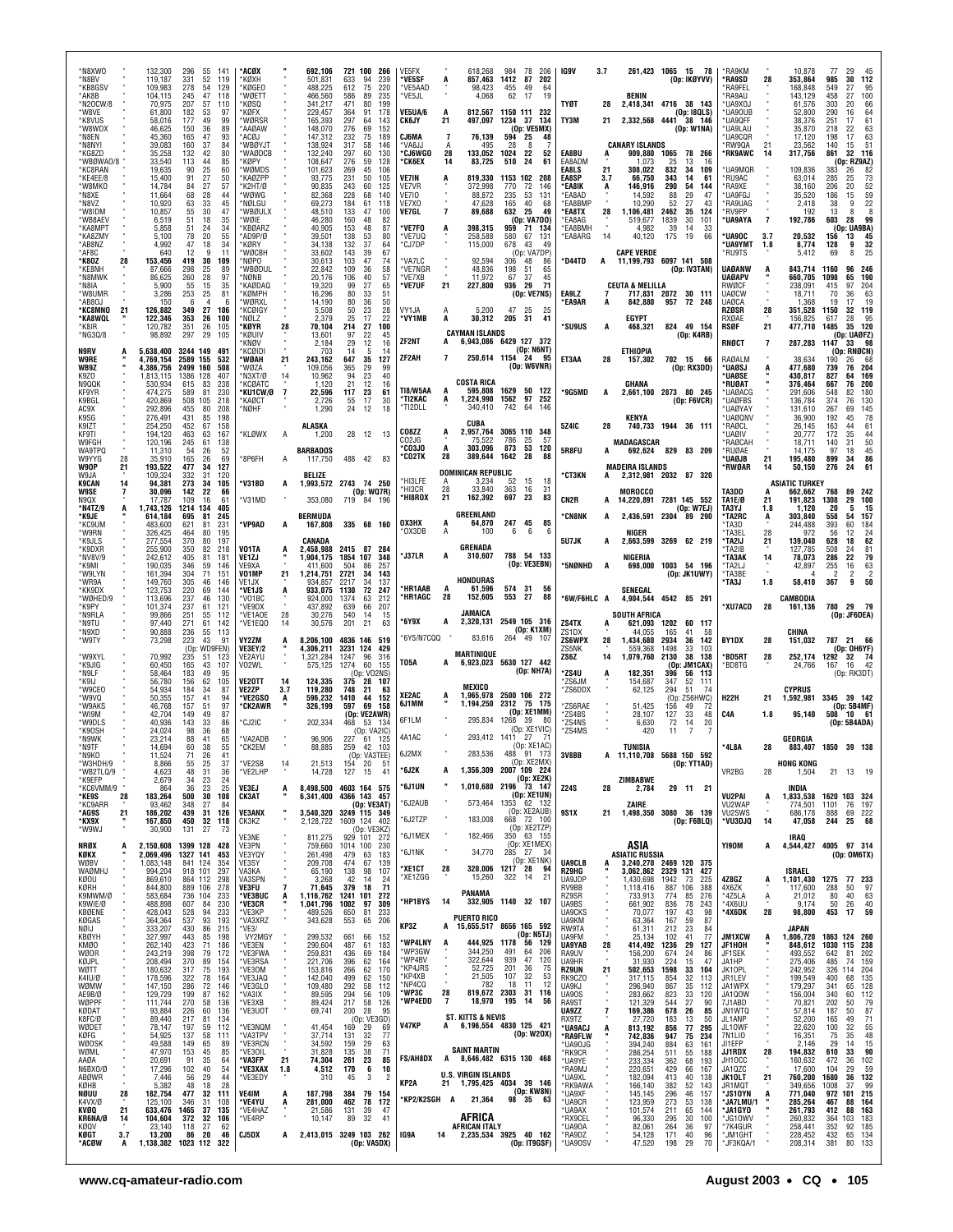| *JA1XRH<br>*JA1IZ<br>*JR1MRG<br>*JA1BPN<br>*JA1KK<br>*JG3NKP/1<br>*JA1HFY<br>*JH1FNU<br>*JA1XPU<br>*JA1RRA<br>*JA1XUY<br>*JA1PYP<br><b>'JF1MQS</b><br>MA1BN'<br>*JA1CP<br>*JA1ANF<br>*JH1OLB<br>*JG1TCV<br>*JI3KHN/1<br>*JA1IZZ<br>*JR1WYV<br>*JE1PJR<br>*JK1EBA<br>*JA1LBZ<br>*JH1TUX<br>*7L3IUE<br>*7J1BAR |                                        | 185,459<br>135,828<br>134,640<br>119.798<br>113,928<br>113,575<br>104,980<br>102,546<br>93,312<br>61,800<br>52,934<br>37,996<br>36,848<br>26,196<br>25,677<br>23,320<br>20,592<br>19,380<br>19,166<br>16,544<br>10,701<br>10,608<br>10,032<br>8,820<br>5,700<br>2,960<br>2,840 | 331<br>279<br>310<br>247<br>300<br>249<br>282<br>278<br>231<br>201<br>154<br>144<br>141<br>94<br>142<br>89<br>119<br>95<br>94<br>70<br>82<br>89<br>53<br>61<br>59<br>29<br>34 | 74<br>74<br>60<br>77<br>63<br>60<br>64<br>50<br>65<br>43<br>46<br>37<br>40<br>33<br>41<br>31<br>37<br>27<br>39<br>38<br>25<br>32<br>27<br>23<br>19<br>20 | 153<br>124<br>116<br>122<br>125<br>115<br>117<br>112<br>97<br>77<br>86<br>72<br>61<br>78<br>48<br>65<br>35<br>58<br>47<br>49<br>49<br>27<br>44<br>33<br>37<br>21<br>20 | JA50VU<br>JA5IP<br>JA5GSG<br>JH5FXP<br>JA5APU<br><b>JA5EO</b><br>'JA5ATN<br>*JF5FGY<br>*JG5VIA<br>*JA5PDS<br><b>JA6GCE</b><br>JA6AV<br>JA6WW<br>JR6EZE<br>JJ6DGP<br>*JR4PMX/6<br>*JA6SRB<br><b>SSGIM</b><br>*JN6GBB<br>*JA6EFT<br>*JA6PL<br>*JK6ISK<br>*JL6IPK<br><b>JA7NVF</b><br>JA7JH | 21<br>28<br>14<br>$\overline{7}$<br>$\frac{28}{1}$<br>21<br>28<br>21<br>A | 4,588,158<br>338,528<br>20,757<br>1.300.065<br>160.126<br>129.283<br>38,313<br>24,119<br>1,638<br>1,593<br>3,538,112<br>53,045<br>18,640<br>806,823<br>25,116<br>115,052<br>103,029<br>17,313<br>79,872<br>70,035<br>25,102<br>3,861<br>3,456<br>2,307,591<br>97.110 | 3481 131<br>493<br>175<br>2650<br>541<br>330<br>217<br>118<br>32<br>29<br>2945 131<br>209<br>121<br>1904<br>119<br>232<br>240<br>82<br>304<br>272<br>139<br>53<br>47<br>2218 131<br>197 | 351<br>102<br>196<br>40<br>71<br>38<br>139<br>33<br>85<br>59<br>102<br>22<br>59<br>60<br>29<br>13<br>26<br>11<br>16<br>341<br>28<br>75<br>28<br>52<br>36<br>121<br>53<br>25<br>132<br>64<br>70<br>113<br>34<br>53<br>27<br>77<br>30<br>75<br>25<br>52<br>18<br>21<br>16<br>20<br>298<br>74<br>121 | HSØZDZ<br>'HS9EQY<br>'HSØZDR<br>'HS4BPQ/9<br>*E2ØNTS<br>*EZ8CW<br>UK9AA<br><b>XV9DT</b><br>XV9TH<br>9M2/G4ZFE 21<br>°9M2TO<br>4U1VIC                  | 21<br>$\overline{7}$<br>Α<br>21<br>A<br>21<br>A<br>21                               | THAILAND<br>116,816<br>8,580<br>94.750<br>8,400<br>459<br>TURKMENISTAN<br>4,998<br>UZBEKISTAN<br>919,975 2156 37 138<br>VIETNAM<br>598,230<br>19.929<br><b>WEST MALAYSIA</b><br>332,856 1298 33 101<br>1,004,256<br><b>EUROPE</b><br>4U-VIENNA<br>785,880 2156 38 142<br><b>ALAND ISLANDS</b> | 257<br>62<br>317<br>107<br>13<br>57<br>927<br>133<br>1814                                        | 73 123<br>22<br>43<br>32<br>93<br>28<br>20<br>$\overline{7}$<br>10<br>17<br>25<br>90 216<br>24<br>49<br>96<br>256<br>(Op: JH4RHF)                                                                  | 9A6K<br>9A8M<br>9A1CCY<br>*9A2EU<br>*9A3AG<br>*9A4SS<br>9AØR<br>*9A2KL<br>*9A3ST<br>9A6C<br>*9A3Z0<br>*9A5AVC<br>°9A5KV<br>*9A4VM<br>*9A4VV<br>°9A7ZZ<br>*9A4RV<br>*9A6PKT<br>*9A3QB<br>OK1EP<br>OK1AXB<br>OK2ABU<br>OK2EQ<br>OK1DXW | 3.7<br>A<br>28<br>21<br>14<br>7              | 184,760<br>177,012<br>114,480<br>2,531,504<br>1,227,373<br>575,580<br>327.120<br>234,299<br>100,975<br>37,700<br>37,366<br>26.522<br>448,414<br>23.790<br>81,302<br>119,322<br>80,240<br>2,442<br>18<br><b>CZECH REPUBLIC</b><br>1,242,000<br>810,152<br>657,744<br>428.892<br>414.508 | 993<br>1113<br>1089<br>1892<br>1480<br>104<br>791<br>655<br>404<br>273<br>192<br>189<br>233<br>1416<br>161<br>591<br>585<br>464<br>67<br>8<br>1518 104 396<br>1049 101<br>970<br>771<br>674 | 98<br>26<br>23<br>85<br>-20<br>88<br>(On: 9A5AGL)<br>148<br>549<br>365<br>86<br>276<br>73<br>209<br>80<br>189<br>54<br>121<br>38<br>-92<br>34<br>85<br>27<br>62<br>34<br>105<br>17<br>44<br>24<br>82<br>29<br>97<br>27<br>91<br>5<br>32<br>$\overline{2}$<br>290<br>86<br>300<br>81<br>266<br>77<br>269 | G3TVU<br>'G4IIY<br>*GØMTN<br>M5FUN<br>'G3KKP<br>G4GOY<br>`G4NXG<br>MØBZK<br>M5UGC<br>MØDDT<br>GØ/N9LYE<br><b>GØMRH</b><br><b>MØAFZ</b><br>'G4SLE<br><b>MØZAK</b><br>M3ANB<br><b>GØAEV</b><br>G3PJV<br><b>MØAQM</b><br>GØICJ<br><b>GØEYO</b><br>'MØLSK<br>*MØGEB<br>M4T<br><b>'G3UEG</b> | A<br>28<br>21<br>14<br>1.8        | 42,372<br>843,228<br>746,850<br>319,275<br>197,160<br>181.440<br>154,037<br>148,980<br>137,280<br>131,868<br>119,992<br>79,285<br>48,825<br>14.760<br>7,128<br>100<br>379,953<br>181,233<br>23,100<br>4,640<br>40.629<br>93,599<br>49,504<br>7,056<br>24,366 | 332<br>1182<br>1139<br>775<br>492<br>516<br>355<br>426<br>364<br>379<br>409<br>355<br>267<br>116<br>68<br>941<br>756<br>182<br>81<br>292<br>454<br>379<br>102<br>431 | 21<br>80<br>317<br>77<br>306<br>233<br>64<br>51<br>161<br>52<br>172<br>161<br>60<br>144<br>47<br>52<br>156<br>171<br>51<br>47<br>165<br>121<br>36<br>46<br>129<br>57<br>25<br>42<br>24<br>6<br>4<br>33<br>130<br>27<br>90<br>18<br>42<br>13<br>27<br>67<br>20<br>27<br>100<br>73<br>18<br>39<br>10<br>(Op: GØVQR)<br>8<br>54 |
|--------------------------------------------------------------------------------------------------------------------------------------------------------------------------------------------------------------------------------------------------------------------------------------------------------------|----------------------------------------|--------------------------------------------------------------------------------------------------------------------------------------------------------------------------------------------------------------------------------------------------------------------------------|-------------------------------------------------------------------------------------------------------------------------------------------------------------------------------|----------------------------------------------------------------------------------------------------------------------------------------------------------|------------------------------------------------------------------------------------------------------------------------------------------------------------------------|------------------------------------------------------------------------------------------------------------------------------------------------------------------------------------------------------------------------------------------------------------------------------------------|---------------------------------------------------------------------------|----------------------------------------------------------------------------------------------------------------------------------------------------------------------------------------------------------------------------------------------------------------------|-----------------------------------------------------------------------------------------------------------------------------------------------------------------------------------------|---------------------------------------------------------------------------------------------------------------------------------------------------------------------------------------------------------------------------------------------------------------------------------------------------|-------------------------------------------------------------------------------------------------------------------------------------------------------|-------------------------------------------------------------------------------------|-----------------------------------------------------------------------------------------------------------------------------------------------------------------------------------------------------------------------------------------------------------------------------------------------|--------------------------------------------------------------------------------------------------|----------------------------------------------------------------------------------------------------------------------------------------------------------------------------------------------------|--------------------------------------------------------------------------------------------------------------------------------------------------------------------------------------------------------------------------------------|----------------------------------------------|----------------------------------------------------------------------------------------------------------------------------------------------------------------------------------------------------------------------------------------------------------------------------------------|---------------------------------------------------------------------------------------------------------------------------------------------------------------------------------------------|---------------------------------------------------------------------------------------------------------------------------------------------------------------------------------------------------------------------------------------------------------------------------------------------------------|-----------------------------------------------------------------------------------------------------------------------------------------------------------------------------------------------------------------------------------------------------------------------------------------|-----------------------------------|--------------------------------------------------------------------------------------------------------------------------------------------------------------------------------------------------------------------------------------------------------------|----------------------------------------------------------------------------------------------------------------------------------------------------------------------|------------------------------------------------------------------------------------------------------------------------------------------------------------------------------------------------------------------------------------------------------------------------------------------------------------------------------|
| *JA8AGI/<br>*JN1DNV<br>'JG1FGL<br>'JA1STY<br>*JA1SWB<br>*JHØNVX/1<br><b>JA1BUI</b><br>'JG1TVK<br>*.JA1VVH<br>*7N2UQC<br>*JH1CML<br>*JK10XU<br>*JA1BBA<br>*JE1REU<br>*7K2PBB<br><b>SJA1EMQ</b><br><b>JA1AAT</b><br>*JI1HFJ<br>*JQ1BNL<br>*7K4XNN                                                              | 28<br>21                               | 1,786<br>1,221<br>1,128<br>810<br>232,092<br>143,960<br>108,004<br>105,392<br>96,524<br>44,718<br>34.441<br>33,770<br>29,106<br>9,177<br>6,380<br>4,608<br>1,596<br>1,380<br>128,876<br>96,162                                                                                 | 22<br>29<br>21<br>17<br>693<br>455<br>381<br>370<br>371<br>212<br>239<br>139<br>156<br>71<br>59<br>52<br>27<br>29<br>506<br>471                                               | 17<br>14<br>10<br>14<br>34<br>33<br>31<br>31<br>31<br>27<br>29<br>31<br>26<br>19<br>15<br>19<br>16<br>10<br>32<br>30                                     | 21<br>19<br>14<br>16<br>92<br>89<br>93<br>81<br>87<br>60<br>72<br>79<br>51<br>38<br>29<br>29<br>22<br>10<br>84<br>63                                                   | <b>JA70WD</b><br><b>JH7LRS</b><br>JH7XGN<br>JA7XBG<br><b>JR7XKN</b><br>*JF7PHE<br>*JO7BBS<br>*JA7ARW<br><b>JA7JHT</b><br>*JK7QYZ<br>*JE7D01<br>*JL7AIA<br>*JF7GDF<br>*JH7IMX<br><b>JA8RWU</b><br>JA8TEZ<br><b>JH8UQJ</b><br>'JA8CSY<br>*JK8HOS                                           | 28<br>21<br>28<br>21<br>14<br>A<br>28<br>A                                | 712,425<br>836,039<br>556,320<br>492,692<br>263,875<br>455,607<br>4,360<br>2,990<br>24<br>11,834<br>5,978<br>2,204<br>1,387<br>4,018<br>699,815<br>36,855<br>84,337<br>111,020<br>525                                                                                | 1727<br>1711<br>1277<br>1200<br>813<br>746<br>52<br>28<br>2<br>103<br>55<br>31<br>40<br>38<br>804 117<br>140<br>303<br>246<br>16                                                        | 38<br>123<br>144<br>37<br>123<br>37<br>34<br>114<br>95<br>30<br>90<br>189<br>18<br>22<br>20<br>26<br>$\overline{2}$<br>21<br>40<br>21<br>28<br>15<br>23<br>9<br>10<br>16<br>25<br>218<br>-50<br>67<br>35<br>86<br>69<br>113<br>11<br>10                                                           | OHØXZ<br>OHØV<br>OHØNL<br>ZA/Z35M<br>OE8CIQ<br>OE8YDQ<br>OE3WMW<br>OE3I<br>OE4WWL<br>OE5CWL<br>OE6Z<br>OE3JIS                                         | 28<br>21<br>$\overline{7}$<br>A<br>A<br>28<br>$^{21}$<br>$\overline{7}$<br>3.7<br>A | 326,112<br>736,194 2035 38 136<br>242,496 1210 30 114<br><b>ALBANIA</b><br>246,250<br><b>AUSTRIA</b><br>1,034,640<br>420,552<br>249.120<br>382,564<br>6,192<br>4.944<br>192,170<br>178,308                                                                                                    | 903<br>739<br>1006<br>65<br>78<br>1409<br>(0 <sub>D</sub> )<br>463                               | 995 35 137<br>(Op: OH3XZ)<br>(Op: OH6LI)<br>753 58 192<br>1429 104 328<br>80<br>244<br>36<br>108<br>39<br>143<br>(Op: OE1JNB)<br>13<br>35<br>12<br>36<br>21<br>89<br>OE6MBG)<br>60<br>194          | OK2PZ<br>OK1IBP<br>OK1DVK<br>OK1DXR<br>OK1DTP<br>OL7N<br>OK2GG<br>OK1DUT<br>OK1RI<br>OK1XC<br>OK1IE<br>OK1TP<br>OK1DWJ<br>OK2SG<br>*OK2ZV<br>°0K2WTM<br>'OK1DCF<br>*OK1VD<br>*OK2MBF                                                 | 28<br>21<br>14<br>$\overline{7}$<br>1.8<br>A | 254,560<br>76,160<br>76,109<br>18.236<br>474,004<br>447,528<br>197,659<br>102,843<br>1,098,240<br>97.720<br>19,920<br>17,073<br>2,860<br>2.730<br>1,570,568<br>1.163.616<br>1,022,626<br>775,062<br>699,176                                                                            | 609<br>302<br>216<br>-78<br>1423<br>1207<br>(0 <sub>D</sub> )<br>612<br>418<br>2949<br>464<br>154<br>353<br>46<br>-74<br>1602<br>118<br>1448<br>1346<br>995<br>1060                         | 67<br>229<br>55<br>169<br>62<br>125<br>38<br>56<br>34<br>129<br>38<br>136<br>: OK1CDJ)<br>-34<br>-11<br>28<br>-89<br>40<br>168<br>30<br>110<br>17<br>63<br>8<br>55<br>7<br>45<br>5<br>-34<br>430<br>123<br>404<br>98<br>375<br>101<br>362<br>311<br>77                                                  | ES1AJ<br>ES1QD<br>ES2X<br>ES6CO<br>ES5GI<br>*ES4RD<br>*ES4RC<br>ES5TX'<br>'ES10X<br>*ES1CN<br>RM4W<br><b>RK4FF</b><br>RV3FF<br>RN3RQ<br>RN6AL                                                                                                                                           | A<br>28<br>14<br>A<br>28<br>21    | ESTONIA<br>1,425,008<br>61,420<br>299,280<br>83,295<br>244.881<br>27,258<br>27.048<br>20,750<br>8,875<br>39,102<br><b>EUROPEAN RUSSIA</b><br>3,742,992 2864 136 476<br>3,556,875<br>2,181,960<br>1.141.710<br>965,520                                        | 149<br>938<br>292<br>1013<br>162<br>142<br>103<br>60<br>229<br>3447<br>1997<br>1276<br>1582                                                                          | 1989 112 415<br>58<br>108<br>35<br>139<br>(Op: ES2NA)<br>31<br>104<br>124<br>37<br>87<br>31<br>70<br>22<br>22<br>61<br>23<br>48<br>22<br>76<br>(Op: RW4WR)<br>136<br>489<br>142<br>518<br>123<br>447<br>101<br>346                                                                                                           |
| ™JE1RRK<br>*JH1FOP<br>*JK1BII<br>'.JF1.IAC<br>*7L4SCQ/1<br>'JH1NXU<br>*JH1UUT<br>*JE1GZB<br>*7L1FFH<br>*JE1SPY<br>JA2BNN<br><b>JA2FSM</b><br>JH2BTM<br>JA2BQX<br>JJ2PUG<br>JA2QVP<br><b>JG2SON</b>                                                                                                           | 14<br>$\overline{7}$<br>3.7<br>A<br>28 | 67,670<br>14.927<br>5,985<br>4.640<br>1,581<br>100<br>16,704<br>5,600<br>1,131<br>558<br>1,329,377<br>1,047,574<br>171.190<br>113,100<br>59,328<br>1.904<br>203,490                                                                                                            | 288<br>130<br>55<br>53<br>32<br>3<br>110<br>44<br>24<br>26<br>1396 117<br>1083<br>357<br>336<br>161<br>27<br>606                                                              | 30<br>21<br>18<br>16<br>12<br>3<br>25<br>17<br>13<br>8<br>118<br>65<br>55<br>49<br>12<br>35                                                              | 71<br>38<br>27<br>24<br>19<br>3<br>47<br>33<br>16<br>10<br>242<br>256<br>125<br>101<br>95<br>22<br>98                                                                  | *JI8BUR<br>*JH8AJB<br>*JK8FRL<br>*JA9XBW<br>*JA9EJG<br>*JA9JF0<br>*JH9URT<br>MJA9SCB<br>*JH9VJW<br>JAØCCL<br><b>JAØQWO</b><br>JRØPJR<br>'JAØBMS<br>*JHØSGG<br><b>'JAØGEY</b><br>*JJØJML                                                                                                  | 21<br>28<br>21<br>$\overline{7}$<br>28<br>A<br>28<br>21                   | 22,494<br>21,924<br>20<br>376,130<br>4,067<br>69,978<br>99,864<br>6,357<br>154<br>9,912<br>5,400<br>35,148<br>191,952<br>16,720<br>14,805<br>126,152                                                                                                                 | 140<br>142<br>5<br>501<br>36<br>260<br>325<br>74<br>8<br>67<br>48<br>161<br>443<br>74<br>109<br>487                                                                                     | 24<br>45<br>21<br>42<br>3<br>95<br>195<br>20<br>29<br>30<br>77<br>32<br>82<br>24<br>15<br>6<br>23<br>36<br>22<br>23<br>25<br>62<br>60<br>112<br>34<br>54<br>20<br>43<br>29<br>75                                                                                                                  | 'OE6VIE<br>OE1SOW<br>'OE7AJT<br>EA6LP<br>EA6AZ<br><b>EC6TU</b><br>*EA6DD<br>EW2AA<br><b>EW8MW</b><br>EW6AF<br>EW6GF<br>EW6MM<br>EW3LN<br><b>EU6EU</b> | 3.7<br>A<br>A<br>28<br>A<br>28<br>21<br>14<br>3.7<br>1.8                            | 171,477<br>90,620<br>30,303<br><b>BALEARIC ISLANDS</b><br>600,134<br>399,885<br>9,512<br>501,084<br>BELARUS<br>406.265<br>443,204<br>155,379<br>96,778<br>8.900<br>48,133<br>49.876                                                                                                           | 447<br>214<br>481<br>1216<br>951<br>80<br>1437<br>488<br>1197<br>738<br>769<br>142<br>361<br>709 | 196<br>65<br>65<br>165<br>55<br>8<br>76 247<br>63<br>202<br>27<br>55<br>36<br>150<br>93<br>328<br>34<br>145<br>34<br>113<br>25<br>81<br>13<br>37<br>32<br>95<br>11<br>63                           | *OK1FJD<br>*OK2SGY<br>*OK1CYC<br>*OK1VVW<br>*OK2HBR<br>*OK1TC<br>*OK2FB<br>*OK1VBA<br>*OK2BEN<br>*OK1NR<br>*OK1CJN<br>*OK1MKI<br>*OK1AOV<br>*OK2DU<br>*OK1HGM<br>*OK2BRX<br>*OK2TBC<br>*OK1SMU                                       |                                              | 575,271<br>483.735<br>454,080<br>331.110<br>306,246<br>295.818<br>282,561<br>264,320<br>229,796<br>209,125<br>191,360<br>172,120<br>140,892<br>129,340<br>122,496<br>106,603<br>104.404<br>91,980                                                                                      | 903<br>892<br>786<br>756<br>565<br>595<br>573<br>565<br>595<br>528<br>395<br>564<br>354<br>428<br>338<br>382<br>299<br>469                                                                  | 84<br>285<br>80<br>277<br>72<br>258<br>58<br>225<br>73<br>185<br>70<br>212<br>70<br>221<br>209<br>71<br>63<br>220<br>183<br>56<br>62<br>168<br>59<br>201<br>62<br>174<br>54<br>169<br>52<br>140<br>42<br>115<br>53<br>119<br>32<br>114                                                                  | RA3RK<br>RA6AFB<br>RW4PL<br>RA3FC<br>RA3XO<br>RU6YY<br>UA4LY<br>RN6FA<br>RU1AB<br>RW3TN<br>RN6CD<br>RW3VI<br>RW6CW<br>RU3GN<br>UA1AKE<br>RX3AEX<br>RN1CW                                                                                                                                |                                   | 628,560<br>469.044<br>457,875<br>435.240<br>325,500<br>314.420<br>264,960<br>226,498<br>116,390<br>101,040<br>68,310<br>49,153<br>47,554<br>20,114<br>19,092<br>18,924<br>13,321                                                                             | 1139<br>1040<br>762<br>787<br>474<br>502<br>467<br>578<br>333<br>261<br>292<br>338<br>(0p)<br>270<br>83<br>74<br>133<br>63                                           | 93<br>312<br>302<br>85<br>86<br>247<br>273<br>87<br>90<br>260<br>305<br>93<br>84<br>236<br>200<br>69<br>171<br>55<br>54<br>186<br>38<br>100<br>41<br>158<br>RA3VGN)<br>29<br>89<br>75<br>38<br>68<br>43<br>84<br>49<br>30<br>28                                                                                              |
| JF2FIU<br>*JA20J<br>*JA2GHP<br>*JA2VZL<br><b>JA2JTN</b><br>*JK2VOC<br>*JA2KPW<br>*JG2KKG<br>'JG2TKH<br>*JI2IWB<br>*JE2HVC<br>'JQ1AHZ/2<br>*JA2IZA<br>*JA2KKA<br>*JA2QQC<br>*JF2FKJ<br>*JA2EAB<br>*JE20TM                                                                                                     | 21<br>28<br>21<br>3.7                  | 1,988<br>159,120<br>146,537<br>98,505<br>93,765<br>43,792<br>38,812<br>176,948<br>61,983<br>1,512<br>76,140<br>50,778<br>16,821<br>13,886<br>12,420<br>3,080<br>1,653<br>980                                                                                                   | 28<br>348<br>377<br>244<br>289<br>142<br>140<br>584<br>236<br>24<br>271<br>230<br>131<br>104<br>105<br>43<br>47<br>28                                                         | 13<br>60<br>53<br>62<br>46<br>47<br>46<br>32<br>29<br>12<br>27<br>27<br>20<br>20<br>20<br>14<br>12<br>8                                                  | 15<br>120<br>110<br>103<br>87<br>89<br>78<br>92<br>68<br>16<br>81<br>66<br>43<br>33<br>40<br>21<br>17<br>12                                                            | *JJØAEB<br>*JEØVFV<br>*JJØACA<br>*JHØEPI<br><b>UN6T</b><br>UN6P<br>UN9LW<br>UN7JJ<br>UN9LY<br>*UN5PR<br>*UN4PG<br>*UN5J<br>*UQ1D<br>*UN7PB\<br>*UN9LN                                                                                                                                    | 14<br>28<br>21<br>A<br>28<br>14                                           | 1,764<br>1,260<br>18<br>129,387<br>KAZAKHSTAN<br>1.141.402<br>907.537<br>362.151<br>538,572<br>263,588<br>317,967<br>55,110<br>12,717<br>135,558<br>66,627<br>294,224                                                                                                | 25<br>28<br>$\overline{2}$<br>368<br>1025<br>917<br>1924<br>1047<br>584<br>141<br>73<br>591<br>331<br>871                                                                               | 12<br>16<br>12<br>18<br>-1<br>2<br>34<br>95<br>1211 85 301<br>108<br>281<br>37<br>116<br>31<br>-117<br>106<br>-31<br>92<br>171<br>43<br>124<br>30<br>51<br>-23<br>-79<br>(Op: UN7DA)<br>24<br>33<br>115                                                                                           | 'EU1SA<br>*EU4LY<br>*EU6TV<br>'EW1ABF<br>*FW600<br>®EU2MM<br>*FW1GA<br>'EU1CC<br>*EW80U<br>*EU1AZ<br>*EW6AL<br>ON4LG<br>OT2N<br>0T2Z                  | A<br>28<br>14<br>$\overline{7}$<br>28<br>21                                         | 724,825<br>42.828<br>53,295<br>16,284<br>2.232<br>183,754<br>126,094<br>75,258<br>12.780<br>51,429<br>4,508<br><b>BELGIUM</b><br>128,660<br>300,000<br>258,648                                                                                                                                | 1188<br>251<br>239<br>175<br>32<br>720<br>630<br>488<br>131<br>439<br>78<br>426<br>958<br>910    | 107<br>288<br>45<br>127<br>21<br>74<br>14<br>45<br>15<br>21<br>35<br>123<br>30<br>104<br>27<br>84<br>17<br>54<br>76<br>17<br>38<br>11<br>34 106<br>33 127<br>(Op: ON6UQ)<br>31 125<br>(Op: ON4AMX) | *OK2PHC<br>*OK1DSX<br>*OK1WWJ<br>*OK2PHI<br>*OK1AVY<br>*OK1AOU<br>*OK1BA<br>*OK1FCA<br>*OK1DOL<br>*OK1FFH<br>*OK1SRD<br>*OK1DTC<br>*OK2PEF<br>*OK2BND<br>*OK1KEL<br>*OK1KDT                                                          | 28                                           | 91,950<br>90,828<br>61,620<br>59,340<br>49,680<br>36,120<br>31,779<br>30,870<br>29,591<br>28,254<br>27,946<br>24,961<br>20,475<br>9,163<br>1,836<br>239,872                                                                                                                            | 353<br>340<br>221<br>231<br>188<br>176<br>113<br>208<br>147<br>166<br>186<br>108<br>143<br>72<br>66<br>759                                                                                  | 35<br>115<br>42<br>132<br>50<br>145<br>34<br>-81<br>46<br>92<br>39<br>101<br>46<br>-61<br>31<br>95<br>38<br>89<br>32<br>70<br>38<br>119<br>41<br>68<br>30<br>75<br>26<br>-51<br>10<br>-24<br>(Op: OK1CBB)<br>31<br>97<br>(Op: Pavel)                                                                    | RV1CC<br>UA3ME.<br>RU3DX<br>UA3XGM<br>RA6AMA<br>RA1AW<br>RN1CX<br>RZ3AA<br>UA3DNR<br>RK6BZ<br>UA10MS<br>RA4PO<br>RV3ID<br>RN4AA<br>*RM3C<br>*RU3QW<br>*UA4FER                                                                                                                           | 28<br>21<br>14<br>3.7<br>1.8<br>A | 6,592<br>1,700<br>1,643<br>1,026<br>120,834<br>40,600<br>1.210<br>688,560<br>221,560<br>30,700<br>57,230<br>13,393<br>12,544<br>6.721<br>1,892,019<br>1,782,804<br>1,486,416                                                                                 | 78<br>21<br>24<br>26<br>535<br>224<br>19<br>2169<br>1001<br>236<br>465<br>186<br>159<br>149                                                                          | 39<br>25<br>21<br>13<br>17<br>14<br>25<br>13<br>31<br>106<br>26<br>74<br>16<br>6<br>150<br>40<br>31<br>114<br>76<br>24<br>76<br>21<br>11<br>48<br>10<br>54<br>39<br>8<br>1882 128 479<br>(Op: RA3CW)<br>2142 117 447<br>1637 114 405                                                                                         |
| <b>JR3NZC</b><br>JA3TVQ<br>JF3CCN<br>JG3WCZ<br>JI3BFC<br>'JR3RIY<br>*JE6EKC/3<br>*JA1RKI/3<br>*JA3MVI<br>*JH30XM<br>*JH3CUL<br>*JA3LEZ<br>*JL3RDC<br>*JI3VUB<br>*JR3E0I<br>*JA3DAY<br>*JA3UWB                                                                                                                | A<br>14<br>A                           | 429,704<br>86,432<br>55,233<br>100<br>160,473<br>505,856<br>499,800<br>261,602<br>202,404<br>192,258<br>172,272<br>99,519<br>74,408<br>55,594<br>40,602<br>30,500<br>26,988                                                                                                    | 815<br>265<br>143<br>-3<br>401<br>762<br>801<br>441<br>368<br>403<br>321<br>248<br>231<br>290<br>126<br>97<br>130                                                             | 74<br>46<br>59<br>3<br>37<br>81<br>77<br>80<br>73<br>62<br>77<br>44<br>45<br>25<br>54<br>47<br>20                                                        | 135<br>100<br>-94<br>-3<br>112<br>175<br>168<br>162<br>129<br>136<br>145<br>103<br>97<br>52<br>80<br>75<br>58                                                          | 'UN7JX<br>HL3AMO<br>*HL1/WX8C A<br>*HL5U0G<br>9K9X<br>9K2ZZ<br><b>EX80</b><br>*EX7ML                                                                                                                                                                                                     | A<br>A<br>28<br>A<br>21                                                   | 258.279<br>KOREA<br>812<br>222,768<br>170,128<br>KUWAIT<br>9,194,824<br>1,590,075 3623 40 151<br>KYRGYZSTAN<br>170.145<br>145,627                                                                                                                                    | 797<br>20<br>486<br>380<br>625                                                                                                                                                          | - 37<br>- 110<br>13<br>-16<br>64<br>144<br>67 150<br>4768 152 545<br>(Op: 9K2HN)<br>(Op: N6BFM)<br>276 91 194<br>25<br>82                                                                                                                                                                         | ON4CCP<br>*ON9CKW<br>*ON6LY<br>*ON4XG<br>*ON6OM<br>*ON4CIN<br>*ON4KVA<br>*ON4LDP<br>°0N4APU<br>*T94D0<br>*T95MMX<br>*T94YT<br>LZ1BJ                   | 28<br>14<br>21<br>3.7<br>A                                                          | 733,408<br>226,380<br>113,810<br>101.178<br>49,290<br>6,408<br>5,406<br>29,106<br>58,190<br><b>BOSNIA-HERZEGOVINA</b><br>168,210<br>24,024<br>80,238<br>BULGARIA<br>423,792                                                                                                                   | 1281<br>590<br>298<br>334<br>150<br>65<br>56<br>177<br>328<br>828<br>152<br>858                  | 73<br>271<br>52<br>168<br>48<br>142<br>48<br>150<br>53<br>106<br>24<br>48<br>18<br>33<br>45<br>18<br>25<br>85<br>29 106<br>25<br>63<br>73<br>13<br>733 75 252                                      | *OK1ARI<br>*OK1TN<br>*OK2FNG<br>*OK1TRM<br>*OK1MMN<br>*OK2BEM<br>*OK1CAZ<br>*OK2BWC<br>*OK2SWD<br>*OK1KT<br>*OK1TGI<br>*OK2TCW<br>*OK2HI<br>*OK1FPS<br>*OK1MAL<br>OZ1HXQ                                                             | 21<br>$\bar{a}$<br>14<br>7<br>3.7            | 89,056<br>361,916<br>150,655<br>59,622<br>14,579<br>7,102<br>10,176<br>1,836<br>336<br>18,122<br>13,735<br>700<br>39,120<br>36,660<br>9,964<br>DENMARK<br>1,893,000                                                                                                                    | 938<br>533<br>299<br>113<br>62<br>132<br>125<br>10<br>174<br>222<br>24<br>530<br>549<br>194<br>2184 109                                                                                     | 38<br>135<br>31<br>114<br>28<br>-86<br>17<br>44<br>20<br>47<br>17<br>47<br>9<br>42<br>6<br>-8<br>16<br>66<br>11<br>56<br>7<br>18<br>13<br>67<br>12<br>53<br>8<br>45<br>391                                                                                                                              | ™RK4FD<br>*UA3SAQ<br><b>UA10MX</b><br>*UA3ABJ<br>*RA10Z<br>*RW3DL<br><b>UA3PW</b><br>*RA6AAW<br>*RK3BX<br>*RN6CF<br>*RV3LO<br>*UA3FDX<br>*RA3NZ<br>*UA3LHL<br>*U1BA<br>®RZ3FR<br>*UA6HON<br>*UA9KG/1                                                                                    |                                   | 862,107<br>783,230<br>555,898<br>456,624<br>435,108<br>376,000<br>326,764<br>256,256<br>247,854<br>247,260<br>247,104<br>239,800<br>223,872<br>191,113<br>190,149<br>187,464<br>183,416                                                                      | 1506<br>1071 110<br>1145<br>943<br>875<br>721<br>731<br>750<br>484<br>561<br>611<br>639<br>618<br>474<br>628<br>546<br>416<br>393                                    | 405<br>379<br>101<br>368<br>316<br>97<br>249<br>87<br>278<br>81<br>$\frac{242}{233}$<br>78<br>69<br>77 209<br>74<br>229<br>248<br>69<br>231<br>57<br>212<br>63<br>66<br>198<br>49<br>192<br>64<br>199<br>221<br>71<br>158<br>44                                                                                              |
| *JR3XEX<br>*JM3HYL<br>'JE3GNN<br>*JF3BFS<br>*JA3LKE<br>*JM3AVI<br>*JA3PYH<br>*JJ300Z<br>*JA3KDJ<br>*JF3IYW<br>*JA3BBG<br>*JK3AHS<br>*JR3KAH<br>*JI3MCM<br>*JG3DOR                                                                                                                                            | 28<br>21<br>7                          | 7,936<br>2,911<br>1,885<br>306,332<br>37,884<br>18,216<br>7,579<br>5,859<br>476<br>72,600<br>8,232<br>1,056<br>629<br>350<br>12                                                                                                                                                | -58<br>41<br>23<br>853<br>186<br>105<br>65<br>87<br>19<br>291<br>74<br>25<br>15<br>22<br>$\overline{2}$                                                                       | 23<br>19<br>13<br>34<br>25<br>25<br>19<br>21<br>6<br>29<br>18<br>11<br>6<br>10<br>$\mathbf{1}$                                                           | 39<br>22<br>16<br>103<br>59<br>47<br>34<br>42<br>8<br>71<br>31<br>13<br>11<br>15<br>$\overline{2}$                                                                     | *XX9AU<br>JT1CO<br>JT1DA<br>JT1CN<br>*JT1BV<br>*JD1BIA<br>*A45WD                                                                                                                                                                                                                         | 21<br>A<br>A<br>A<br>A                                                    | <b>MACAO</b><br>3,976<br>MONGOLIA<br>3.281.400<br>540.540<br>292,488<br>1,791,355<br>OGASAWARA ISLANDS<br>6,720 185 15<br>OMAN<br>1,113,273 1134 105 264                                                                                                             | 1449 80<br>1012<br>2256 114                                                                                                                                                             | 119 12 16<br>3748 126 324<br>180<br>53<br>115<br>307<br>20<br>(Op: YO9HP)                                                                                                                                                                                                                         | LZ9X<br>LZ5Z<br>LZ9V<br>LZ3TL<br>*LZ2BE<br>*LZ1DM<br>*LZ2UZ<br>*LZ1GU<br>*LZ3NY<br>*LZ4BU<br>*LZ1FJ<br>*LZ1NG<br>*LZ2JA<br>*LZ3HI                     | 28<br>21<br>14<br>A<br>28<br>$\alpha$                                               | 802,780<br>283,500 1177 33 117<br>105,910<br>45,600<br>322,240<br>100,890<br>97,882<br>84,630<br>60,465<br>5,376<br>1,600<br>224,322<br>80,678<br>28,124                                                                                                                                      | 804 27<br>$235 \quad 25$<br>714<br>481<br>392<br>177<br>237<br>45<br>38<br>689<br>446<br>176     | 2209 38 140<br>(Op: LZ1UK)<br>(Op: Todar)<br>-92<br>(Op: LZ1WG)<br>75<br>75 245<br>38<br>133<br>56<br>162<br>63<br>132<br>37<br>108<br>21<br>27<br>15<br>25<br>34 113<br>30<br>77<br>26<br>53      | 0Z1DD<br>0Z5EV<br>0Z4RT<br>0Z8EA<br>OZ3SK<br>*OZ1ACB<br>*OZ4NA<br>*0Z5LH<br>*OZ6EI<br>SV5AZP<br>*SV5/SV1DKL<br>*SV5/GØHAS                                                                                                            | Ą<br>28<br>1.8<br>A                          | 501,858<br>361,444<br>16,926<br>7,847<br>56,092<br>411,693<br>227,942<br>124,620<br>20,585<br>DODECANESE<br>459.036 2271<br>A<br>А<br>302,680 1023<br>28<br>235,175 1477 24<br><b>ENGLAND</b>                                                                                          | 1038<br>463<br>-87<br>87<br>779<br>734<br>565<br>359<br>159                                                                                                                                 | 224<br>- 70<br>100<br>336<br>-32<br>-59<br>16<br>43<br>-11<br>63<br>68<br>259<br>58<br>228<br>52<br>149<br>-30<br>85<br>34 130<br>59<br>176<br>91                                                                                                                                                       | *RZ3VA<br>*RA3TT<br>*RZ4AG<br>*UA4AN<br>*UA3RAW<br><b>UA3WFY</b><br>*RU3WR<br>*RA6YJ<br>*RN3FA<br>*RU3DM<br>*RZ3DO<br>*UA4FEN<br>*UA1WBV<br>*RU3DVR<br><b>'UA1CKC</b><br>*UA3UNP                                                                                                        |                                   | 178,848<br>161,040<br>150,520<br>150,080<br>144,359<br>133,630<br>129,429<br>127,995<br>124,055<br>123,510<br>116,382<br>115,168<br>103,124<br>98,576<br>95,688<br>91,136                                                                                    | 444<br>364<br>296<br>368<br>349<br>428<br>410<br>252<br>355<br>309<br>401<br>426<br>372<br>271<br>339<br>224                                                         | 221<br>67<br>161<br>59<br>201<br>83<br>163<br>61<br>182<br>-59<br>174<br>56<br>167<br>52<br>77<br>188<br>56<br>159<br>174<br>-56<br>57<br>181<br>188<br>-56<br>40<br>163<br>149<br>53<br>49<br>167<br>55<br>201                                                                                                              |
| JH4UYB<br>JG4AKL<br>JA4DPL<br>JA4ESR<br>JA4DHN<br>*JR4QZH<br>*JG400U<br>*JE4MHL<br>*JA4BAA<br>*JR4GPA<br>*JA4AQR<br>*JA4ETH<br>'JG40HX<br>*JM4WUZ                                                                                                                                                            | A<br>A<br>28<br>3.7                    | 4,871,728<br>711,942<br>180,900<br>178,048<br>101,688<br>153,400<br>132,183<br>59,976<br>45,704<br>74,545<br>45,414<br>27,468<br>144<br>2,160                                                                                                                                  | 3206 150<br>958 103<br>402<br>348<br>208<br>286<br>355<br>162<br>157<br>347<br>204<br>194<br>-6<br>35                                                                         | 62<br>-81<br>76<br>66<br>54<br>56<br>46<br>24<br>-24<br>23<br>6<br>13                                                                                    | 434<br>219<br>118<br>133<br>147<br>134<br>117<br>91<br>70<br>61<br>63<br>61<br>-6<br>17                                                                                | *AP2AUM<br>9V1UV<br>BV7FF<br>*BV3BW<br>*EY8WW<br>*EY7AV                                                                                                                                                                                                                                  | A<br>A<br>28<br>21<br>A<br>21                                             | <b>PAKISTAN</b><br>159,728<br>SINGAPORE<br>78,672<br>TAIWAN<br>8.798<br>304,969<br>TAJIKISTAN<br>48.600<br>153,500                                                                                                                                                   | 74<br>1437<br>266 20<br>527                                                                                                                                                             | 416 44 105<br>229 67 109<br>19<br>-34<br>36<br>97<br>55<br>30<br>95                                                                                                                                                                                                                               | *LZ2FM<br>*LZ2L<br>*LZ2ZY<br>*LZ1EP<br>*LZ2RF<br>9A2VR<br><b>9A9A</b><br><b>9A5W</b><br><b>9A6A</b><br><b>9A5E</b>                                    | 21<br>14<br>1.8<br>A<br>28<br>21<br>14<br>7                                         | 24,273<br>12,489<br>107,956<br>2,394<br>14,310<br>CROATIA<br>1,698,450<br>1,598,832<br>849,008<br>1,105,808 3082 38 168<br>470,960 1981                                                                                                                                                       | 208<br>105<br>549<br>55<br>266<br>3123<br>2313                                                   | 21<br>66<br>50<br>19<br>(Op: LZ2LDS)<br>29<br>108<br>12<br>30<br>8<br>46<br>1526 115 392<br>40 176<br>37<br>151<br>32 113                                                                          | G4BU0<br>M6T<br>M5D<br>G3ZXD<br>G4F<br>M7Z<br>G4Z<br>M <sub>2</sub> Z                                                                                                                                                                | A<br>28<br>21<br>14                          | 3,517,632<br>2,705,578 2780 112 387<br>1,205,848 1472 108 380<br>256,686<br>553,248<br>606,550<br>276,908 1197 35 113<br>48,450                                                                                                                                                        | 2789 123 435<br>1547 33 120<br>1723 38 137                                                                                                                                                  | (0p: G4PIQ)<br>(Op: G3NAS)<br>717 49 190<br>(Op: G4DHF)<br>(Op: G3VHB)<br>(Op: G4DEZ)<br>309 20 82<br>(Op: M5RIC)                                                                                                                                                                                       | *RX3RZ<br>*RZ1AZ<br>RU3DNN<br>*UA4NC<br>*RV3MI<br>*RX3DCN<br>*RV6FG<br>*RA3FD<br>*RW4HB<br>*RW3PN<br>*RN3AQ<br>*RX3MM<br>*UA3UBT<br>*UA10RT                                                                                                                                             |                                   | 90,090<br>88,004<br>87,969<br>84,016<br>81,585<br>77,168<br>69,391<br>58,280<br>53,265<br>37,440<br>33,796<br>30,954<br>30,160<br>28,968                                                                                                                     | 324<br>227<br>343<br>284<br>284<br>207<br>196<br>289<br>209<br>196<br>207<br>119<br>155<br>146                                                                       | 145<br>53<br>143<br>53<br>43<br>134<br>170<br>66<br>139<br>46<br>61<br>151<br>51 110<br>37<br>118<br>40<br>119<br>37<br>107<br>95<br>24<br>92<br>42<br>80<br>36<br>94<br>48                                                                                                                                                  |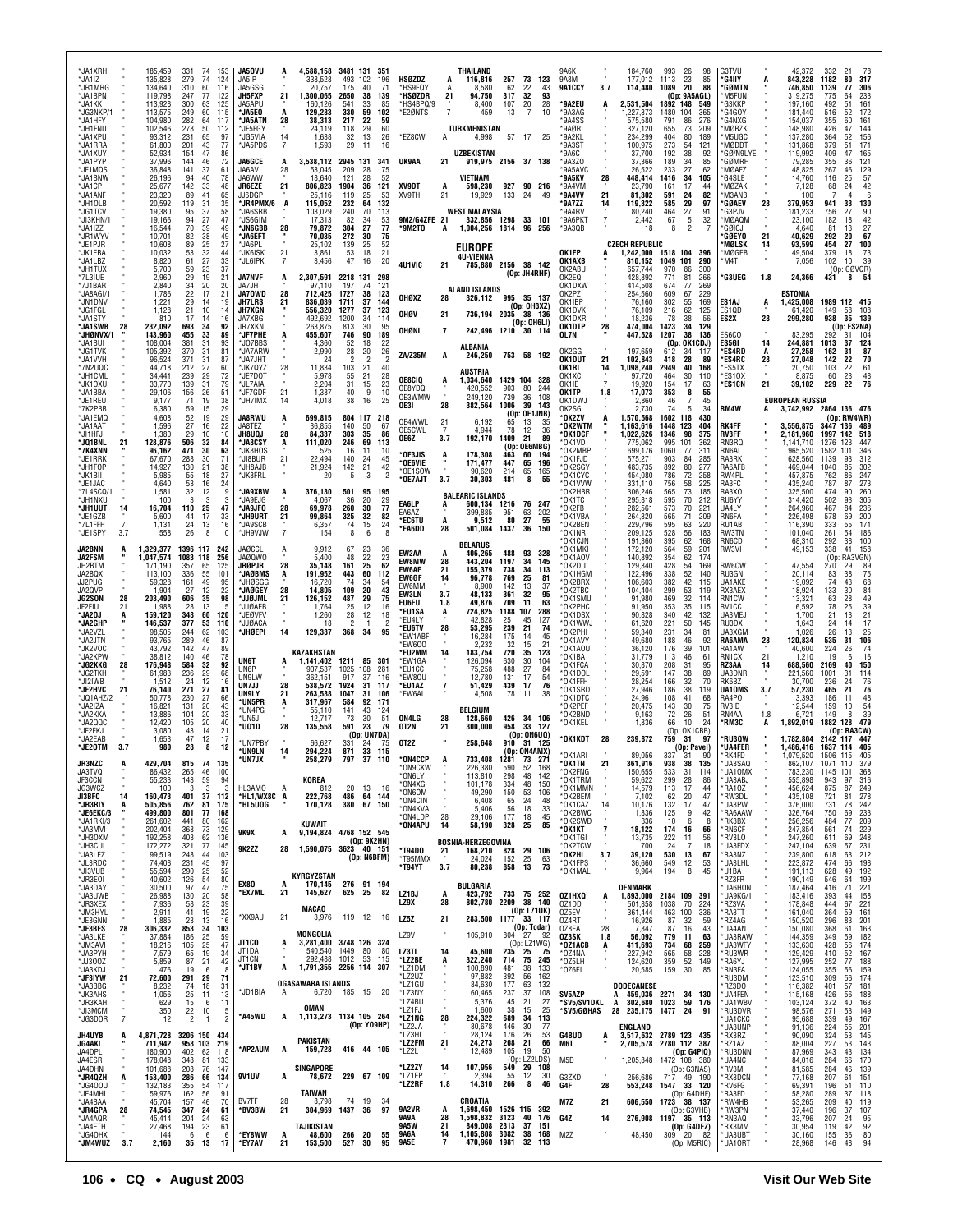| *RN6FK<br>*RW3SU<br>*RX3DTN<br>*RU3XB<br>*UA4AVN<br>*RU4WE<br>*RA3BT<br>*RA3MB<br>*RA3VGD<br>*RV6ASU<br>*RZ3TZA<br>*RU4LM<br>*RV3ACA<br>*UA4PAN<br>*UA4CC<br>*RU3DD<br>*RV3DCC<br>*RA1QDP<br>*RW3AFY<br>*RU6FA | 28<br>21         | 28,520<br>28,274<br>24,420<br>20,330<br>17,978<br>8,073<br>8,060<br>7,055<br>6,887<br>6,104<br>2,106<br>168<br>221,728<br>109,752<br>88.138<br>30,498<br>30,282<br>11,690<br>3,198<br>171,912 | 148<br>45<br>157<br>36<br>94<br>35<br>137<br>31<br>167<br>23<br>20<br>84<br>62<br>17<br>60<br>31<br>46<br>31<br>42<br>20<br>23<br>19<br>9<br>5<br>726<br>34<br>30<br>534<br>315<br>30<br>135<br>26<br>172<br>20<br>122<br>18<br>31<br>13<br>671<br>35 | 110<br>98<br>75<br>76<br>78<br>49<br>48<br>54<br>40<br>36<br>20<br>9<br>130<br>106<br>97<br>76<br>78<br>52<br>28<br>121 | *F5TMJ<br>*F5DRD<br>'F5JY<br><b>DH1TW</b><br>DL4NAC<br>DJ4PT<br>DL7ANR<br>DJ3HJ<br>DF9XV<br>DL4WA<br>DL2APJ<br>DJ1TU<br>DL6UNF<br>DL1PT<br><b>DL4SKF</b><br>DL3JPN<br>DL3SKF<br>DJØIF | 21                          | 1,326<br>128,500<br>116,229<br>GERMANY<br>3,126,708<br>3,017,131<br>1,706,068<br>1,454,843<br>1,326,792<br>1,045,657<br>572,084<br>528,450<br>497,520<br>437,835<br>301,126<br>296,724<br>287,806<br>281,112<br>236,900 | 33<br>600<br>27<br>494<br>30<br>2632 135 477<br>2166 137<br>1739 104<br>1521<br>106<br>1260<br>109<br>1174 115<br>930<br>81<br>791<br>86<br>698<br>87<br>746<br>68<br>617<br>68<br>614<br>64<br>494<br>73<br>628<br>60<br>524<br>63 | 8<br>18<br>98<br>99<br>552<br>332<br>387<br>363<br>364<br>277<br>304<br>273<br>221<br>206<br>173<br>229<br>144<br>167             | *DL7VRG<br>*DL8JDX<br>*DF7YU<br>*DJ2XC<br>DL8UAT<br>*DL1TS<br>*DL2QT<br>*DL3DRN<br>*DL8ZAJ<br>*DL1FMG<br>*DL2DRD<br>*DK3YD<br>*DJ6XB<br>*DL2DBH<br>*DL3BRA<br>*DK4VH<br>*DLØMLU<br>*DH6LS<br>*DF9MV<br>*DL2RZG | 28<br>21<br>$\overline{7}$<br>3.7<br>1.8                     | 1,656<br>1,488<br>350,704<br>104,312<br>90,270<br>42,849<br>35,156<br>32,305<br>13,872<br>9,000<br>6,265<br>5.724<br>5.130<br>274,205<br>95,232<br>4.182<br>196<br>56,050<br>13,608<br>972 | 29<br>20<br>827<br>381<br>321<br>230<br>201<br>144<br>112<br>107<br>66<br>63<br>61<br>786<br>403<br>91<br>16<br>570<br>231<br>40 | 12<br>13<br>36<br>30<br>24<br>23<br>22<br>23<br>16<br>14<br>13<br>12<br>13<br>38<br>29<br>8<br>$\overline{2}$<br>17<br>8<br>$\overline{4}$ | 24<br>18<br>148<br>106<br>94<br>58<br>46<br>68<br>35<br>31<br>22<br>24<br>17<br>135<br>99<br>43<br>12<br>78<br>48<br>23 | *IK2WFN<br>*IK8IFW<br>'IK7WUE<br>*IK8MVB<br>'IK8NRW<br>*IZ3DBE<br>*IZØCEY<br>*IZ1DBY<br>*IK7UKJ<br>*IK7YZF<br>*IK2WYI<br>*IV3BKH<br>*IZ1DLY<br>*IZ8DGR<br>*IZ4AIF<br>*IK2EBP<br>*IZ5CML<br>*18UZA<br>*IZ4DJZ<br>*IZ5EBL | 28                         | 31,815<br>30,552<br>29,252<br>25,585<br>19,950<br>19,206<br>12,586<br>10,908<br>10,168<br>6,052<br>5,301<br>5,040<br>4,300<br>2,616<br>990<br>391<br>381,140<br>319,701<br>266,490<br>226,734 | 143<br>220<br>161<br>165<br>92<br>161<br>86<br>94<br>91<br>73<br>62<br>53<br>55<br>41<br>20<br>16<br>917<br>810<br>815<br>679 | 38<br>67<br>41<br>111<br>34<br>69<br>84<br>35<br>39<br>66<br>29<br>70<br>27<br>35<br>29<br>72<br>29<br>53<br>22<br>46<br>15<br>16<br>18<br>22<br>25<br>18<br>11<br>13<br>16<br>17<br>7<br>10<br>37<br>133<br>38<br>145<br>35<br>100<br>37<br>122 | *PA3EMN<br>*PA3FNE<br>*PA3FGJ<br>*PAØLSK<br>*PAØRBS<br>*PA8MO<br>*PA1PAT<br>*PA3GGW<br>*PA3CDN<br>*PA2ALF<br>*PAØNMH<br>*PA3HGF<br>*PAØMIR<br>*PA9KW<br>*PA/ZS6IR<br>*PAØJED<br>*PA3ADJ<br>*PA1TT<br>*PA3DOQ | 28<br>21<br>$\overline{7}$<br>1.8 | 585,024<br>358,048<br>210,132<br>194,310<br>91,776<br>63,921<br>63,008<br>26,026<br>25,760<br>25,536<br>5,688<br>2,236<br>112,903<br>28,246<br>25.420<br>62,160<br>18,104<br>38,335<br>21 | 993<br>689<br>541<br>468<br>333<br>235<br>273<br>181<br>189<br>135<br>70<br>35<br>380<br>210<br>168<br>322<br>134<br>422<br>6 | 74<br>278<br>70<br>264<br>185<br>49<br>199<br>56<br>42<br>150<br>102<br>47<br>131<br>45<br>37<br>117<br>38<br>122<br>33<br>81<br>22<br>50<br>14<br>12<br>100<br>27<br>16<br>42<br>60<br>22<br>25<br>87<br>19<br>54<br>69<br>16<br>2 |
|----------------------------------------------------------------------------------------------------------------------------------------------------------------------------------------------------------------|------------------|-----------------------------------------------------------------------------------------------------------------------------------------------------------------------------------------------|-------------------------------------------------------------------------------------------------------------------------------------------------------------------------------------------------------------------------------------------------------|-------------------------------------------------------------------------------------------------------------------------|---------------------------------------------------------------------------------------------------------------------------------------------------------------------------------------|-----------------------------|-------------------------------------------------------------------------------------------------------------------------------------------------------------------------------------------------------------------------|-------------------------------------------------------------------------------------------------------------------------------------------------------------------------------------------------------------------------------------|-----------------------------------------------------------------------------------------------------------------------------------|----------------------------------------------------------------------------------------------------------------------------------------------------------------------------------------------------------------|--------------------------------------------------------------|--------------------------------------------------------------------------------------------------------------------------------------------------------------------------------------------|----------------------------------------------------------------------------------------------------------------------------------|--------------------------------------------------------------------------------------------------------------------------------------------|-------------------------------------------------------------------------------------------------------------------------|-------------------------------------------------------------------------------------------------------------------------------------------------------------------------------------------------------------------------|----------------------------|-----------------------------------------------------------------------------------------------------------------------------------------------------------------------------------------------|-------------------------------------------------------------------------------------------------------------------------------|--------------------------------------------------------------------------------------------------------------------------------------------------------------------------------------------------------------------------------------------------|--------------------------------------------------------------------------------------------------------------------------------------------------------------------------------------------------------------|-----------------------------------|-------------------------------------------------------------------------------------------------------------------------------------------------------------------------------------------|-------------------------------------------------------------------------------------------------------------------------------|-------------------------------------------------------------------------------------------------------------------------------------------------------------------------------------------------------------------------------------|
| *UA1ANA<br>*RA3DNC<br>*RW4FX<br>*UA4ACP<br>*RW4LQ<br>*RA6CT<br>*RX3AAJ<br>*RV3YR<br>*RW6HW<br>*UA4FX<br>*RW6AH<br>*UA3LBE<br>*RK6AIQ                                                                           | 14<br>3.7<br>1.8 | 97,110<br>82,320<br>35,581<br>25,116<br>8,340<br>114,660<br>88,374<br>59,276<br>11,704<br>165<br>15,232<br>1,504<br>630                                                                       | 30<br>485<br>410<br>27<br>23<br>232<br>192<br>20<br>52<br>21<br>579<br>26<br>303<br>33<br>340<br>28<br>117<br>26<br>6<br>16<br>223<br>9<br>55<br>5<br>36<br>6                                                                                         | 100<br>93<br>68<br>64<br>39<br>100<br>110<br>88<br>62<br>9<br>55<br>27<br>15                                            | DL3BRC<br>DL8AAE<br>DAØED<br>DL6RBH<br>DL1DTC<br>DL6KAC<br>DL8YR<br>DK7DN<br>DK411<br>DH1DA<br>DK4RL<br>DH3MAY                                                                        |                             | 235,912<br>212,667<br>203,574<br>176,440<br>168,756<br>127,575<br>124.558<br>118,846<br>110,908<br>97,412<br>72,631<br>55,650                                                                                           | 490<br>69<br>391<br>74<br>52<br>487<br>(Op: DL4YAO)<br>448<br>63<br>292<br>80<br>359<br>46<br>385<br>52<br>377<br>47<br>286<br>59<br>52<br>257<br>198<br>51<br>240<br>45                                                            | 227<br>199<br>170<br>157<br>207<br>129<br>165<br>135<br>174<br>144<br>100<br>130                                                  | SV1DKR<br>*SV1DPI<br>*SV1DZB<br>*MUØFAL<br>HA8JV<br><b>HAØHW</b><br><b>HA9SU</b>                                                                                                                               | A<br>14<br>28<br>A<br>28                                     | GREECE<br>119,462<br>391,424<br>58,734<br><b>GUERNSEY</b><br>52,599<br>HUNGARY<br>4,998,371<br>1,016,960<br>415,856                                                                        | 806<br>799<br>497<br>249 20<br>4173 141<br>1218<br>1050                                                                          | 22<br>67<br>27<br>103<br>36                                                                                                                | 84<br>211<br>90<br>69<br>532<br>345<br>122                                                                              | 'IK2YGZ<br>*IZ4DYP<br>*IZ7DOK<br>*IK40JM<br>*IZ8CCW<br>*I1ZHH<br>* 108Y<br>'IK2WZQ<br>'IK20LJ<br>*IV3KSE<br>*IZ4DIT<br>*IK3UMT                                                                                          | 21<br>14                   | 149,640<br>93,195<br>76,450<br>67,260<br>64,600<br>46,662<br>33,891<br>27,560<br>14,539<br>1,656<br>11,072<br>217,626                                                                         | 593<br>353<br>350<br>347<br>611<br>204<br>201<br>(0n)<br>149<br>116<br>25<br>113<br>781                                       | 28<br>92<br>29<br>80<br>29<br>81<br>25<br>70<br>32<br>104<br>25<br>76<br>21<br>58<br>IZ8CLM)<br>21<br>-44<br>22<br>45<br>10<br>14<br>45<br>19<br>38<br>128                                                                                       | *GIØKVQ<br>*MI5AFL<br>*GIØVTS<br>*GIØOUM<br>*GI4JTF<br>*GI4AAM<br>*MIØAEX<br>*MI3MCN<br>*MI3PMR<br>*GI4SJQ                                                                                                   | A<br>28                           | <b>NORTHERN IRELAND</b><br>615,450<br>45,832<br>41.905<br>40,610<br>22.600<br>17,480<br>8,136<br>100<br>100<br>37,605<br><b>NORWAY</b>                                                    | 1002<br>206<br>205<br>214<br>121<br>172<br>84<br>3<br>36<br>260                                                               | 63<br>212<br>40<br>36<br>109<br>33<br>98<br>$\frac{75}{71}$<br>38<br>24<br>$\frac{54}{2}$<br>18<br>$\begin{array}{c} 28 \\ \bf 53 \end{array}$<br>12<br>16                                                                          |
| *RW3DY<br>*TA1FA<br>*TA1/DL4ZBC<br>*TA1AL<br>*TA1EJ<br>*TA1EQ<br>*TA1EM<br>*TA1DX<br>*TA1BM<br>*TA1ED<br>*TA1GS                                                                                                | 28<br>21<br>14   | 616<br><b>EUROPEAN TURKEY</b><br>456,672<br>334,951<br>84,240<br>36,036<br>28.908<br>17,280<br>58,760<br>30,627<br>23,244<br>17,355<br>FINLAND                                                | 24<br>6<br>1281<br>66<br>62<br>909<br>281<br>69<br>254<br>20<br>393<br>19<br>289<br>19<br>389<br>23<br>316<br>16<br>291<br>13<br>224<br>10                                                                                                            | 16<br>202<br>227<br>165<br>57<br>47<br>53<br>90<br>67<br>65<br>55                                                       | DL6NCY<br>DL3YA<br>DL3DBY<br>DF6WE<br>DL3LAB<br>DL1YFF<br>DH6AB<br>DL5ANS<br>DJ3DM<br>DI 1YCE<br>DFØWA<br>DF7IT<br>DF1JM<br>DJ6GK                                                     | 28                          | 50,880<br>37,914<br>36,542<br>30,972<br>22,791<br>17,856<br>14,933<br>6,215<br>2,585<br>2.052<br>832,020<br>311,190<br>184,258<br>148,610                                                                               | 166<br>44<br>187<br>41<br>160<br>35<br>165<br>32<br>33<br>115<br>107<br>28<br>25<br>150<br>51<br>19<br>22<br>48<br>30<br>16<br>1914<br>37<br>(0p)<br>838<br>35<br>499<br>38<br>442<br>33                                            | 115<br>101<br>86<br>84<br>74<br>44<br>84<br>36<br>33<br>20<br>159<br>DL2MEH)<br>130<br>143<br>121                                 | HA8UH<br>HG9X<br>HA3LN<br>*HA1CW<br>*HA8IC<br>*HA3LI<br>'HA6IAM<br>*HA8QB<br>*HA3FT<br>*HA8BE<br>*TF8GX<br>*TF3MA                                                                                              | 14<br>A<br>28<br>1.8<br>A<br>21                              | 100<br>604,440<br>179,316<br>2,255,082<br>363,273<br>241,230<br>118.465<br>62,400<br>7,552<br>40,460<br>ICELAND<br>271,908<br>34,100                                                       | 46<br>1904<br>905<br>2309 126<br>702<br>321<br>421<br>278<br>125<br>585<br>521<br>162                                            | 10<br>38<br>(0p: HASPPP)<br>32<br>69<br>84<br>53<br>27<br>17<br>9<br>65 184<br>23                                                          | 19<br>142<br>121<br>492<br>220<br>246<br>162<br>73<br>42<br>61<br>77                                                    | *IZ8BGY<br>*IK1SPR<br>UA2CZ<br>YL2KO<br><b>YL2SM</b><br>YL6W<br>YL2TW<br>YL2PA<br>*YL2SW<br>*YL2GN                                                                                                                      | 3.7<br>A<br>A<br>A         | 64,890<br>19,809<br>KALININGRAD<br>260,652<br>LATVIA<br>2.542.400<br>,030,952<br>846,872<br>544,305<br>182,784<br>446,472<br>401,265                                                          | 553<br>254<br>2020 130<br>1065 109<br>994<br>569<br>842<br>702                                                                | 21<br>82<br>62<br>9<br>530 79 242<br>2349 121 439<br>409<br>-333<br>(Op: YL2GD)<br>93<br>300<br>55<br>217<br>80<br>238<br>77<br>256                                                                                                              | LA2QJA<br>LA9TY<br>LA1VKA<br>LA6YEA<br>LA1NG<br>'LB8AE<br>'LA6HJA<br>*LA2DKA<br>*LA7CL<br>*LA3TR<br>*LA7SI<br>*LA8RIA<br>*LA9AU<br>*LA2IJ<br>LA5YW                                                           | A<br>28<br>1.8<br>Α               | 42,920<br>5,250<br>930<br>374,199<br>1.900<br>120,482<br>33,872<br>23,861<br>12,560<br>10,434<br>8,904<br>5,600<br>2,262<br>800<br>273                                                    | 252<br>50<br>15<br>944<br>46<br>430<br>201<br>196<br>73<br>90<br>96<br>78<br>30<br>21<br>10                                   | 35<br>110<br>24<br>46<br>15<br>15<br>33<br>140<br>33<br>5<br>43<br>171<br>31<br>85<br>22<br>85<br>49<br>31<br>70<br>24<br>$\overline{2}2$<br>62<br>20<br>50<br>24<br>15<br>16<br>9<br>6                                             |
| OH2RA<br>OH5NE<br>OH8L<br>OH4RH<br>OH3JR<br>OH1TV<br>OH <sub>1</sub> BOI<br>OH <sub>2</sub> K<br>OH <sub>2</sub> CI<br>OH5NQ<br>OH3RR<br>OH <sub>2</sub> XF                                                    | A<br>28          | 2,870,174<br>352,512<br>237,861<br>222,155<br>219,333<br>170,375<br>160,440<br>100,498<br>19,153<br>343,352<br>153,120<br>53,728                                                              | 2796 133<br>978<br>59<br>647<br>60<br>(0p: OH8LQ)<br>555<br>66<br>415<br>76<br>315<br>77<br>411<br>63<br>54<br>261<br>(Op: OH2LRE)<br>129<br>28<br>1047<br>35<br>463<br>32<br>33<br>177                                                               | 430<br>247<br>-111<br>217<br>263<br>158<br>217<br>164<br>79<br>132<br>128<br>113                                        | <b>DL7FER</b><br>DJ1AA<br>DJ1CW<br>DF1PAW<br><b>DL5NAM</b><br>DK9IP<br><b>DL5SVB</b><br><b>DL4MCF</b><br>*DF3KV<br>*DL1XX<br>*DH8AF<br>*DL3EA<br>*DJ8UV<br>*DL6GV                     | 21<br>14<br>3.7<br>1.8<br>A | 248,013<br>57,528<br>269,745<br>36<br>15,424<br>30,015<br>700<br>2,195,445<br>1,508,596<br>792.000<br>762,543<br>758.408<br>751,548<br>629,536                                                                          | 811<br>32<br>335<br>24<br>1062<br>34<br>3<br>241<br>10<br>501<br>34<br>1908 118<br>1500<br>110<br>1085<br>75<br>1050<br>93<br>797<br>105<br>1489<br>84<br>849<br>95                                                                 | 121<br>78<br>113<br>$\overline{2}$<br>$\overline{2}$<br>54<br>60<br>9<br>5<br>20<br>491<br>414<br>277<br>346<br>362<br>305<br>317 | EI4DW<br>EI4BZ<br>EI3JE<br>E18GS<br>EI5GM<br>E181R<br>*EI6HB<br>*EI2CH<br>*EI9ES<br>*EI5DI<br>*E14CF<br>*EI2CA                                                                                                 | Ą<br>28<br>21<br>7<br>3.7<br>A<br>28<br>21<br>$\overline{7}$ | IRELAND<br>1,123,892<br>380,016<br>692,958<br>506,850<br>41,349<br>159,965<br>155,295<br>108,564<br>98,638<br>54.360<br>181,916<br>16,756                                                  | 1402<br>632<br>2155<br>1808<br>490<br>1203<br>368<br>380<br>285<br>300<br>786<br>188                                             | 74 282<br>65<br>34<br>33<br>13<br>21<br>50<br>44<br>46<br>18<br>30<br>13                                                                   | 247<br>113<br>122<br>64<br>86<br>153<br>122<br>103<br>72<br>116<br>58                                                   | 'YL2IP<br>*YL2CR<br>*YL2PP<br>*YL2GTS<br>*YL2MF<br>*YL2BJ<br>*YL1ZJ<br>LY2MM<br>LY1CX<br>LY20X<br>LY200<br>LY3BU                                                                                                        | 28<br>14<br>3.7<br>ā.      | 66,240<br>55,224<br>37,960<br>59,840<br>12,261<br>51,615<br>10,584<br>LITHUANIA<br>938,432<br>844,488<br>530.796<br>94,738<br>66,177                                                          | 189<br>303<br>120<br>250<br>105<br>395<br>205<br>1009<br>724<br>413<br>300                                                    | 51<br>141<br>33<br>123<br>44<br>102<br>27<br>83<br>18<br>43<br>74<br>19<br>9<br>47<br>1165 101 372<br>95<br>349<br>102<br>324<br>45<br>157<br>42<br>129                                                                                          | *LA80M<br>*LA9DK<br>*LA2WIA<br>*LA4GIA<br>*LA9XH<br>SN7Q<br>SN8F<br>SP6LUV<br>SN8R                                                                                                                           | 28<br>14<br>Α                     | 72,071<br>22,770<br>6,000<br>65,823<br>18,492<br>POLAND<br>5,430,567<br>1,943,544<br>1,265,454<br>841,984                                                                                 | 366<br>144<br>51<br>420<br>173<br>1375<br>(0n)                                                                                | 75<br>22<br>17<br>49<br>46<br>14<br>87<br>24<br>52<br>17<br>4134 138 475<br>(Op: SP7GIQ)<br>2168 122 442<br>(Op: SP8FHK)<br>1488 108 350<br>87<br>265<br>SP80NZ)                                                                    |
| OH7C<br>OH1F<br>OH2BH<br>OH3UU<br>OH2BP<br>OH1BV<br>OH7A<br>*OH1KF<br>*OH2LU                                                                                                                                   | 21<br>14<br>3.7  | 656,110<br>631,304<br>916,943<br>67,084<br>64,158<br>19.890<br>16,492<br>537,005<br>146,862                                                                                                   | 1707<br>38<br>(Op: OH7HDU)<br>1624<br>38<br>(Op: OH1MDR)<br>2418<br>39 154<br>(Op: OH2IW)<br>387<br>30<br>491<br>26<br>18<br>204<br>261<br>14<br>(Op: OH7UE)<br>603<br>100<br>344<br>63                                                               | 144<br>146<br>94<br>85<br>60<br>62<br>369<br>183                                                                        | *DK3KD<br>*DL2VB<br>*DJ4JF<br>*DL7UXG<br>*DM5JBN<br>*DL8NBJ<br>*DH5AO<br>*DL8ULO<br>*DK3WN<br>*DL8SDC<br>*DF3QG<br>*DL1MAJ<br>*DL8HCO                                                 |                             | 570,141<br>515,529<br>514,520<br>503,815<br>500,656<br>354,036<br>335,846<br>324,792<br>323,046<br>321,480<br>309,420<br>304,810<br>292,152                                                                             | 977<br>83<br>790<br>77<br>643<br>91<br>815<br>75<br>739<br>80<br>705<br>64<br>688<br>67<br>649<br>69<br>694<br>60<br>676<br>62<br>504<br>81<br>436<br>75<br>71<br>599                                                               | 346<br>266<br>289<br>262<br>252<br>262<br>231<br>243<br>214<br>173<br>243<br>251<br>258                                           | GD6IA<br>*GD4GWQ<br>IK4ADE<br>IZ4COW<br>102C<br>IZ8DPL<br>IZ1EGV                                                                                                                                               | A<br>A                                                       | <b>ISLE OF MAN</b><br>A 6,090,309<br>50,544<br><b>ITALY</b><br>3,182,172<br>2,242,900<br>1,659,370<br>1,446,640<br>566,390                                                                 | 254<br>2988 116 400<br>2068 118<br>1883 104<br>1974<br>844                                                                       | 4461 124 515<br>(Op: GM3WOJ)<br>38<br>(Op: IK2WZV)<br>83<br>83                                                                             | 124<br>432<br>350<br>255<br>335                                                                                         | LY20U<br>LY3BH<br>LY1DT<br>LY2MW<br>LY5A<br>LY2HM<br>*LY7Z<br>*LY9A<br>*LY6A                                                                                                                                            | 28<br>21<br>14<br>1.8<br>Α | 227,200<br>60,822<br>147,024<br>543,200<br>404,337<br>42,813<br>3,278,436<br>2,181,438 2128 128 481<br>1.069.552                                                                              | 732<br>318<br>644<br>1813<br>1770<br>677<br>2602 139<br>1308 100                                                              | 34<br>126<br>31<br>-78<br>31<br>113<br>38<br>-137<br>33<br>126<br>(Op: LY2PX)<br>9<br>- 58<br>512<br>(Op: LY2TA)<br>(Op: LY3BA)<br>372<br>(Op: LY2BM)                                                                                            | SP6IEQ<br>SP5GMM<br>SP3KRE<br>SP9KJ<br>SP4CQU<br>SP20VQ<br>SP1DMD<br>SP6CES<br>SP4AVG<br>SP5BNB<br>SP3GTS<br>SP3CGK                                                                                          |                                   | 682,272<br>209,760<br>173,927<br>151,765<br>80,276<br>77,677<br>68,544<br>50.141<br>33,600<br>10,320<br>8,960<br>6,141                                                                    | 917<br>385<br>444<br>(Op)<br>303<br>233<br>328<br>250<br>197<br>154<br>62<br>68<br>43                                         | 282<br>86<br>201<br>75<br>58<br>163<br>SQ3HTX)<br>174<br>65<br>126<br>62<br>132<br>41<br>99<br>45<br>88<br>45<br>43<br>97<br>$\frac{52}{43}$<br>28<br>27<br>28<br>$\begin{array}{c} 41 \\ 5 \end{array}$                            |
| *OH1TD<br>*OH2MO<br>*OH2HXF<br>*0H7T0<br>*OH4YT<br>*OH1AL<br>*OH2JLN<br>*OH3AD<br>*OH7GIG<br>*OH1LEG<br>*OH5NZ<br>*OH2BNX<br>*OH6RC<br>*OH6OS                                                                  | 28<br>21         | 108,676<br>83,628<br>67,522<br>64.844<br>41,600<br>35.178<br>15,444<br>5,576<br>3.540<br>193,952<br>89,598<br>31,977<br>24.347<br>221,616                                                     | 418<br>44<br>291<br>55<br>325<br>45<br>325<br>45<br>176<br>42<br>37<br>237<br>129<br>22<br>93<br>16<br>50<br>18<br>502<br>36<br>272<br>31<br>150<br>24<br>115<br>27<br>822<br>32                                                                      | 158<br>152<br>137<br>127<br>88<br>106<br>77<br>52<br>42<br>140<br>106<br>75<br>70<br>120                                | *DH2MA<br>*DL2FDL<br>*DL1FZZ<br>*DF3AX<br>*DL8EAD<br>*DL4GBA<br>*DL4RCK<br>*DJ2IE<br>*DL3ZA<br>*DK5WO<br>*DH9KR<br>*DH5WB<br>*DK5DS<br>*DL1BWU                                        |                             | 275,096<br>266,070<br>239,610<br>225,750<br>215,280<br>212,850<br>200,610<br>195,684<br>184.414<br>177,285<br>170,628<br>159,123<br>147,408<br>142,870                                                                  | 623<br>67<br>653<br>72<br>387<br>72<br>545<br>59<br>511<br>58<br>454<br>66<br>481<br>65<br>453<br>68<br>452<br>53<br>451<br>55<br>479<br>46<br>473<br>47<br>459<br>49<br>374<br>42                                                  | 207<br>222<br>222<br>191<br>182<br>192<br>205<br>208<br>158<br>168<br>190<br>130<br>173<br>140                                    | <b>IK1YMF</b><br>IK8TMI<br>IZ4EKI<br>IZ7EVZ<br><b>IV3MGN</b><br>IZ1AOD<br><b>IK4AUY</b><br>IR4R<br>IZØBEE<br>102L<br>IZ5ASZ<br>IY4W                                                                            | 28<br>21                                                     | 347,913<br>309,600<br>67,093<br>63,568<br>13,973<br>1,521<br>456,544<br>257,415<br>155,013<br>154,845<br>92.058<br>985,136                                                                 | 606<br>568<br>368<br>388<br>93<br>30<br>1014<br>897<br>488<br>442                                                                | 71<br>83<br>43<br>76<br>30<br>12<br>36<br>33<br>IK4AI M)<br>34<br>32 123<br>(Op: I2OKW)<br>302 33 101<br>2488 37 147                       | 208<br>175<br>126<br>156<br>59<br>27<br>140<br>98<br>129                                                                | *LY3BX<br>*LY2DX<br>*LY2FN<br>*LY3CY<br>*LY2BOK<br>*LY1BX<br>*LY2QJ<br>*LY2BET<br>*LY2DM<br>*LY20M<br>*I Y2FC<br>*LY2AT<br>*I Y3KB<br>*LY2TE                                                                            | 28<br>14                   | 881,238<br>279,524<br>97,890<br>95,040<br>51,483<br>34,717<br>12,825<br>9,086<br>110.617<br>41,440<br>40.170<br>19,275<br>1.891<br>94,248                                                     | 1186<br>708<br>309<br>302<br>380<br>180<br>123<br>99<br>396<br>182<br>208<br>133<br>31<br>522                                 | 91<br>295<br>67<br>231<br>52<br>143<br>48<br>132<br>30<br>101<br>43<br>106<br>20<br>55<br>43<br>16<br>27<br>100<br>25<br>87<br>26<br>77<br>53<br>22<br>8<br>23<br>26<br>100                                                                      | SP20CU<br><b>SP9NFB</b><br>SP4DGN<br><b>SP9W</b><br>SP3GEM<br>SP2QG<br><b>SP9NSJ</b><br>SP4DEU<br><b>SP9QMP</b><br>SP4JWD<br>SP8KAF<br><b>SP6IXF</b>                                                         | 28<br>21<br>7                     | 81<br>49<br>391,322<br>374,806<br>658,920<br>159,460<br>14,520<br>359.955<br>337,869<br>248,820<br>96,258<br>320,324                                                                      | 6<br>1002<br>860<br>(Op:<br>1667<br>598<br>146<br>1243<br>1276<br>1094<br>606<br>1772                                         | $\overline{4}$<br>3<br>$\overline{4}$<br>39<br>142<br>155<br>38<br>SP9HWN)<br>154<br>36<br>31<br>109<br>18<br>48<br>36<br>135<br>37<br>136<br>108<br>35<br>28<br>-94<br>(Op: SQ8GHY)<br>32 114                                      |
| *OH2BCD<br>*OH5BQ<br>$*$ OH6IU<br>F2JD<br><b>F6DZU</b><br>F5BBD<br>F6FYD<br>F5RAB<br>F2AR<br>F5JFU<br>F5CQ                                                                                                     | 14<br>A          | 57,596<br>13,552<br>2,444<br>FRANCE<br>1,057,320<br>897,748<br>783,835<br>615,980<br>392,235<br>158,006<br>122,765                                                                            | 33<br>366<br>127<br>20<br>36<br>21<br>2,259,252 2211 113<br>1685<br>83<br>1473<br>88<br>1252<br>86<br>83<br>895<br>691<br>74<br>343<br>57<br>292<br>56                                                                                                | 86<br>57<br>31<br>400<br>-214<br>324<br>303<br>297<br>257<br>142<br>159                                                 | *DL6DVU<br>*DM2AWM<br>*DJ3GE<br>*DK7FP<br>*DL9GTB<br>*DL6ZNG<br>*DL3SR<br>*DK6AY<br>*DK6QW<br>*DL1DBR<br>*DL4JYT<br>*DK6BT<br>*DF6LQ                                                  |                             | 141,949<br>139,536<br>127,870<br>114,558<br>113,477<br>108,800<br>100,276<br>98,112<br>91,630<br>89,380<br>81,780<br>81,700<br>73,616                                                                                   | 419<br>-64<br>435<br>49<br>342<br>49<br>328<br>54<br>274<br>49<br>313<br>56<br>47<br>341<br>345<br>41<br>253<br>50<br>272<br>53<br>244<br>61<br>254<br>50<br>253<br>48                                                              | 177<br>167<br>141<br>129<br>154<br>144<br>125<br>127<br>120<br>152<br>174<br>140<br>124                                           | IU2P<br>IR6W<br><b>IV30WC</b><br>IK4ALM<br>14AVG<br>*104C<br>* IQ8A<br>*IZ8EFI                                                                                                                                 | 14<br>7<br>3.7<br>A                                          | 837,726<br>470,844<br>109,600<br>5.952<br>133,533<br>2,379,776<br>1,431,612<br>826,160                                                                                                     | 1983 39 152<br>1783 34 130<br>96<br>926<br>2349 128 453<br>2074 111 357                                                          | (Op: I4LEC)<br>(Op: I2PJA)<br>(Op: IK6SNQ)<br>919 29 108<br>12<br>- 19<br>(Op: IZ4DPV)<br>(Op: IK8NWK)<br>1078 100 349                     | -19<br>92                                                                                                               | *LY3GJ<br>*LY2LF<br>*LY1DS<br>*LY20W<br>*LY3UM<br>LX7I<br>LX1KC<br>LX9SW<br>*LX1JC                                                                                                                                      | 3.7<br>1.8<br>A<br>7<br>A  | 3.200<br>1,484<br>540<br>35,428<br>28,050<br><b>LUXEMBOURG</b><br>2,642,674 2530 129 458<br>206,718<br>62,350<br>182,546                                                                      | 124<br>39<br>15<br>515<br>402<br>698 17                                                                                       | 12<br>-38<br>9<br>19<br>8<br>12<br>9<br>59<br>9<br>57<br>(Op: LX2AJ)<br>1220 28 103<br>- 69<br>(Op: LX1RQ)<br>455 53 185                                                                                                                         | <b>SP4MPB</b><br>*SP6IHE<br>*SP6EKS<br>*SP5DDJ<br>*SQ9HZM<br>'SP9HQC<br>'SP6FJ<br>*SP9JZT<br>*SP5LCC<br>*SP9UPH<br>*SQ8FEW<br>*SQ9MZ<br>*3Z6V                                                                | 3.7<br>Ă.<br>n,                   | 101,200<br>1,153,903<br>1,129,184<br>990,974<br>648,524<br>554,760<br>431,145<br>403,144<br>368,543<br>366,894<br>350,032<br>349,112<br>293,266                                           | 981<br>1476<br>1079<br>1240<br>894<br>765<br>634<br>813<br>663<br>632<br>696<br>635<br>463                                    | 83<br>17<br>106<br>403<br>124<br>444<br>108<br>359<br>298<br>96<br>95<br>307<br>256<br>79<br>248<br>74<br>250<br>73<br>245<br>82<br>65<br>197<br>74<br>215<br>89 242                                                                |
| F8CNR<br>TM9R<br><b>TM7XX</b><br>TM9T<br>*F5NZO<br>*F6FTB<br>*F5RRS<br>*F5POJ<br>*F6DZD<br>*F5KLE                                                                                                              | 21               | 37,840<br>1,187,581<br>746,070 1037<br>714,480<br>496,170<br>469,084<br>113,552                                                                                                               | 198<br>23<br>1,029,888 2615 39<br>(Op: F5FNL)<br>1,001,222 2339 39 152<br>(Op: F5MUX)<br>559,776 1764 36 132<br>(Op: F6HMQ)<br>1374 104 363<br>86<br>80<br>1086<br>817<br>73<br>792<br>72<br>334<br>50                                                | -57<br>153<br>304<br>232<br>225<br>236<br>138                                                                           | *DJ3JD<br>*DL2AL<br>*DL9JON<br>*DF1IAV<br>*DJ5IR<br>*DL8MUG<br>*DL2YET<br>*DL8LDN<br>*DL3KDC<br>*DL8DXL<br>*DN1HGW<br>*DM3XI<br>*DL8UNF                                               |                             | 67,606<br>63,063<br>62,266<br>48,160<br>41,748<br>38,212<br>37,995<br>37,335<br>29,750<br>26,332<br>25,984<br>23,836<br>23,322                                                                                          | 206<br>43<br>205<br>38<br>167<br>54<br>206<br>32<br>33<br>257<br>161<br>28<br>203<br>37<br>173<br>40<br>221<br>26<br>129<br>34<br>185<br>31<br>101<br>26<br>178<br>47<br>37                                                         | 111<br>105<br>137<br>80<br>114<br>54<br>112<br>91<br>99<br>82<br>81<br>75<br>91<br>97                                             | *IZ8DBJ<br>*IK2UCK<br>*IK7RVY<br>*IN3FHE<br>*IK2ULM<br>*1041<br>*IN3HDE<br>*IV3SDE<br>*IK8WEI<br>*IZ8DF0<br>*IZØEHL<br>*IZ2EEQ<br>*IK7WPD                                                                      |                                                              | 574,232<br>366,744<br>307,145<br>254,340<br>251,034<br>239,141<br>232,050<br>220,088<br>205,200<br>173,430<br>165,807<br>134,400<br>114,176                                                | 1209<br>647<br>693<br>550<br>495<br>510<br>585<br>458<br>521<br>406<br>524<br>304                                                | 84<br>73<br>58<br>55<br>61<br>61<br>(Op: IK4QIB)<br>55 183<br>63<br>48<br>62<br>48<br>56                                                   | 274<br>223<br>177<br>215<br>197<br>208<br>181<br>142<br>184<br>159<br>136                                               | <b>Z31GX</b><br>Z33AA<br>*Z36W<br>*Z32XX<br>*Z31B<br>*Z35G<br>ERØND<br>ER5DX<br><b>ER100</b>                                                                                                                            | 28<br>14<br>A<br>21<br>A   | MACEDONIA<br>800,640 2087<br>527,040<br>1,980,690<br>805,438<br>190,800<br>49,755<br>MOLDOVA<br>1,940,022<br>1,384,617<br>216,000                                                             | 2070<br>2393 108<br>1490<br>817<br>308<br>1727 106                                                                            | 38 142<br>39<br>141<br>407<br>63<br>194<br>32<br>118<br>24<br>83<br>1963 129 390<br>(Op: UT7ND)<br>401<br>34<br>116                                                                                                                              | 'SP90YK<br>*SP1MVG<br>*SP9TCC<br>*SP3GXH<br>*SQ9ZM<br>*SP9MRQ<br>*SP4SHD<br>*SP6RLK<br>'SP2QVU<br>*SP5ICS<br>*SN9A<br>'SP2KFV                                                                                |                                   | 247,324<br>231,844<br>228,900<br>200,640<br>179,332<br>177,840<br>173,972<br>146,652<br>146,064<br>130,203<br>116,180                                                                     | 538<br>445<br>481<br>478<br>451<br>510<br>514<br>303<br>359<br>373<br>345<br>442                                              | (Op: SP6DVP)<br>74<br>234<br>228<br>70<br>63<br>147<br>53<br>211<br>161<br>53<br>61<br>199<br>47<br>197<br>176<br>66<br>147<br>57<br>151<br>-56<br>48 137<br>(Op: SP9FQI)<br>46 163                                                 |
| *F8CFE<br>*F5PVJ<br>*F5MMX<br>*F2RO<br>*F5SGI<br>*F8DFN<br>*F50HH<br>*F5TYY<br>*TM5SIA<br>*F5RPB<br>*F8AAN<br>*F8BJI<br>*F5AJG<br>*F6CLM                                                                       | 28               | 88,724<br>85,470<br>77,433<br>74.664<br>68,400<br>64,320<br>52,416<br>46,008<br>7,524<br>2,223<br>311,328<br>130,816<br>62,177                                                                | (Op: F5JNT)<br>314<br>40<br>351<br>39<br>317<br>37<br>284<br>37<br>253<br>41<br>307<br>36<br>37<br>259<br>227<br>30<br>19<br>91<br>(Op: F5NQL)<br>32<br>13<br>979<br>32<br>374<br>34<br>294<br>24                                                     | 124<br>146<br>122<br>116<br>103<br>124<br>119<br>78<br>57<br>26<br>-112<br>112<br>73                                    | *DJ1AD<br>*DL4GBR<br>*DL1KAS<br>*DH7AMF<br>*DK7MCX<br>*DL2MIH<br>*DF1HF<br>*DL2KWW<br>*DF3IS<br>*DL8SDI<br>*DK5NAD<br>*DL3SCN<br>*DL8UGF<br>*DL5RBR<br>*DL7MAT                        |                             | 22,780<br>20,657<br>18,224<br>17,876<br>17,710<br>16,192<br>15,520<br>13,986<br>13,659<br>9,548<br>8,890<br>8,832<br>8,512<br>6,840<br>2,880                                                                            | 142<br>152<br>24<br>229<br>30<br>121<br>34<br>136<br>31<br>78<br>34<br>83<br>33<br>80<br>27<br>108<br>25<br>29<br>84<br>23<br>78<br>89<br>21<br>62<br>27<br>95<br>12<br>32<br>17                                                    | 67<br>106<br>75<br>79<br>58<br>64<br>47<br>62<br>48<br>47<br>43<br>49<br>60<br>28                                                 | *IV3WMS<br>*IK2ULV<br>*IZ1ANK<br>*IK2WXQ<br>*IK5LWE<br>*IZ2ABN<br>*IZ1ANZ<br>*IZ4AQL<br>*IK2YSJ<br>*IK5ZTT<br>*18TWB<br>*IZ7EVR<br>*IK5YJK<br>*IZ2EID                                                          |                                                              | 111,882<br>104,575<br>103,194<br>101,606<br>97,572<br>96,136<br>94,710<br>94,163<br>89,300<br>60,648<br>54,600<br>48,440<br>47,580<br>43,092                                               | 271<br>275<br>245<br>634<br>406<br>249<br>201<br>333<br>274<br>315<br>285<br>202<br>202<br>199<br>197                            | 61<br>57<br>76<br>65<br>45<br>49<br>70<br>46<br>49<br>53<br>41<br>47<br>43<br>37<br>37                                                     | 162<br>117<br>159<br>208<br>157<br>124<br>127<br>119<br>142<br>137<br>111<br>109<br>97<br>85<br>96                      | *ER3CT<br>*ER1BF<br>*ER1MF<br>*ER3CAB<br>*ER10M<br>*ER1FF<br>3A2MG<br>PAØIJM<br>PAØJNH<br>PA3BWD                                                                                                                        | 28<br>Ą<br>28<br>A         | 228,724<br>34.181<br>28,245<br>21,528<br>36,565<br>15,257<br><b>MONACO</b><br>204,282<br>NETHERLANDS<br>770,044<br>518,814<br>54,526                                                          | 782<br>641<br>159<br>151<br>220<br>166<br>113<br>1366<br>913<br>212                                                           | 63<br>208<br>37<br>96<br>30<br>75<br>77<br>27<br>29<br>74<br>50<br>23<br>360 77 214<br>87<br>320<br>294<br>75<br>40<br>97                                                                                                                        | *SP7FBQ<br>*SP8JPR<br>*SP3EAX<br>*SP6FXY<br>*SP6RGC<br>*SP9XUE<br>°3Z1V<br>*SP3BVI<br>*SP9FT<br>*SP9EMI<br>*SP9IBJ<br>*SP3DOF                                                                                | ×                                 | 114,950<br>114.622<br>112,881<br>104,954<br>98,112<br>97,300<br>96,348<br>95,266<br>79,173<br>77,832<br>75,960<br>75,600<br>72,645                                                        | 395<br>314<br>364<br>300<br>343<br>262<br>212<br>296<br>273<br>283<br>279<br>237                                              | (Op: SP2CMD)<br>49 174<br>53 138<br>145<br>49<br>49<br>170<br>46<br>129<br>134<br>52<br>154<br>64<br>(Op: SP1MHV)<br>123<br>48<br>52<br>136<br>128<br>52<br>44<br>145<br>46<br>121<br>48 122                                        |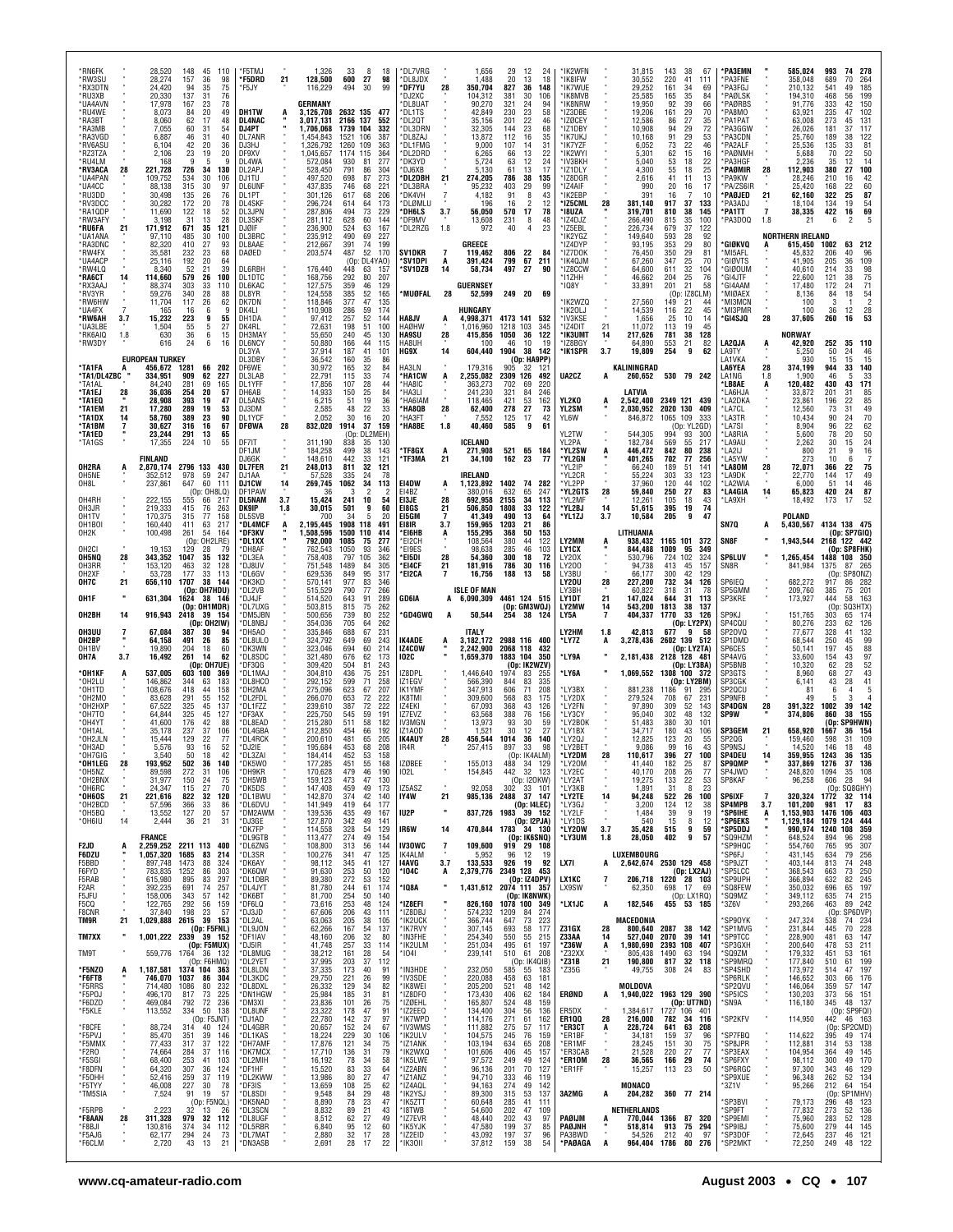| 'SP6NVK<br>*SP1KV<br>*SP9GFI<br>'SQ7FSM<br>*SP5FCS<br>*SP7VCA  |                           | 66,805<br>57,276<br>56,615<br>55.263<br>54,418<br>51,150 | 310<br>41<br>- 114<br>133<br>119<br>53<br>196<br>52<br>117<br>254<br>45<br>124<br>256<br>38<br>123<br>205<br>44<br>106 | *MMØERK 21<br>*MMØBQI<br><b>IT9VCE</b><br>*IT90RA          | 3.7                          | 34,510<br>6,943<br>SICILY<br>552,640<br>107.666                 | 355 16<br>105<br>1184 78<br>396                  | 69<br>8<br>45<br>274<br>50<br>152                                             | *EA5AFH<br>*EA4CU<br>*EA4EIY<br>*FC2AH<br>*EA1BZP                       |                      | 32,088<br>24,856<br>23,265<br>23.129<br>21,329<br>20.904       | 133<br>40<br>124<br>155<br>107<br>218<br>173<br>31 | 128<br>28<br>76<br>39<br>102<br>31<br>70<br>15<br>62<br>73              | <b>HB9BTI</b><br>*HB9AAP<br>*HB9AWS<br>'HB9HQX<br>*HB9AA   | A<br>28              | 213,500<br>282,492<br>253,814<br>4.331<br>142,375              | 774<br>503<br>587<br>71<br>461           | 32<br>93<br>201<br>65<br>57<br>221<br>44<br>17<br>32<br>93<br>(Op: HB9ARF)     | *4NØB<br>*4N7ZZ                                               | 3.7<br>1.8         | 41,144<br>18,304<br>OCEANIA                                                     | 579<br>965<br>(Op: 4N1KW)<br>54<br>271<br>10                                                                          |
|----------------------------------------------------------------|---------------------------|----------------------------------------------------------|------------------------------------------------------------------------------------------------------------------------|------------------------------------------------------------|------------------------------|-----------------------------------------------------------------|--------------------------------------------------|-------------------------------------------------------------------------------|-------------------------------------------------------------------------|----------------------|----------------------------------------------------------------|----------------------------------------------------|-------------------------------------------------------------------------|------------------------------------------------------------|----------------------|----------------------------------------------------------------|------------------------------------------|--------------------------------------------------------------------------------|---------------------------------------------------------------|--------------------|---------------------------------------------------------------------------------|-----------------------------------------------------------------------------------------------------------------------|
| *SP5ZIC<br>'SQ9DXN<br>*SP8EEX<br>'SQ9ITM<br>*SP90YT<br>*SP8TDE |                           | 50,024<br>41.160<br>36,828<br>29,784<br>28,416<br>25,080 | 236<br>43<br>105<br>44<br>103<br>131<br>145<br>39<br>69<br>116<br>45<br>91<br>30<br>203<br>81<br>49<br>83<br>97        | *IT9YAO<br>*IT9JOF<br>*IT9YSW<br>*IT9RJE                   | A<br>28<br>14                | 100,096<br>280,625<br>9,610<br>17,052<br><b>SLOVAK REPUBLIC</b> | 449<br>992<br>69<br>271                          | 46<br>138<br>-31<br>94<br>21<br>41<br>-17<br>67                               | *EA3BAK<br>*EA1GL<br>*EA1CIS<br>*EA3NO<br>*EA3ATO<br>*EA1AAA<br>*EC4AKC |                      | 16,800<br>15,510<br>14,432<br>14,098<br>13,640<br>13,590       | 72<br>103<br>66<br>172<br>53<br>148                | 42<br>63<br>38<br>72<br>35<br>47<br>36<br>97<br>38<br>50<br>62<br>28    | *HB9DCM<br>UV7D<br>UY5ZZ                                   |                      | 113,916<br><b>UKRAINE</b><br>3,081,330<br>1,303,974            | 352<br>2928 131 472<br>1400 123 430      | 29<br>103<br>(Op: UT7DX)                                                       | <b>VK5GN</b><br>VK8AA<br>VK2FHN<br>VK2APG<br>VK6KKD<br>VK2BCQ |                    | AUSTRALIA<br>3,612,654<br>2,447,474<br>542,015<br>485,886<br>295,472<br>106,582 | 2876 118 331<br>270<br>2406<br>112<br>923<br>77<br>138<br>739<br>96<br>186<br>512<br>70<br>166<br>275                 |
| 'SP7LHX<br>*SP6DHH<br>*SP3UIW<br>*SP3FVV<br>*SP4JTJ<br>*SP4AUN |                           | 19,493<br>18,810<br>17,480<br>13,590<br>11,968<br>8,260  | 127<br>34<br>67<br>174<br>26<br>69<br>89<br>33<br>59<br>141<br>21<br>69<br>55<br>89<br>33<br>97<br>22<br>48            | OM5M<br>OM3NA<br>OM4XA<br>OMØC                             | A<br>21<br>3.7               | 565,440 1680<br>753,233<br>101,523<br>184,140                   | 2063<br>399<br>1405                              | 36<br>124<br>(Op: OM4DW)<br>36<br>133<br>29<br>100<br>22<br>88<br>(Op: OM2TW) | *EC7DH.<br>*EA2CHL<br>*EA7BVA<br>*EA3ARN<br>*EA4WD<br>*EA1BID           |                      | 13,182<br>10,611<br>10,251<br>9,512<br>9,125<br>7,590          | 115<br>145<br>84<br>110<br>84<br>72                | 23<br>55<br>15<br>66<br>24<br>43<br>16<br>66<br>50<br>23<br>18<br>37    | UV5U<br>EM6M<br>UW7M                                       |                      | 1,017,450<br>575,280<br>510,384                                | 1361 102<br>1568<br>1025                 | 373<br>(Op: UX1UA)<br>98<br>-325<br>(Op: UT5MB)<br>84 308<br>(Op: UR3MP        | VK4TI<br><b>VK4WPX</b><br>VK1MJ<br>*VK3TZ<br>'VK4DX           |                    | 42,625<br>10,332<br>4,950<br>1,189,440<br>524.552                               | 98<br>79<br>63<br>145<br>46<br>60<br>44<br>38<br>32<br>39<br>18<br>241<br>1252<br>113<br>160<br>800<br>78             |
| *SQ6IUD<br>*SP1DOT<br>'SP6FIB<br>*SQ4CTS<br>*SP5CGN            |                           | 5,394<br>4,278<br>3,723<br>2,928<br>2,268                | 27<br>60<br>84<br>56<br>20<br>42<br>41<br>21<br>30<br>32<br>37<br>16<br>22<br>31<br>14                                 | *OM6RM<br>*OM4DN<br>'OM7RU<br>*ОМЗҮК<br>*OM3PQ             | A                            | 602.842<br>479,526<br>260.208<br>206,048<br>160.146             | 1052<br>889<br>615<br>504<br>357                 | 86<br>297<br>77<br>272<br>241<br>-71<br>65<br>209<br>60<br>186                | *FC3AIV<br>*EA2BIB<br>*EA4EMC<br>*EA7CWV<br>*FA2A7                      |                      | 7.590<br>7,268<br>7.021<br>5,695<br>4,300                      | 68<br>21<br>73<br>52<br>67<br>34                   | 34<br>22<br>57<br>24<br>35<br>25<br>42<br>20<br>30                      | UR5ZMK<br>UX5U0<br>UT2UB<br>US1MM<br>UT4MW                 |                      | 458,657<br>218,434<br>150,800<br>102,147<br>72,092             | 789<br>361<br>422<br>301<br>310          | 77<br>- 260<br>88<br>210<br>71<br>189<br>62<br>175<br>35<br>99                 | 'VK8AV<br>'VK4FJ<br>'VK4BJD<br>*VK5EMI<br>*VK4EJ<br>*VK5LA    | 28<br>21           | 98.050<br>73,170<br>51.520<br>6.936<br>368,534<br>9,802                         | 127<br>198<br>58<br>81<br>210<br>54<br>96<br>44<br>147<br>$\frac{33}{76}$<br>52<br>18<br>1293<br>27<br>39<br>71<br>19 |
| *SP9IKN<br>*SP6GNJ<br>'SP1EGN<br>*SP9FJA<br>*SQ6ELV<br>*SP1DPA | 28                        | 2,257<br>176<br>96<br>160,147<br>93,744<br>76,191        | 65<br>20<br>41<br>6<br>-5<br>6<br>610<br>30<br>97<br>360<br>31<br>81<br>296<br>23<br>86                                | *OM6TX<br>*OM7AG<br>*OM1AW<br>*OM8HG<br>*OM4TX<br>*OM2VL   | 21                           | 86,668<br>82,641<br>61,374<br>16,284<br>15,552<br>253,640       | 327<br>301<br>273<br>144<br>129<br>743           | 46<br>142<br>125<br>44<br>36<br>123<br>23<br>69<br>19<br>77<br>37<br>133      | *EC1DLG<br>*EC3ACF<br>*EA7FTR<br>*EA5BTL<br>*EA5KV<br>*EA5ON            | 28                   | 962<br>208<br>528,984<br>376,216<br>344,190<br>248,724         | 23<br>q<br>1718<br>1163<br>1228<br>917             | 9<br>17<br>7<br>32<br>126<br>35<br>113<br>33<br>121<br>35<br>112        | UT7MD<br>USØLW<br>UT7QL<br>UT5IZ<br><b>UXØFF</b><br>UT2IY  | 28<br>21             | 52,974<br>33,075<br>108,256<br>94.304<br>962,298<br>397,212    | 168<br>113<br>412<br>674<br>2656<br>1527 | 45<br>117<br>55<br>80<br>32<br>104<br>28<br>-84<br>40<br>153<br>36<br>122      | *VK2AAC<br>*VK4UC<br><b>T88EA</b>                             | 14<br>A            | 4,042<br>38,934<br><b>BELAU</b><br>2,842,441                                    | $\frac{25}{39}$<br>18<br>36<br>224<br>24<br>2999 110 233<br>(Op: JH1EAQ)                                              |
| 'SP9EML<br>'SP5EWX<br>*SP4DC<br>*SP2HXY<br>'SQ9NRF<br>*SP4DZT  |                           | 65,382<br>62,124<br>57,873<br>20,100<br>17,319<br>4,136  | 265<br>29<br>73<br>31<br>243<br>93<br>250<br>22<br>79<br>152<br>20<br>47<br>142<br>20<br>49<br>37<br>17<br>30          | 'OM7YC<br>*OM4WW<br>*OM7AB<br>*OM3RRF                      | 3.7                          | 61,701<br>56,525<br>33,051<br>132                               | 313<br>349<br>506<br>11                          | 31<br>100<br>26<br>93<br>9<br>60<br>$\overline{4}$<br>(Op: OM4AA)             | *EA7IA<br>*EA5AAJ<br>*EA7GDP<br>*EA5FST<br>*EA1KX<br>*EA5WX             |                      | 231,397<br>203,116<br>200,056<br>147,312<br>146,328<br>123,654 | 834<br>755<br>989<br>662<br>506<br>553             | 32<br>117<br>28<br>88<br>31<br>105<br>25<br>99<br>29<br>105<br>29<br>82 | <b>URØFO</b><br><b>UTØH</b><br>UR6MX<br><b>USØHZ</b>       |                      | 336,800<br>243,840<br>169,195<br>99,660                        | 1160<br>1081<br>731<br>469               | 36<br>124<br>(Op: UT9FJ)<br>35<br>125<br>(Op: UT1HT)<br>33<br>104<br>29<br>103 | <b>9M6A</b>                                                   | 14                 | EAST MALAYSIA                                                                   | 630,154 1491 36 125<br>(Op: N1UR)                                                                                     |
| *SQ8JLF<br>*SN2X<br>*SP9XCN                                    | 21                        | 1,560<br>210,336<br>193,050                              | 45<br>9<br>15<br>36<br>668<br>132<br>(Op: SP2DWG)<br>647<br>34<br>116                                                  | S57DX<br><b>S53E0</b><br>S56A                              |                              | SLOVENIA<br>4,959,416<br>3.274.708<br>1.689.216                 | 3518 143<br>3217 109<br>1344                     | 373<br>136                                                                    | *FA5A.IX<br>*EA5DIT<br>*EA4AES<br>*EA5TN                                |                      | 106,887<br>45,248<br>44.462<br>15,504                          | 412<br>246<br>237<br>103                           | 30<br>93<br>27<br>74<br>22<br>72<br>19<br>49                            | <b>UYØZG</b><br>UZ4E<br>UT4EK                              | 14                   | 80,376<br>282,975<br>54,500                                    | 327<br>1154<br>444                       | 31<br>105<br>36<br>139<br>(Op: UR7EU)<br>20<br>80                              | 4W6MM                                                         | А                  | <b>EAST TIMOR</b><br>226,440                                                    | 615 64 72<br>(Op: TF3MM)                                                                                              |
| *SP5AKG<br>*SP2JLR<br>*SQ9AOR<br>'SP7ENU<br>*SP9EWO            | 14                        | 65,024<br>63,845<br>45,312<br>8,800<br>127,302           | 258<br>26<br>101<br>337<br>28<br>85<br>23<br>286<br>73<br>107<br>14<br>41<br>31<br>550<br>116                          | <b>S52A</b><br><b>S58D</b><br>S5ØK<br><b>S570</b><br>S51FB | 28<br>21                     | 1,183,534<br>1,024,200<br>1.018.868<br>886,405<br>667.704       | 1218 106<br>2341<br>2341<br>2379<br>1821         | 400<br>38<br>142<br>38<br>141<br>38<br>131<br>37<br>135                       | *EA3GCJ<br>*EA1BAF<br>*EA7BBB<br>*EA4GW<br>*EA1LZ                       |                      | 14,256<br>14,042<br>12,870<br>12,636<br>10,080                 | 96<br>22<br>138<br>135<br>167<br>104               | 50<br>16<br>43<br>18<br>48<br>38<br>16<br>22<br>14                      | UX2MF<br>UU4JKY<br>UT5CB<br>*UW5U                          | 3.7<br>1.8<br>A      | 48,843<br>100<br>4,005<br>788,558                              | 549<br>339<br>107<br>1334                | 12<br>69<br>9<br>53<br>8<br>37<br>90<br>329<br>(Op: UY2UA)                     | V63B<br>AH6JR                                                 | A<br>28            | <b>FEDERATED STATES OF MICRONESIA</b><br>490,944<br>HAWAII<br>696.325           | 927 81 111<br>(Op: JA7HMZ)<br>2224<br>34                                                                              |
| *SP3GHK<br>*SQ2EAN<br><b>SP3BJK</b><br>*SP8GNF<br>*SP800B      |                           | 33,026<br>30,394<br>28,600<br>18,720<br>13,969           | 273<br>19<br>79<br>273<br>19<br>72<br>235<br>70<br>18<br>201<br>18<br>72<br>213<br>10<br>51                            | S5ØA<br>S54E<br><b>S57M</b><br>*S51F<br>*S57CQ             | $\overline{7}$<br>3.7<br>1.8 | 574.896<br>174,570<br>77,784<br>573,947,<br>1.387.098           | 2302<br>1190<br>886<br>1495<br>1789              | 37<br>131<br>23<br>92<br>12<br>72<br>116<br>421<br>96<br>363                  | *EA3ACA<br>*EA5AOM<br>*EA7HBP<br>*EA1YB<br>*EA2BLK                      | 21                   | 4,860<br>4,264<br>352,728<br>147,447<br>139,345                | 72<br>37<br>1469<br>828<br>550<br>31               | 14<br>31<br>28<br>24<br>28<br>110<br>28<br>99<br>114                    | *UR5IFB<br>*UT8IT<br>UY7C                                  | ×                    | 615,368<br>313,939<br>260,590                                  | 899<br>725<br>735                        | 91<br>297<br>67<br>246<br>(Op: YT8IT<br>50<br>-203<br>(Op: UR3CMA)             | *KH6/NØHJZ<br>*KH6/WA2HFI<br>*AH6RH<br>*КН6GMP<br>AH6RC*      | A<br>28<br>21      | ,334,832<br>94,990<br>33,702<br>411,720<br>9,010                                | 2832 110<br>182<br>299<br>49<br>66<br>164<br>71<br>52<br>64<br>1514<br>30<br>33<br>134<br>20                          |
| *SP9BMH<br>*SP4BPH<br>*SQ8LEC<br>*SP9PTG<br>'SP2DNI            |                           | 8,294<br>6,903<br>957<br>65<br>11,904                    | 133<br>9<br>49<br>96<br>10<br>49<br>39<br>23<br>6<br>14<br>9<br>(Op: SP9IKN)<br>52<br>159<br>12                        | *S51DI<br>*S51NZ<br>*S52G<br>*S59TTT<br>'S58WW             |                              | 933,745<br>546.432<br>475,672<br>447,321<br>441,531             | 876<br>833<br>847<br>806<br>869                  | 108<br>397<br>301<br>83<br>65<br>231<br>85<br>272<br>(Op: S51DU)<br>68<br>169 | *EA1BIM<br>*EA7ANM<br>*EA7KJ<br>*EC3CJN<br>*EC1DMQ<br>*EA2RU            |                      | 108,978<br>71.910<br>69,368<br>61.946<br>44,226<br>22,120      | 550<br>599<br>20<br>438<br>566<br>427<br>178       | 26<br>97<br>70<br>20<br>84<br>21<br>73<br>20<br>71<br>62<br>17          | *UT2UZ<br>*US5II<br>*UR6QS<br>*UR7IKV<br>*UR6IRA<br>*UY5TE |                      | 256,576<br>246.732<br>179,547<br>156,861<br>147,476<br>147,407 | 408<br>427<br>504<br>565<br>541<br>507   | 74<br>230<br>253<br>95<br>62<br>229<br>63<br>198<br>49<br>180<br>42<br>179     | YBØAI<br>YB2EMK<br>YC3BDJ                                     | 28<br>21           | INDONESIA<br>380,152<br>46,593<br>8,424                                         | 598<br>78<br>166<br>207<br>27<br>66<br>96<br>15<br>39                                                                 |
| 'SP3CCT<br>*SP3PL<br>*SP1GZF<br>'SQ6FHP<br>'SP4LVK             | 3.7                       | 2,214<br>30,705<br>28,798<br>3,268<br>1,440              | 58<br>10<br>31<br>553<br>58<br>11<br>65<br>436<br>12<br>38<br>180<br>5<br>59<br>26                                     | 'S58RU<br>*S57MTA<br>*S59X<br>*S57KAA<br>*S52T             |                              | 340,234<br>283,335<br>242,788<br>54,912<br>34,584               | 685<br>629<br>528<br>205<br>152                  | 71<br>240<br>58<br>137<br>57<br>146<br>36<br>96<br>92<br>40                   | EA3CJZ<br>*EA3GHZ<br>*EA4EJP<br>*EA1AAW<br>*EA5EOR                      | 14                   | 209<br>293,058<br>102,265<br>86,853<br>75,369                  | 1204<br>649<br>27<br>442<br>483                    | 36<br>126<br>26<br>87<br>104<br>23<br>88                                | *UX5EF<br>*UT5UML<br>*UT5UKY<br>*UYØMF<br>*UR5WIF          |                      | 129,564<br>117,359<br>102,578<br>92,250<br>91,469              | 390<br>318<br>337<br>308<br>302          | 52<br>192<br>63<br>164<br>60<br>178<br>54<br>171<br>43<br>136                  | YBØA<br>'YC2DGR<br>*YB2LAB<br>'YB20BL<br>'YB2ERL              | 3.7<br>A<br>28     | 13,889<br>2,790<br>638.755<br>281,454<br>43.699                                 | 27<br>138<br>16<br>24<br>37<br>21<br>119<br>1493<br>36<br>874<br>92<br>30<br>66<br>177<br>23                          |
| *SP4ZO<br>*SP9RPW<br>*SP1EK<br>'SQ3GNA<br>*SP1EG               | 1.8                       | 25,380<br>24,192<br>4,995<br>2,698<br>50                 | 478<br>52<br>8<br>56<br>403<br>8<br>117<br>41<br>$\overline{4}$<br>4<br>34<br>106<br>7<br>4                            | *S51DX<br>*S57U<br>*S57J<br>*S54X<br>*S57MHA               | 28                           | 12,986<br>12,382<br>344,190<br>196,710<br>76,900                | 128<br>60<br>902<br>495<br>345                   | 20<br>66<br>33<br>49<br>37<br>117<br>35<br>131<br>28<br>72                    | *ea7frx<br>*EA4CT<br>*EA3FHP<br>*EA3FF<br>*EA3KT                        | $\overline{1}$       | 48,682<br>42,513<br>1,260<br>19,789<br>3,835                   | 288<br>240<br>40<br>183<br>14<br>124               | 22<br>79<br>27<br>84<br>6<br>22<br>63<br>10<br>49                       | *UU9CW<br>*UR5GF0<br>*UR5HAC<br>*UT5JAP<br>*UR3HC          |                      | 74,375<br>57,300<br>54,549<br>32,718<br>23,424                 | 163<br>318<br>147<br>91<br>105           | 58<br>117<br>38<br>112<br>58<br>113<br>50<br>83<br>46<br>76                    | *YC7SKM<br>YC2ECG<br>*V73GOD                                  | 21<br>A            | 45,708<br>2,592<br><b>MARSHALL ISLANDS</b><br>48,165                            | 25<br>53<br>243<br>21<br>44<br>15<br>267<br>31                                                                        |
|                                                                |                           | PORTUGAL                                                 |                                                                                                                        | *S51NM<br>*S5Ø0                                            | 3.7<br>1.8                   | 20.480<br>38,304                                                | 298<br>638                                       | 9<br>55<br>10<br>66                                                           | *EA7HE                                                                  | 3.7                  | 544                                                            | 68                                                 | 5<br>29                                                                 | *UT5AY<br>*UR3QFB                                          | 28                   | 9.401<br>140,256                                               | 83<br>526                                | 24<br>55<br>31<br>113                                                          | *FK8HN                                                        |                    | <b>NEW CALEDONIA</b><br>285,439                                                 | 872 33<br>-88                                                                                                         |
| CT1GPQ<br>CT8T                                                 | A                         | 2,779,168<br>1,374,107                                   | 2692 130 478<br>3399<br>40<br>163                                                                                      |                                                            |                              | SPAIN                                                           |                                                  |                                                                               | JW5E                                                                    | A                    | SVALBARD<br>1,192,604                                          | 1346 109 273                                       |                                                                         | *UX7DX<br>*US6IMA                                          |                      | 120,632<br>87,055                                              | 354<br>514                               | 33<br>103<br>26<br>89                                                          |                                                               | 21                 |                                                                                 |                                                                                                                       |
| <b>CT1AHU</b><br>*CT1DZY<br>*CT1ESO<br>*CT1EGF                 | 28<br>А<br>28             | 784,355<br>100<br>470,158<br>88,638                      | (Op: CT1ESV)<br>2625<br>29<br>-114<br>1467<br>36<br>133<br>609<br>23<br>79                                             | EA4KD<br>EA3NY<br>EA5DFV<br>EA1DAX<br>EA3CCN               |                              | 4,785,046<br>4,367,994<br>3,910,340<br>1,368,033<br>752,700     | 3774 130<br>3625 125<br>3677 111<br>1735<br>1178 | 492<br>432<br>419<br>308<br>85<br>89<br>297                                   | 7S2E<br><b>SM5CEU</b>                                                   | A                    | SWEDEN<br>2,204,200<br>1,119,230                               | 2340 129 386<br>(Op: SM2DMU)<br>1330 117           | (Op: JW5NM)<br>425                                                      | *UT7NW<br>*UX7UN<br>*UR5MIW<br>*US5WMS<br>*UT1EJ           |                      | 65,665<br>62,622<br>26,244<br>25,915<br>828                    | 243<br>302<br>173<br>147<br>22           | 30<br>85<br>29<br>97<br>23<br>58<br>22<br>51<br>6<br>-17                       | ZL1ANJ<br>ZL1ALZ<br>ZL2RVW<br>*ZL3DW<br>*ZL1TM                | A<br>14<br>A<br>28 | <b>NEW ZEALAND</b><br>778,041<br>442,866<br>22.638<br>7,744<br>38.997           | 97 164<br>1066<br>879<br>62<br>124<br>108<br>23<br>$\frac{54}{34}$<br>57<br>30<br>231<br>24                           |
| *CT2FZZ<br>*CT1ELF                                             | 14                        | 20,355<br>10,788<br>ROMANIA                              | 190<br>16<br>43<br>134<br>10<br>52                                                                                     | EA5BY<br>EA1BXK<br>EA1JO<br>EA1AKS                         |                              | 448.234<br>430,869<br>401,050<br>386,802                        | 705<br>647<br>680<br>1045                        | 72<br>199<br>258<br>81<br>79<br>246<br>53<br>121                              | SM5AOE<br>SM7CQY<br>SM6WQB<br>SM3BIZ                                    |                      | 865,697<br>776,136<br>342,160<br>265,893                       | 1137<br>97<br>1006<br>706<br>507                   | 340<br>96<br>347<br>259<br>70<br>82<br>255                              | *US7IGF<br>*UW8M<br>'UR6IJ                                 | 21                   | 278,025<br>238,836<br>198,594                                  | 974<br>998<br>(0p)<br>801                | 35<br>130<br>35<br>- 121<br>UR5MID)<br>33<br>120                               | WHØV                                                          | 3.7                | <b>NORTHERN MARIANAS</b><br>5,516                                               | 12<br>16<br>83                                                                                                        |
| Y08MI<br>Y03KPA<br>Y02LHD<br>YP3A                              | A<br>28<br>$\overline{7}$ | 87,860<br>742,035<br>1.150<br>208.896                    | 254<br>55<br>136<br>1886<br>39<br>152<br>30<br>10<br>15<br>1322<br>27<br>109                                           | <b>FA2ARW</b><br>EA3APS<br>EA4NP<br>EA7KN                  |                              | 369.628<br>293,001<br>73,872<br>21,504                          | 617<br>600<br>180<br>266                         | 67<br>240<br>73<br>230<br>60<br>156<br>16<br>16                               | 7S2A<br>SM7EHU<br>SM6IQD                                                |                      | 179,095<br>151,060<br>85,249                                   | 341<br>(Op: SM2LWU)<br>268<br>84<br>271            | 72<br>229<br>176<br>44<br>119                                           | *UR5VZ<br>*UX3MR<br>*UT4MF<br>*US1PM                       |                      | 75,692<br>132,464<br>44.460<br>22,854                          | 298<br>648<br>240<br>210                 | 30<br>97<br>30<br>106<br>27<br>90<br>19<br>59                                  | <b>DU9RG</b><br>*DZ1BP                                        | A<br>A             | <b>PHILIPPINES</b><br>2,880,892<br>1,400,650                                    | 2405 126 308<br>1945<br>169<br>88                                                                                     |
| Y02BEH<br><b>VO7I EV</b><br>*Y03APJ<br>*Y07ARY                 | 1.8                       | 10,080<br>888 888<br>267,246<br>189,126                  | 234<br>6<br>42<br>1577<br>87<br>320<br>511<br>68<br>235<br>519<br>172<br>65                                            | FA3BJM<br>EA1DFP<br>EA3QP<br>EA7GSU                        | 28                           | 14,415<br>1,980<br>1,312,329 2812 39<br>34,170                  | 111<br>33<br>264                                 | 30<br>63<br>17<br>28<br>162<br>20<br>65                                       | 8S4Z<br>SM <sub>3</sub> X                                               |                      | 54,912<br>7,912                                                | 233<br>49<br>60 34                                 | 94<br>- 52<br>(Op: SM3CVM)                                              | *UR8QY<br>*UZ5U<br>*UT4P7                                  |                      | 9,856<br>49,868<br>744                                         | 128<br>424<br>27                         | 50<br>14<br>17<br>74<br>(Op: UT4UO)<br>5<br>-19                                | *DU2/PAØCYW<br>4D7ØDX                                         |                    | 89,216<br>127.008<br>TUVALU                                                     | (0p:DU1BP)<br>206<br>60 104                                                                                           |
| *Y07LBX<br>*Y03CZW<br>*Y03FLQ<br>*Y03NL                        |                           | 182,546<br>155,268<br>112,385<br>88,032                  | 532<br>52<br>186<br>59<br>455<br>169<br>394<br>42<br>127<br>402<br>171<br>53                                           | EA3DUZ<br>EA3IN<br>EA3KU<br>EA5HT                          | 21                           | 9.780<br>639,282<br>582,306 1707<br>237,688                     | 73<br>1810<br>1006                               | -21<br>39<br>39<br>147<br>37<br>146<br>32<br>116                              | SK7IJ<br>SMØKV<br>SL3A                                                  | 28<br>21<br>14       | 146,160<br>9,120<br>851,228                                    | 608 29 116<br>-71<br>2543 38 134                   | 19<br>- 57<br>(Op: SM3JLA)                                              | *US2WU<br>*UY2R0<br>*UX5NQ<br>*UR5IDP                      | 3.7<br>1.8           | 29,640<br>9,900<br>21,318<br>8,215                             | 343<br>195<br>472<br>157                 | 19<br>76<br>7<br>48<br>10<br>56<br>8<br>45                                     | *T2DX                                                         | A                  | 131,651                                                                         | 333 67 102<br>(Op: W4WET)                                                                                             |
| *Y09FYP<br>*Y05BWI<br>*Y050SF                                  |                           | 43,329<br>28,441<br>28,380                               | 205<br>38<br>105<br>213<br>29<br>90<br>235<br>22<br>88                                                                 | EA3ALV<br><b>EA5CGU</b><br>EA5GCT<br>*EA7RM                | 3.7<br>1.8<br>A              | 24,568<br>14,784<br>5,400<br>3,229,525 2725 110                 | 278<br>236<br>117                                | 11<br>63<br>9<br>57<br>-7<br>43<br>413                                        | 7S5C<br><b>SM6FUD</b><br>SM4F                                           | 7<br>1.8             | 39,900<br>42,168                                               | 301<br>22<br>397 19 65<br>428                      | -73<br>(Op: SM5CBM)<br>$\overline{7}$<br>53                             | *USØQG<br><b>GW4BLE</b>                                    | A                    | 315<br>WALES<br>5,251,157                                      | 18<br>3834 130 477                       | 3<br>12                                                                        | R1ANZ                                                         |                    | SOUTH AMERICA<br><b>ANTARCTICA</b><br>198,000                                   | 658 44 81<br>(Op: RU1ZC)                                                                                              |
| *Y07GWA<br>*YO3III<br>*Y03CVG<br>*Y02KQD                       |                           | 28,296<br>13,300<br>9,744<br>1,634                       | 22<br>252<br>86<br>25<br>103<br>75<br>29<br>77<br>55<br>28<br>47<br>10                                                 | *EA3FCQ<br>*EA5AER<br>*EA7RU<br>*FA3KN                     |                              | 1,381,772<br>1.358.307 1978<br>1,215,796 1415                   | 1770                                             | 94<br>333<br>71<br>262<br>98<br>348<br>94<br>332                              | *SM6D                                                                   | А<br><b>H</b>        | 24,360<br>563,040                                              | 996                                                | (Op: SM4DHF)<br>75 265<br>(Op: SM6DER)                                  | GW7X<br>'GW3NJW<br>*MWØCRI                                 | A<br>21              | 261,360<br>50,042<br>60,112                                    | 687<br>185<br>391                        | 62<br>208<br>(Op: MW5EPA)<br>36<br>95<br>25<br>79                              | <b>LU5FC</b>                                                  | 28                 | <b>ARGENTINA</b><br>1,291,167                                                   | 3269 33 120                                                                                                           |
| *Y04BSM<br>*Ү03НОТ<br>*Y05CRQ<br>*Y05AJR                       | 28                        | 324<br>60,255<br>50,808<br>47,520                        | 12<br>9<br>9<br>302 26<br>77<br>248<br>24<br>63<br>249<br>25<br>65                                                     | *EA1WS<br>*EA1AJV<br>*EA5ASF                               |                              | 926,550<br>911,225<br>717,552<br>625,757                        | 1137<br>1664<br>1337<br>1049                     | 65<br>222<br>68<br>234<br>268<br>81                                           | *SM4AIO<br>*7S6J<br>*SM7GXR                                             |                      | 307,740<br>193,494<br>189,816                                  | 695 59 217<br>499<br>(Op: SMØJSM)<br>64<br>462     | 50 188<br>200                                                           | *MW5HOC<br>YU1ZZ                                           | 7                    | 9,185<br>YUGOSLAVIA<br>833,924 2057 38 144                     | 133                                      | 11<br>44                                                                       | LO7H<br>LU3MAM<br>LT1D                                        |                    | 928,665<br>395,115<br>350,316 1178                                              | 2633 32 103<br>(Op: LU7HN)<br>1366<br>- 79<br>26<br>82<br>29                                                          |
| *Y06BHN<br>*Y09CXE<br>*Y08DHD                                  |                           | 35,840<br>24,518<br>14,750                               | 120<br>29<br>83<br>59<br>143<br>23<br>143<br>17<br>42<br>17                                                            | *EA4BFK<br>*EA3NA<br>*EA5OL<br>*EA1CJH                     |                              | 504,570<br>485,442<br>483,585<br>369,184                        | 990<br>709<br>844<br>561                         | 209<br>69<br>87<br>275<br>78<br>231<br>252<br>80                              | *SM6XKB<br>*SMØBDS<br>*SM6NET                                           |                      | 135,807<br>114,678<br>85,504                                   | 431<br>330<br>295<br>220                           | 53<br>170<br>57<br>150<br>50<br>117                                     | YZ1U<br>YZ1ZA                                              | 28                   | 582,099<br>469,896                                             | 1647<br>1289                             | 37<br>122<br>(Op: YU1WS)<br>35<br>133                                          | LW8EXF<br>LU1BJW<br><b>LU7YS</b>                              | 21<br>14           | 17,556<br>306,393<br>748,533                                                    | (Op: LU4DJC)<br>133<br>21<br>-36<br>93<br>980<br>30<br>36 141<br>1569                                                 |
| *Y05TP<br>*Y08TRS<br>*Y02LLL<br>*YQ1M                          | 21                        | 3,510<br>782<br>192,240<br>148,709                       | 22<br>30<br>18<br>8<br>15<br>31<br>887<br>113<br>913<br>28<br>93                                                       | *ЕАЗАКА<br>*EA2RY<br>*EA5QB                                |                              | 355,365<br>346,104<br>277,088                                   | 848<br>935<br>681                                | 59<br>206<br>57<br>207<br>50<br>174                                           | *SMØFM<br>*SM6MVL<br>*SM7BJW<br>*SM7CWI                                 |                      | 82,344<br>72,182<br>35,910<br>34,036                           | 233<br>130<br>152<br>42                            | 53<br>135<br>46<br>147<br>45<br>88<br>85                                | YU1KX<br>YT6A<br>YT1RA<br>YZ9A                             | 21<br>14             | 342,963<br>1,027,140<br>467,444<br>635,719                     | 1167<br>2550<br>1783<br>1912 39 158      | 122<br>37<br>38<br>152<br>31<br>-106                                           | *AY1FF<br>*LT5V                                               | A                  | 1,102,056<br>607,732                                                            | 1630 73 209<br>(Op: LU1FF)<br>966<br>79 195                                                                           |
| *Y03AIL<br>*Y03CDN<br>*Y04ATW                                  |                           | 39,538<br>15,946<br>12,920                               | (Op: YO3JW)<br>246<br>26<br>80<br>191<br>15<br>52<br>76<br>25<br>51                                                    | *EA2AAZ<br>*EA4DAT<br>*EA3DUM<br>*EA3TA                    |                              | 270,240<br>262,144<br>236,744<br>203,940                        | 673<br>656<br>678<br>510                         | 61<br>179<br>62<br>194<br>52<br>150<br>53<br>167                              | *8SØW<br>*SM7BQX<br>*SM4XIH                                             |                      | 26,125<br>21,216<br>18,810                                     | 86<br>153<br>29<br>96<br>35                        | 45<br>80<br>(Op: SMØNJO)<br>75<br>-75                                   | YT1BB<br>YT7A                                              | 7                    | 245,718<br>418,264                                             | 1384<br>1770                             | (Op: YU1EA)<br>$\frac{32}{32}$ 114<br>32 122<br>(Op: 4N7DW)                    | *LU7DR<br>*L2ØE                                               |                    | 416,518<br>319,332                                                              | (Op: LU8VCC)<br>838<br>63 131<br>749 54 102<br>(Op: LU5EVK)                                                           |
| *YO9HG<br>*Y08AII                                              | $\overline{7}$<br>1.8     | 1,568<br>1,188                                           | 53<br>6<br>26<br>$\sqrt{5}$<br>41<br>22                                                                                | *EA3AGB<br>*EA3EYD<br>*E A7EWX                             |                              | 203,038<br>189,024<br>166,654                                   | 477<br>438<br>451                                | 60<br>182<br>61<br>203<br>155<br>-51                                          | *SM3T<br>*SM5D                                                          | 28                   | 12,320<br>167,006                                              | 110<br>20<br>502 30 121                            | 57<br>(Op: SM3RUJ)                                                      | <b>YTØA</b><br>YU7JX                                       | 3.7<br><b>H</b><br>× | 189,244<br>120,186 1150                                        | 1201 24 97                               | (Op: YU1AO)<br>19<br>80                                                        | *L54EU<br>*LU8CM                                              |                    | 218,586<br>100,914                                                              | 917 26 76<br>(Op: LW4EU)<br>343 45 76<br>- 76                                                                         |
| ISØKEB<br>*ISØLLJ<br>*ISØVSG                                   | 28<br>A                   | SARDINIA<br>133,120<br>90,389                            | 570,096 1897 34 114<br>420<br>51<br>157<br>246<br>59<br>162                                                            | *EA2BNU<br>*EA3GEO<br>*EA1RH<br>*EA2AVM                    |                              | 164,358<br>130,816<br>126,918<br>102,044                        | 431<br>328<br>503<br>329                         | 52<br>155<br>58<br>166<br>39<br>159<br>140<br>54                              | *SK4UW<br>*SM7VHS                                                       |                      | 36,890<br>9,741                                                | 252<br>96                                          | (Op: SM5DJZ)<br>22<br>-63<br>(Op: SM4JHK)<br>16<br>35                   | YU1JW<br>YU1CC<br>406A                                     | 1.8                  | 102,720<br>25,986<br>49,476                                    | 883<br>339<br>664                        | 17<br>79<br>9<br>62<br>11<br>65<br>(Op: T95A)                                  | *LU1ARV<br>*LU9JX<br>*LW7HW<br>*LU1AEE                        | n.                 | 82,264<br>68,670<br>27,520<br>16,279                                            | $\frac{73}{75}$<br>284<br>31<br>276<br>34<br>33<br>53<br>150<br>47<br>104<br>26                                       |
| <b>GM7V</b>                                                    | A                         | SCOTLAND<br>5,691,290                                    | 4149 141 541                                                                                                           | *EA1SH<br>*EA4KR<br>*EA1MK<br>*EA5DWS                      |                              | 98,280<br>89,401<br>68,325<br>49,436                            | 355<br>261<br>365<br>334                         | 52<br>158<br>46<br>123<br>27<br>48<br>20<br>48                                | *7S7B<br>*8S7A                                                          | 21                   | 1,540<br>291,146                                               | 27<br>1078 35 114<br>(Op: SM7CRW)                  | 10<br>10<br>(Op: SM7OHB)                                                | *YT1LT<br>*YU1PJ<br>*YT1LD<br>*YU7WW                       | ť<br>28              | 383,098<br>41,942<br>724,005<br>361,872                        | 768<br>200<br>1810<br>930                | 78<br>256<br>33<br>101<br>37<br>136<br>37<br>131                               | *AY4DX<br>*LU3HIP<br>*LV7H                                    | 28                 | 1,162,842<br>925,141<br>917,205                                                 | 2527<br>35 128<br>(Op: LU4DX)<br>2197 31 118<br>2715 32 109                                                           |
| GMØF<br>GM3POI                                                 |                           | 2,905,606<br>235,466                                     | (Op: GM4YXI)<br>2997 121 457<br>(Op: GM4AFF)<br>703<br>37<br>102                                                       | *FA10R<br>*EA5DFX<br>*EA1DBC<br>*EA1CXH                    |                              | 48,735<br>44,880<br>38,130<br>37,878                            | 260<br>380<br>145<br>166                         | 34<br>101<br>15<br>45<br>36<br>57<br>31<br>87                                 | *7S7V<br>*SM6AHU<br>*SM6DOI                                             | 14<br>$\overline{1}$ | 56,511<br>4,230<br>40,020                                      | 263 28<br>94<br>10<br>356 17                       | - 89<br>(Op: SM7VZX)<br>35<br>70                                        | *YU7YZ<br>*YZ1V<br>*YU7KM                                  |                      | 135,708<br>93,849<br>42,097                                    | 429<br>411<br>220                        | 29<br>100<br>25<br>84<br>(Op: YU1WS)<br>24<br>- 65                             | *LU1VEW<br>*AY2EC                                             | $\alpha$           | 539,280<br>376,465                                                              | (Op: LU7HF)<br>1628<br>93<br>27<br>1287 26<br>- 77<br>(Op: LU2EC)                                                     |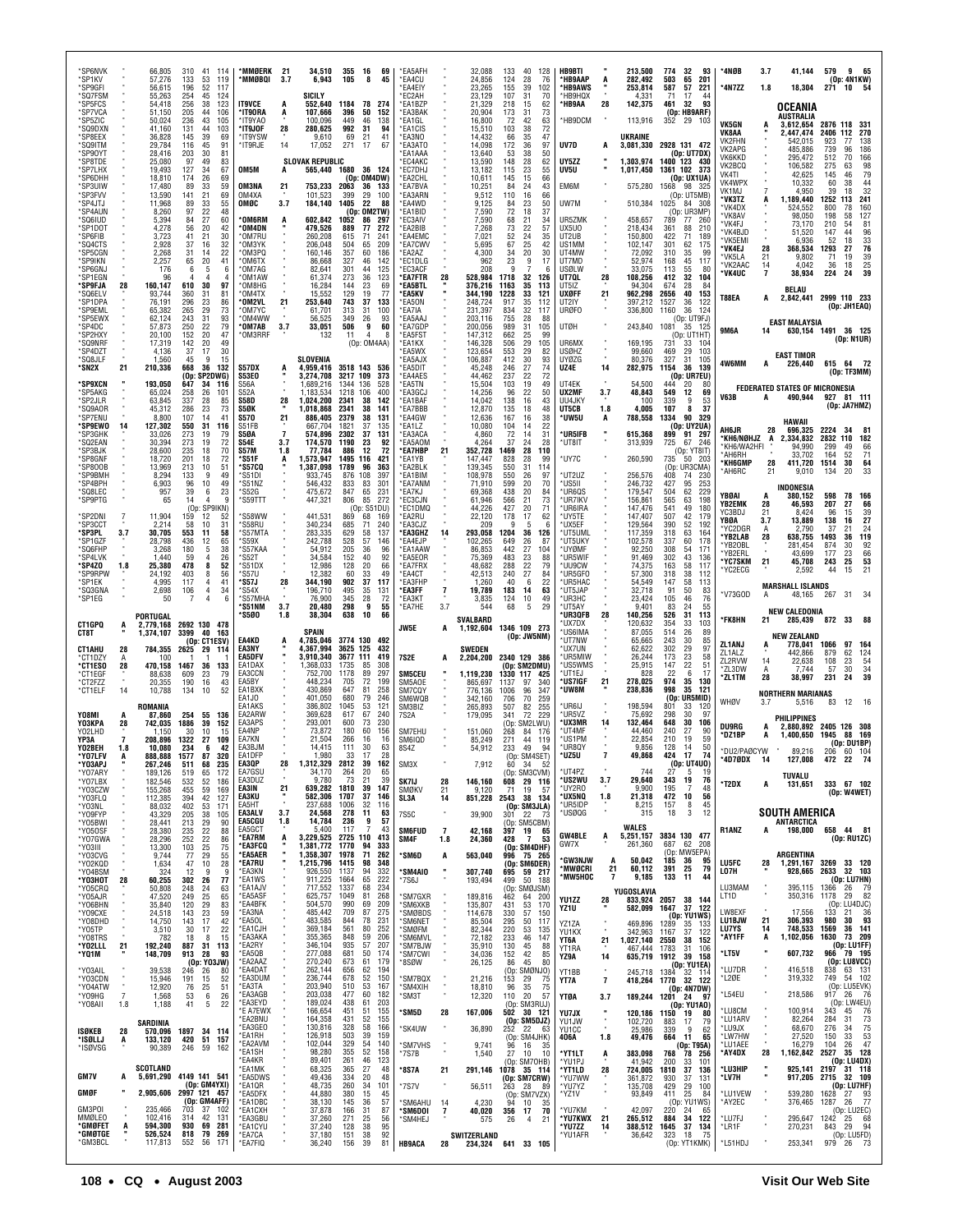| *LU9GDN                       |                       | 198,816                       | 817<br>28<br>86                                            | *CE4U<br>72,865<br>21                                                       | 320<br>24 71                                               | EY8BA                                          | 5,538                                     | 121<br>17<br>54                                                                                 | W1FY                                               | 470,394                             | 596 58 223                                                | N4DW                            |                             | 180,715                                         | 314                                   | 67<br>168                                                 |
|-------------------------------|-----------------------|-------------------------------|------------------------------------------------------------|-----------------------------------------------------------------------------|------------------------------------------------------------|------------------------------------------------|-------------------------------------------|-------------------------------------------------------------------------------------------------|----------------------------------------------------|-------------------------------------|-----------------------------------------------------------|---------------------------------|-----------------------------|-------------------------------------------------|---------------------------------------|-----------------------------------------------------------|
| *LU7YW<br>*LU2FDN<br>*LW7EGO  |                       | 178,299<br>137,772<br>105,830 | 747<br>77<br>22<br>58<br>667<br>28<br>444<br>71<br>-24     | *XQ2PPA<br>2,781                                                            | (Op: CE4USW)<br>49<br>12<br>15                             | ZV8I<br>UZ5UA                                  | 5,329<br>4,891                            | 77<br>29<br>44<br>(Op: PV8IG)<br>57<br>-24<br>43                                                | N <sub>1</sub> M <sub>D</sub><br>K1TH              | 452,928<br>385,237                  | (Op: NC1N)<br>499<br>-74<br>262<br>72<br>521<br>-217      | AD4IE<br>NN4K<br>W4ZW           |                             | 176,616<br>143,451<br>116,966                   | 340<br>301<br>241                     | 145<br>53<br>150<br>57<br>162<br>71                       |
| *LW3ETE<br>*LU8DY             |                       | 94.088<br>49,280              | 605<br>21<br>55<br>38<br>338<br>18                         | COLOMBIA<br><b>HK3SVP</b><br>37,260                                         | 178<br>45<br>90                                            | <b>9V1XE</b><br>K8SAR                          | 4,644<br>2,730                            | 45<br>24<br>30<br>33<br>20<br>22                                                                | W1HR<br>WØBR/1                                     | 372,283<br>342,790                  | 384<br>82<br>277<br>445<br>78<br>217                      | K2SD/4<br>KG4KZZ                |                             | 108.016<br>30,281                               | 248<br>120                            | 116<br>56<br>37<br>70                                     |
| *LU9DX<br>*L44DX              | 21                    | 8,378<br>409,386              | 43<br>109<br>16<br>1174<br>32<br>110<br>(Op: LW1DTZ)       | *НКЗАХҮ<br>212,823<br>A<br>*HK6PSG<br>10,880                                | 522<br>48<br>105<br>99<br>17<br>23                         | W4DEC<br>K6MI<br>VE3IGJ                        | 2.496<br>1,599<br>920                     | 29<br>20<br>19<br>24<br>19<br>20<br>29<br>10<br>13                                              | W1EBI<br>N <sub>1</sub> AU<br>AA10D                | 313,540<br>306,940<br>291,611       | 469<br>58<br>199<br>378<br>78<br>220<br>331<br>260<br>71  | N4XMX<br>KB9TKD/4<br>N4XM       |                             | 27.140<br>15,876<br>2.065                       | 98<br>89<br>25                        | 70<br>45<br>26<br>58<br>19<br>16                          |
| *LU7JA<br>*LU4HKL             |                       | 95,590<br>10.166              | 507<br>19<br>60<br>102<br>27<br>19                         | <b>EASTER ISLAND</b><br>*CAØYAM 28                                          | 266,730 1007 26<br>76                                      | UR5MFR<br>RA3XEV                               | 624<br>608                                | 131<br>25<br>79<br>5<br>19<br>11                                                                | N1NQD<br>KD1FA                                     | 289,542<br>155,874                  | 353<br>88<br>233<br>255<br>73<br>176                      | K4EA<br>K04MR                   | 28                          | 934,728<br>140,620                              | 1697<br>283                           | 168<br>36<br>32<br>146                                    |
| *LU1MA<br>*LU8EEM             | $\overline{7}$<br>3.7 | 10,790<br>1,598               | 89<br>20<br>45<br>31<br>14<br>20                           | ECUADOR<br>HC2GT<br>1,235,842<br>A                                          | 2382<br>65<br>153                                          | NØHRL<br>UA3QIX<br>TT8ZZ                       | 450<br>330<br>558,000<br>28               | 16<br>10<br>8<br>14<br>8<br>14<br>1613<br>28<br>96                                              | K1VR<br>K <sub>107</sub><br>K <sub>1</sub> SM      | 154,770<br>117,286<br>110,443       | 301<br>65<br>145<br>257<br>43<br>126<br>227<br>49<br>130  | <b>W3NC/4</b><br>N4CC           | 21                          | 210,253<br>103,709                              | 489<br>296                            | 32 135<br>31 106                                          |
| <b>P40B</b>                   | A                     | ARUBA                         | 9,630,495 6470 134 419                                     | HCØE<br>9,261<br>*HC1JQ<br>28<br>1,187,460                                  | 22<br>80<br>41<br>2296<br>34<br>146                        | EA2CAR                                         | 319,599                                   | (Op: F5PTM)<br>854<br>34<br>137                                                                 | W1AN<br>W1RY                                       | 69,750<br>57,096                    | 48<br>205<br>102<br>134<br>59<br>124                      | N5JR<br>W5ZO                    |                             | 1,771,921<br>1,580,261                          | 1222 122 399<br>1174 131              | 410                                                       |
| <b>P43E</b>                   | 28                    | 1.169.193                     | (0p: P43P)<br>2776<br>30 121                               | <b>FERNANDO DE NORONHA</b><br>PTØF                                          | A 12,796,580 7510 138 472                                  | UN4L<br>LR7E                                   | 258,720<br>242,962                        | 30<br>721<br>110<br>(Op: RN9AO)<br>880<br>28<br>90                                              | K1AE<br>WR1X<br>14<br>KB1SO                        | 22,032<br>252<br>350,244            | 78<br>32<br>76<br>14<br>9<br>12<br>1009<br>36<br>126      | W5VX<br>N5PA<br>W5FL            |                             | 1,537,877<br>1,238,028<br>1,042,265             | 1136 130<br>1129<br>105<br>834<br>111 | 427<br>347<br>374                                         |
| P40A<br>*P4ØW                 | 14<br>A               | 2,129,650                     | 4185<br>38<br>153<br>(Op: KK9A)<br>6,670,839 4336 124 429  |                                                                             | (Op: CT1BOH)                                               | SP4GFG                                         | 197,706                                   | (Op: LW3DX)<br>577<br>36<br>130                                                                 | <b>W2RE</b>                                        | 5,921,160                           | 2955 148<br>594                                           | KM5VI<br>N5ER                   |                             | 884,709<br>574,838                              | 792<br>117<br>693                     | 336<br>83<br>236                                          |
|                               |                       |                               | (Dp: W2GD)                                                 | <b>FRENCH GUIANA</b><br>*FY5FY<br>A                                         | 8,508,468 5502 126 430                                     | <b>JR3RWB</b><br><b>LW7DQW</b><br>J79UF        | 192,465<br>149,058<br>143,864             | 510<br>33<br>108<br>614<br>23<br>75<br>660<br>21<br>-77                                         | K2NG<br>N2MM                                       | 4,732,595<br>4,416,000              | 2199 166<br>639<br>2467 147<br>543<br>(Op: N3MM)          | W5GN<br>N5MT<br>K5GH            |                             | 489.744<br>433,440<br>354,032                   | 642<br>577<br>380<br>117              | 226<br>78<br>212<br>68<br>289                             |
| CP6UA                         | A                     | <b>BOLIVIA</b>                | 1,611,764 2319 84 224                                      | JUAN FERNANDEZ ISLANDS<br>*CEØZ<br>A                                        | 307,780 630<br>60 160                                      | DH8BQA                                         | 81.640                                    | (Op: VE5UF)<br>330<br>24<br>80                                                                  | W2WB<br><b>W1GD/2</b>                              | 4,170,965<br>3,811,293              | 2449 142<br>543<br>2030 142<br>527                        | <b>N8SM/5</b><br>K5NZ           |                             | 303,050<br>279,702                              | 401<br>286                            | 89<br>201<br>275<br>94                                    |
| <b>PY7ZY</b>                  | A                     | BRAZIL<br>2,375,944           | 2408<br>87<br>269                                          | NETHERLANDS ANTILLES                                                        | (Op: CE6TBN)                                               | <b>SP5XMU</b><br>WBØIWG/3<br>WH60              | 60,424<br>55,488<br>46,547                | 261<br>30<br>74<br>218<br>22<br>74<br>191<br>30<br>59                                           | NO2R<br>WE2F<br>W2GDJ                              | 3,618,300<br>2,905,475<br>2,506,200 | 1876<br>140<br>560<br>1857 124<br>451<br>1585 135<br>465  | NØRQ/5<br>K5HDU<br>NEØP/5       |                             | 235,248<br>68,890<br>65,340                     | 299<br>178<br>169                     | 222<br>90<br>109<br>57<br>102<br>63                       |
| PY5KD<br>PV2M                 |                       | 1,172,699<br>348,768          | 1428<br>87<br>254<br>832<br>-54<br>- 114                   | *PJ4/OH1VR 28 1,248,528 2972 32 116                                         |                                                            | LU7WW<br>GØKDS                                 | 40.756<br>29,705                          | 249<br>22<br>70<br>199<br>17<br>48                                                              | N1EU/2<br>N1RK/2                                   | 2,454,518<br>2,176,776              | 1380 138<br>511<br>1360 125<br>463                        | NA5S<br>N5ERC                   | 28                          | 369,404<br>123,571                              | 890<br>361                            | 126<br>32<br>99<br>28                                     |
| PY3PA<br>PY3MT                |                       | 287.804<br>5,022              | (Op: PT2ADM)<br>573<br>148<br>63<br>34<br>28<br>34         | PARAGUAY<br>ZP6T<br>21<br>786,084<br>*ZP9ZPA<br>28<br>55,776                | 2087 36 120<br>280<br>27<br>56                             | Y08CQM<br><b>DL6MHW</b><br><b>CE3DNP</b>       | 28,056<br>21,294<br>13,542                | 167<br>24<br>60<br>142<br>19<br>44<br>120<br>18<br>43                                           | N2SS<br>W2YC<br>W2EN                               | 2,035,500<br>1,992,620<br>1,954,716 | 1276 130<br>460<br>1313 128<br>474<br>427<br>1305 121     | NX5M<br>N5JB                    | 14                          | 157,941<br>40,125                               | 394<br>172                            | 126<br>35<br>82<br>25                                     |
| ZY5G                          | 28                    | 1,508,940                     | 3420<br>35 145<br>(Op: PP5WG)                              | SOUTH SHETLAND ISLANDS                                                      |                                                            | <b>RK6AQV</b><br>UR5FCM                        | 11,022<br>10,506                          | 96<br>19<br>47<br>158<br>12<br>39                                                               | NA2U<br>NY6DX/2                                    | 1,939,280<br>1,860,220              | 1280 118<br>442<br>1308 123<br>439                        | <b>W6TK</b><br>NN6XX            |                             | 1,235,696<br>631,040                            | 1037<br>125<br>743                    | 351<br>94<br>226                                          |
| PP5KE<br>PY2BT<br>PY1ZV       |                       | 713,988<br>360,149<br>167,840 | 101<br>1957<br>-31<br>1067<br>32<br>107<br>57<br>868<br>23 | <b>R1ANF</b><br>A                                                           | 902,094 1510 74 177<br>(Op: UA1PAW)                        | <b>OH5NHI</b><br>N7IR<br><b>PY2EYF</b>         | 7,752<br>6.670<br>6.080                   | 101<br>13<br>44<br>45<br>25<br>33<br>95<br>14<br>18                                             | K20NP<br>AA2MF<br>W2TV                             | 1,610,715<br>1,544,179<br>1.536.990 | 1220 111<br>390<br>1202 112<br>385<br>1048 120<br>426     | K6XX<br>KI6T<br>K6ACZ           |                             | 623,675<br>248,688<br>137,816                   | 719<br>370<br>279                     | 230<br>95<br>88<br>176<br>77<br>137                       |
| PY3MSS<br>ZX5J                | 21                    | 3,698<br>2,236,500            | 50<br>17<br>26<br>3949<br>40<br>170<br>(Op: PP5JR)         | SURINAME<br>PZ5RA<br>A                                                      | 1,451,800 1568 98 242                                      | US90A<br>DL6UAM                                | 5,500<br>4,284                            | 90<br>17<br>38<br>69<br>12<br>22                                                                | N1JP/2<br>WB3FSR/2                                 | 1,526,452<br>1,323,472              | 1117 114<br>412<br>1184<br>99<br>358<br>913 106           | K6EP<br>KB6FB                   |                             | 129,549<br>123,018                              | 240<br>258                            | 80<br>137<br>73<br>130                                    |
| PY20ZF<br>PY3MM               | 14                    | 21,484<br>972.441             | 227<br>15<br>-26<br>2179<br>38<br>129                      | <b>TRINIDAD &amp; TOBAGO</b><br>9Y4NZ<br>14<br>1,568,583                    | 3325<br>37 134                                             | OK1KZE<br>OK1AIJ                               | 3,538<br>3,432                            | 73<br>13<br>16<br>(Op: OK1XYZ)<br>62<br>9<br>13                                                 | K <sub>2</sub> UT<br>W2RD<br>K2NJ                  | 1,169,532<br>1,070,496<br>1,052,572 | 370<br>799 122<br>382<br>1002<br>82<br>309                | K6MMC<br>NM6E<br><b>W7SW/6</b>  |                             | 100,282<br>57,876<br>25,675                     | 236<br>184<br>124                     | 73<br>109<br>93<br>66<br>32<br>47                         |
| PY2NY<br>PY5HSD<br>PX5A       | ×<br>7                | 963,796<br>368.650<br>30,195  | 2039<br>37<br>129<br>36<br>1037<br>110<br>267<br>19<br>36  | 9Y4TBG<br>7<br>912,950                                                      | 2058<br>34<br>- 121<br>(Op: DL4MEH)                        | VE6GK<br>JQ1AWC                                | 1,863<br>405                              | 59<br>11<br>16<br>13<br>10<br>5                                                                 | K2XF<br>K <sub>2</sub> BX                          | 1,008,672<br>841,722                | 840<br>104<br>352<br>90<br>744<br>319                     | K6ENT<br>W4EF/6                 |                             | 24,057<br>6,960                                 | 105<br>40                             | 65<br>34<br>23<br>$\begin{array}{c} 35 \\ 39 \end{array}$ |
| PY6KY                         |                       | 1,584                         | (Op: PY3DX)<br>36<br>12<br>$2^{\circ}$                     | 197,152<br>*9Y4/NG5E A<br>*9Z4DZ<br>21<br>97,416                            | 748<br>38<br>63<br>402<br>21<br>67                         | EA6EA<br>OK2ACM<br>KP4KE                       | 315<br>100<br>21<br>466,872               | 20<br>8<br>13<br>12<br>9<br>6<br>1528<br>30<br>117                                              | K2EP<br>KA2D<br>NA2NA                              | 792,429<br>758,540<br>540,192       | 719<br>93<br>314<br>733<br>80<br>311<br>77<br>617<br>254  | N6FM<br><b>N6WS</b>             | 14                          | 5,762<br>149,465                                | 40<br>351                             | 28<br>35<br>132                                           |
| PU3A<br>PV8DX                 | 3.7                   | 25,360<br>882                 | 214<br>-22<br>58<br>(Op: PY3DX)<br>27<br>5                 | URUGUAY<br>CX5BW<br>28<br>1,687,442                                         | 3960<br>35<br>138                                          | KR20<br>6D2X                                   | 219.150<br>184,460                        | 517<br>30<br>120<br>1321<br>29<br>63                                                            | K <sub>2</sub> P <sub>S</sub><br>N <sub>2</sub> WK | 440.414<br>409,464                  | 488<br>75<br>263<br>438<br>93<br>270                      | W7ZB<br><b>KY5G/7</b>           | A                           | 1,105,920<br>203,524                            | 1208<br>324                           | 112 272<br>95<br>197                                      |
| PP5VB<br>PY3CEJ               | 1.8                   | 288<br>100                    | 13<br>11<br>q<br>22<br>11                                  | CX7ACH<br>692,646<br>°CX9AU<br>А<br>1,234,800<br>°CX2TG<br>28<br>585,035    | 1976<br>31<br>103<br>91<br>1448<br>224<br>1722<br>28<br>93 | K9RO<br>LU3DR                                  | 182,088<br>164.537                        | (Op: XE2Z)<br>428<br>32<br>130<br>480<br>32<br>105                                              | KF20<br>N <sub>2</sub> CQ<br>WA2RF                 | 386,808<br>263,925<br>225,680       | 353<br>106<br>320<br>377<br>57<br>198<br>365<br>77<br>171 | W7MCU<br>W7DNS<br>W7UT          | 21                          | 171.084<br>157,964<br>539,460                   | 258<br>302<br>1108                    | 90<br>179<br>60<br>142<br>37<br>143                       |
| *ZX2B<br>*PY2NA               | A                     | 3,391,158<br>1,403,314        | 2626 103<br>350<br>(Op: PY2MNL)<br>1856<br>78<br>203       | *CX4DX<br>160,269<br>°CX3TQ<br>114,786<br>21                                | 515<br>30<br>93<br>787<br>20<br>43<br>33                   | DL1LH<br><b>T940M</b>                          | 140,600<br>123,732                        | 477<br>33<br>119<br>655<br>29<br>97                                                             | W2KA<br>WF2B                                       | 215,380<br>203,196                  | 337<br>70<br>172<br>354<br>64<br>172<br>64                | W7ZR<br>K70X                    |                             | 363,520<br>154,710                              | 926<br>452                            | 123<br>37<br>34<br>101                                    |
| *PY3F0X<br>*PR7FN             |                       | 975,860<br>355,290            | 214<br>1277<br>-81<br>771<br>53<br>142                     | *CX7BY<br>411,680<br>VENEZUELA                                              | 934<br>122                                                 | S57MSU<br>JQ1NGT<br>PA3ELD                     | 112,190<br>98,805<br>77,436               | 465<br>31<br>99<br>413<br>25<br>80<br>377<br>25<br>83                                           | K2DBK<br>AB2DE<br>KE2SD                            | 200,030<br>151,250<br>129,685       | 315<br>177<br>253<br>73<br>202<br>318<br>47<br>138        | N7DD<br><b>KV3R/8</b>           | 14                          | 366,405<br>1,395,350                            | 893<br>1058 114 359                   | 38<br>157                                                 |
| *PP2RON<br>*PY2EMC<br>*PY7EG  |                       | 246.372<br>207.385<br>200.688 | 465<br>57<br>139<br>306<br>85<br>210<br>460<br>58<br>164   | YV5MBX<br>3.7<br>53,295<br>YV1CR<br>16,280<br>'YY5JMM<br>28                 | 377<br>- 17<br>38<br>259<br>12<br>28<br>1769<br>27<br>80   | <b>JR9NVB</b><br><b>SP2UKT</b><br><b>ES1CW</b> | 72,423<br>66,759<br>48.875                | 33<br>84<br>227<br>25<br>94<br>340<br>28<br>87<br>300                                           | K2LCA<br>KD <sub>2</sub> P<br>KD2HE                | 119,192<br>107,484                  | 296<br>47<br>141<br>199<br>60<br>152<br>263<br>41<br>131  | AA8LL<br>KA8PTT<br>K8CX         |                             | 1,040,256<br>427,271                            | 888<br>110<br>555<br>521              | 322<br>73<br>226<br>201<br>69                             |
| *PY30L<br>*PT2GE              |                       | 185,525<br>164,160            | 375<br>64<br>141<br>383<br>49<br>143                       | 512,637<br>*YV7QP<br>68,641<br>4,998<br>*YY5JRU                             | 362<br>22<br>61<br>12<br>60<br>37                          | GØDCK<br>N4IJ                                  | 38,429<br>26,980                          | 316<br>19<br>64<br>57<br>19<br>150                                                              | N2LEB<br>W2YR                                      | 105,780<br>85,600<br>39,182         | 45<br>200<br>115<br>46<br>131<br>91                       | K8LN<br>N3RA/8                  |                             | 382,860<br>192,533<br>42,360                    | 302<br>141                            | 70<br>183<br>81<br>39                                     |
| *PY2DJ<br>*PS8HF<br>*PP5ZP    |                       | 163,674<br>160,080<br>144,300 | 422<br>55<br>134<br>778<br>26<br>89<br>132<br>386<br>53    | QRP<br><b>F5BEG</b><br>1,158,573                                            | 1197 100 387                                               | DL3ABL<br>JH2AQI<br>LU2HNP                     | 25.584<br>21,868                          | 159<br>$\frac{23}{22}$<br>55<br>49<br>123<br>136<br>23<br>45                                    | K <sub>2</sub> CC<br>KC2HZW                        | 35,650<br>425                       | 178<br>36<br>79<br>(0p)<br>KC2BMG)<br>-8                  | <b>W8LU</b><br>N8TT             | 28<br>3.7                   | 257,232<br>9,936                                | 554<br>78                             | 150<br>34<br>19<br>53                                     |
| *PY3MFC<br>*PS8NF             |                       | 66,417<br>60,903              | 415<br>51<br>80<br>75<br>26<br>363                         | A<br><b>SP3KEY</b><br>963,795                                               | 1128 103<br>366<br>(Op: SP3DWQ)                            | JA2LRD<br>JR1NKN                               | 13,804<br>8,378<br>6,424                  | 87<br>20<br>39<br>69<br>15<br>29                                                                | W2/UR5DEM 28<br>K <sub>2</sub> SX                  | 222,115<br>204,279                  | 804<br>29<br>126<br>512<br>27<br>122                      | <b>N2BJ/9</b><br>WO9Z           |                             | 2,464,226<br>1,094,672                          | 1602 132 455<br>920 122               | 374                                                       |
| *PP7ZZ<br>*PY7IQ<br>*PY3ASM   |                       | 44,144<br>27,265<br>26,676    | 148<br>87<br>37<br>59<br>129<br>-36<br>173<br>68<br>40     | YT7TY<br>925,010<br>N4KG<br>625.488<br>JR4DAH<br>567,948                    | 1340<br>99<br>367<br>740<br>89<br>225<br>764<br>85<br>197  | <b>WA6FGV</b><br><b>WB70CV/2</b><br>үсзмм      | 3,751<br>3.002<br>2,695                   | 59<br>13<br>18<br>27<br>-36<br>11<br>40<br>14<br>21                                             | WB2BX0<br>21<br>K3WW                               | 4,080<br>5,524,008                  | 43<br>16<br>32<br>2590 163<br>623                         | KB9BUM<br>KI9A<br>K9UQN         |                             | 912,118<br>788,242<br>623,517                   | 886<br>753<br>750                     | 94<br>292<br>112<br>315<br>75<br>232                      |
| *PY5DZ<br>*PY3NH              |                       | 21,280<br>5,390               | 143<br>58<br>37<br>72<br>-25<br>24                         | JA1YNE<br>437,570<br>NØKE<br>427,305                                        | 650<br>81<br>185<br>91<br>554<br>214                       | JI8GZS<br>N8VGY                                | 2,108<br>64                               | 35<br>12<br>19<br>11<br>9                                                                       | AA1K/3<br>КЗРР                                     | 4,161,241<br>3.938.159              | 2096 156<br>577<br>1994 151<br>576                        | N9LCR<br>W9GIG                  |                             | 595,128<br>176,715                              | 620<br>223                            | 276<br>86<br>82<br>215                                    |
| *PY2NDX<br>*PY1WAG<br>*PY1AFS |                       | 5,292<br>4,816<br>1,755       | 34<br>31<br>32<br>33<br>27<br>29<br>22<br>24<br>17         | IK5RUN<br>360,914<br>304,720<br>DF1DX<br><b>UA9AMF</b><br>295,380           | 452<br>97<br>265<br>630<br>200<br>60<br>485<br>69<br>201   | EA4DOD<br>W3SE/6<br>N7MB                       | 14<br>53,856<br>35,343<br>28,600          | 370<br>18<br>78<br>147<br>30<br>69<br>144<br>27<br>61                                           | AA3B<br>K2PLF/3<br>W3EEE                           | 3,627,942<br>3,540,256<br>2,858,260 | 2011 137<br>505<br>2077 135<br>499<br>1891 126<br>467     | KB9KEG<br>NA9D<br>W9XT          | 28                          | 154,093<br>82.998<br>397,992                    | 305<br>191<br>834                     | 71<br>152<br>113<br>61<br>137<br>31                       |
| *PY3TIO<br>*PY2SBY            | 28                    | 1.600<br>648,600              | 17<br>30<br>15<br>1742<br>32<br>118<br>1750<br>33<br>109   | JI2KVW<br>259,875<br><b>YU1LM</b><br>255,636                                | 489<br>74<br>151<br>652<br>55<br>188                       | GMØIIO<br>NH2PW                                | 17,088<br>15,732                          | 227<br>13<br>51<br>93<br>24<br>45                                                               | KQ3F<br>N3AM                                       | 2,695,186<br>2,546,565              | 1628 136<br>462<br>1658 120<br>433                        | N9GUN<br>K9GY                   |                             | 35,445<br>5,358                                 | 163<br>46                             | 24<br>61<br>30<br>17                                      |
| *ZY3C<br>*PY4DBU              |                       | 602,648<br>425,180            | (Op: PY3OC)<br>1090<br>109<br>-31                          | SP3BLT<br>227,304<br>N5FPW/4<br>210,330<br>205,680<br>K8ZT                  | 592<br>202<br>62<br>337<br>71<br>175<br>356<br>70<br>170   | 0Z6XR<br>LA8WG<br><b>LU4HMF</b>                | 13.734<br>10,120<br>9.700                 | 215<br>11<br>52<br>163<br>9<br>46<br>86<br>17<br>33                                             | W3MF<br>W3GM<br>K3NM                               | 2.392.950<br>2,207,590<br>2,153,400 | 1454 129<br>473<br>1321<br>130<br>480<br>1420 120<br>462  | N9SE<br>N9AU                    | 14                          | 182.820<br>46,980                               | 463<br>162                            | 36<br>129<br>28<br>88                                     |
| *PP5MQ<br>*PY2TST             |                       | 316,720<br>217,564            | 1080<br>26<br>81<br>82<br>778<br>27                        | OK2KFK<br>205,088                                                           | 604<br>54<br>178<br>(n <sub>n</sub> )<br><b>OK27AW)</b>    | UY1M                                           | 8,964                                     | 108<br>11<br>43<br>(IR9MM)<br>(0n)                                                              | WT3W<br>W3FV                                       | 1,997,910<br>1 931 589              | 1358 125<br>437<br>1334<br>119<br>418                     | KØOB<br>NØYYC                   |                             | 909,733                                         | 418                                   | 799 101 332<br>92                                         |
| *PY2KPY<br>*PY20F<br>*PR7AB   |                       | 145,970<br>63,916<br>63,726   | 589<br>26<br>84<br>402<br>39<br>19<br>369<br>66<br>20      | <b>RX3RC</b><br>203,008<br>N8IE<br>197,883<br><b>GW3JXN</b><br>186,624      | 498<br>65<br>191<br>403<br>53<br>136<br>406<br>61<br>182   | <b>IKØOTJ</b><br>JA3AYX<br>JL7BRH              | 2,520<br>2.035<br>$\overline{7}$<br>7,992 | 62<br>7<br>29<br>21<br>21<br>16<br>74<br>23<br>31                                               | K3LP<br>NZ30<br>W3EA                               | 1,832,782<br>1,771,566<br>1,739,868 | 1210 127<br>447<br>1116 128<br>459<br>1399 117<br>377     | KØBX<br><b>NØZA</b><br>WØTM     |                             | 284,138<br>279,943<br>265,793                   | 401<br>410<br>319                     | 69<br>205<br>78<br>193<br>244<br>87                       |
| *PY4ZN<br>*PU2TES             |                       | 42,880<br>42,330              | 59<br>322<br>21<br>58<br>245<br>25<br>47<br>149<br>22      | KIØOV<br>150,084<br>141,300<br><b>KR1ST/4</b>                               | 318<br>67<br>131<br>45<br>135<br>315                       | OH7FF<br>K3TW                                  | 6,812<br>4,606<br>u,                      | 105<br>-9<br>43<br>44<br>16<br>31                                                               | K3MD<br>NN3Q                                       | 1,564,171<br>1.411.457              | 1297 121<br>390<br>1045 114<br>395                        | WØMJN<br>NØUX                   |                             | 172,688<br>37,375                               | 336<br>136                            | 182<br>69<br>$^{74}_{54}$<br>41                           |
| *PY3CGP<br>*PY5DC<br>*PU3GTF  |                       | 23,598<br>17,408<br>15,876    | 116<br>18<br>50<br>130<br>20<br>34                         | 137,940<br>W6YJ.<br>RZ9IB<br>130,539<br>109,716<br><b>W6RCL</b>             | 77<br>277<br>132<br>336<br>43<br>116<br>264<br>61<br>103   | W6QU<br>RX6LDK                                 | 1,972<br>1,392                            | 38<br>11<br>18<br>(Op: W8QZA)<br>40<br>8<br>-21                                                 | N3NA<br>N3ZA<br>WT3P                               | 1,407,868<br>1,382,349<br>1,308,160 | 946 124<br>415<br>873 129<br>462<br>1064<br>96<br>352     | KØAD<br>WØSAS<br>N2WW/Ø         | 28                          | 16,290<br>12,464<br>334,282                     | 76<br>100<br>817                      | 36<br>48<br>34<br>138<br>31                               |
| *PU2PT0<br>*PY3ASU<br>*PU5RAS |                       | 10.773<br>8,100<br>7.992      | 41<br>186<br>16<br>105<br>20<br>40<br>79<br>21<br>33       | Y08WW<br>108,808<br>W7/KH7YD<br>90,117                                      | 323<br>72<br>160<br>246<br>98<br>55                        | RW3VZ<br>IK5WGK                                | 3.7<br>54,168<br>39,878                   | 263<br>40<br>108<br>82<br>145<br>45                                                             | K3CP<br>W2UP/3                                     | 1,274,980<br>1,090,476              | 976 110<br>380<br>961<br>89<br>325                        | NØRA<br>NØZM                    | 21                          | 241,528<br>61,332                               | 686<br>266                            | 119<br>33<br>88<br>26                                     |
| *PY4PW<br>*PY30S              |                       | 6,300<br>5,000                | 29<br>64<br>16<br>32<br>71<br>18                           | <b>N2UM/4</b><br>81,360<br><b>G3FNM</b><br>80,320<br><b>W9RPM</b><br>74,028 | 189<br>53<br>127<br>339<br>35<br>125<br>189<br>66<br>120   | S54AA<br>S57NRO<br>OK1IF                       | 36,640<br>15,311<br>11,520                | 400<br>13<br>67<br>259<br>9<br>52<br>243<br>42<br>- 6                                           | WW3S<br>K3JG<br>W3FVT                              | 1,057,958<br>836,280<br>625,504     | 912<br>95<br>323<br>817<br>93<br>321<br>674<br>84<br>268  | <b>KSØT</b>                     | 1.8                         | 384<br>CANADA                                   | 37                                    | 8<br>8                                                    |
| *PY3SB<br>*PY2SAA<br>*PS8ET   |                       | 4,698<br>4,089<br>930         | 39<br>$\frac{36}{32}$<br>18<br>40<br>15<br>18<br>18<br>13  | GM4HQF<br>73,914<br>N8XA<br>70,771<br>K04YY                                 | 301<br>30<br>97<br>179<br>62<br>119<br>97                  | SP3J<br>SQ9ITP                                 | 5,754                                     | 144<br>4<br>38<br>(Op: SP3NGB)                                                                  | W30V<br>NY3C<br>KU3X                               | 602,751<br>593,021                  | 709<br>76<br>255<br>693<br>77<br>242<br>232               | VE10P<br>VA3DX                  | A                           | 2,595,321<br>423,458                            | 1940 114 423<br>585                   | 214<br>-84                                                |
| *PY3CAL<br>*PY1JRS            |                       | 528<br>378                    | 12<br>36<br>12<br>11<br>10<br>11                           | 67,848<br>G4DDX<br>67,353<br>EA1BP<br>62,384                                | 217<br>35<br>37<br>304<br>120<br>255<br>34<br>78           | 4Z5L0<br>YU1RA                                 | 100<br>-12<br>1.8<br>5,265                | 26<br>5<br>16<br>$\overline{2}$<br>$\overline{2}$<br>$\overline{\phantom{a}}$<br>115<br>5<br>40 | N4GG/3<br>W3HVQ                                    | 549,328<br>512,388<br>432,708       | 650<br>72<br>76<br>584<br>255<br>476 109<br>319           | VA3NR<br>CK9FX                  |                             | 307,005<br>208,260                              | 414<br>322                            | 80<br>211<br>70 190<br>(Op: VE9FX)                        |
| *ZV2V<br>*PY3FBI              | 21                    | 340<br>93,575                 | 10<br>38<br>7<br>(Op: PY2LED)<br>382<br>-26<br>69          | EA1GT<br>60,775<br>JI1AQY<br>60,762<br>NJ2F/4<br>58,050                     | 269<br>37<br>106<br>213<br>45<br>78<br>40<br>166<br>95     | SMØ/G4VGO<br>UT2UY                             | 3,360<br>945                              | 97<br>5<br>35<br>41<br>$\overline{\mathbf{r}}$<br>14                                            | N3MK<br>W3ZZ<br>КЗАТО                              | 249,061<br>195,278<br>163,584       | 368<br>209<br>54<br>345<br>63<br>188<br>333<br>69<br>144  | <b>VE6TN</b><br>VE3DZ           | 21                          | 54,769<br>508,375                               | 165<br>1144                           | 54 89<br>33 142                                           |
| *PY2DA<br>*PT2ND              |                       | 86,856<br>32,973              | 402<br>28<br>60<br>63<br>158<br>24                         | K4LQ<br>56,151<br>×<br>LY3BY<br>53,428                                      | 131<br>40<br>113<br>30 118<br>305                          |                                                | ASSISTED                                  |                                                                                                 | K2YWE/3<br>K3SV                                    | 156,972<br>156,782                  | 221<br>193<br>61<br>243<br>200<br>77                      | <b>VE7AV</b><br>VA6DXR          | 14<br>3.7                   | 446,292 1344<br>28                              | -5                                    | 37 117<br>$\overline{4}$<br>-3                            |
| *PY2APQ<br>*PY7BEL<br>*PY3AJB |                       | 24.272<br>10,974<br>6.825     | 59<br>148<br>23<br>44<br>83<br>15<br>65<br>25<br>14        | n<br>47,583<br><b>ES8SW</b><br>n,<br>AY5FZ<br>43,575                        | 267<br>32<br>121<br>192<br>32<br>51<br>(Op: LU5FZ)         | <b>W1US</b>                                    | NORTH AMERICA<br>UNITED STATES            | 4,384,860 2645 144 539                                                                          | K3TG<br>N3GNW<br>W8FJ/3                            | 98,644<br>90,753<br>46,443          | 213<br>60<br>122<br>54<br>198<br>125<br>36<br>130<br>101  | NP3P                            | 28                          | <b>PUERTO RICO</b><br>264,306 1425 25 73        |                                       |                                                           |
| *PY1NX<br>*PR7QI              | 14                    | 106,821<br>23,895             | 478<br>58<br>25<br>160<br>16<br>43                         | Y04AAC<br>43,492<br>HA5IW<br>41,038                                         | 258<br>32<br>99<br>456<br>76<br>213                        | <b>W1CU</b>                                    |                                           | (0p: K1LZ)<br>3,263,650 1821 134 516                                                            | WE3C<br>N3OK                                       | 34,744<br>20,790                    | 134<br>24<br>77<br>83<br>37<br>68                         | <b>KP4WW</b>                    | 21                          | 835,520 2523 33 127                             |                                       | (Op: NP3E)                                                |
| *PY1KX                        | $\overline{7}$        | 903<br><b>CHILE</b>           | 18<br>$\overline{7}$<br>14                                 | USØYA<br>38,080<br>C6A/VA3SWG<br>37,275<br>US5IND<br>35,697                 | 127<br>41<br>95<br>247<br>28<br>77<br>243<br>39<br>124     | N1DG<br>K <sub>1</sub> AM<br>N <sub>1</sub> RY | 2,842,750<br>2,746,170                    | 1531 141<br>544<br>1645 133<br>497<br>1,816,076 1198 121<br>457                                 | KB3FEE<br><b>W4NF</b><br>A                         | 189                                 | 11<br>$\overline{4}$<br>-3<br>3,713,235 1996 144<br>543   |                                 |                             | AFRICA                                          |                                       |                                                           |
| CE8EIO<br>CE3PG               | Ą                     | 257,250<br>163.875            | 664<br>56<br>94<br>78<br>512<br>47                         | WB6BWZ/4<br>34,200<br>JL7XBN<br>25,298                                      | 177<br>39<br>75<br>35<br>116<br>56                         | KK1DX<br>K2TE/1                                | 1,506,960<br>1,410,765                    | 999 125<br>427<br>958 126<br>451                                                                | <b>K5KG/4</b><br>W4RM                              | 2,473,569                           | 3,021,850 1748 138<br>512<br>1772 118<br>435              | D4B                             | Α                           | <b>CAPE VERDE</b><br>11,567,412 5845 152 586    |                                       | (Dp: 4L5A)                                                |
| CE4Y<br>CE6BDN                | 28                    | 862,650<br>31,577             | 32<br>2265<br>110<br>(0p:CE4FXY)<br>221<br>22<br>-69       | 23,226<br>K5DKH<br>21,012<br>GM4ELV<br>UA3SGA<br>19,190                     | 119<br>37<br>61<br>192<br>23<br>79<br>34<br>67<br>115      | K1KD<br>W1ZT<br>K1RV                           | 1,344,690<br>1,307,994<br>1,228,452       | 1223<br>94<br>308<br>893 117<br>437<br>905 111<br>390                                           | K1PT/4<br>K4XR<br>K4YT                             | 2,415,734<br>1,757,796<br>1,397,066 | 1468 136<br>490<br>1018 146<br>496<br>1030 118<br>384     |                                 |                             | ASIA                                            |                                       |                                                           |
| <b>CE6ABC</b><br>CE3PA        | 21<br>14              | 161,200<br>172,026            | 740<br>28<br>96<br>911<br>30<br>84                         | SQ9FCH<br>18,564<br>LX1NO<br>17,520                                         | 22<br>80<br>168<br>24<br>109<br>56                         | K1HI<br>N <sub>1</sub> API                     | 1,103,368<br>1,081,128                    | 960 107<br>369<br>974<br>88<br>333                                                              | AA4V<br>K40J                                       | 1,357,839<br>1,130,514              | 1165 114<br>327<br>933<br>97<br>365                       | UA9AM                           | A                           | <b>ASIATIC RUSSIA</b><br>4,259,472 2738 131 457 |                                       |                                                           |
| *3G5A<br>*XQ1ZW               | A                     | 1,170,906<br>482,406          | 1888<br>74<br>152<br>(Op: XQ5SM)<br>876<br>78<br>144       | VE3WZ<br>16,863<br>13,855<br>NQ7X<br>OE1AZU<br>12,802                       | 20<br>95<br>57<br>48<br>83<br>37<br>132<br>25<br>49        | K <sub>1</sub> LD<br>K1JE<br>WV1M              | 1,066,716<br>922,350<br>888,100           | 889 103<br>356<br>811<br>93<br>337<br>790 103<br>325                                            | W3G0/4<br>WD4DDU<br>K3K0/4                         | 1,108,581<br>935,025<br>931,545     | 920 107<br>342<br>783 102<br>353<br>715 111<br>378        | RA9JR<br><b>RA9FRD</b><br>UA9AT | 21<br>$\overline{7}$<br>3.7 | 567,414<br>39,984<br>80,189                     | 1519<br>198<br>353                    | 36 138<br>19<br>$\frac{65}{72}$<br>17                     |
| *CE1VXB<br>*CE4MLN            |                       | 105,183<br>1.044              | 371<br>71<br>46<br>16<br>19<br>13                          | JH1RMH<br>12,180<br>ON7CC<br>11,938                                         | 90<br>24<br>34<br>25<br>116<br>69                          | K1VV<br>KK1H                                   | 742,574<br>691,896                        | 693<br>95<br>311<br>706<br>96<br>285                                                            | N4WW<br>N4VV                                       | 896,400<br>672,948                  | 758 107<br>343<br>690<br>95<br>277                        | UAØAGI<br><b>UAØSC</b>          | A<br>14                     | 179,219<br>35,305                               | 351<br>122                            | 182<br>95<br>84<br>31                                     |
| *CE4EM<br>*CA2WUI<br>*CA6VMR  | 28                    | 100,594<br>32,782<br>10,944   | 397<br>23<br>83<br>56<br>200<br>18<br>39<br>141<br>18      | AI2P/3<br>11,455<br>AA2VK<br>9,261<br>W2JEK<br>8,296                        | 31<br>78<br>48<br>$\frac{23}{23}$<br>60<br>40<br>58<br>38  | W1LLU<br>KW1DX<br>K <sub>1</sub> ST            | 623,787<br>580,544<br>571,912             | 724<br>76<br>261<br>568<br>89<br>297<br>545<br>83<br>305                                        | KT4HN<br>W4JAM<br>WB4YDL                           | 616,372<br>573,937<br>278,690       | 535 106<br>340<br>646<br>284<br>87<br>381<br>85<br>205    | <b>RVØAR</b>                    | 3.7                         | 76,501<br>ISRAEL                                | 339                                   | 82<br>-31                                                 |
| *CE6VMO                       |                       | 100                           | 113<br>16<br>31                                            | VK3VP<br>5,625                                                              | 38<br>61<br>37                                             | W1NG                                           | 545,664                                   | 549 101<br>283                                                                                  | NE4S                                               | 264,306                             | 396<br>83<br>211                                          | 4X/NP3D                         | 3.7                         | 116,340                                         |                                       | 531 15 69                                                 |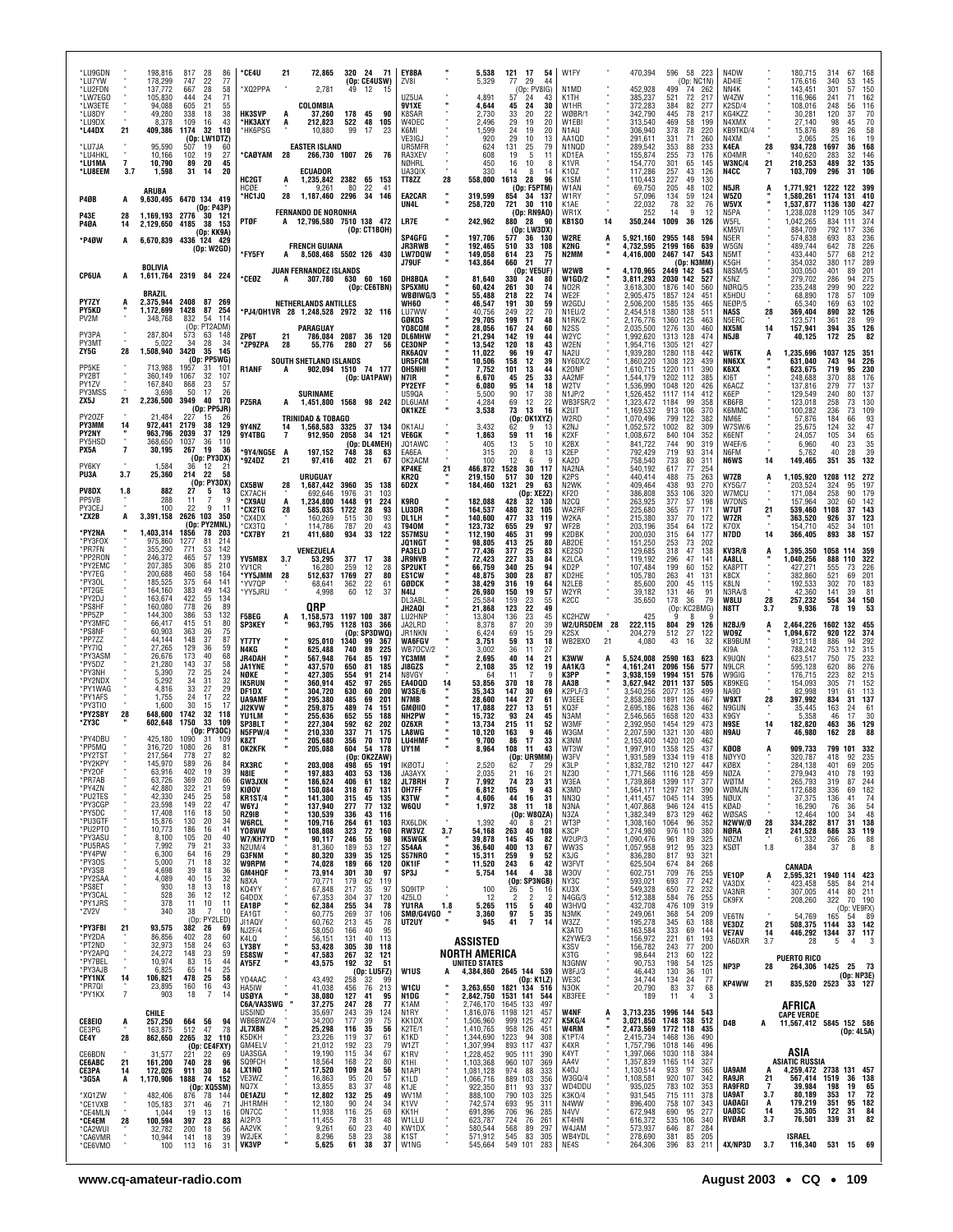|                                          |                  | JAPAN                                               |                              |                                              | DH5HV                       |          | 480,480                                          | 1242 38              | - 144                                                   |                                      |                | OCEANIA                                            |                      |                                      |                   |                                          | CANADA                                                             |                              |                       |                   |                                    | ESTONIA                                          |                      |                           |                        |
|------------------------------------------|------------------|-----------------------------------------------------|------------------------------|----------------------------------------------|-----------------------------|----------|--------------------------------------------------|----------------------|---------------------------------------------------------|--------------------------------------|----------------|----------------------------------------------------|----------------------|--------------------------------------|-------------------|------------------------------------------|--------------------------------------------------------------------|------------------------------|-----------------------|-------------------|------------------------------------|--------------------------------------------------|----------------------|---------------------------|------------------------|
| <b>JS3CTQ</b><br>JR1AIB<br>JH7XMO        | A                | 3,696,291 2572 145 386<br>2,461,887<br>1,670,340    | 2315 144<br>1603 134         | 369<br>276                                   | DJ7E0<br>DJ9MH              | 14       | 704,866 1865 40 157<br>28,500                    | 216                  | 19<br>81                                                | KH6/K1ER<br>AH6NF                    | A              | HAWAII<br>223,214<br>43,569                        | 136                  | 393 80 153<br>59                     | -82               | VE3RM<br><b>VE7SV</b><br>VA3SK           | 5,235,862<br>4,202,595<br>3.958.175                                | 3693 133 484<br>3638<br>2892 | 150<br>141            | 399<br>500        | ES6Q<br>ES <sub>2U</sub><br>ES6T   | 8,084,832<br>1,089,612<br>577,368                | 4647<br>1483<br>964  | 182 726<br>107<br>85      | 406<br>311             |
| JA1PCY<br>7L410U<br>JA3YPL               |                  | 967,146<br>400.425<br>364,812                       | 1074<br>537 108<br>540 79    | 109<br>250<br>177<br>179                     | HG5C                        | 28       | HUNGARY<br>742,850                               |                      | 1820 38 141<br>(Op: HA5WE)                              |                                      |                | <b>NEW ZEALAND</b>                                 |                      |                                      |                   | <b>CK6SV</b><br>VE3MIS                   | 3,264,000<br>884,101                                               | 3133<br>1192                 | 132<br>76             | 380<br>- 255      | R5CC                               | <b>EUROPEAN RUSSIA</b><br>8,076,252              | 5194                 | 174 705                   |                        |
| <b>JF2SKV</b><br>JN3SAC                  |                  | 283,020<br>280,311                                  | 458<br>474                   | (Op: JJ3TBB)<br>85 180<br>66<br>157          | <b>HA3NU</b>                | 21       | 727,982 1992 37 144<br>ITALY                     |                      |                                                         | ZL3GA                                | 28             | <b>PHILIPPINES</b>                                 | 48,034 238 25 48     |                                      |                   | <b>HQ3J</b>                              | <b>HONDURAS</b><br>2,337,920                                       | 3343                         |                       | 94 226            | RL3A<br>RO4M<br>RU6LWZ             | 5,700,732<br>5,675,512<br>3,986,411              | 3651<br>4315<br>3081 | 172<br>161<br>164         | 680<br>633<br>629      |
| JH50XF<br>JA3PYC<br>JE1CKA               |                  | 201,744<br>96,837<br>57,624                         | 363<br>227<br>156            | 66<br>150<br>111<br>58<br>65<br>103          | IKØYUT<br>IK1RQT<br>I2SVA   | A        | 2.272.345 1948 126 515<br>1,949,346<br>1,725,504 | 1890 115<br>1539 115 | 452<br>413                                              | 4D7ØSAN                              | A              | 121,095                                            |                      | 397 50<br>(Op: DU1SAN)               | - 85              | <b>VP2MPA</b>                            | <b>MONTSERRAT</b><br>11,730,896 7426 147 559                       |                              |                       |                   | RF3A<br>RK6AXB<br>RU6LWT           | 3,927,100<br>2,337,462<br>1,550,808              | 3549<br>2380<br>2108 | 139<br>133<br>124         | 553<br>506<br>419      |
| JG2REJ<br><b>JH7PKU</b><br>JA7DNO        | 28               | 7,564<br>805,648<br>42.978                          | 46<br>1748<br>214            | 39<br>22<br>37<br>135<br>27<br>60            | IZ2DPX<br>I2ODL             | 28       | 458,311<br>682,831                               | 681<br>1650          | 85<br>196<br>38<br>135<br>(Op: IK2YSA)                  |                                      |                | <b>SOUTH AMERICA</b><br>ARGENTINA                  |                      |                                      |                   | VP5B<br>VP5DX                            | <b>TURKS &amp; CAICOS ISLANDS</b><br>12,449,052<br>10,788,115      | 8307 153 540<br>6645 155     |                       | 596               | RK4WWA<br>RD3R<br>RK3WWA           | 1,258,861<br>941,235<br>838,030                  | 1933<br>1614<br>1468 | 114<br>92<br>104          | 409<br>301<br>359      |
| JH6WHN<br>JK3DGX                         | 21               | 12,496<br>253,575                                   | 66<br>600                    | 23<br>48<br>126<br>35                        | IU3A                        |          | 411,230                                          |                      | 974 34 136<br>(Op: IV3HAX)                              | AY8A<br>LP7H                         | A<br>28        | 1,142,768<br>1,096,032 2502 34 134                 |                      | 1237 87 257<br>(Op: LU8ADX)          |                   |                                          | AFRICA                                                             |                              |                       |                   | RK30WM<br>RK6AYN                   | 741,272<br>640,700                               | 1343<br>1134         | 95<br>88                  | 339<br>342             |
| <b>JL3VUL</b><br>JA2XCR<br><b>JA9VOK</b> | $\mathbf{u}$     | 218,639<br>113,030<br>93,654                        | 629<br>337<br>402            | 32<br>99<br>34<br>93<br>71<br>28             | IZ4AFW<br>103X              | 21       | 131.985<br>634,737                               | 502                  | - 79<br>-26<br>1832 36 137<br>(Op: IV3SKB)              | L59EOC                               |                | 611,456 1840 28 100                                |                      | (Op: LU9HS)<br>(Op: LW9EOC)          |                   | EA8ZS<br>EA80K                           | <b>CANARY ISLANDS</b><br>20,869,812 8061 176 742<br>8,459,721 5058 |                              | 137                   | 502               | RK6LZS<br>RZ4AYT<br>RK4CWA         | 476,930<br>240,300<br>135,810                    | 1065<br>649<br>387   | 81<br>71<br>66            | 289<br>229<br>204      |
| JM1LPN<br>JG7AMD                         | 14               | 68,244<br>25,256                                    | 220<br>114                   | 88<br>33<br>25<br>57                         | IC8POF                      | 3.7      | 52,836<br>JERSEY                                 | 545                  | 13<br>-71                                               | LU2BA<br>LU4HW<br>L211               | $\alpha$<br>21 | 240,331<br>102,779<br>1,962,310                    | 632<br>519<br>3723   | 35 104<br>24                         | 55<br>40 154      | CT9Z                                     | <b>MADEIRA ISLANDS</b><br>441,976                                  | 823                          |                       | 48 154            | RK1NWA                             | 53,055<br><b>FINLAND</b>                         | 334                  | 29                        | 102                    |
| <b>JY9QJ</b>                             | Α                | JORDAN<br>6,929,280 3968 140 500                    |                              |                                              | GJØNYG                      | A        | 713,174 1019 80 341<br>LATVIA                    |                      |                                                         | <b>LTØH</b>                          | 14             | 224,334                                            |                      | (Op: LU7DW)<br>907 31<br>(Op: LU3HY) | - 68              | <b>ZSØM</b>                              | <b>SOUTH AFRICA</b><br>2,443,716 2310 100 274                      |                              |                       |                   | ОНБК                               | 912,456<br>FRANCE                                | 1678                 |                           | 98 358                 |
| 0D5/0K1MU                                |                  | <b>LEBANON</b><br>86,022 373<br>3.7                 |                              | 12<br>-69                                    | YL1ZF                       | 3.7      | 106,752 1052 21 75<br>LITHUANIA                  |                      |                                                         | LW5EE                                |                | 181,860<br>ARUBA                                   |                      | 495 33 107                           |                   |                                          | ASIA                                                               |                              |                       |                   | TM5C<br>TM2E<br>F6KDF              | 12,661,826<br>3,597,126<br>3,457,953             | 6155<br>4167<br>3015 | 180<br>101<br>140         | 742<br>330<br>559      |
| BW3/UA3VCS 28                            |                  | <b>TAIWAN</b><br>202,188                            | 789 30                       | 86                                           | LY2CY<br>LY2CX<br>LY2IJ     | A<br>21  | 421,126<br>63,000<br>530,792 1476 36             | 178                  | 557 93 293<br>49<br>126<br>136                          | P4ØP                                 | A              | 12,975,732 6639 154 528                            |                      | (Op: W5AJ)                           |                   | RT9W<br><b>RW90WD</b>                    | <b>ASIATIC RUSSIA</b><br>7,254,444<br>3,204,486                    | 3895<br>2905                 | 146 585<br>114        | 363               | F8KCF<br>F8KGM<br>F5KDC            | 1,923,255<br>1,671,964<br>1,632,806              | 1971<br>1831<br>1816 | 108<br>119<br>125         | 433<br>447<br>398      |
|                                          |                  | EUROPE<br>ALAND ISLANDS                             |                              |                                              | Z39Z                        | 3.7      | MACEDONIA<br>103,727                             | 922 17               | -84                                                     | PX2W                                 | A              | <b>BRAZIL</b><br>4,367,130 3147 122 388            |                      | (Op: PY2YU)                          |                   | RZ9SWP<br>RK9JWV<br>RN9WWW               | 1,654,240<br>856,216<br>465,984                                    | 1675<br>1038<br>640          | 94<br>85<br>64        | 328<br>259<br>224 | F5KSE<br>F5KIN<br>TM2S             | 784.044<br>508,662<br>300,015                    | 1230<br>779<br>584   | 78<br>78<br>80            | 270<br>289<br>259      |
| OHØNA<br>OHØMPO                          | А<br>14          | 5,184<br>592,122 1909                               | 99                           | 18<br>-63<br>37 137<br>(Op: OH3BU)           |                             |          | NETHERLANDS                                      |                      | (Op: Z32AF)                                             | PY2TNT<br><b>PU2MXU</b>              | 28             | 369.024<br>76,536                                  |                      | 848 51 135<br>461 20                 | - 52              | RZ9UWZ                                   | 197,372<br><b>ASIATIC TURKEY</b>                                   | 488                          | 52                    | 144               | F8KGH<br>TM5HV                     | 246,052<br>155,636                               | 701<br>618           | 62<br>60                  | 212<br>232             |
| OE1A                                     | A                | <b>AUSTRIA</b><br>4,625,844 3129 156 638            |                              |                                              | PAØKHS<br>PA9ZZ             | A        | 311,459<br>281,562                               | 624                  | 612 66 227<br>64<br>217                                 | PY2WC                                | 14             | 889,165 1989 37 126<br>PARAGUAY                    |                      |                                      |                   | YM3WW<br>TA2KK                           | 2,090,024<br>310,236                                               | 2450<br>734                  | 54                    | 69 247<br>197     | <b>DL2NBU</b>                      | <b>GERMANY</b><br>8,634,180                      | 4302                 | 171                       | 735                    |
| OE2BZL<br>OE1TKW                         | ٠                | 264,040<br>16,626                                   | 602<br>81                    | (Op: OE1EMS)<br>75 247<br>38<br>-64          | PA3FDO                      |          | 26,838<br><b>NORTHERN IRELAND</b>                | 124                  | 41<br>85                                                | ZP6Y                                 | A              | 1,850,421                                          |                      | 2411 85 218<br>(Op: ZP5AZL)          |                   | <b>4K7Z</b>                              | AZERBAIJAN<br>681,076                                              | 1293                         |                       | 60 193            | <b>DL2ARD</b><br>DLØA0<br>DL80H    | 4,741,920<br>3,888,522<br>3,419,664              | 3446<br>2743<br>2587 | 152<br>148<br>158         | 588<br>590<br>588      |
| EW1CQ                                    | Α                | <b>BELARUS</b><br>292,338                           |                              | 607 69 258                                   | GI5W<br>GI4XSF              | A        | 7.364.135 5682 150 589<br>214,085                | 514                  | (Op: MØSDX)<br>54 181                                   |                                      |                | <b>MULTI-OPERATOR</b><br><b>SINGLE TRANSMITTER</b> |                      |                                      |                   | B <sub>4</sub> R                         | CHINA<br>2,712,387                                                 | 2865                         | 142 395               |                   | DK1MM<br>DLØDX<br>DL1RYD           | 3,050,827<br>1,262,562<br>1,261,234              | 2165<br>1312<br>1486 | 140<br>101<br>111         | 569<br>382<br>431      |
| ON4CAS                                   | A                | <b>BELGIUM</b><br>68,400                            | 189                          | 54 117                                       | GI4VIV<br>GIØHWO            |          | 105,092<br>30,186                                | 308<br>161           | 50<br>138<br>-37<br>92                                  |                                      |                | NORTH AMERICA<br><b>UNITED STATES</b><br>4,836,000 | 2562                 |                                      |                   | BY6HY<br>BY6DX                           | 355,200<br>215,628                                                 | 1029<br>491                  | 92<br>78              | 204<br>160        | DKØALK<br><b>DKØOVL</b><br>DN3YD   | 1,119,960<br>817,664<br>126,256                  | 1656<br>1271<br>351  | 83<br>113<br>53           | 277<br>399<br>155      |
| OT2T<br><b>ON4ATW</b>                    | 21<br>3.7        | 788,116<br>112,896                                  | 1772<br>888                  | 39<br>157<br>(Op: DL2CC)<br>16<br>82         | SP4Z                        |          | <b>POLAND</b><br>988,380                         |                      | 991 136 442<br>(Op: SP4EEZ)                             | K1IR<br>N1MM<br>W1BK                 |                | 4,569,120<br>1,811,232                             | 2509<br>1120         | 145 599<br>136<br>134                | 548<br>474        | P3A<br>P39P                              | <b>CYPRUS</b><br>19,647,550<br>1,554,614                           | 8891<br>1908                 | 160 675<br>61         | 253               | SY8A                               | GREECE<br>9,037,980                              | 6997 152 604         |                           |                        |
|                                          |                  | CROATIA                                             |                              |                                              | SP8NR<br>SP9I AS<br>SP3LWP  | 28       | 966,038<br>198,949<br>177,957                    | 490<br>501           | 936 112 366<br>61<br>222<br>38<br>131                   | W1FM<br>KK1L<br>W6FC/1               |                | 637,478<br>412,620<br>371,862                      | 664<br>612<br>511    | 86<br>68<br>68                       | 293<br>208<br>215 | 4LØG                                     | GEORGIA<br>6,308,588                                               | 4609                         | 128 444               |                   | HG1S                               | <b>HUNGARY</b><br>8,696,104                      | 4915                 | 167 689                   |                        |
| 9A5Y<br>9A2U                             | 28<br>21         | 1,270,946<br>156,300                                |                              | 2461 39 175<br>(Op: 9A3LG)<br>581 35 115     | SN8V<br>SP9LJD              | 14       | 692,098<br>406,374                               | 2118<br>1288         | 39<br>154<br>(Op: SP8GQU)<br>38 140                     | W1BIH<br>K2UA                        |                | 260,103<br>3,151,570                               | 377<br>2068          | 84<br>132                            | 229<br>433        | <b>JA7YAA</b>                            | <b>JAPAN</b><br>3,387,258                                          | 2139                         | 156 453               |                   | HG9M                               | 593,118<br>ICELAND                               | 1214                 | -84                       | - 313                  |
|                                          |                  | <b>CZECH REPUBLIC</b>                               |                              | (Op: 9A3ZA)                                  | Y03JF                       | 28       | ROMANIA<br>53,790                                | 222 33               | - 77                                                    | W2ZQ<br>K20WE<br>W2LC                |                | 2,251,951<br>1,880,068<br>1,290,480                | 1531<br>1223<br>1073 | 132<br>127<br>107                    | 425<br>487<br>349 | JI2ZJS<br><b>JJ3YBB</b><br><b>JE6ZIH</b> | 3,298,572<br>2,972,580<br>2,864,680                                | 2444<br>2656<br>2309         | 141<br>140<br>140     | 390<br>375<br>380 | TF3IRA                             | 1,041,716 2066<br>IRELAND                        |                      |                           | 66 233                 |
| OK2FD<br>OK1FDY<br>OK1ES                 | $\ddot{A}$<br>28 | 2,224,464 1601 149 577<br>625,408<br>113,918        | 742 103<br>335               | 345<br>35<br>123                             | <b>ISØIEK</b>               | A        | <b>SARDINIA</b><br>4,408                         | 65                   | 16<br>42                                                | AE2F<br>KA2NDX<br>N <sub>2</sub> AUK |                | 1,097,016<br>1,088,281<br>805,302                  | 811<br>1013<br>927   | 111<br>104<br>110                    | 405<br>335<br>376 | JA2ZJW<br>JI2ZEY<br><b>JA9YAA</b>        | 2,828,028<br>1.490.338<br>790,400                                  | 2054<br>1516<br>826          | 139<br>121<br>127     | 375<br>276<br>289 | EI9E                               | 737,661<br><b>ITALY</b>                          | 1024                 |                           | 80 313                 |
| OZ8AE                                    | 28               | DENMARK<br>151,382                                  | 416                          | 33<br>121                                    |                             |          | SICILY                                           |                      |                                                         | N2BA<br>WB2KHO<br>WB2ELW             |                | 632,654<br>502,383<br>412,952                      | 623<br>587<br>519    | 86<br>79<br>90                       | 300<br>250<br>238 | JA4YHX                                   | 453,894<br><b>KAZAKHSTAN</b>                                       | 577                          | 109                   | 212               | <b>IQ4A</b><br>IU2X<br><b>104T</b> | 10,825,835<br>8,134,400<br>6,936,984             | 5397<br>4817<br>4194 | 175 712<br>156<br>161     | 619<br>667             |
| 0Z40                                     |                  | 52,800<br><b>ENGLAND</b>                            | 251                          | 20<br>76                                     | <b>IT9STX</b>               | 14       | 526,604 1886 32 132<br><b>SLOVAK REPUBLIC</b>    |                      |                                                         | WA2IZL<br>NE3F                       |                | 58,506<br>3,250,397                                | 305<br>2004          | 47<br>146 537                        | 100               | UN8LA<br>UN5GC                           | 2,473,443<br>1,771,821                                             | 2225<br>1522                 | 117<br>108            | 366<br>-371       | <b>104T</b><br>IU4U                | 4,464,725<br>4,270,492<br>3,282,280              | 3330<br>3095         | 135<br>137                | 524<br>564<br>493      |
| G3LZQ<br>M1P<br>GØVXE                    | 28               | 249,777<br>264.096<br>211,098                       | 394<br>671<br>668            | 75 244<br>35<br>133<br>32<br>119             | OM5A<br>OM8A                |          | 3,706,748 2852 148 574<br>2,853,144 2152 137 511 |                      | (Op: OM3LA)                                             | WT3Q<br>W3LJ<br>K3BSA                |                | 1,750,436<br>712,504<br>668,315                    | 1423<br>709<br>707   | 116<br>92<br>91                      | 362<br>311<br>274 | HLØCAC                                   | KOREA<br>200,160                                                   | 586                          |                       | 78 162            | 102C<br>IQØN<br>IZØBVU             | 2,209,520<br>1,570,311                           | 2732<br>2110<br>2390 | 127<br>127<br>105         | 441<br>342             |
| G3GAF<br>MØBJL<br>M4R                    | 21<br>14         | 150.568<br>597,600 1640                             | 760                          | 29<br>-89<br>37 143<br>235.340 1184 32 108   | OMØR                        | 28       | 1,050,521 2314 38 161                            |                      | (Op: OM3RM)<br>(Op: OM3GI)                              | <b>W3LRC</b><br>K3PZN<br>W3S0        |                | 94,620<br>17.544<br>13,179                         | 274<br>94<br>74      | 49<br>38<br>24                       | 141<br>64<br>45   | EX9A                                     | <b>KYRGYZSTAN</b><br>5.085.459                                     | 4002 121 426                 |                       |                   | <b>I3GWE</b><br>IR3A<br>II3L       | 1,196,520<br>621,712<br>334,647                  | 1706<br>973<br>816   | 105<br>92<br>71           | 367<br>272<br>238      |
|                                          |                  | <b>EUROPEAN RUSSIA</b>                              |                              | (Op: G4AXX)                                  | OM7PY                       |          | 88,101<br><b>SLOVENIA</b>                        | 315 32               |                                                         | N4PN<br><b>W4WS</b>                  |                | 6.490.108<br>3,778,620                             | 3352<br>2141         | 159<br>147                           | 614<br>563        | BV <sub>2</sub> B                        | TAIWAN<br>439.808                                                  | 1205                         |                       | 83 173            | IK3SCB                             | 204,240<br>LATVIA                                | 604                  | 59                        | 171                    |
| RW3DU<br>RD4M                            |                  | 741.008<br>718,647                                  |                              | 1031 101 363<br>880 114 307<br>(Op: UA4LU)   | <b>S50S</b><br>S52ZW        | A        | 5,372,406<br>4,442,397                           |                      | 3805 150 552<br>(Op: S51TA)<br>2994 148 595             | <b>KY5R/4</b><br>WD4K<br>K9ES/4      |                | 3,366,400<br>2,988,710<br>2,371,266                | 2085<br>1960<br>1648 | 134<br>147<br>133                    | 506<br>475<br>485 |                                          | <b>EUROPE</b><br>AUSTRIA                                           |                              |                       |                   | YL7C<br>YL1ZS<br>YL1XN             | 1,038,202<br>655,313<br>20,212                   | 1506<br>1126<br>226  | 91<br>90<br>27            | 360<br>293<br>97       |
| RN4WA<br>RU3AT<br><b>UA6ADC</b>          | 28               | 407,002<br>26.880<br>744.900 2039                   | 706<br>-87                   | 96 298<br>55<br>85<br>40<br>151              | S59V<br><b>S50R</b><br>S53M | 21<br>14 | 208<br>657,746 1728 37 136                       | 8                    | 8<br>-8<br>673,360 1941 37 153                          | W2YE/4<br>NY41<br>W4TE               |                | 1,482,120<br>883.440<br>184,146                    | 1205<br>909<br>300   | 110<br>103 306                       | 350<br>200        | OE2S                                     | 7,951,680<br><b>BELARUS</b>                                        | 4471 168 712                 |                       |                   | <b>LX7DX</b>                       | <b>LUXEMBOURG</b><br>1,038,768 1519              |                      | 94 362                    |                        |
| RW4LR<br>RA6CM                           | 21<br>3.7        | 35,595<br>98,175                                    | 388<br>635                   | 24<br>81<br>26<br>93<br>57                   | S51CK<br><b>S58M</b>        | 7        | 488,444 1746 38 149<br>216,064 1309 27 101       |                      | (0p: \$51Z0)                                            | WG4Y<br>N5YA                         |                | 50,160                                             | 143                  | 82<br>54                             | 111               | EW8ZZ                                    | 60,192<br>BELGIUM                                                  | 337                          |                       | 40 136            | ER3R                               | MOLDOVA<br>1,828,484 2327 111 421                |                      |                           |                        |
| RW3GB<br>RN6BN                           | 1.8              | 26,666<br>17,085                                    | 399<br>221                   | 10<br>9<br>58                                | EA3QA                       |          | SPAIN                                            |                      | 793,712 1217 87 352                                     | <b>N1LN/5</b><br>K5UTD               |                | 4,041,066<br>2,797,200<br>882,752                  | 2617<br>2012<br>958  | 145<br>151<br>109                    | 509<br>515<br>307 | OT2L<br>OT2P                             | 6,172,980<br>2,352,220                                             | 3694<br>2497                 | 156 640<br>119        | 426               | PA7MM                              | NETHERLANDS<br>5,976,729                         | 3877                 | 155 648                   |                        |
| <b>OH6NIO</b><br>OH6MSZ                  | Ą                | <b>FINLAND</b><br>1,986,600 1540 127 489<br>610,963 | 999                          | 99<br>334                                    | EA3EJI<br>EA5FID            | A        | 630,800<br>454,848                               | 861<br>543 103       | 97<br>318<br>309                                        | KK5K<br>AE5DL<br>WX5II               |                | 241,736<br>182,535<br>116,127                      | 477<br>332<br>216    | -77<br>65<br>60                      | 191<br>150<br>147 | 0T20<br>OT2H                             | 568,320<br>496,713                                                 | 986<br>899                   | 82<br>68              | 288<br>259        | <b>PA9KT</b><br>PI4DEC<br>PI4KAR   | 4,296,210<br>1,265,506<br>9,215                  | 3656<br>1848<br>146  | 142 568<br>103 403<br>32  | 65                     |
| OH2BR<br><b>OH6NJ</b><br>OH5B            | 28<br>14         | 4,002<br>111,054                                    | 32<br>298                    | 19<br>27<br>32<br>134<br>621,432 1861 39 150 | EA1JW<br>FA5FG<br>EA5QV     | ٠<br>28  | 36,873<br>28.495<br>272,916                      | 166<br>105<br>733    | 35<br>118<br>49<br>90<br>33 138                         | K6ZM<br>K6KO                         |                | 1,113,552<br>1,007,382                             | 1428<br>880          | 106<br>127                           | 227<br>316        | LZ9W<br>LZ1ABC                           | BULGARIA<br>7,789,596<br>1,299,375                                 | 5127 165 688<br>1829         | 108 387               |                   | LA2Z                               | <b>NORWAY</b><br>1,913,517 2117 113 428          |                      |                           |                        |
| <b>OH9XX</b><br>OH2BO                    | 3.7<br>1.8       | 32,120<br>9,412                                     | 179                          | (Op: OH5BM)<br>456 11 62<br>8<br>44          | EA7AKK<br>EA1BHQ<br>EA5YJ   | 21       | 158,848<br>99,774<br>203,496                     | 602<br>294<br>808    | 34<br>112<br>31<br>107<br>32<br>107                     | K6VO<br>W6YRA                        |                | 882,384<br>90,454                                  | 920<br>389           | 117 255<br>59                        | 83                | <b>J49Z</b>                              | CRETE<br>6,700,980                                                 | 5689 150 631                 |                       |                   | <b>LA1TUR</b>                      | 50,718<br>POLAND                                 | 307                  |                           | 37 121                 |
| TM2V                                     | A                | <b>FRANCE</b><br>4,374,500 2973 134 516             |                              |                                              | SM7E                        | A        | <b>SWEDEN</b><br>757,230 1086 93 337             |                      |                                                         | <b>W7VJ</b><br>N7YX<br>K7ZSD         |                | 1,416,987<br>948,060<br>926,220                    | 1395<br>1088<br>880  | 127<br>106<br>124                    | 302<br>239<br>306 | <b>9A1P</b>                              | CROATIA<br>8.750.095 5175 156 673                                  |                              |                       |                   | SO2R<br><b>SPØPZK</b><br>SP5KVW    | 8.694.987<br>1,763,937<br>1,511,264              | 4411<br>2031<br>1689 | 184 719<br>115 452<br>123 | 446                    |
| F8CMF                                    | ٠                |                                                     |                              | (0p:FGGYT)<br>877,866 1280 84 198            | SM5IMO<br>SM5S              | 7        | 266,475<br>53,352                                | 553                  | (Op: SM7BHM)<br>57 218<br>328 26 91                     | WX7P<br>K7UQT<br>W7AL                |                | 632,736<br>503,808<br>282,846                      | 788<br>585<br>725    | 97<br>100<br>38                      | 241<br>228<br>139 | 9A1DAB                                   | 3,000<br><b>CZECH REPUBLIC</b>                                     | 90                           | 11                    | 39                | SP6HTQ<br>SP9KDA<br>SNØOTC         | 1,087,212<br>907,018                             | 1200<br>1226<br>998  | 111<br>110 408<br>88      | 405<br>313             |
| <b>DL6FBL</b>                            | A                | <b>GERMANY</b><br>5,409,850 3084 160 682            |                              |                                              |                             |          | <b>SWITZERLAND</b>                               |                      | (Dp: SM5SIC)                                            | K8AZ<br>NØFW/8                       |                | 6,027,318<br>2,560,338                             | 2832<br>1505         | 168 635<br>158                       | 579               | OK5W<br>OL7R<br>OL50                     | 9,372,156<br>3,966,649<br>3,534,894                                | 4921<br>3130<br>2933         | 177 737<br>136<br>129 | 531               | SN8Ø0R<br>SP9KDU                   | 537,340<br>466,264<br>426,894                    | 921<br>749           | 91<br>73                  | 258<br>265             |
| <b>DLØWW</b><br>DJ2YA                    |                  | 4,031,384 2505 153 593<br>2,840,489 1728 152 591    |                              | (Op: DK3GI)                                  | <b>HB9FBS</b><br>HB9HFM     |          | 132,525                                          |                      | 487,602 1285 66 243<br>433 51 174                       | K8CC<br>WD8X<br>N8BI                 |                | 2,370,701<br>513,300<br>371,160                    | 1509<br>593<br>404   | 141<br>92                            | 488<br>256<br>265 | OK6A<br>OL2A                             | 1,445,076<br>1,105,592                                             | 1578<br>1543<br>1191         | 119<br>98             | 465<br>429<br>354 | SP6KFA<br>SP8YCB<br>SP3KPN         | 398,430<br>58,645<br>4,880                       | 853<br>253<br>70     | 21                        | 80 262<br>50 135<br>40 |
| DF4RD<br>DL1YD<br>DL1NEO                 |                  | 2,425,444<br>1,974,861<br>1,258,488                 | 1533 147<br>1535 121<br>1292 | -574<br>446<br>92<br>412                     | UT7L                        | A        | UKRAINE<br>2,077,694 1971 142 484                |                      |                                                         | NO81<br>WC8VOA                       |                | 295,647<br>179,578                                 | 499<br>431           | $\frac{95}{75}$<br>75                | 214<br>179        | OK2KJU<br>OL7C<br>OL <sub>2U</sub>       | 1,042,532<br>416,232<br>235,572                                    | 1096<br>605                  | 111<br>74<br>64       | 415<br>254<br>204 | <b>CS6RPA</b>                      | PORTUGAL<br>1,161,864 1858                       |                      |                           | 76 248                 |
| DF6QV<br>DL8NFU<br>DF6QN                 |                  | 1,022,826 1132 102<br>898,700<br>880,396            | 1145<br>1025 103             | 395<br>95<br>380<br>381                      | UU2JQ<br>EM3J               | 28       | 35,953<br>806,930                                |                      | (Op: UXØLL)<br>135 46 111<br>2019 37 153<br>(Op: UU2JZ) | <b>KD9ST</b><br>WN90<br>KC9CCO       |                | 2,630,438<br>1,913,826<br>379,440                  | 1626<br>1215<br>549  | 147 475<br>138 509<br>90             | 216               | OK1KMG                                   | 145,222<br><b>DENMARK</b>                                          | 593                          | 49                    | 204               | CQ2T                               | 362,700<br>ROMANIA                               | 829                  |                           | 72 253                 |
| DH9SB<br>DL8AAM<br>DF5ZV                 |                  | 866,022<br>438,515<br>324,968                       | 995<br>787<br>522            | 98<br>400<br>72<br>263<br>81<br>311          | <b>UXØIB</b><br>E011        | 21       | 194,040<br>39,292                                |                      | 739 35 119<br>230 27 67<br>(Op: UT1IA)                  | NØNI<br>KØRF                         |                | 4,932,074                                          | 2529<br>2295         | 166 616                              | 610               | 0Z5E<br>OZ5ESB<br>OZ5BAL                 | 3,036,618<br>1,462,880<br>175,617                                  | 2588<br>2028<br>361          | 145 596<br>91         | 319<br>57 190     | YO6KNY<br>Y09KPM                   | 27,707<br>13,688                                 | 207<br>173           | 24<br>32                  | 79<br>- 84             |
| DL80BF<br>DL3BQA<br>DL1TC                |                  | 232,092<br>228,852<br>195,776                       | 558<br>376<br>294            | 67<br>240<br>85<br>241<br>83<br>239          | UT70F<br>UW5Q               | 14       | 804,121 2294 40 171<br>734,022                   |                      | 2288 39 158                                             | KTØR<br>KØUK                         |                | 4,540,791<br>846,387<br>747,252                    | 756<br>727           | 169<br>122<br>127                    | 349<br>332        | <b>M5ZAP</b>                             | <b>ENGLAND</b><br>3,461,960                                        | 3266                         | 122 446               |                   | IR9U<br>IT9EWG                     | SICILY<br>3,905,004<br>1,376,746                 | 4502<br>2211         | 109 383<br>85             | 321                    |
| DL2LAR<br><b>DL9NCR</b><br><b>DL7NFK</b> |                  | 107,361<br>53,196<br>51,019                         | 263<br>171<br>168            | 55<br>182<br>50<br>106<br>51 112             | UZ7U                        | 3.7      | 74,340                                           |                      | (Op: UT3UA)                                             | AL1G                                 |                | ALASKA<br>626,465                                  | 1236                 | 76 169                               |                   | G9Q<br>G3B<br>G6PZ                       | 2,144,550<br>2,102,229<br>2,094,492                                | 3077<br>2053<br>2301         | 93<br>110<br>106      | 342<br>421<br>397 | IT9GNG                             | 1,330,334<br><b>SLOVAK REPUBLIC</b>              | 1457                 | 109 390                   |                        |
| DF2AP<br>DK8NX<br>DF2LH                  | 28               | 43,358<br>14,766<br>190,632                         | 180<br>70<br>509             | 42 121<br>45<br>62<br>35<br>134              | UT5UGR                      | 1.8      | 42,966<br>YUGOSLAVIA                             |                      | 618 11 66                                               | 8P8P                                 |                | <b>BARBADOS</b><br>20,065,950 9877 172 678         |                      |                                      |                   | M2W<br>G4UJS<br>M8C                      | 1,926,771<br>1,219,218<br>611,665                                  | 2606<br>1327<br>1082         | 92<br>100<br>83       | 347<br>362<br>272 | OM7M                               | 7,506,360<br>SLOVENIA                            | 4350 168 702         |                           |                        |
| DK4VW<br>DF9ZP                           | 21               | 167,745<br>861,745 2110 39                          | 441                          | 31<br>128<br>154                             | YZ1AU<br>YU1UA              | A<br>1.8 | 201,096<br>324                                   | 13                   | 893 33 100<br>5<br>13                                   | VP9I                                 |                | BERMUDA<br>3,918,483 3923 111 348                  |                      |                                      |                   | M4U<br>G3YNN                             | 209,306<br>20,615                                                  | 538<br>161                   | 43                    | 50 179<br>90      | <b>S530</b><br>S5ØC                | 7,085,707 4765 159 652<br>4,618,652 3343 142 564 |                      |                           |                        |